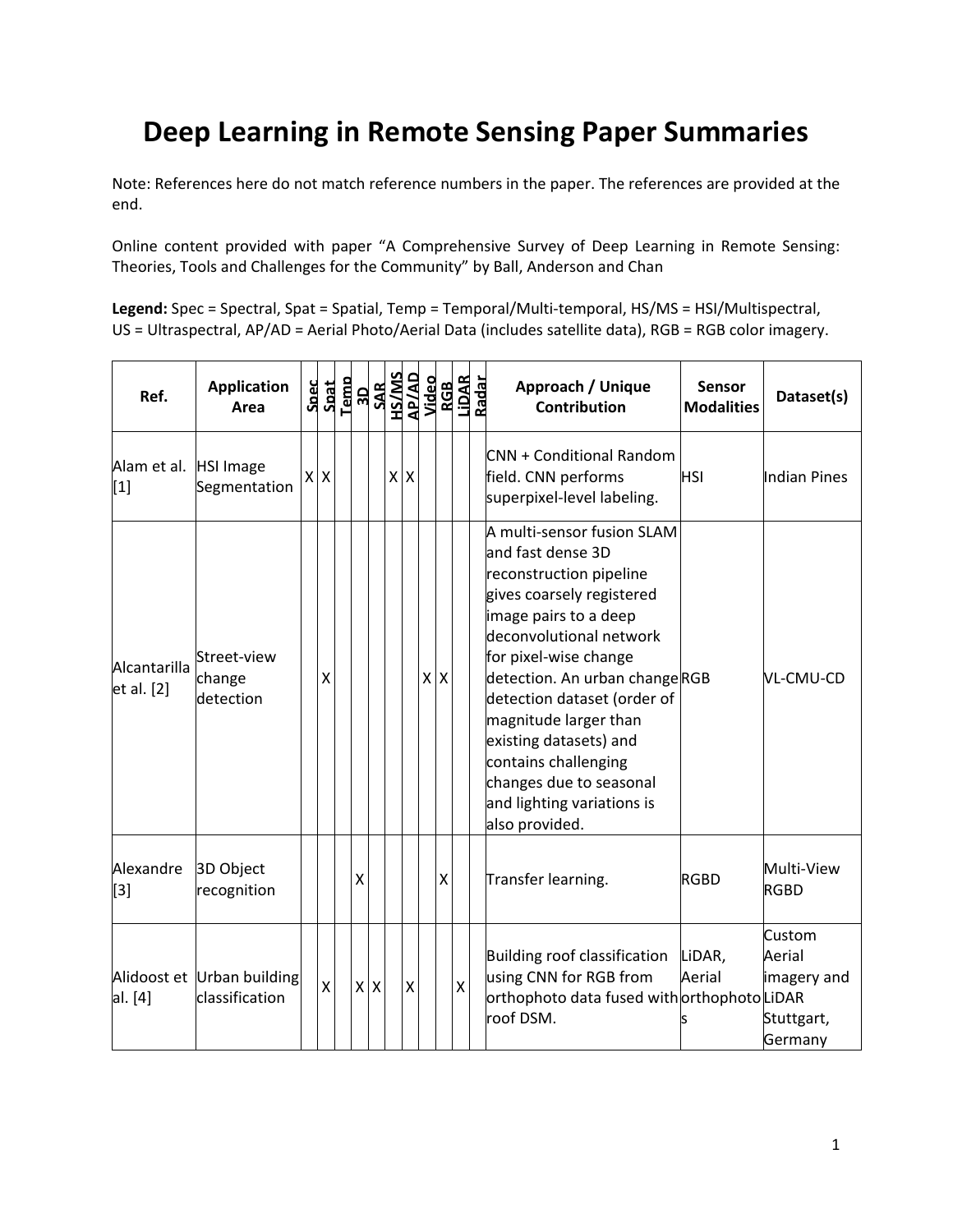| Ref.                         | <b>Application</b><br>Area                                            | Spec<br>Spat | Temp |   | <b>3D<br/>SAR<br/>HS/MS</b> |         | AP/AD<br>Video<br>LIDAR<br>LIDAR<br>Radar |                    |  | Approach / Unique<br><b>Sensor</b><br>Dataset(s)<br><b>Contribution</b><br><b>Modalities</b>                                                                                                                                                                  |  |
|------------------------------|-----------------------------------------------------------------------|--------------|------|---|-----------------------------|---------|-------------------------------------------|--------------------|--|---------------------------------------------------------------------------------------------------------------------------------------------------------------------------------------------------------------------------------------------------------------|--|
| Audebert<br>et al. [5]       | Segmentation<br>prior to deep<br>learning<br>processing<br>then SVM   | X            |      |   |                             |         |                                           |                    |  | <b>Used Deep learner to</b><br>IR-R-G<br>create features for SVM<br>orthoimage ISPRS<br>classifier.                                                                                                                                                           |  |
| Basaeed et Image<br>al. [6]  | segmentation                                                          | xlx          |      |   |                             | $X$ $X$ |                                           |                    |  | A boosted committee of<br>CNNs coupled with inter-<br>Prague<br>band and intra-band fusion.<br>MultispectrTexture<br>Region boundary<br>Segmentation<br>al<br>probability maps are<br><b>Benchmark</b><br>derived from multispectral<br>bands.                |  |
| al. [7]                      | Basaeed et Multispectral<br>segmentation                              | xlx          |      |   |                             | x x     |                                           |                    |  | A supervised hierarchical<br>segmentation of remote-<br>Prague<br>MultispectrTexture<br>sensing images using a<br>committee of multi-scale<br>Segmentation<br>al<br><b>Benchmark</b><br>convolutional neural<br>networks.                                     |  |
| Basu et al.<br>[8]           | Deep belief<br>network<br>satellite image<br>classification           | xlx          |      |   |                             | $X$ $X$ |                                           | $\pmb{\mathsf{X}}$ |  | Features extracted then<br>Multispectr<br>classified by a deep belief<br>al satellite<br>network. SAT-4 and SAT-6<br>SAT-4, SAT-6<br>images<br>images are also<br>(R,G,B,NIR)<br>contributions.                                                               |  |
| Bazi et al.<br>[9]           | <b>HSI</b><br>classification                                          | $X$ $X$      |      |   |                             | x x     |                                           |                    |  | Indian Pines,<br>An evolutionary<br>Kennedy<br>optimization algorithm<br>Space Center,<br>uses cross-validation<br>Washington<br><b>HSI images</b><br>accuracy to determine the<br>DC Mall,<br>extreme learning machine<br>Pavia<br>parameters.<br>University |  |
| <b>Becker</b> et<br>al. [10] | Explosive<br>hazard<br>detection in<br>ground<br>penetrating<br>radar | X            |      |   |                             |         |                                           |                    |  | Use deep belief network to<br>X discriminate false alarms<br>GPR data<br>Custom<br>after CFAR prescreener.                                                                                                                                                    |  |
| <b>Bentes</b> et<br>al. [11] | Oceanographi<br>c Target<br>Classification                            |              |      | Χ |                             |         |                                           |                    |  | SAR amplitude imagery<br>processed via CFAR. Block<br><b>SAR</b><br>Custom<br>features are processed via<br>CNN.                                                                                                                                              |  |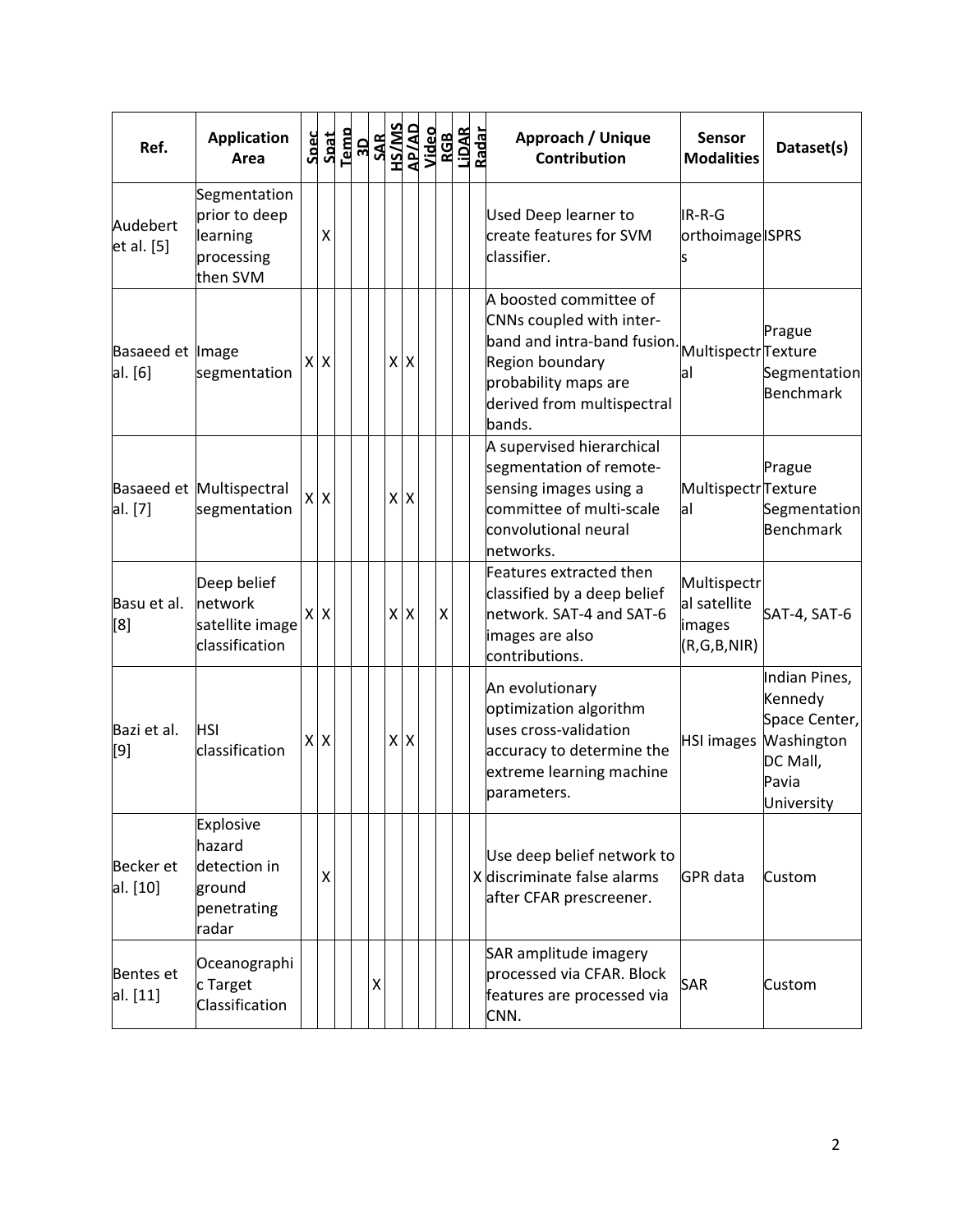| Ref.                   | <b>Application</b><br>Area                                         | Spec | Spat       | Temp<br>3D | <b>SAR</b> |            | OPPIN<br>AP/AD<br>SM/SH |         | RGB<br>LiDAR<br>Radar |  | Approach / Unique<br>Contribution                                                                                                                                                    | Sensor<br><b>Modalities</b>                           | Dataset(s)   |
|------------------------|--------------------------------------------------------------------|------|------------|------------|------------|------------|-------------------------|---------|-----------------------|--|--------------------------------------------------------------------------------------------------------------------------------------------------------------------------------------|-------------------------------------------------------|--------------|
| Bergado et<br>al. [12] | Classifying<br>very high<br>resolution<br>satellite<br>imagery     |      | x x        |            |            | $x \mid x$ |                         |         | $\pmb{\times}$        |  | Spatial multiresolutinal<br>features are learned by a<br>CNN. A sensitivity analysis<br>of the network hyper-<br>parameters is also<br>provided.                                     | Orthophot<br>o with NIR<br>+ two<br>optical<br>bands. | Custom       |
| <b>Besaw</b> [13]      | <b>Buried</b><br>explosive<br>hazard<br>detection in<br><b>GPR</b> |      | x          |            |            |            |                         |         |                       |  | The artificial neural<br>network is used to<br>discriminate clutter from<br>X buried explosive hazards. A GPR<br>custom ConvNet with 2X2<br>masks and dropout was<br>utilized.       |                                                       | Custom       |
| Besaw et<br>al. [14]   | <b>Buried</b><br>explosive<br>hazard<br>detection in<br><b>GPR</b> |      | χ          |            |            |            |                         | $X$ $X$ |                       |  | A custom deep belief<br>X network detects buried<br>explosive hazards.                                                                                                               | <b>GPR</b>                                            | Custom       |
| Brust et al.<br>[15]   | Road<br>detection and<br>urban scene<br>understanding              |      | X          |            |            |            |                         | $X$ $X$ |                       |  | Convolutional path<br>networks allow for scene<br>understanding and pixel<br>labeling.                                                                                               | <b>RGB</b>                                            | <b>KITTI</b> |
| Cadena et<br>al. [16]  | Estimating<br>depth from a<br>single image                         |      | X          |            |            |            |                         | $X$ $X$ |                       |  | Fusion of RGB, depth<br>images and semantic<br>labels. Multi-modal<br>Autoencoders can solve theRGB<br>depth estimation and the<br>semantic segmentation<br>problems simultaneously. |                                                       | KITTI        |
| Cao et al.<br>$[17]$   | HSI<br>classification                                              |      | $X$ $X$    |            |            | $X$ $X$    |                         |         |                       |  | Graph-based spatial fusion<br>and Convolutional Neural<br>Network (CNN).                                                                                                             | <b>AVIRIS</b>                                         | Indian Pines |
| Cao et al.<br>$[18]$   | HSI<br>classification                                              |      | $x \mid x$ |            |            | $X$ $X$    |                         |         |                       |  | Graph-based<br>spatial/spectral fusion $+$<br>CNN provides pixel-level<br>classification.                                                                                            | <b>AVIRIS</b>                                         | Indian Pines |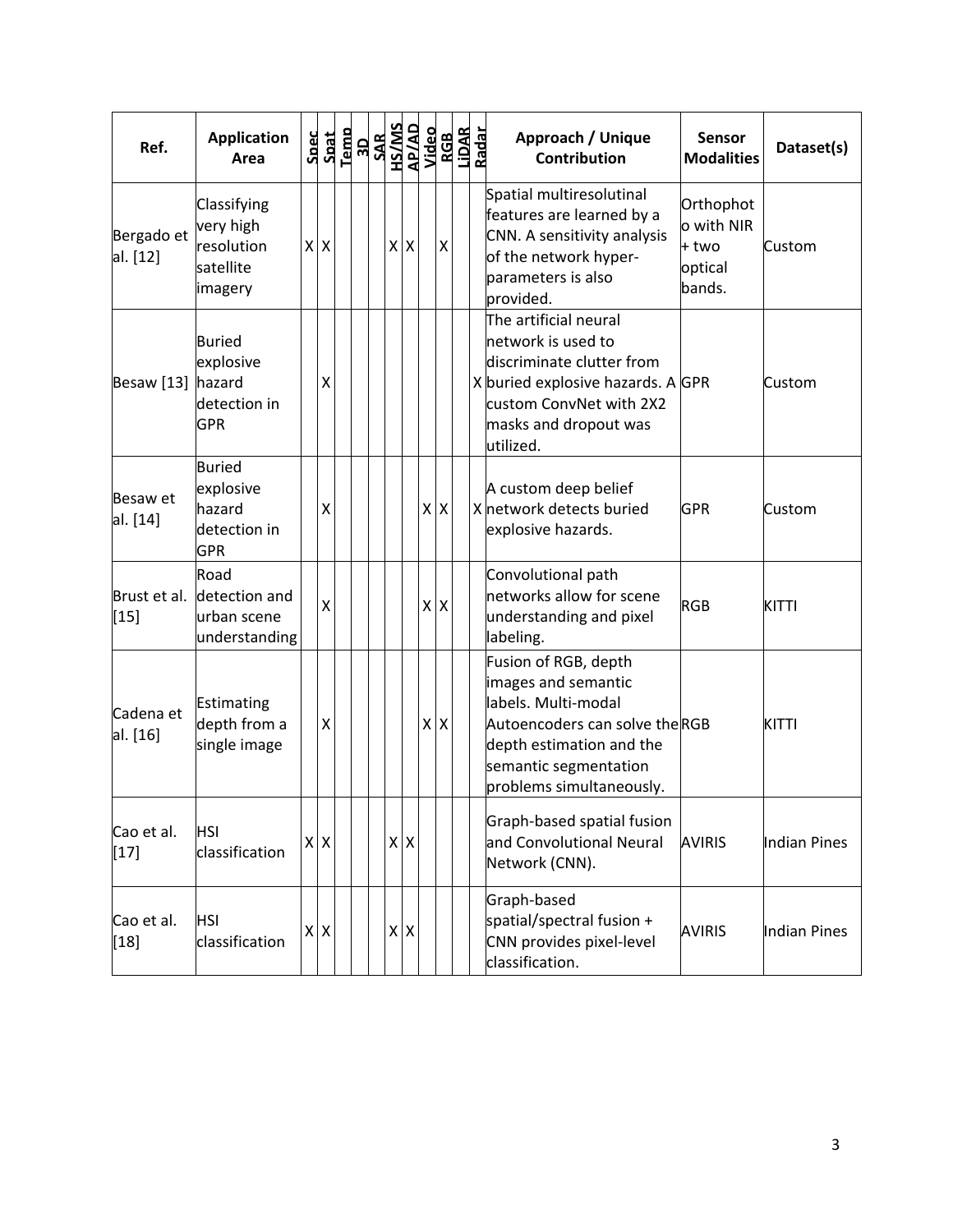| Ref.                                | <b>Application</b><br>Area                              | Spec |         |  |  |                    |         |  | RGB<br>LiDAR<br>Radar | Approach / Unique<br><b>Contribution</b>                                                                                                                                                                                                                                                                         | <b>Sensor</b><br><b>Modalities</b>                    | Dataset(s)                                                                                       |
|-------------------------------------|---------------------------------------------------------|------|---------|--|--|--------------------|---------|--|-----------------------|------------------------------------------------------------------------------------------------------------------------------------------------------------------------------------------------------------------------------------------------------------------------------------------------------------------|-------------------------------------------------------|--------------------------------------------------------------------------------------------------|
| CastelluccioLand Use<br>et al. [19] | Classification                                          |      | $X$ $X$ |  |  | $X$ $X$            |         |  |                       | Used CaffeNet and<br>GoogleNet. Convolutions at<br>different sizes allow<br>processing across scales.<br>Compared to a wide variety<br>of other solutions. Transfer<br>learning utilized.                                                                                                                        | Aerial<br>Optical<br>R-G-NIR<br>false-color<br>images | Trained on<br>ImageNet,<br>Images and tested on UC<br>Merced,<br><b>Brazilian</b><br>Coffee Bean |
| Chen et al.<br>$[20]$               | Aircraft<br>detection in<br>hi-res satellite<br>imagery |      | х       |  |  | Χ                  |         |  |                       | Preprocessing using<br>gradients, gray<br>thresholding images<br>followed by DBN                                                                                                                                                                                                                                 | Hi-res<br>satellite<br>imagery<br>(Google<br>Earth)   | Custom                                                                                           |
| Chen et al.<br>$[21]$               | <b>HSI</b><br>classification                            |      | $X$ $X$ |  |  | $\pmb{\mathsf{X}}$ |         |  |                       | Spectral classification by<br>stacked autoencoders.<br>Spatial information fusion<br>of PCA, deep learning and<br>logistic regression.                                                                                                                                                                           | <b>HSI</b>                                            | Kennedy<br>Space Center,<br>Pavia City<br>Center                                                 |
| Chen et al.<br>$[22]$               | <b>HSI</b><br>classification                            |      | $X$ $X$ |  |  | $X$ $X$            |         |  |                       | A Restricted Boltzmann<br>Machine (RBM) and DBN<br>perform spectral<br>information-based<br>classification. A combined<br>spectral-spatial feature<br>extraction are utilized. The<br>framework is a hybrid of<br>PCA, hierarchical learning-<br>based FE, and logistic<br>regression (LR).                      | <b>HSI</b>                                            | Indian Pines,<br>Pavia City<br>Center                                                            |
| Chen et al.<br>$[23]$               | Autonomous<br><b>Driving</b>                            |      |         |  |  |                    | $X$ $X$ |  |                       | Input image is mapped to a<br>small number of key<br>perception indicators that<br>directly relate to the<br>affordance of a road/traffic<br>state for driving. This<br>method provides a set of<br>compact yet complete<br>descriptions of the scene to<br>enable a simple controller<br>to drive autonomously. | <b>RGB</b> video                                      | KITTI                                                                                            |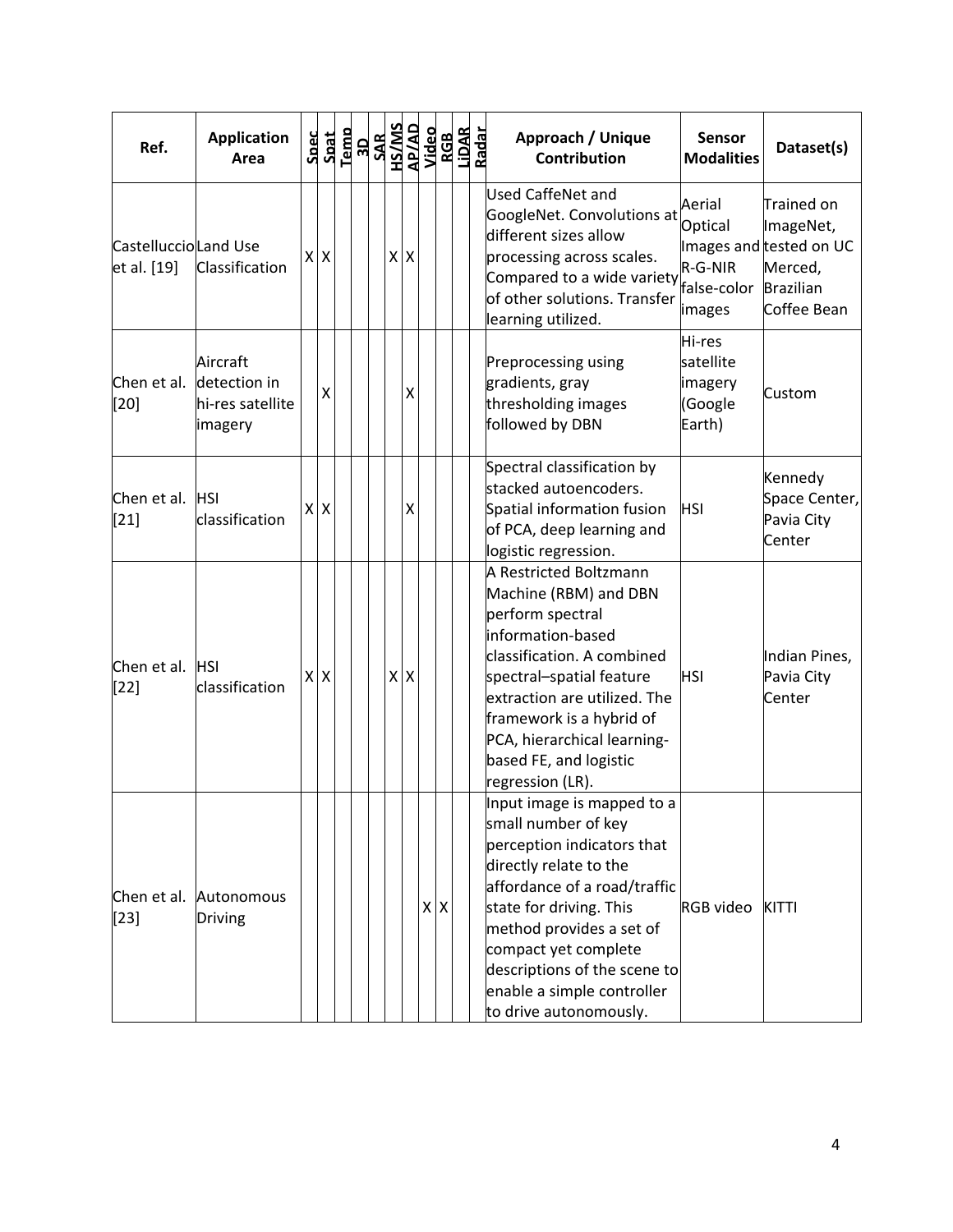| Ref.                             | <b>Application</b><br>Area |     |   | $\begin{array}{r} \texttt{Spec} \\ \texttt{Sant} \\ \texttt{1cm} \\ \texttt{1cm} \\ \texttt{1cm} \\ \texttt{SAR} \\ \texttt{1cm} \\ \texttt{1cm} \\ \texttt{1cm} \\ \texttt{1cm} \\ \texttt{1cm} \\ \texttt{1cm} \\ \texttt{1cm} \\ \texttt{1cm} \\ \texttt{1cm} \\ \texttt{1cm} \\ \texttt{1cm} \\ \texttt{1cm} \\ \texttt{1cm} \\ \texttt{1cm} \\ \texttt{1cm} \\ \texttt{1cm} \\ \texttt{1cm} \\ \texttt{1cm} \\ \texttt{1cm} \\ \texttt{1cm} \\ \texttt{1$ |   |            |  |   |                         | Approach / Unique<br><b>Contribution</b>                                                                                                                                                                                                                                                                                                                                                                                                                                                                 | <b>Sensor</b><br><b>Modalities</b>                                | Dataset(s)   |
|----------------------------------|----------------------------|-----|---|----------------------------------------------------------------------------------------------------------------------------------------------------------------------------------------------------------------------------------------------------------------------------------------------------------------------------------------------------------------------------------------------------------------------------------------------------------------|---|------------|--|---|-------------------------|----------------------------------------------------------------------------------------------------------------------------------------------------------------------------------------------------------------------------------------------------------------------------------------------------------------------------------------------------------------------------------------------------------------------------------------------------------------------------------------------------------|-------------------------------------------------------------------|--------------|
| Chen et al. Predicting<br>$[24]$ | drought index              |     | X |                                                                                                                                                                                                                                                                                                                                                                                                                                                                |   |            |  |   |                         | A short-term drought<br>prediction model based on<br>deep belief networks<br>(DBNs) predicts the time<br>series of different time-<br>scale standardized<br>precipitation index (SPI).                                                                                                                                                                                                                                                                                                                   | Custom<br>artificial<br>data,<br>Custom<br>hydrologic<br>datasets | Custom       |
| Chen et al. Thematic<br>$[25]$   | Classification             | X X |   | $\pmb{\mathsf{X}}$                                                                                                                                                                                                                                                                                                                                                                                                                                             |   | $x \mid x$ |  | Χ |                         | Novel 3D CNN to extract<br>spectral-spatial features<br>from the HSI data plus a<br>deep 2D CNN extracts<br>elevation features of LiDAR<br>data. A fully connected<br>Deep NN fuses the data.                                                                                                                                                                                                                                                                                                            | HSI + LiDAR Custom                                                |              |
| Chen et al.<br>$[26]$            | <b>SAR ATR</b>             | X   |   |                                                                                                                                                                                                                                                                                                                                                                                                                                                                | X |            |  |   | $\overline{\mathsf{x}}$ | A single layer convolutional<br>neural network is used to<br>automatically learn<br>features from SAR images.<br>Instead of using the<br>classical backpropagation<br>algorithm, the convolution<br>kernel is trained on<br>randomly sampled image<br>patches using unsupervised<br>sparse auto-encoder. After<br>convolution and pooling, an<br>input SAR image is then<br>transformed into a series of<br>feature maps. These<br>feature maps are then used<br>to train a final softmax<br>classifier. | <b>SAR</b>                                                        | <b>MSTAR</b> |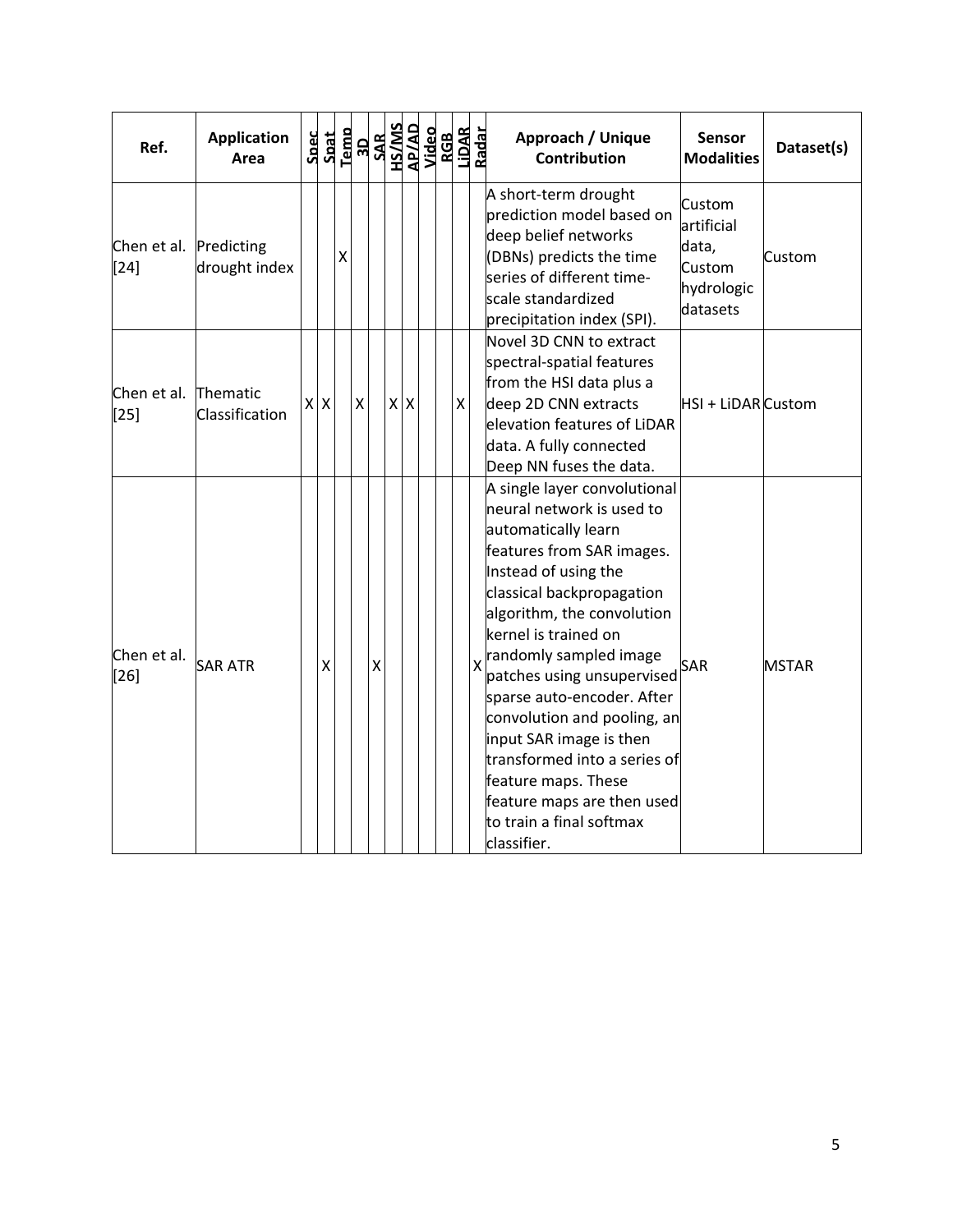| Ref.                  | <b>Application</b><br>Area                          |   |   | $\begin{array}{r} \texttt{Spect} \\ \texttt{Spat} \\ \texttt{I-emb} \\ \texttt{SAR} \\ \texttt{SAR} \\ \texttt{SAR} \\ \texttt{MSSAB} \\ \texttt{MSSAB} \\ \texttt{Nideo} \end{array}$ |   |   |             | RGB<br>LiDAR<br>Radar | Approach / Unique<br><b>Contribution</b>                                                                                                                                                                                                                                                                                                                                                                                                                                                                                                           | <b>Sensor</b><br><b>Modalities</b>                              | Dataset(s) |
|-----------------------|-----------------------------------------------------|---|---|----------------------------------------------------------------------------------------------------------------------------------------------------------------------------------------|---|---|-------------|-----------------------|----------------------------------------------------------------------------------------------------------------------------------------------------------------------------------------------------------------------------------------------------------------------------------------------------------------------------------------------------------------------------------------------------------------------------------------------------------------------------------------------------------------------------------------------------|-----------------------------------------------------------------|------------|
| Chen et al.<br>$[27]$ | 3D object<br>detection for<br>autonomous<br>driving | Χ | Χ |                                                                                                                                                                                        |   |   | $X$ $X$ $X$ |                       | Sparse 3D LiDAR data is<br>encoded with a compact<br>multi-view representation.<br>Two subnetworks process<br>the data: one for 3D object<br>proposal generation and<br>another for multi-view<br>feature fusion. The<br>proposal network<br>generates 3D candidate<br>boxes efficiently from the<br>bird's eye view<br>representation of 3D point<br>cloud. A deep fusion<br>scheme to combine region-<br>wise features from multiple<br>views and enable inter-<br>actions between<br>intermediate layers of<br>different paths is<br>developed. | RGB, LIDAR KITTI                                                |            |
| Chen et al.<br>[28]   | Object class<br>detection                           | Χ | Χ |                                                                                                                                                                                        |   | x | $X$ $X$     |                       | Stereo imagery is analyzed<br>to place 3D bounding box<br>proposals.<br>The solution is found by<br>minimizing an energy<br>function encoding object<br>size priors, ground plane as<br>well as several depth<br>informed features that<br>reason about free space,<br>point cloud densities and<br>distance to the ground.                                                                                                                                                                                                                        | RGB, LIDAR KITTI                                                |            |
| Chen et al.<br>$[29]$ | Vehicle<br>detection in<br>satellite<br>imagery     | X |   |                                                                                                                                                                                        | X |   |             |                       | A hybrid DNN (HDNN),<br>divides the maps of the last custom<br>convolutional layer and the<br>max pooling layer of DNN<br>into multiple blocks of<br>variable receptive field<br>sizes or max-pooling field<br>sizes, to enable the HDNN<br>to extract variable-scale<br>features.                                                                                                                                                                                                                                                                 | Google<br>Earth<br>imagery of Custom<br>San<br>Francisco,<br>CA |            |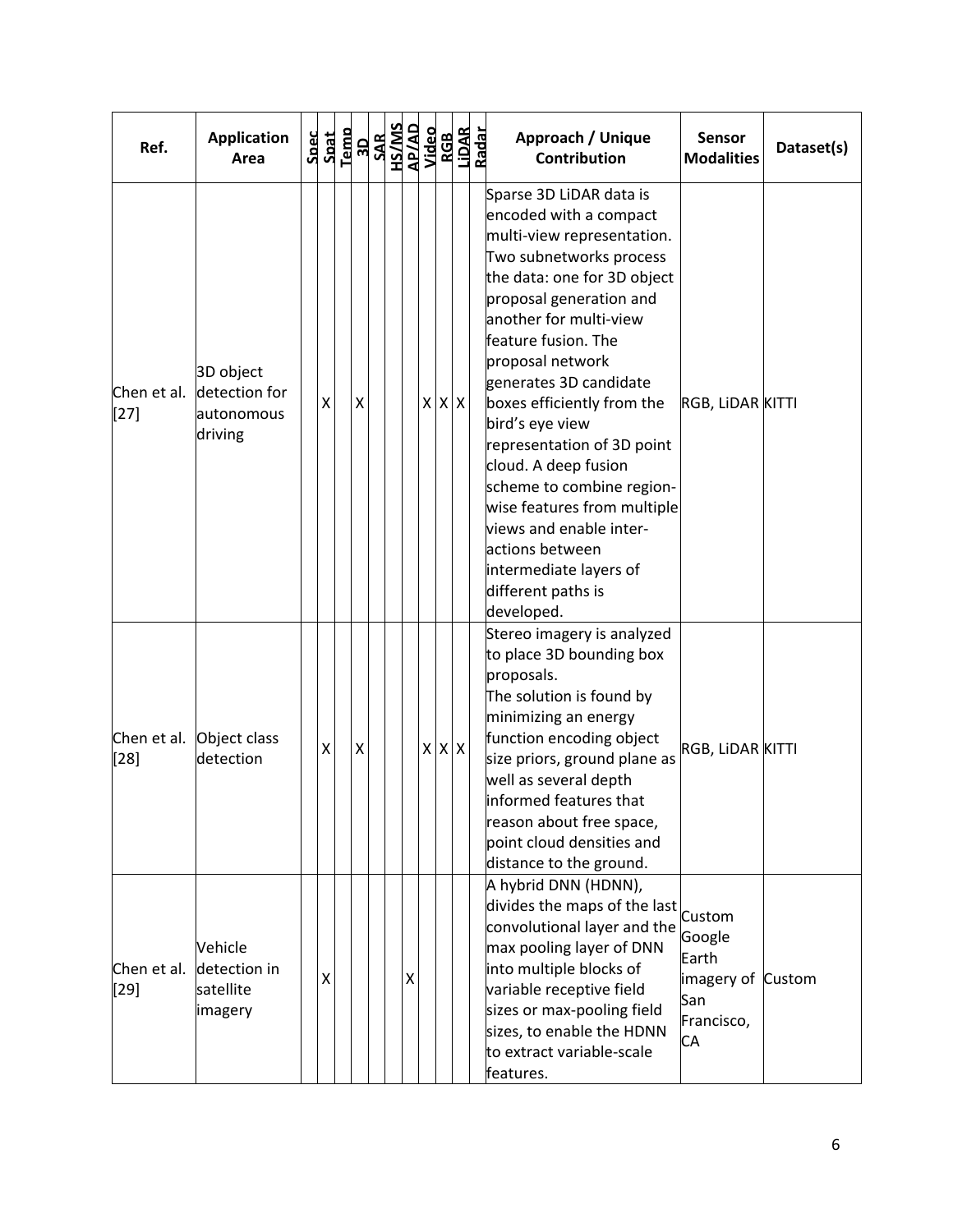| Ref.                            | <b>Application</b><br>Area | $\begin{array}{r} \texttt{Spect} \\ \texttt{Spat} \\ \texttt{I-1} \\ \texttt{SAR} \\ \texttt{SAR} \\ \texttt{SAR} \\ \texttt{MSS} \\ \texttt{MSS} \\ \texttt{NGB} \\ \texttt{NGB} \\ \texttt{NGB} \\ \texttt{NGB} \end{array}$ |   |            |   |  |   | LiDAR<br>Radar | Approach / Unique<br><b>Contribution</b>                                                                                                                                                                                                                                                                                                                                                                           | <b>Sensor</b><br><b>Modalities</b>                                  | Dataset(s)       |
|---------------------------------|----------------------------|--------------------------------------------------------------------------------------------------------------------------------------------------------------------------------------------------------------------------------|---|------------|---|--|---|----------------|--------------------------------------------------------------------------------------------------------------------------------------------------------------------------------------------------------------------------------------------------------------------------------------------------------------------------------------------------------------------------------------------------------------------|---------------------------------------------------------------------|------------------|
| Chen et al.<br>$[30]$           | Thematic<br>classification | XX                                                                                                                                                                                                                             | X | $X$ $X$    |   |  | Χ |                | A 3D convolutional neural<br>network (CNN) to extract<br>the spectral-spatial<br>features of HSI data and a<br>deep 2D CNN extracts the<br>elevation features of LiDAR<br>data. A fully connected<br>deep neural network to<br>fuses the features and the<br>classification results are<br>produced by a logistic<br>regression method.                                                                            | <b>Custom HSI</b><br>and LiDAR<br>dataset<br>over<br>Houston,<br>ТX | Custom           |
| Cheng et al. Land Use<br>$[31]$ | Classification             | $\pmb{\mathsf{X}}$                                                                                                                                                                                                             |   |            | Χ |  |   |                | A library of pretrained part<br>detectors used for midlevel<br>visual elements discovery<br>called "partlets" is utilized.<br>To address computational<br>cost, coarse-to-fine shared<br>intermediate<br>representations, which are ery<br>termed "sparselets," are<br>created using a single-<br>hidden-layer autoencoder<br>and a single-hidden-layer<br>neural network with an L0-<br>norm sparsity constraint. | Orthoimag                                                           | LULC             |
| Cheng et al. Scene<br>$[32]$    | classification             | x x                                                                                                                                                                                                                            |   | $x \mid x$ |   |  |   |                | Pre-trained CNN models<br>(AlexNet, VGGNet, and<br>GoogleNet) are used as<br>universal feature extractors<br>and then fine-tuning on our<br>HSI<br>scene classification dataset.<br>Scene classification is<br>carried out by using simple<br>classifiers such as linear<br>SVM.                                                                                                                                   |                                                                     | <b>UC Merced</b> |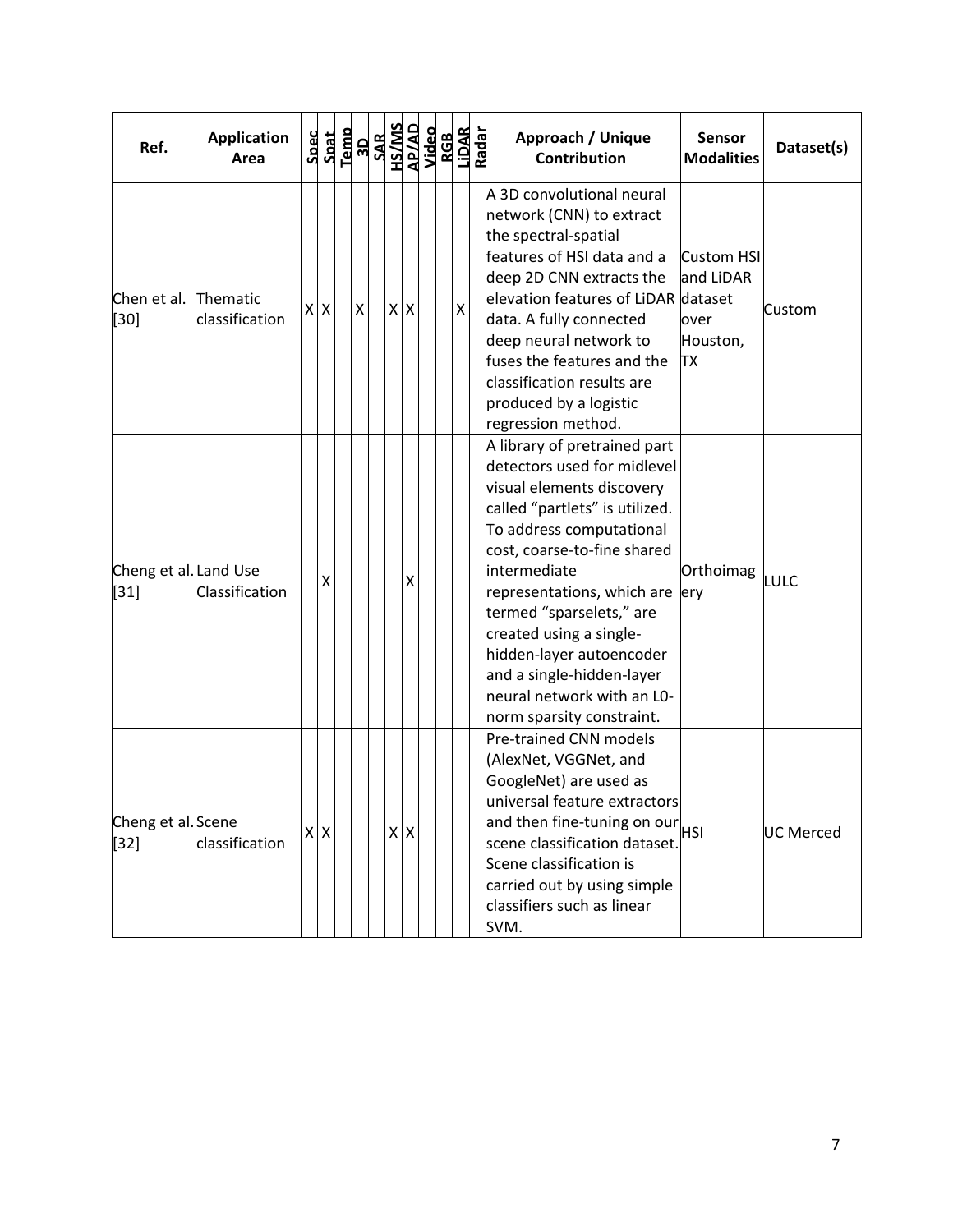| Ref.                              | <b>Application</b><br>Area                             | Spec | Spat               | Temp |   |   |                  | <b>ROSAL SANS</b><br><b>ROSAL SANS<br/>ROSAL SANS<br/>ROSAL SANS<br/>ROSAL SANS</b><br>ROSAL SANS<br>ROSAL SANS |         |                         | Approach / Unique<br><b>Sensor</b><br>Dataset(s)<br><b>Contribution</b><br><b>Modalities</b>                                                                                                                                                                                                                                                       |
|-----------------------------------|--------------------------------------------------------|------|--------------------|------|---|---|------------------|-----------------------------------------------------------------------------------------------------------------|---------|-------------------------|----------------------------------------------------------------------------------------------------------------------------------------------------------------------------------------------------------------------------------------------------------------------------------------------------------------------------------------------------|
| Cheng et al.<br>$[33]$            | Scene<br>classification<br>in VHR images               |      | $X$ $X$            |      |   |   | $x \overline{x}$ |                                                                                                                 | X       |                         | A rotation-invariant CNN<br>(RICNN) model is trained by<br>optimizing a new objective<br>function via imposing a<br>regularization constraint,<br>Pansharpe NWPU VHR-<br>which explicitly enforces<br>ned images 10<br>the feature representations<br>of the training samples<br>before and after rotating to<br>be mapped close to each<br>other. |
| Chigorin et Road sign<br>al. [34] | detection                                              |      | Χ                  |      |   |   |                  |                                                                                                                 | X       |                         | Russian<br>Adaboost first stage and<br><b>RGB</b><br><b>Traffic Signs</b><br>color suppression. Custom<br>Dataset<br>imagery<br>CNN.<br>(RTSD)                                                                                                                                                                                                     |
| Cireşan et<br>al. [35]            | Road sign<br>detection and<br>character<br>recognition |      | X                  |      |   |   |                  |                                                                                                                 | $X$ $X$ |                         | Video<br>Multi-column DNN based<br><b>GTSRB Traffic</b><br>converted<br>on feline visual cortex<br>to still<br>Signs<br>imagery                                                                                                                                                                                                                    |
| Couprie et<br>al. [36]            | Indoor<br>semantic<br>segmentation                     |      | $\pmb{\mathsf{X}}$ |      | X |   |                  |                                                                                                                 | Χ       |                         | A multiscale convolutional<br>Pairs of<br>network to learn features<br><b>RGB</b> and<br>directly from the images<br>NYU-v2<br>depth<br>and the RGBD depth<br>imagery<br>information                                                                                                                                                               |
| Cui et al.<br>$[37]$              | Low-<br>resolution<br>image<br>upscaling               |      | Χ                  |      |   |   |                  |                                                                                                                 | Χ       |                         | Cascade of autoencoders<br><b>RGB</b><br>Custom<br>used to upscale imagery                                                                                                                                                                                                                                                                         |
| Dahmane<br>et al. [38]            | Object<br>detection                                    |      | $x \mid x$         |      |   |   | $X$ $X$          |                                                                                                                 |         |                         | Deep learning applied to<br><b>MSI</b><br>VHR Pleaides imagery to<br>Custom<br>(Pleaides)<br>detect cars and trees.                                                                                                                                                                                                                                |
| De et al.<br>$[39]$               | Urban<br>classification<br>from PolSAR                 |      |                    |      |   | X |                  |                                                                                                                 |         | $\overline{\mathsf{x}}$ | <b>SAR</b><br>A Deep learner learns<br>Custom<br>features and statistics<br><b>UAVSAR</b><br>(alpha and gamma<br>MLC <sub>L</sub> -<br>Custom<br>parameters) are also used.<br><b>Band</b><br>A multi-layer perceptron is<br>dataset<br>used as a classifier.<br>over San<br>Francisco                                                             |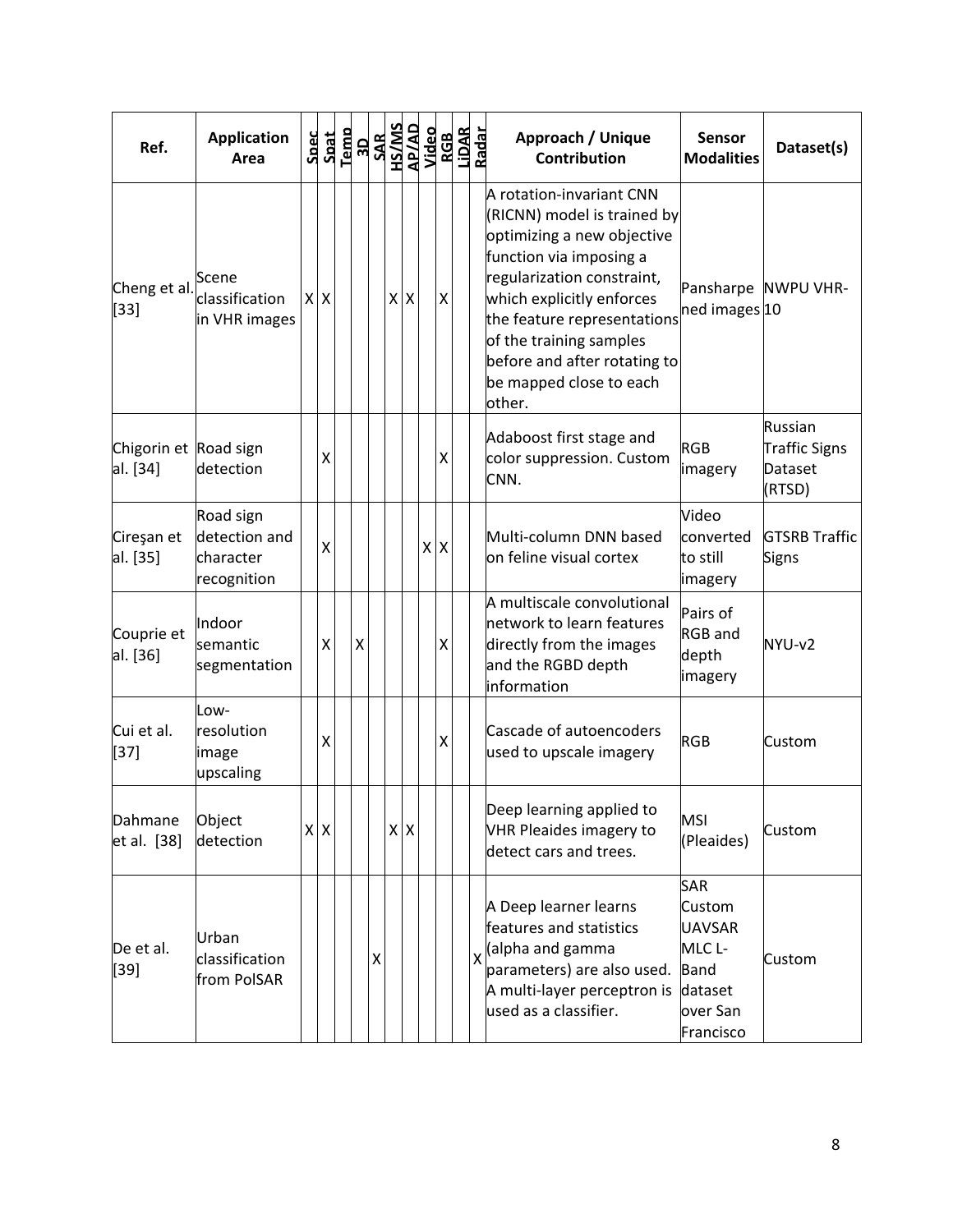| Ref.                     | <b>Application</b><br>Area                                    | Spec | Spat |  |  |                    | $\begin{array}{r}\n\text{Temp} \\ \begin{array}{r}\n\text{JAD} \\ \text{JAB} \\ \text{MS} \\ \text{AlMIS} \\ \text{AlMIS} \\ \text{AlG} \\ \text{AlG} \\ \text{AlG} \\ \text{AlG} \\ \text{AlG} \\ \text{AlG} \\ \text{AlG} \\ \text{AlG} \\ \text{AlG} \\ \text{AlG} \\ \text{AlG} \\ \text{AlG} \\ \text{AlG} \\ \text{AlG} \\ \text{AlG} \\ \text{AlG} \\ \text{AlG} \\ \text{AlG} \\ \text{AlG} \\ \text{AlG} \\ \text{AlG} \\ \text{AlG} \\ \text{AlG} \\ \$ |   | RGB<br>LIDAR<br>Radar | Approach / Unique<br><b>Sensor</b><br>Dataset(s)<br><b>Contribution</b><br><b>Modalities</b>                                                                                                                                                                                                                                                                                                                                                                                                                                                                        |  |
|--------------------------|---------------------------------------------------------------|------|------|--|--|--------------------|-------------------------------------------------------------------------------------------------------------------------------------------------------------------------------------------------------------------------------------------------------------------------------------------------------------------------------------------------------------------------------------------------------------------------------------------------------------------|---|-----------------------|---------------------------------------------------------------------------------------------------------------------------------------------------------------------------------------------------------------------------------------------------------------------------------------------------------------------------------------------------------------------------------------------------------------------------------------------------------------------------------------------------------------------------------------------------------------------|--|
| Del Frate et<br>al. [40] | Classification<br>sing Multi-<br>Layer<br>Perceptron<br>(MLP) |      | Χ    |  |  | $\pmb{\mathsf{X}}$ |                                                                                                                                                                                                                                                                                                                                                                                                                                                                   | Χ |                       | The generalization<br>capabilities of the Multi-<br>Layer Perceptron (MLP) on<br>the generalization<br>HR and<br>capabilities of this type of<br><b>VHR</b><br>algorithms with the<br>imagery<br>Custom<br>purpose of using them as a<br>(LANDSAT<br>tool for fully automatic<br>and<br>classification of collections<br>Quickbird)<br>of satellite images, either at<br>very high or at high-<br>resolution.                                                                                                                                                       |  |
| Diao et al.<br>[41]      | Object<br>recognition                                         |      | Χ    |  |  | X                  |                                                                                                                                                                                                                                                                                                                                                                                                                                                                   | X |                       | A Deep Belief Network<br>(DBN) has two stages, the<br>unsupervised pre-training<br>stage and the supervised<br>fine-tuning stage. A stacked<br>set of restricted Boltzmann<br>machines (RBMs) is used to<br>build a deep generative<br>model. The RBM is trained<br><b>VHR</b><br>in an unsupervised manner,<br>Custom<br>(Quickbird)<br>and fine tuning is<br>performed by using<br>supervised learning on a<br>supervised layer at the end<br>of the RBM chain.<br>Finally, the deep model<br>generates good joint<br>distribution of images and<br>their labels. |  |
| Ding et al.<br>$[42]$    | Detecting<br>objects via<br>transfer<br>learning              |      | x    |  |  |                    |                                                                                                                                                                                                                                                                                                                                                                                                                                                                   |   |                       | Deep features and classifier<br>parameters are obtained<br>simultaneously. A weighted<br>scheme to couple source<br>and target output by<br>LWIR,<br>assigning pseudo labels to<br>Custom<br><b>MWIR</b><br>target data, therefore<br>knowledge can be<br>transferred knowledge<br>from source (i.e., MWIR) to<br>target (i.e., LWIR).                                                                                                                                                                                                                              |  |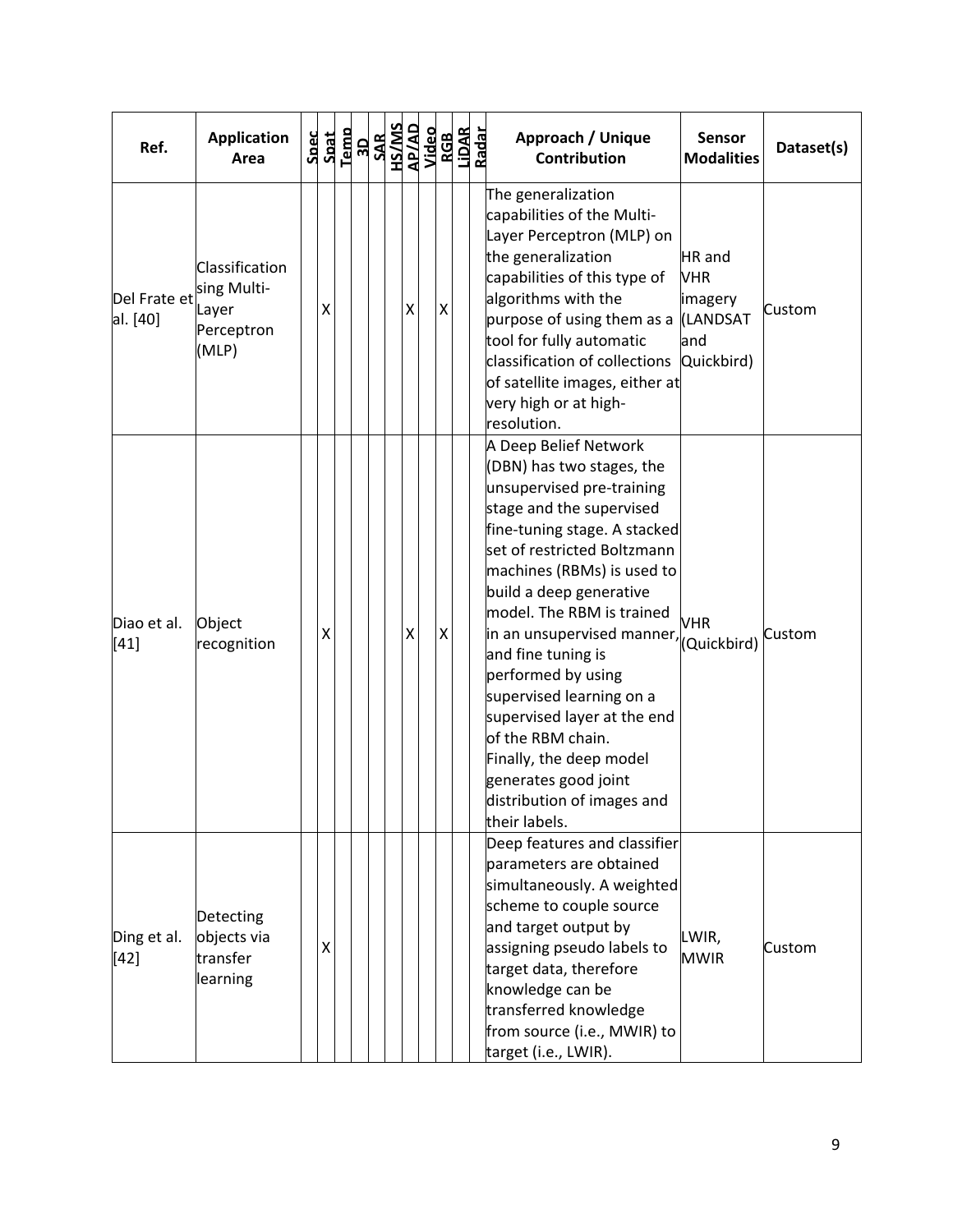| Ref.                         | <b>Application</b><br>Area                                                                    | Spec |   |    |   | $\begin{array}{r}\n\text{Spat} \\ \text{Iemo} \\ \hline\n\text{Iomo} \\ \text{SAR} \\ \text{JAD} \\ \text{JAO} \\ \text{Jido} \\ \text{Jido} \\ \text{Jido} \\ \end{array}$ |                    |                    | RGB<br>LiDAR<br>Radar |   | Approach / Unique<br><b>Contribution</b>                                                                                                                                                                                                                                                                                                            | <b>Sensor</b><br><b>Modalities</b>                                                                      | Dataset(s)                                             |
|------------------------------|-----------------------------------------------------------------------------------------------|------|---|----|---|-----------------------------------------------------------------------------------------------------------------------------------------------------------------------------|--------------------|--------------------|-----------------------|---|-----------------------------------------------------------------------------------------------------------------------------------------------------------------------------------------------------------------------------------------------------------------------------------------------------------------------------------------------------|---------------------------------------------------------------------------------------------------------|--------------------------------------------------------|
| Dong et al. Super-<br>$[43]$ | resolution                                                                                    |      | х |    |   |                                                                                                                                                                             |                    | Χ                  |                       |   | A sparse coding SR method<br>is shown to be a deep<br>convolutional network. The<br>SR maps low-resolution<br>imagery to high-resolution<br>imagery. All layers are<br>jointly optimized. The<br>method achieves high<br>speed. Different network<br>structures and parameter<br>settings to achieve<br>tradeoffs between<br>performance and speed. | <b>RGB</b>                                                                                              | ILSVRC 2013<br>ImageNet                                |
| Du et al.<br>$[44]$          | <b>SAR</b><br>automatic<br>target<br>recognition                                              |      | Χ |    | Χ |                                                                                                                                                                             |                    |                    |                       | X | To overcome rotation and<br>displacement problems<br>with a traditional CNN, a<br>displacement- and<br>rotation-insensitive deep<br>CNN is utilized.                                                                                                                                                                                                | <b>SAR</b>                                                                                              | <b>MSTAR</b>                                           |
| Ducournau<br>et al. [45]     | Super-<br>resolution for<br>ocean remote<br>sensing sea<br>surface<br>temperature<br>analysis |      |   | XX | X |                                                                                                                                                                             | $\pmb{\mathsf{X}}$ |                    |                       |   | The SRCNN (Super<br>Resolution CNN) has a<br>considerable gain in terms<br>of PSNR compared to<br>X classical downscaling<br>techniques.<br>Data uses AVHRR, AATSR,<br>SEVERI, AMSRE, TMI and<br>buoy data.                                                                                                                                         | Satellite<br>infrared<br>and<br>microwave<br>data, Buoy Custom<br>data<br>(OSTIA SST<br>Time<br>Series) |                                                        |
| al. [46]                     | Can CNN<br>Donahue et training cross<br>to other<br>domains                                   |      | x |    |   |                                                                                                                                                                             |                    | X                  |                       |   | Deep convolution features<br>and DeCAF code.                                                                                                                                                                                                                                                                                                        | <b>RGB</b>                                                                                              | <b>SUN-397</b><br>large scale<br>object<br>recognition |
| Elawady<br>$[47]$            | underwater<br>coral<br>classification                                                         |      | x |    |   |                                                                                                                                                                             |                    | $\pmb{\mathsf{X}}$ |                       |   | Coral Classification,<br>underwater color<br>adjustment algorithms.                                                                                                                                                                                                                                                                                 | <b>RGB</b>                                                                                              | Moorea,<br><b>Atlantic Deep</b><br>Sea                 |
| Fang et al.<br>[48]          | Remote<br>Sensing Image<br>Classification                                                     |      | Χ |    |   |                                                                                                                                                                             |                    |                    |                       |   | Uses CaffeNet fine-tuning.                                                                                                                                                                                                                                                                                                                          | <b>RGB</b>                                                                                              | UC Merced,<br>and 19-class<br>satellite<br>scene       |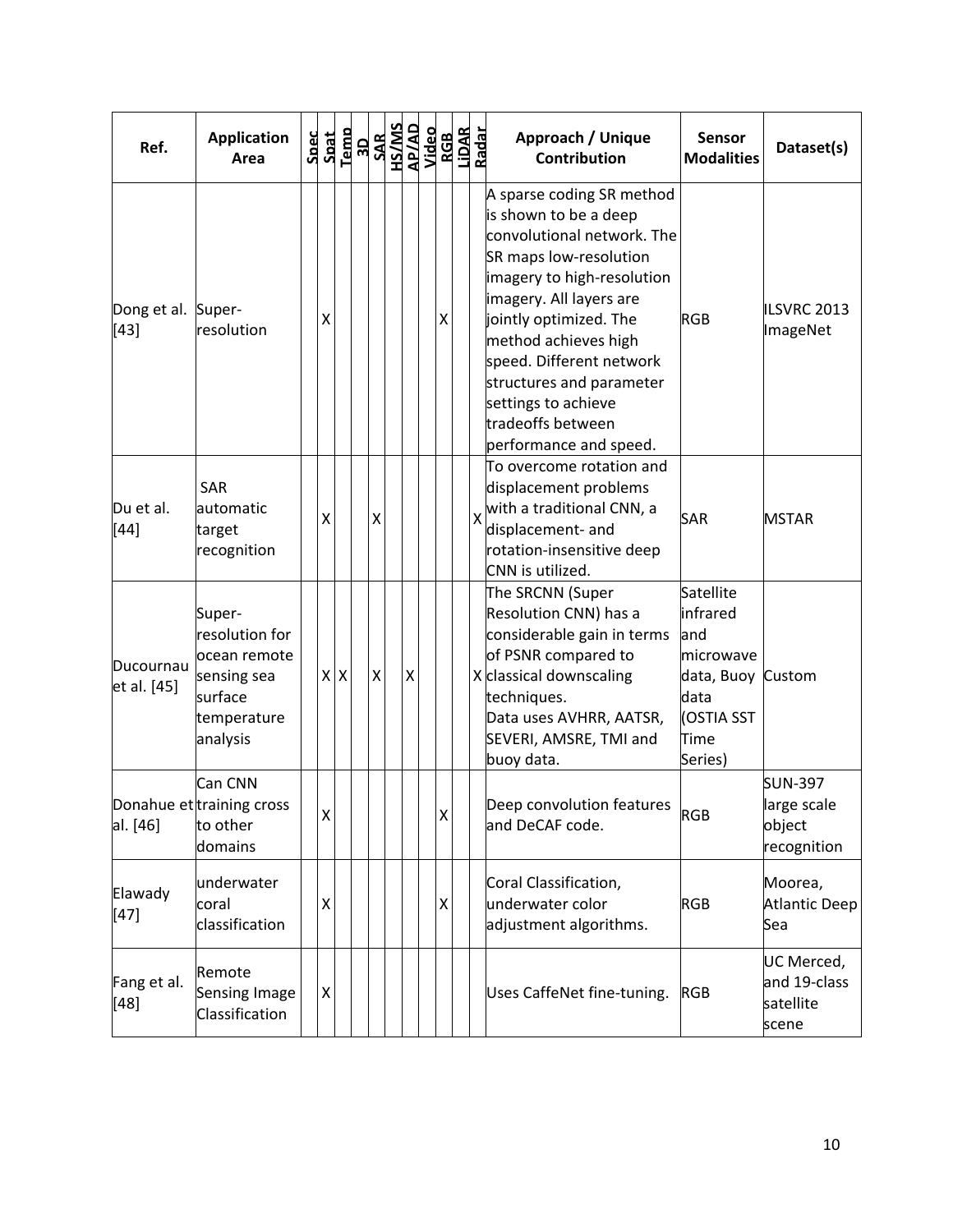| Ref.                    | <b>Application</b><br>Area                                                             |   |              |   |  |  |   |  | Approach / Unique<br><b>Sensor</b><br>Dataset(s)<br><b>Contribution</b><br><b>Modalities</b>                                                                                                                                                                                                                                                                                                          |
|-------------------------|----------------------------------------------------------------------------------------|---|--------------|---|--|--|---|--|-------------------------------------------------------------------------------------------------------------------------------------------------------------------------------------------------------------------------------------------------------------------------------------------------------------------------------------------------------------------------------------------------------|
| Farias et al.<br>$[49]$ | Automated<br>feature<br>extraction in<br>large<br>thermonuclear<br>fusion<br>databases | Χ |              |   |  |  | Χ |  | Sparse autoencoders for<br>Scattering<br>TJ-II<br>feature reduction.<br>images                                                                                                                                                                                                                                                                                                                        |
| Feng et al.<br>[50]     | 3D shape<br>retrieval                                                                  | X |              | X |  |  | Χ |  | An ensemble of<br>autoencoders in which<br>each autoencoder is<br>trained to learn a<br>compressed representation<br>of depth views synthesized<br>Multi-View<br>from each database objects Low-cost<br>RGBD, NYU-<br>is proposed. Each<br>3D sensor<br>v2<br>autoencoder as a<br>probabilistic model that<br>generates a likelihood<br>score. Weakly supervised<br>learning is used for<br>training. |
| <b>Firth [51]</b>       | Recurrent<br>CNN for ocean<br>and weather<br>forecasting                               | x | $\mathsf{X}$ |   |  |  |   |  | Various<br>atmospheri<br>c data from<br>A large number (186) of<br>RNN networks are used to<br>NOAAPORT<br>simulate solutions to<br>(wind<br>numerical weather<br>speed,<br>Custom<br>prediction problems using<br>temp.<br>relative<br>temporal atmospheric<br>humidity,<br>data.<br>specific<br>humidity)                                                                                           |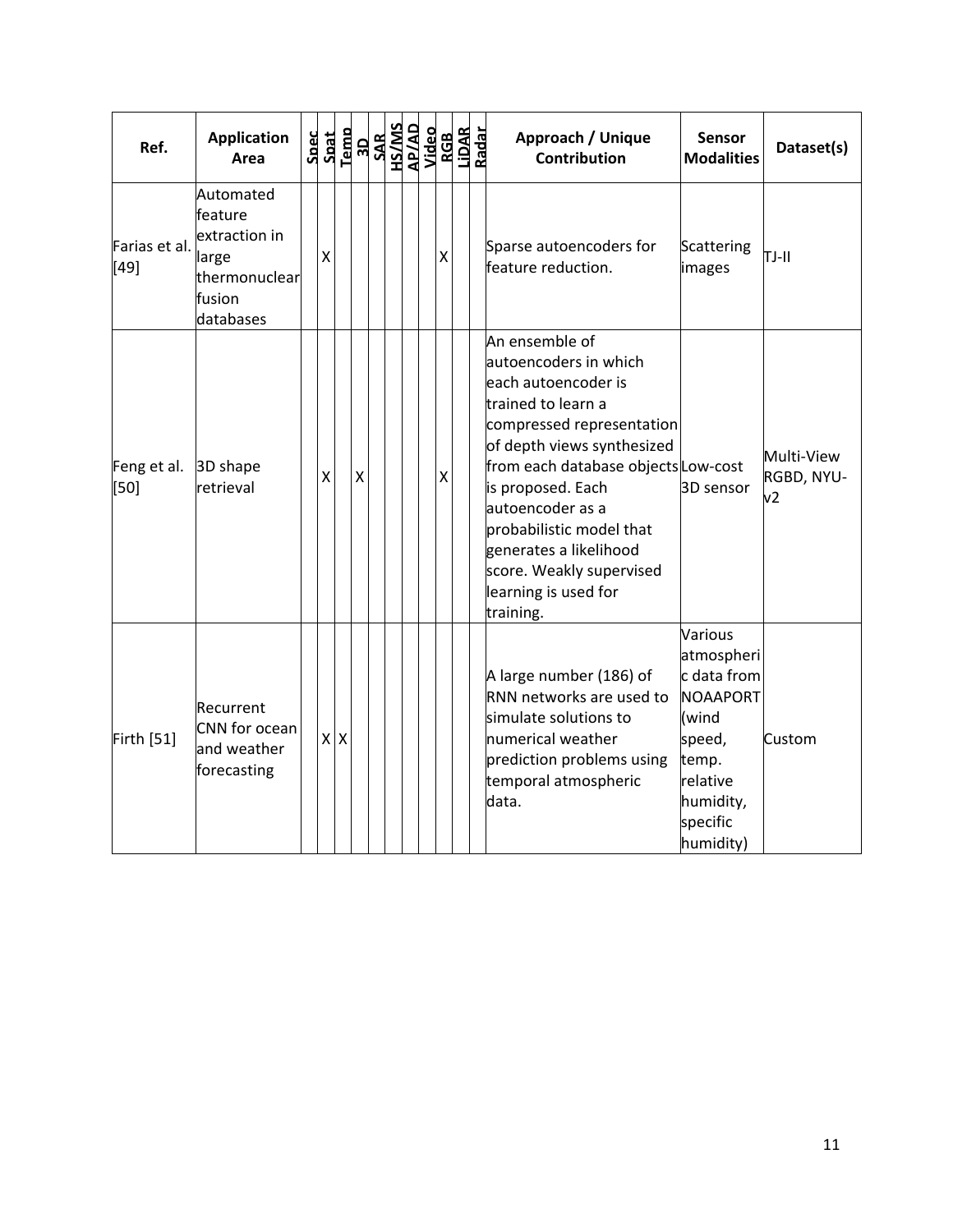| Ref.                      | <b>Application</b><br>Area                                          | Spec<br>Spat | Temp |   |   |  |   | <b>RESEAR SEPARATES</b><br><b>RACTAL STAR SEPARATES</b><br><b>RACTAL STAR SEPARATES</b><br>RACTAL SEPARATES<br>RACTAL SEPARATES | Approach / Unique<br><b>Sensor</b><br>Dataset(s)<br><b>Contribution</b><br><b>Modalities</b>                                                                                                                                                                                                                                                                                                                                                                                                                                                                                                                                             |
|---------------------------|---------------------------------------------------------------------|--------------|------|---|---|--|---|---------------------------------------------------------------------------------------------------------------------------------|------------------------------------------------------------------------------------------------------------------------------------------------------------------------------------------------------------------------------------------------------------------------------------------------------------------------------------------------------------------------------------------------------------------------------------------------------------------------------------------------------------------------------------------------------------------------------------------------------------------------------------------|
| Geng et al. SAR<br>$[52]$ | classification                                                      |              |      |   | х |  |   |                                                                                                                                 | A deep convolutional<br>autoencoder (DCAE)<br>extracts features and<br>conduct classification. It is<br>composed of eight layers: a SAR (HH<br>polarizatio<br>convolutional layer to<br>extract texture features, a<br>n<br>X scale transformation layer<br>TerraSAR-X Custom<br>to aggregate neighbor<br>over<br>information, four layers<br>Lillestroem,<br>based on sparse<br>Norway)<br>autoencoders to optimize<br>features and classify, and<br>the last two layers for post<br>processing.                                                                                                                                        |
| Georgakis<br>et al. [53]  | multi-view<br>RGBD object<br>recognition                            | Χ            |      | Χ |   |  | Χ |                                                                                                                                 | A new multi-view 3D<br>proposal generation<br>method and several<br><b>RGBD</b><br>Custom<br>recognition baselines using<br>AlexNet are given. A RGBD<br>dataset is also provided.                                                                                                                                                                                                                                                                                                                                                                                                                                                       |
| $[54]$                    | Plant<br>Ghazi et al.  identification<br>using transfer<br>learning | X            |      |   |   |  | Χ |                                                                                                                                 | Transfer learning is utilized.<br>To decrease the chance of<br>overfitting, data<br>augmentation techniques<br>are applied based on image<br>transforms such as<br>rotation, translation,<br>reflection, and scaling.<br>Furthermore, the networks'<br>LifeCLEF 2015<br><b>RGB</b><br>parameters are adjusted<br>Plant Task<br>and different classifiers are Images<br>Dataset<br>fused to improve overall<br>performance. An in-depth<br>performance evaluation of<br>the critical factors affecting<br>the fine-tuning of pre-<br>trained models; specifically<br>iteration size, batch size,<br>and data augmentation is<br>provided. |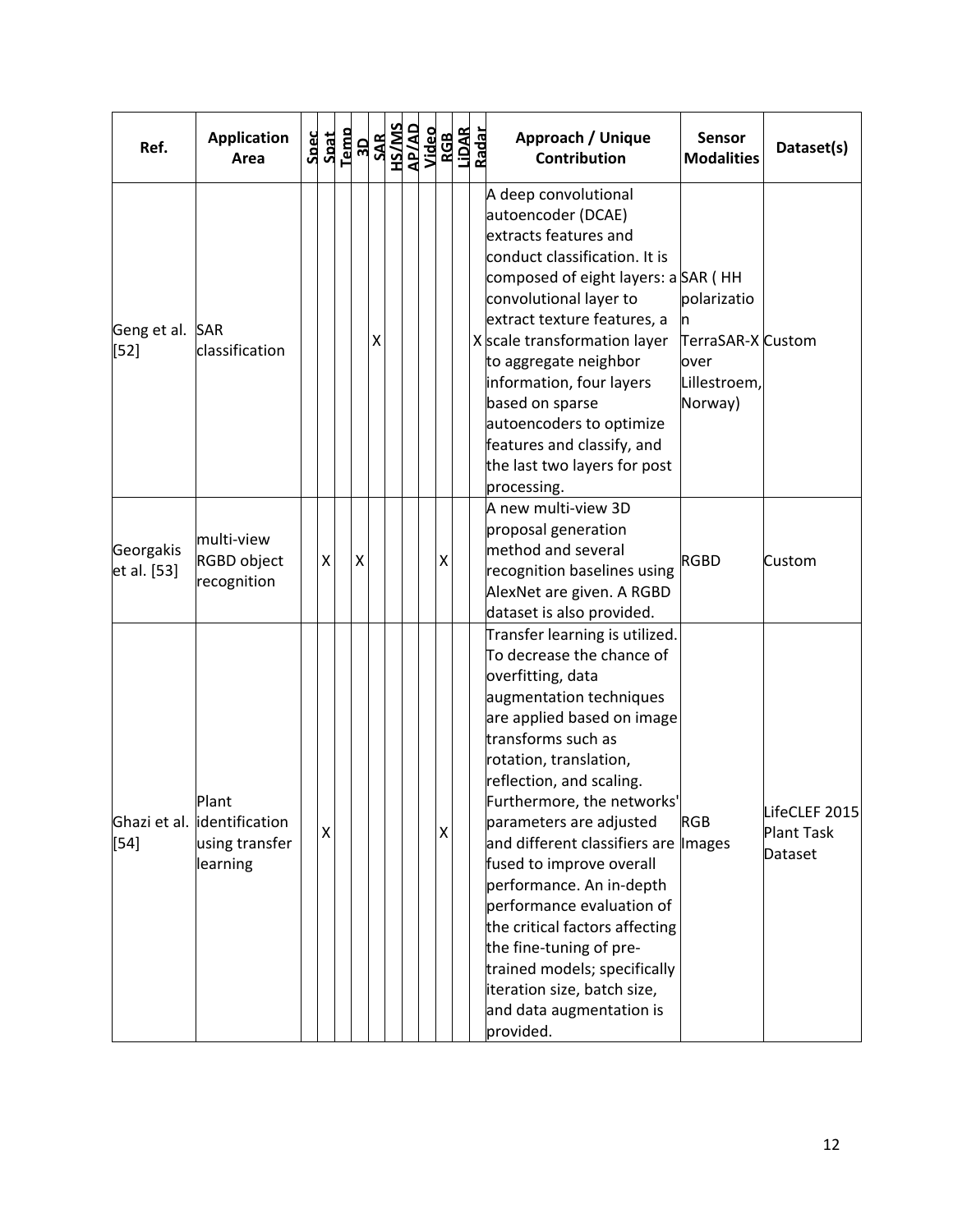| Ref.                                | <b>Application</b><br>Area                                 | <b>Spec</b>  |   | $\frac{Spat}{Iemo}$ |   | <b>SAR<br/>HS/MS<br/>AP/AD<br/>Video</b> |            |                    | RGB<br>LiDAR<br>Radar | Approach / Unique<br><b>Contribution</b>                                                                                                                                                                | <b>Sensor</b><br><b>Modalities</b>                                                   | Dataset(s)                              |
|-------------------------------------|------------------------------------------------------------|--------------|---|---------------------|---|------------------------------------------|------------|--------------------|-----------------------|---------------------------------------------------------------------------------------------------------------------------------------------------------------------------------------------------------|--------------------------------------------------------------------------------------|-----------------------------------------|
| Goel et al.<br>$[55]$               | Detecting<br>weed stress<br>and corn<br>nitrogen<br>status | Χ            |   |                     |   | Χ                                        |            |                    |                       | A decision tree and ANN<br>approach was used to<br>study weed stress and<br>nitrogen status in corn.                                                                                                    | <b>HSI</b> (CASI<br>data over<br>Ste-Anne-<br>de-<br>Bellevue,<br>Quebec,<br>Canada) | Custom                                  |
| Gong et al.<br>$[56]$               | Multi-label<br>image<br>annotation                         |              | Χ |                     |   |                                          |            | $\pmb{\mathsf{X}}$ |                       | Convolutional architectures<br>are combined with<br>approximate top-k ranking RGB<br>objectives for multi-label<br>annotation.                                                                          |                                                                                      | <b>NUS-WIDE</b>                         |
| Fu et al.<br>$[57]$                 | HSI<br>classification                                      | $\mathsf{X}$ | x |                     |   |                                          | X          |                    |                       | Stacked autoencoders use<br>softmax classifier for<br>unsupervised pre-training.<br>Fine tuning is done with a<br>small number of training<br>samples.                                                  | <b>HSI</b>                                                                           | Pavia<br>University                     |
| Garcia-<br>Gutiérrez<br>et al. [58] | LiDAR and<br>imagery data<br>fusion                        |              |   |                     |   |                                          | $x \mid x$ |                    | $X$ $X$               | A contextual classifier<br>based on a Support Vector<br>Machine (SVM) and an<br><b>Evolutionary Majority</b><br>Voting (SVM-EMV) are<br>used to create thematic<br>maps from LiDAR and<br>imagery data. | LiDAR,<br>Airborne<br>Thematic<br>Mapper<br>multispectr<br>al (Spain)                | Custom                                  |
| Geng et al.<br>[59]                 | High-<br>resolution SAR<br>Image<br>Classification         |              | X |                     | X |                                          |            |                    |                       | Deep convolutional<br>autoencoder, convolutional<br>filters for Gray-level co-<br>occurrence matrix and<br>Gabor features, scale<br>transformations reduce<br>noise.                                    | SAR<br>(TerraSAR-<br>X data<br>imagery of<br>Lillestroem,<br>Norway)                 | Custom                                  |
| Ghamisi et<br>al. [60]              | Land cover<br>classification                               | Χ            |   |                     |   | $\pmb{\mathsf{X}}$                       |            |                    |                       | <b>Band selection using</b><br>fractional order Darwinian<br>particle swarm<br>optimization.                                                                                                            | <b>HSI</b>                                                                           | Indian Pines<br>and Pavia<br>University |
| Gong et al.<br>[61]                 | Change<br>Detection in<br><b>SAR Imagery</b>               |              | Χ |                     | х |                                          |            |                    |                       | Deep Neural Net to do<br>change detection without a SAR<br>difference image.                                                                                                                            |                                                                                      | Ottawa and<br><b>Yellow River</b>       |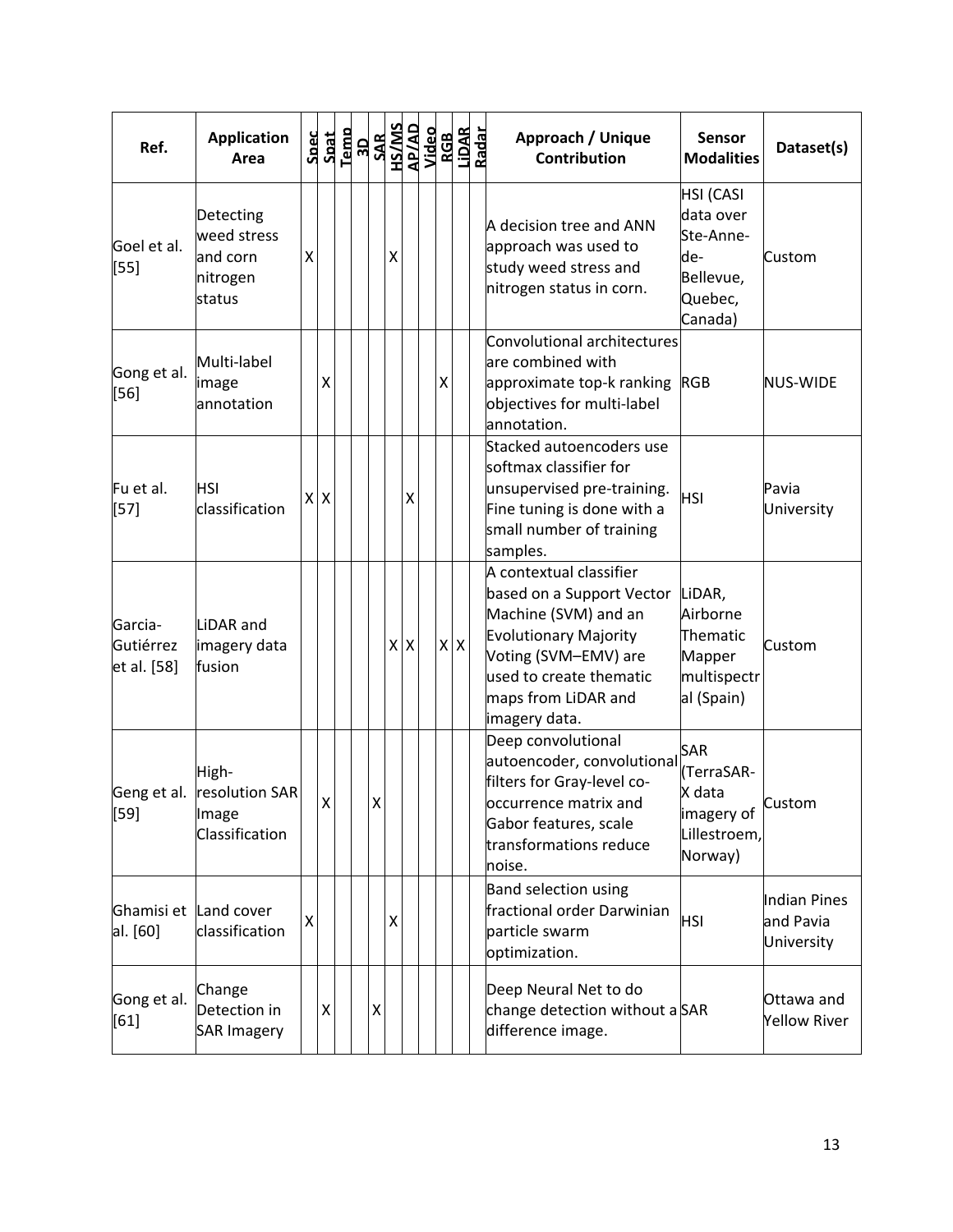| Ref.                       | <b>Application</b><br>Area                                    |                         |  |                 | $\begin{array}{r} \texttt{Spec} \\ \texttt{Spat} \\ \texttt{I-emb} \\ \texttt{SAB} \\ \texttt{SAB} \\ \texttt{SAB} \\ \texttt{MSS} \\ \texttt{MSS} \\ \texttt{MSS} \\ \texttt{MSS} \\ \texttt{Nideo} \end{array}$ |   |                | RGB<br>LiDAR<br>Radar | Approach / Unique<br><b>Contribution</b>                                                                                                                                                                                                                                                                                                          | <b>Sensor</b><br><b>Modalities</b>                                     | Dataset(s)                             |
|----------------------------|---------------------------------------------------------------|-------------------------|--|-----------------|-------------------------------------------------------------------------------------------------------------------------------------------------------------------------------------------------------------------|---|----------------|-----------------------|---------------------------------------------------------------------------------------------------------------------------------------------------------------------------------------------------------------------------------------------------------------------------------------------------------------------------------------------------|------------------------------------------------------------------------|----------------------------------------|
| [62]                       | Goyal et al. Vehicle type<br>classification                   |                         |  |                 |                                                                                                                                                                                                                   |   | X              |                       | Nonnegative Matrix<br><b>Factorization preprocessing</b><br>followed by feature<br>extraction and hybrid deep<br>neural network.                                                                                                                                                                                                                  | <b>RGB</b><br>(Overhead<br>picture<br>lfrom<br>Stanford<br>University) | Custom                                 |
| Guan et al. Tree<br>$[63]$ | Classification                                                |                         |  | $\mathsf{\chi}$ |                                                                                                                                                                                                                   |   |                | $\mathsf{X}$          | Tree segmentation<br>(individual trees) and deep<br>Boltzmann machine<br>classification using<br>waveform modeling of tree<br>geometric structure                                                                                                                                                                                                 | LiDAR                                                                  | Custom                                 |
| Hadsell et<br>al. [64]     | Robotic scene<br>understanding<br>and path<br>planning        | $\overline{\mathsf{X}}$ |  |                 |                                                                                                                                                                                                                   |   | $X$ $X$        |                       | A deep hierarchical<br>network is trained to<br>extract informative and<br>meaningful features from<br>an input image, and the<br>features are used to train a<br>real-time classifier to<br>predict traversability.                                                                                                                              | Two stereo<br>cameras<br>and GPS                                       | Custom                                 |
| Han et al.<br>[65]         | High spatial<br>resolution<br>imagery scene<br>classification |                         |  |                 |                                                                                                                                                                                                                   | X | $\mathsf X$    |                       | A patch-based spatial-<br>spectral hierarchical<br>convolutional sparse auto-<br>encoder for unsupervised<br>training.                                                                                                                                                                                                                            | <b>RGB</b>                                                             | UC Merced,<br>Google Earth             |
| Haque et<br>al. [66]       | Depth-based<br>person<br>identification                       |                         |  | $X \times X$    |                                                                                                                                                                                                                   |   | $\pmb{\times}$ |                       | An attention-based model<br>that reasons on human<br>body shape and motion<br>dynamics to identify<br>individuals in the dark. A<br>combination of<br>convolutional and<br>recurrent neural networks<br>with the goal of identifying<br>small, discriminative<br>regions indicative of human<br>identity using 4D spatio-<br>temporal signatures. | <b>RGBD</b>                                                            | BIWI, IIT<br>PAVIS, IAS-<br><b>LAB</b> |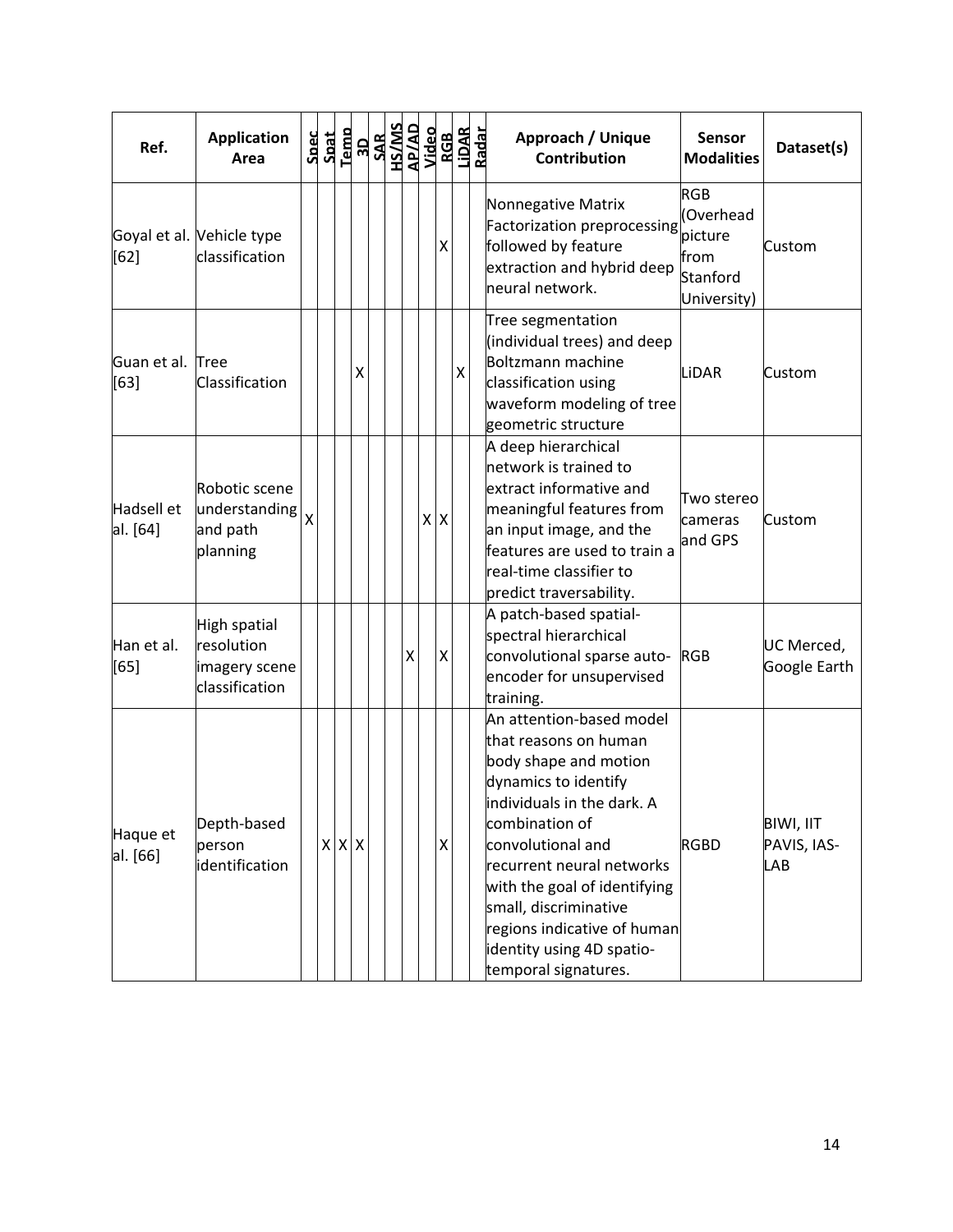| Ref.                                      | <b>Application</b><br>Area            |         | $\begin{array}{r} \texttt{Spect} \\ \texttt{Spat} \\ \texttt{1-30} \\ \texttt{1-30} \\ \texttt{1-30} \\ \texttt{1-30} \\ \texttt{1-30} \\ \texttt{1-30} \\ \texttt{1-30} \\ \texttt{1-30} \\ \texttt{1-30} \\ \texttt{1-30} \\ \texttt{1-30} \\ \texttt{1-30} \\ \texttt{1-30} \\ \texttt{1-30} \\ \texttt{1-30} \\ \texttt{1-30} \\ \texttt{1-30} \\ \texttt{1-30} \\ \texttt{1-30} \\ \texttt{1-3$ |                    |     |   |                    |  | Approach / Unique<br><b>Contribution</b>                                                                                                                                                                                                                                                                     | Sensor<br><b>Modalities</b>                                                                                                                                         | Dataset(s)               |
|-------------------------------------------|---------------------------------------|---------|------------------------------------------------------------------------------------------------------------------------------------------------------------------------------------------------------------------------------------------------------------------------------------------------------------------------------------------------------------------------------------------------------|--------------------|-----|---|--------------------|--|--------------------------------------------------------------------------------------------------------------------------------------------------------------------------------------------------------------------------------------------------------------------------------------------------------------|---------------------------------------------------------------------------------------------------------------------------------------------------------------------|--------------------------|
| He et al.<br>$[67]$                       | Classification                        | $X$ $X$ |                                                                                                                                                                                                                                                                                                                                                                                                      |                    | x x |   |                    |  | A deep stacking network<br>(DSN) is used, which does<br>not require stochastic<br>gradient descent training.<br>Feature extraction is<br>obtained by a nonlinear<br>activation function on the<br>hidden layer nodes of each<br>module (DSNs usually use<br>linear weights).                                 | HSI                                                                                                                                                                 | Kennedy<br>Space Center  |
| Hedge et al. <sup>3D</sup> Object<br>[68] | classification                        | Χ       | $\pmb{\mathsf{X}}$                                                                                                                                                                                                                                                                                                                                                                                   |                    |     |   | Χ                  |  | Fusion of pixel-based and<br>voxel-based CNNs.                                                                                                                                                                                                                                                               | CAD data<br>and labels                                                                                                                                              | Princeton<br>ModelNet    |
| Hou et al.<br>$[69]$                      | Polarimetric<br>SAR<br>classification | X       |                                                                                                                                                                                                                                                                                                                                                                                                      | $\mathsf{X}% _{0}$ |     | X |                    |  | The data coherency matrix<br>are converted to a 9-<br>dimentional data. A<br>Restricted Boltzmann<br>Machine (RBM) is trained<br>X by using these patches and<br>the learned features and<br>the elements of coherent<br>matrix are combined to<br>train a 3-layers DBNs for<br>PolSAR image classification. | PolSAR<br>imagery<br>(Two<br>custom<br><b>AIRSAR</b><br>imagery<br>over<br>Flevoland,<br>Netherland<br>s, and a<br>custom<br><b>ESAE</b> multi-<br>look<br>images.) | Custom                   |
| Hu et al.<br>$[70]$                       | Vehicle<br>recognition                | X       |                                                                                                                                                                                                                                                                                                                                                                                                      |                    |     |   | $\pmb{\mathsf{X}}$ |  | A Deep Boltzmann Machine<br>(DBM) is trained on both<br>image data and Log-Gabor,<br><b>HOG and GIST features. The RGB</b><br>pre-feature processing<br>significantly improves<br>performance.                                                                                                               |                                                                                                                                                                     | <b>PASCAL</b><br>VOC2012 |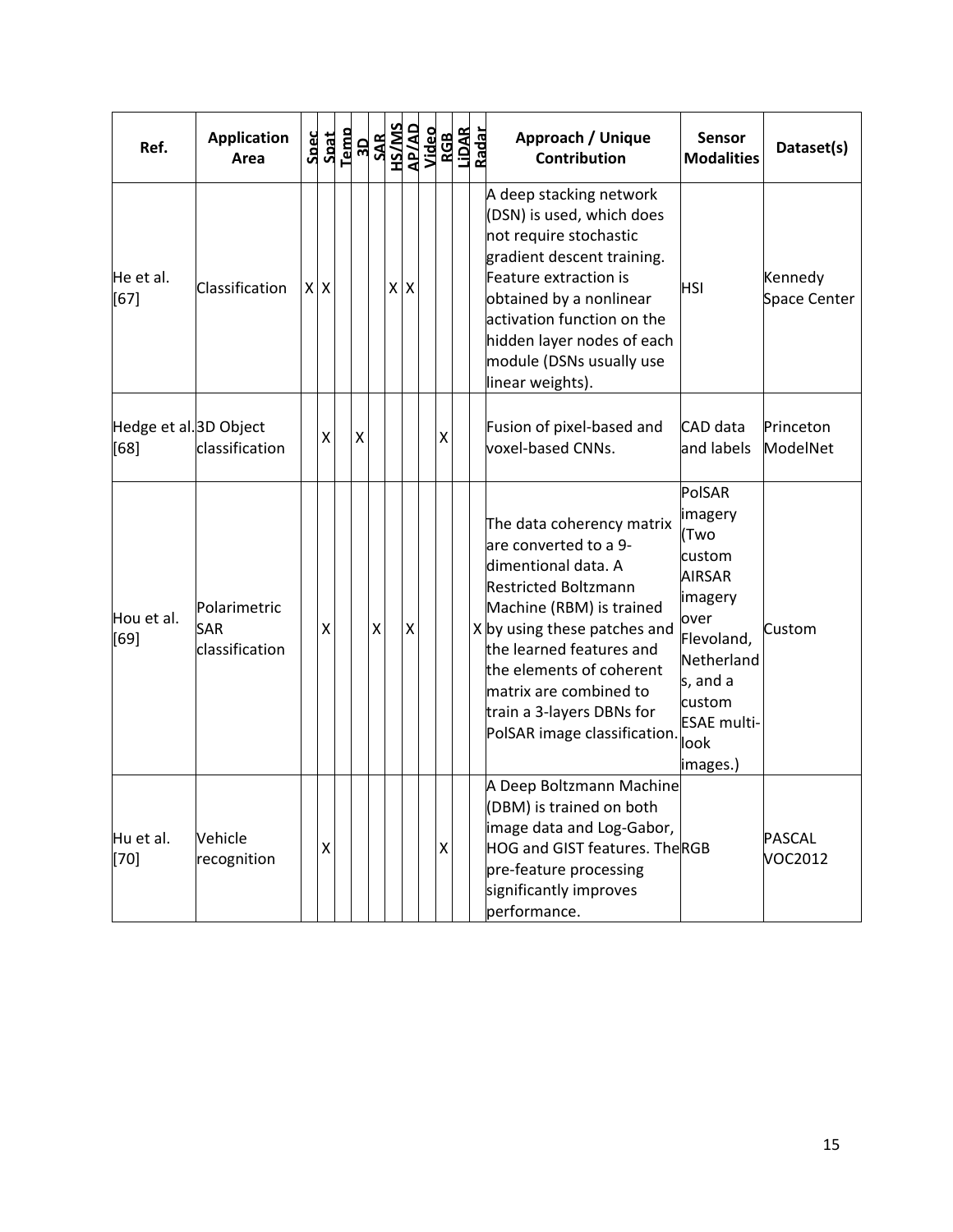| Ref.                 | <b>Application</b><br>Area                       |    | Sec<br>Saat<br>Pem<br>SAR |   |         |   | HS/MS<br>AP/AD<br>AP/AD<br>AGB<br>LIDAR<br>Aadar | Approach / Unique<br><b>Contribution</b>                                                                                                                                                                                                                                                                                                                                                                                                 | <b>Sensor</b><br><b>Modalities</b>                                  | Dataset(s)                             |
|----------------------|--------------------------------------------------|----|---------------------------|---|---------|---|--------------------------------------------------|------------------------------------------------------------------------------------------------------------------------------------------------------------------------------------------------------------------------------------------------------------------------------------------------------------------------------------------------------------------------------------------------------------------------------------------|---------------------------------------------------------------------|----------------------------------------|
| Hu et al.<br>$[71]$  | <b>HSI</b><br>classification                     | XX |                           |   | $X$ $X$ |   |                                                  | Deep convolutional neural<br>networks are employed to<br>classify HSI images directly<br>in spectral domain. The<br>architecture contains five<br>layers with weights which<br>are the input layer, the<br>convolutional layer, the<br>max pooling layer, the full<br>connection layer, and the<br>output layer.                                                                                                                         | <b>HSI</b>                                                          | Pavia<br>University,<br><b>Salinas</b> |
| Huang et<br>al. [72] | Vehicle<br>Detection in<br>urban point<br>clouds | X  | $\pmb{\mathsf{X}}$        |   |         |   | $\pmb{\mathsf{X}}$                               | After curb detection and<br>removal in the<br>segmentation stage, the<br>algorithm estimates the<br>orientation of the<br>candidates and uses it to<br>handle the difficult cases<br>such as the vehicles in the<br>parking lot. An orthogonal-<br>view CNN, which are based<br>on the orthogonal view<br>projections of the<br>candidates, is used to<br>detect vehicles.                                                               | LiDAR                                                               | Ottawa                                 |
| Huang et<br>al. [73] | Pansharpening X X                                |    |                           | Χ |         | Χ |                                                  | A modified sparse<br>denoising autoencoder<br>(MSDA) algorithm trains<br>the relationship between<br>high-resolution (HR) and<br>low-resolution (LR) image<br>patches. A stacked MSDA<br>(S-MSDA) pretrains the<br>Deep Neural Network<br>(DNN). The entire DNN is<br>then trained by a back-<br>propagation after<br>pretraining. The HRMS<br>image will be reconstructed<br>from the observed LR MS<br>image using the trained<br>DNN. | Panchroma<br>tic and MS<br>(IKONOS<br>and<br>Quickbird<br>datasets) | Custom                                 |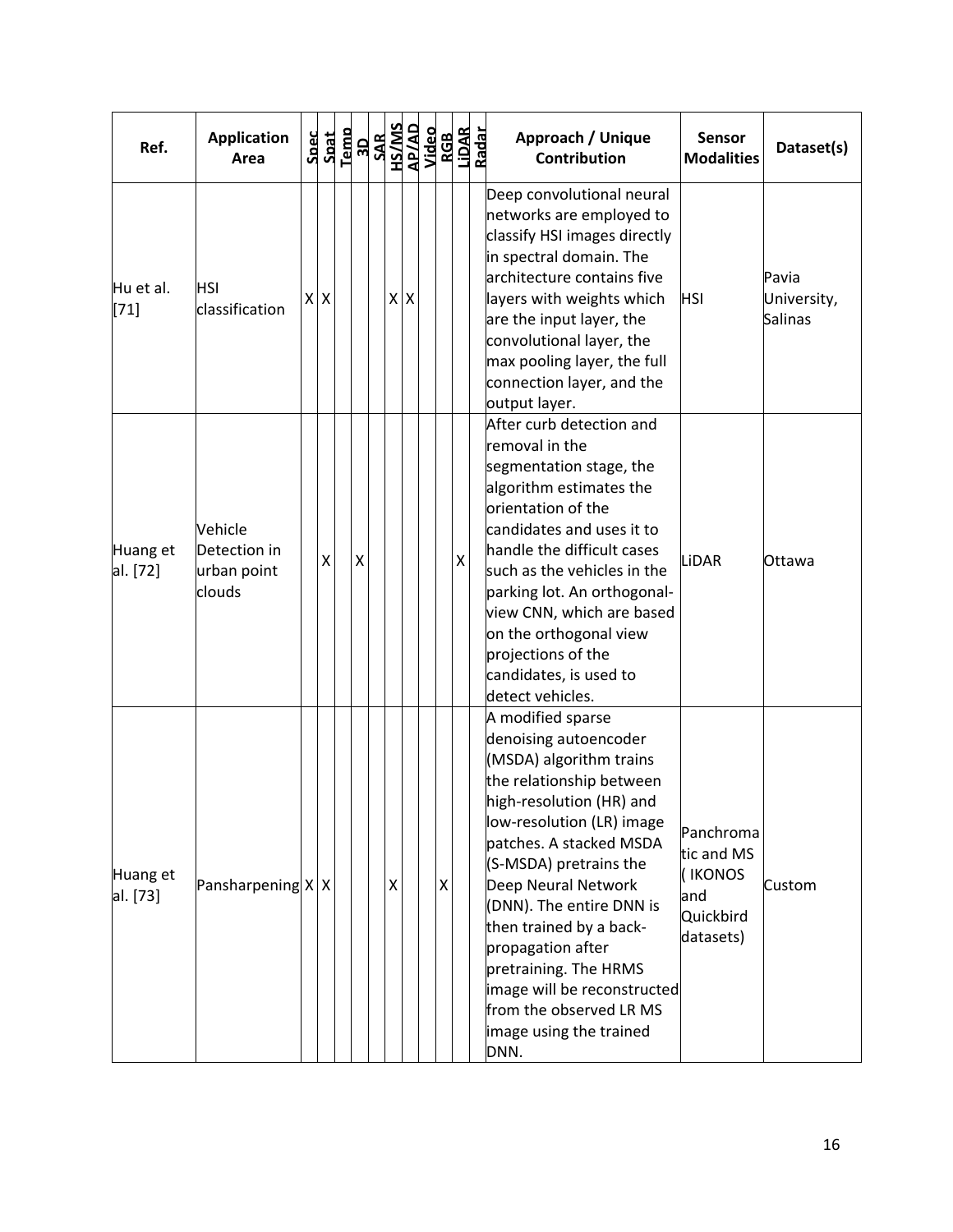| Ref.                    | <b>Application</b><br>Area                                            | Spec | Spat |         |                    | Niqeo<br>1976<br>1976<br>1976<br>1976<br>1980<br>1980<br>1980 |                    |                    |   | RGB<br>LiDAR<br>Radar | Approach / Unique<br><b>Contribution</b>                                                                                                                                                                                                                                                                             | <b>Sensor</b><br><b>Modalities</b>                                                                                         | Dataset(s)                                                               |
|-------------------------|-----------------------------------------------------------------------|------|------|---------|--------------------|---------------------------------------------------------------|--------------------|--------------------|---|-----------------------|----------------------------------------------------------------------------------------------------------------------------------------------------------------------------------------------------------------------------------------------------------------------------------------------------------------------|----------------------------------------------------------------------------------------------------------------------------|--------------------------------------------------------------------------|
| Huang et<br>al. [74]    | Traffic flow<br>prediction                                            |      |      | $X$ $X$ |                    |                                                               |                    |                    |   |                       | First paper that applies<br>deep learning<br>transportation research. A<br>deep belief network (DBN)<br>performs unsupervised<br>feature learning. To<br>incorporate multitask<br>learning (MTL) in the deep<br>architecture, a multitask<br>regression layer is used<br>above the DBN for<br>supervised prediction. | Inductive<br>loop traffic<br>data                                                                                          | Caltrans<br>Performance<br>Measuremen<br>t System<br>database,<br>Custom |
| Huang et<br>al. [75]    | <b>Building</b><br>extraction                                         |      | x    |         |                    |                                                               | $\pmb{\mathsf{X}}$ | $\pmb{\mathsf{X}}$ |   |                       | A deep deconvolution<br>network is trained on a<br>public large-scale building<br>dataset. The output<br>saliency maps of the fine-<br>tuned models are fused to<br>produce the final building<br>extraction result.                                                                                                 | Panchroma 2016 Data<br>tic and MS                                                                                          | <b>IEEE GRSS</b><br>Fusion<br>Contest                                    |
| Huang et<br>al. [76]    | Point cloud<br>labeling                                               |      | X    |         | $\pmb{\mathsf{X}}$ |                                                               |                    |                    | Χ |                       | 3D point cloud labeling<br>using 3D CNN. Data are<br>voxelized and voxel<br>keypoints are generated.<br>Labels assigned by<br>dominating category<br>around each keypoint.                                                                                                                                           | LIDAR                                                                                                                      | Ottawa                                                                   |
| Huval et al.<br>$[77]$  | Lane and<br>vehicle<br>detection                                      |      |      | x x     |                    |                                                               |                    | X X X              |   |                       | An extensive empirical<br>study of DL on lane and<br>vehicle detection.                                                                                                                                                                                                                                              | RGB video,<br>LiDAR, GPS<br>(Custom<br>dataset<br>from<br>vehicle<br>sensors<br>driven in<br>San<br>Francisco<br>Bay area) | Custom                                                                   |
| Iftene et al.<br>$[78]$ | Very high<br>spatial<br>resolution<br>imagery scene<br>classification |      | X    |         |                    |                                                               | Χ                  | $\pmb{\mathsf{X}}$ |   |                       | Transfer learning. Fine-tune<br>CNN on one dataset and<br>apply to another.                                                                                                                                                                                                                                          | imagery                                                                                                                    | UC Merced,<br><b>WHU-RS</b>                                              |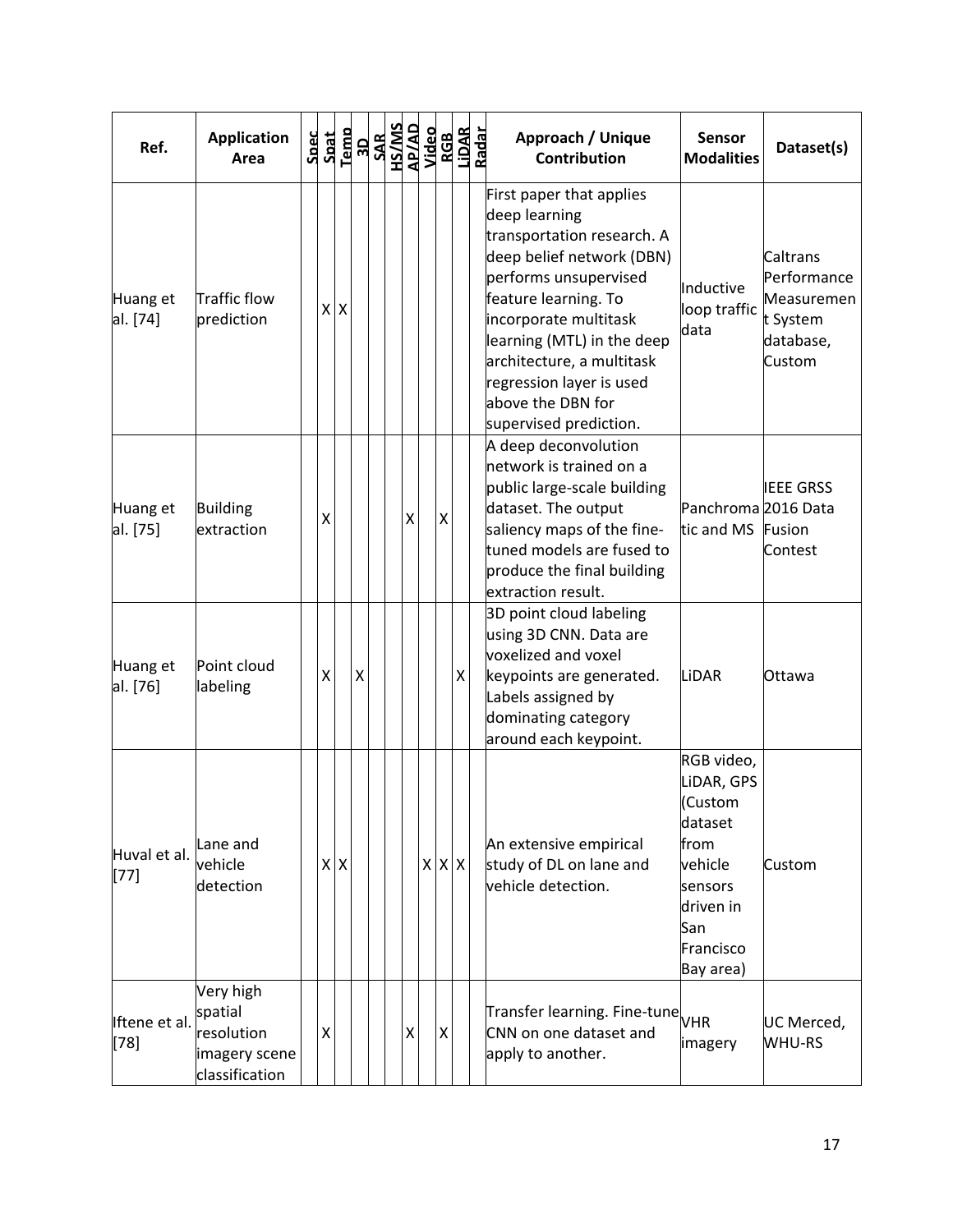| Ref.                           | <b>Application</b><br>Area                                                                         |           | $\begin{array}{r} \texttt{Spec} \\ \texttt{Spat} \\ \texttt{I-emb} \\ \texttt{SAB} \\ \texttt{SAB} \\ \texttt{SAB} \\ \texttt{MSS} \\ \texttt{MSS} \\ \texttt{MSS} \\ \texttt{MSS} \\ \texttt{Nideo} \end{array}$ |     |   |             | RGB<br>LiDAR<br>Radar | Approach / Unique<br><b>Contribution</b>                                                                                                                                                                                                                                                                                             | <b>Sensor</b><br><b>Modalities</b>                                                                           | Dataset(s)              |
|--------------------------------|----------------------------------------------------------------------------------------------------|-----------|-------------------------------------------------------------------------------------------------------------------------------------------------------------------------------------------------------------------|-----|---|-------------|-----------------------|--------------------------------------------------------------------------------------------------------------------------------------------------------------------------------------------------------------------------------------------------------------------------------------------------------------------------------------|--------------------------------------------------------------------------------------------------------------|-------------------------|
| Ishii et al.<br>[79]           | Satellite Image<br>object<br>recognition                                                           | <b>XX</b> |                                                                                                                                                                                                                   | x x |   |             |                       | A cuda-convnet CNN was<br>modified to use 14 X 14<br>input image sizes. Results<br>show CNN outperformed<br>SVM.                                                                                                                                                                                                                     | Satellite<br>imagery<br>Custom<br><b>LANSAT 8</b><br>imagery<br>over Kanto<br>land<br>Kagoshima<br>in Japan) | Custom                  |
| Jia et al.<br>[80]             | Classification                                                                                     | x x       |                                                                                                                                                                                                                   | x x |   |             |                       | The key of this method is to<br>restructure spectral feature<br>images and choose<br>convolution filters with a<br>reasonable size, so that the<br>spectral features of<br>different land coverings in<br>high dimensions can be<br>extracted properly. Filter<br>sizes of 3, 5, 7 and 9 (in<br>each dimension) are<br>investigated. | <b>HSI</b>                                                                                                   | Kennedy<br>Space Center |
| Jiang et al.<br>[81]           | Vehicle<br>detection in<br>satellite<br>imagery                                                    | X         |                                                                                                                                                                                                                   |     |   |             | $\mathsf{X}$          | Graph-based initial vehicle<br>localization. CNN then<br>classifies into vehicle / non-limagery<br>vehicle.                                                                                                                                                                                                                          | Satellite                                                                                                    | Custom                  |
| Kampffmey<br>er et al.<br>[82] | Semantic<br>segmentation<br>and<br>uncertainty<br>modeling in<br>urban scenes                      | Χ         | $\pmb{\mathsf{X}}$                                                                                                                                                                                                |     | X | X           |                       | Using recent advances in<br>measuring uncertainty for<br>CNNs, their quality is<br>evaluated both<br>qualitatively and<br>quantitatively in a remote<br>sensing context.                                                                                                                                                             | Orthophot<br>os and<br><b>DSM</b>                                                                            | <b>ISPRS</b>            |
| Kaiser [83]                    | Uses remote-<br>sensing<br>datasets to<br>generate large<br>ground-truth<br>datasets for<br>cities | X         |                                                                                                                                                                                                                   |     |   | $\mathsf X$ |                       | Semi-automated FCN<br>approach to semantic<br>segmentation of public<br>very high resolution<br>satellite imagery                                                                                                                                                                                                                    | Google<br><b>Maps</b><br>(Images<br>from<br>Google<br>Maps and<br>street<br>maps from<br>OpenStreet<br>Map)  | Custom                  |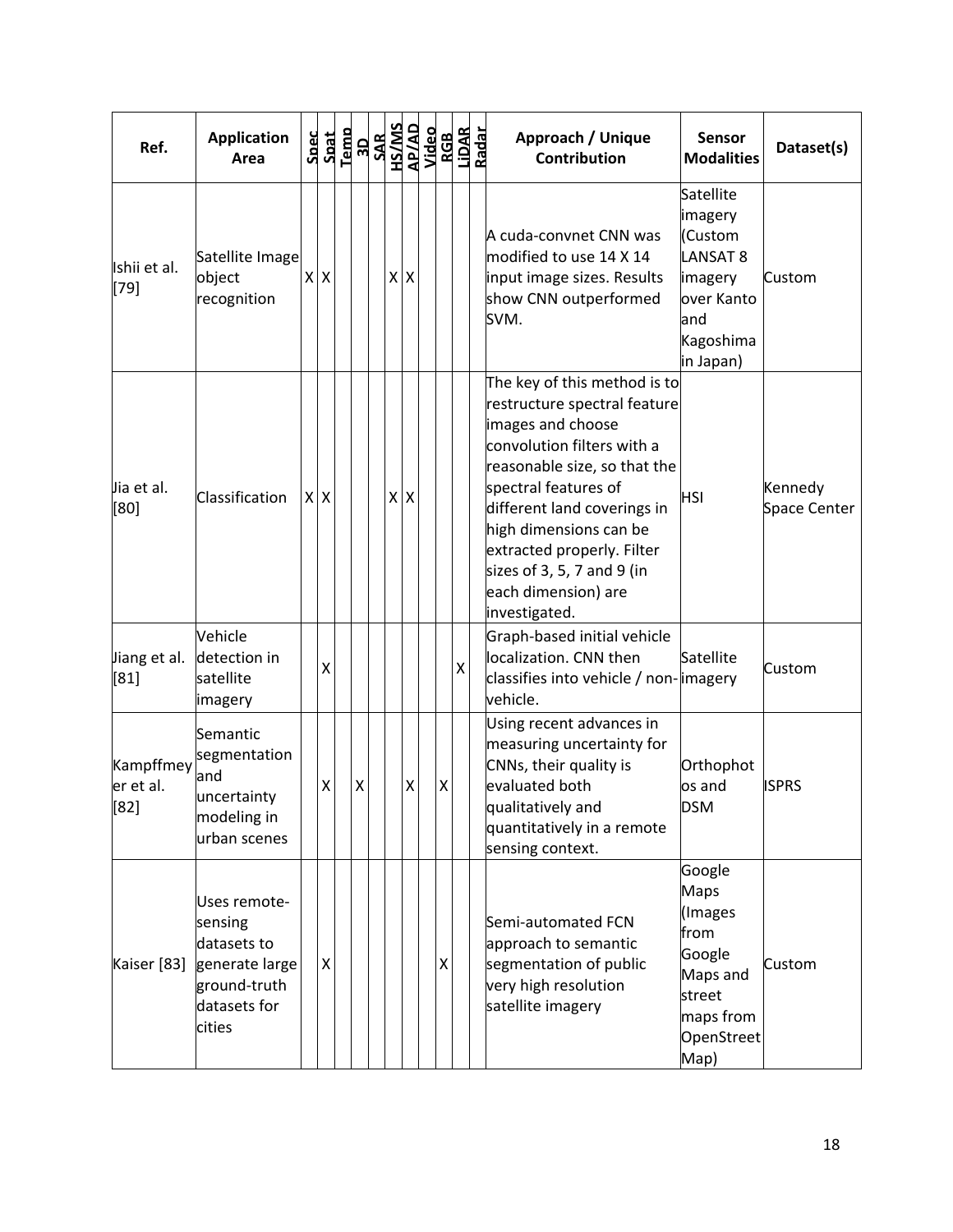| Ref.                     | <b>Application</b><br>Area                           |   |             |              | $\begin{array}{r} \texttt{Spect} \\ \texttt{Spat} \\ \texttt{I-emb} \\ \texttt{SAR} \\ \texttt{SAR} \\ \texttt{SAR} \\ \texttt{MSS} \\ \texttt{MSS} \\ \texttt{MSS} \\ \texttt{MSS} \\ \texttt{Nideo} \end{array}$ |   |                | RGB<br>LiDAR<br>Radar |  | Approach / Unique<br><b>Contribution</b>                                                                                                                                                                                                                                                                                                                                                                                                                                                                                                                                                                              | <b>Sensor</b><br><b>Modalities</b>                           | Dataset(s) |
|--------------------------|------------------------------------------------------|---|-------------|--------------|--------------------------------------------------------------------------------------------------------------------------------------------------------------------------------------------------------------------|---|----------------|-----------------------|--|-----------------------------------------------------------------------------------------------------------------------------------------------------------------------------------------------------------------------------------------------------------------------------------------------------------------------------------------------------------------------------------------------------------------------------------------------------------------------------------------------------------------------------------------------------------------------------------------------------------------------|--------------------------------------------------------------|------------|
| Kehl et al.<br>[84]      | 3D object<br>detection and<br>6D pose<br>estimation  | X |             | $\mathsf{X}$ |                                                                                                                                                                                                                    |   | X              |                       |  | 3D object detection uses<br>regressed descriptors of<br>locally-sampled RGBD<br>patches for 6D vote casting.<br>A convolutional auto-<br>encoder is employed for<br>regression. During testing,<br>scene patch descriptors are<br>matched against a<br>database of synthetic<br>model view patches and<br>cast 6D object votes.                                                                                                                                                                                                                                                                                       | <b>RGBD</b>                                                  | LineMOD    |
| Kim et al.<br>[85]       | Human<br>detection and<br>activity<br>classification | Χ |             |              |                                                                                                                                                                                                                    |   |                |                       |  | CNN on micro-Doppler<br>radar signatures.                                                                                                                                                                                                                                                                                                                                                                                                                                                                                                                                                                             | Custom<br>7.25 GHz<br>Doppler<br>radar<br>(microDop<br>pler) | Custom     |
| Kira et al.<br>[86]      | Long-range<br>pedestrian<br>detection                |   | $X$ $X$ $X$ |              |                                                                                                                                                                                                                    |   | $X$ $X$        |                       |  | A combination of stereo-<br>based detection,<br>classification using deep<br>learning, and a cascade of<br>specialized classifiers is<br>designed for long-range<br>pedestrian detection.<br>Stereo images are used to<br>perform detection of<br>vertical structures which<br>are further filtered based<br>on edge responses. A<br>convolutional neural<br>network (CNN) is used for<br>classification of pedestrians<br>using both appearance and<br>stereo disparity-based<br>features. A second CNN<br>classifier was trained<br>specifically for the case of<br>long-range detections using<br>appearance only. | RGB Stereo custom<br>imagery                                 |            |
| Konoplich<br>et al. [87] | UAV image<br>vehicle<br>detection                    | Χ |             |              |                                                                                                                                                                                                                    | Χ | $\pmb{\times}$ |                       |  | <b>Adapted hybrid Neural</b><br>Network (AHNN) - handles<br>scale                                                                                                                                                                                                                                                                                                                                                                                                                                                                                                                                                     | Aerial<br>photos                                             | Custom     |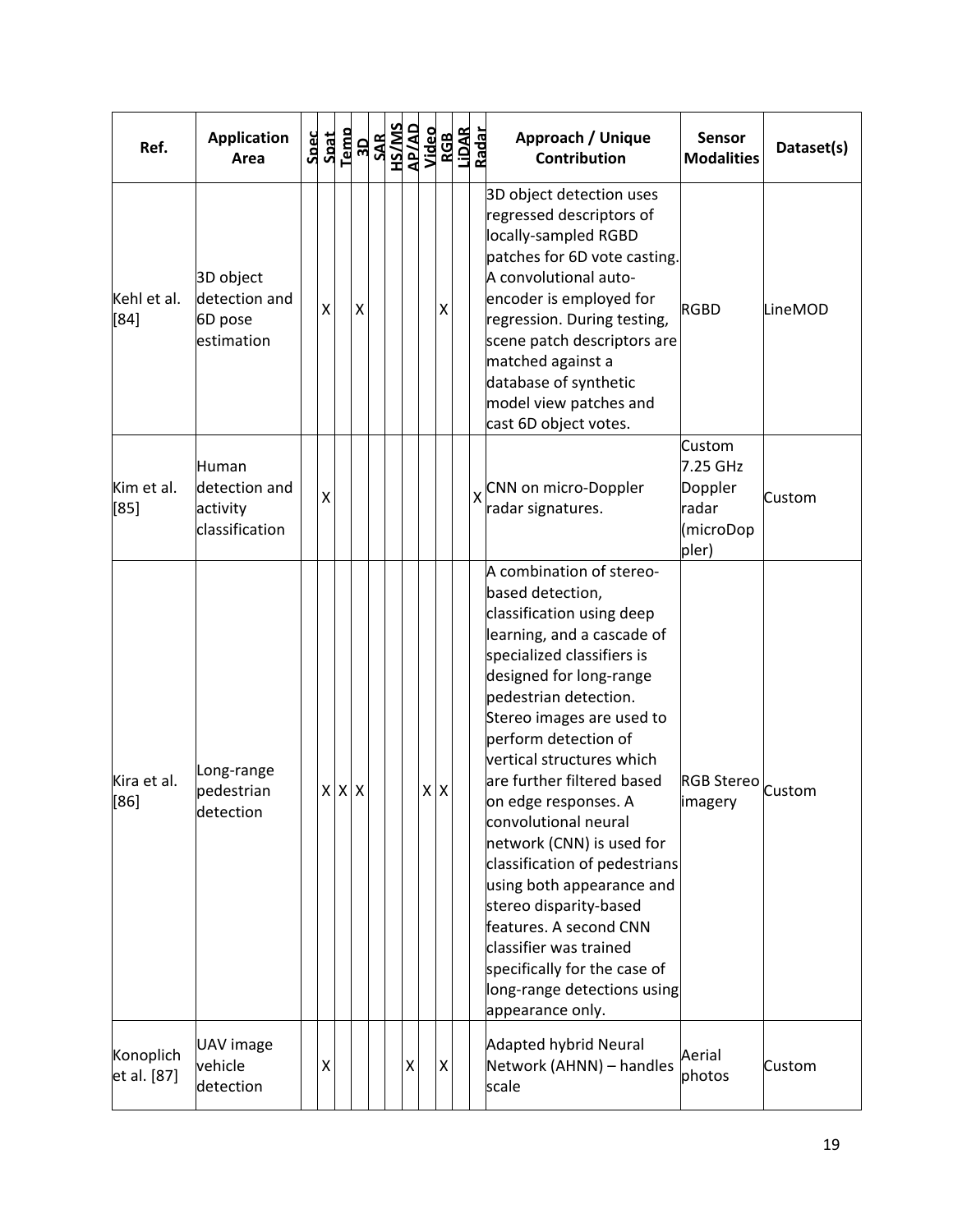| Ref.                            | <b>Application</b><br>Area                                         | Spec<br>Spat | Temp    | $\frac{3D}{SAR}$ |  |   | HS/MS<br>AP/AD<br>Video |         | RGB<br>LiDAR<br>Radar | Approach / Unique<br><b>Contribution</b>                                                                                                                                                                                                                                                                                                                                                                                                                                                                                                                                                                  | <b>Sensor</b><br><b>Modalities</b>                                      | Dataset(s)         |
|---------------------------------|--------------------------------------------------------------------|--------------|---------|------------------|--|---|-------------------------|---------|-----------------------|-----------------------------------------------------------------------------------------------------------------------------------------------------------------------------------------------------------------------------------------------------------------------------------------------------------------------------------------------------------------------------------------------------------------------------------------------------------------------------------------------------------------------------------------------------------------------------------------------------------|-------------------------------------------------------------------------|--------------------|
| Kontschied<br>er et al.<br>[88] | Deep neural<br>decision<br>forests for<br>classification           | х            |         |                  |  |   |                         | Χ       |                       | Deep Neural Decision<br>Forests unifies classification<br>trees with the<br>representation learning<br>functionality known from<br>deep convolutional<br>networks, by training them<br>in an end-to-end manner. A<br>stochastic and<br>differentiable decision tree<br>model, which steers the<br>representation learning<br>usually conducted in the<br>initial layers of a deep CNN.<br>The decision forest<br>provides the final<br>predictions and it differs<br>from conventional decision<br>forests due to a principled,<br>joint and global<br>optimization of split and<br>leaf node parameters. | <b>RGB</b>                                                              | MNIST,<br>ImageNet |
| et al [89]                      | Kovordanyi Cyclone track<br>forecasting                            | Χ            |         |                  |  | X |                         | X       |                       | A multi-layer neural<br>network, resembling the<br>human visual system, was<br>trained to forecast the<br>movement of cyclones<br>based on satellite images.<br>The results indicate that<br>multi-layer neural networks<br>could be further developed<br>into an effective tool for<br>cyclone track forecasting<br>using various types of<br>remote sensing data.                                                                                                                                                                                                                                       | Satellite<br>imagery<br>(NOAA<br><b>AVHRR</b><br>satellite<br> imagery) | Custom             |
| al. [90]                        | Vehicle<br>Krishnan et detection and<br>road scene<br>segmentation |              | $X$ $X$ |                  |  |   |                         | $X$ $X$ |                       | A spatial grid of<br>classifications is generated<br>and then regressing<br>bounding-boxes for pixels<br>with a high object<br>confidence score refine the<br>classifications.                                                                                                                                                                                                                                                                                                                                                                                                                            | <b>RGB</b>                                                              | KITTI, MNIST       |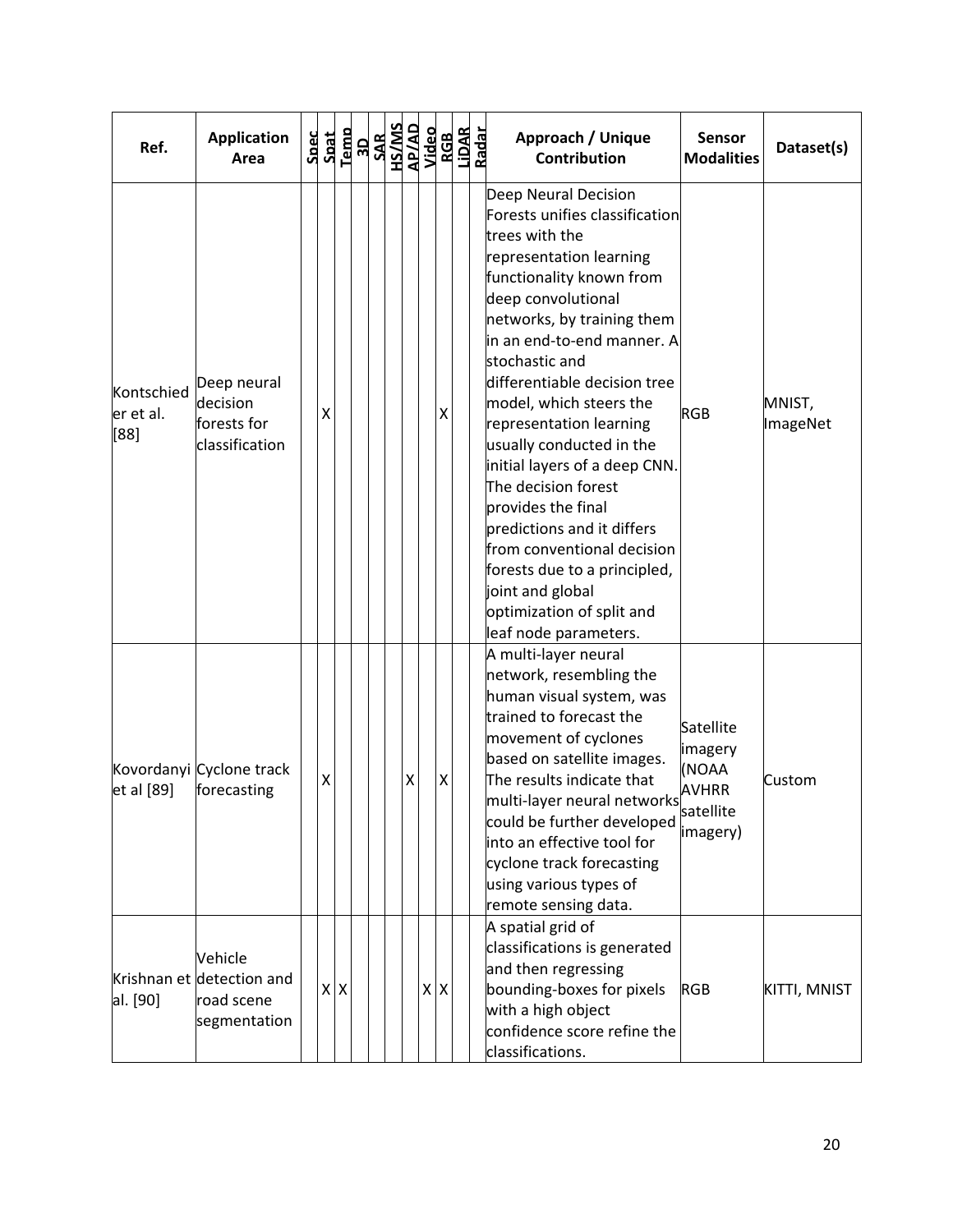| Ref.                   | <b>Application</b><br>Area                                                                       | Spec<br>Spat<br>Temp |         |                    |     |                    | <b>ADVERTY</b><br>ANSHAR<br>ANSHAR<br>ANGERTY |                | RGB<br>LiDAR<br>Radar | Approach / Unique<br><b>Sensor</b><br>Dataset(s)<br><b>Contribution</b><br><b>Modalities</b>                                                                                                                                                                                                                                                                                                         |
|------------------------|--------------------------------------------------------------------------------------------------|----------------------|---------|--------------------|-----|--------------------|-----------------------------------------------|----------------|-----------------------|------------------------------------------------------------------------------------------------------------------------------------------------------------------------------------------------------------------------------------------------------------------------------------------------------------------------------------------------------------------------------------------------------|
| Kussul et al.<br>[91]  | Large-scale<br>land cover<br>mapping                                                             |                      | $X$ $X$ |                    |     | $\pmb{\mathsf{X}}$ |                                               | $\pmb{\times}$ |                       | Hierarchical model that<br>includes self-organizing<br><b>SAR</b><br>maps (SOM) for data<br>imagery<br>preprocessing and<br>(Custom<br>segmentation (clustering),<br>Sentinel 1<br>ensemble of multi-layer<br>Custom<br><b>SAR</b><br>perceptrons (MLP) for data<br>Imagery<br>classification and<br>over<br>heterogeneous data fusion<br>Ukraine)<br>and geospatial analysis for<br>post-processing |
| Kuwatta et<br>al. [92] | Estimating<br>corn crop<br>vields                                                                | $X$ $X$ $X$          |         |                    | x x |                    |                                               |                |                       | Several custom<br><b>MODIS</b><br>architectures using Caffe<br>Enhanced<br>were investigated. A RBF<br>Vegetation Custom<br>SVM was used for<br>Index (EVI)<br>regression estimation.<br>data                                                                                                                                                                                                        |
| al. [93]               | Semantic<br>labeling<br>Lagrange et multisource<br>Earth<br>observation<br>data                  | x x                  |         |                    |     | $\pmb{\mathsf{X}}$ |                                               |                | $X$ $X$               | Multi-sensor fusion<br><b>IEEE GRSS</b><br><b>RBG</b><br>improves results, CNNs<br>orthophoto <sup>2015</sup> Data<br>outperform traditional<br>DSM,<br>Fusion<br>methods, transfer learning<br>LiDAR<br>Contest<br>helps classifier results                                                                                                                                                         |
| er et al.<br>[94]      | <b>Estimating the</b><br>Landschütz inter-annual<br>Atlantic ocean<br>carbon sink<br>variability |                      | $X$ $X$ |                    |     |                    |                                               |                |                       | A two-step neural network<br>approach to reconstruct<br>basin-wide monthly maps<br>of the sea surface partial<br>Surface<br>pressure<br>of CO2 (pCO2) at a<br>ocean<br><b>SOCAT</b><br>resolution of 1°×1°. The air-fugacity of<br>sea CO2 flux maps are<br>CO <sub>2</sub> data<br>computed using a standard<br>gas exchange<br>parameterization and high-<br>resolution wind speeds.               |
| [95]                   | Lange et al. Online vehicle<br>detection                                                         | x                    |         | $\pmb{\mathsf{X}}$ |     |                    |                                               |                | $X$ $X$               | This vehicle detection<br>system uses convolutional<br>neural networks on 2D<br>image data. Calculation<br>RGB, LiDAR Custom<br>time of the algorithm can<br>be significantly reduced by<br>taking advantage LiDAR<br>depth information.                                                                                                                                                             |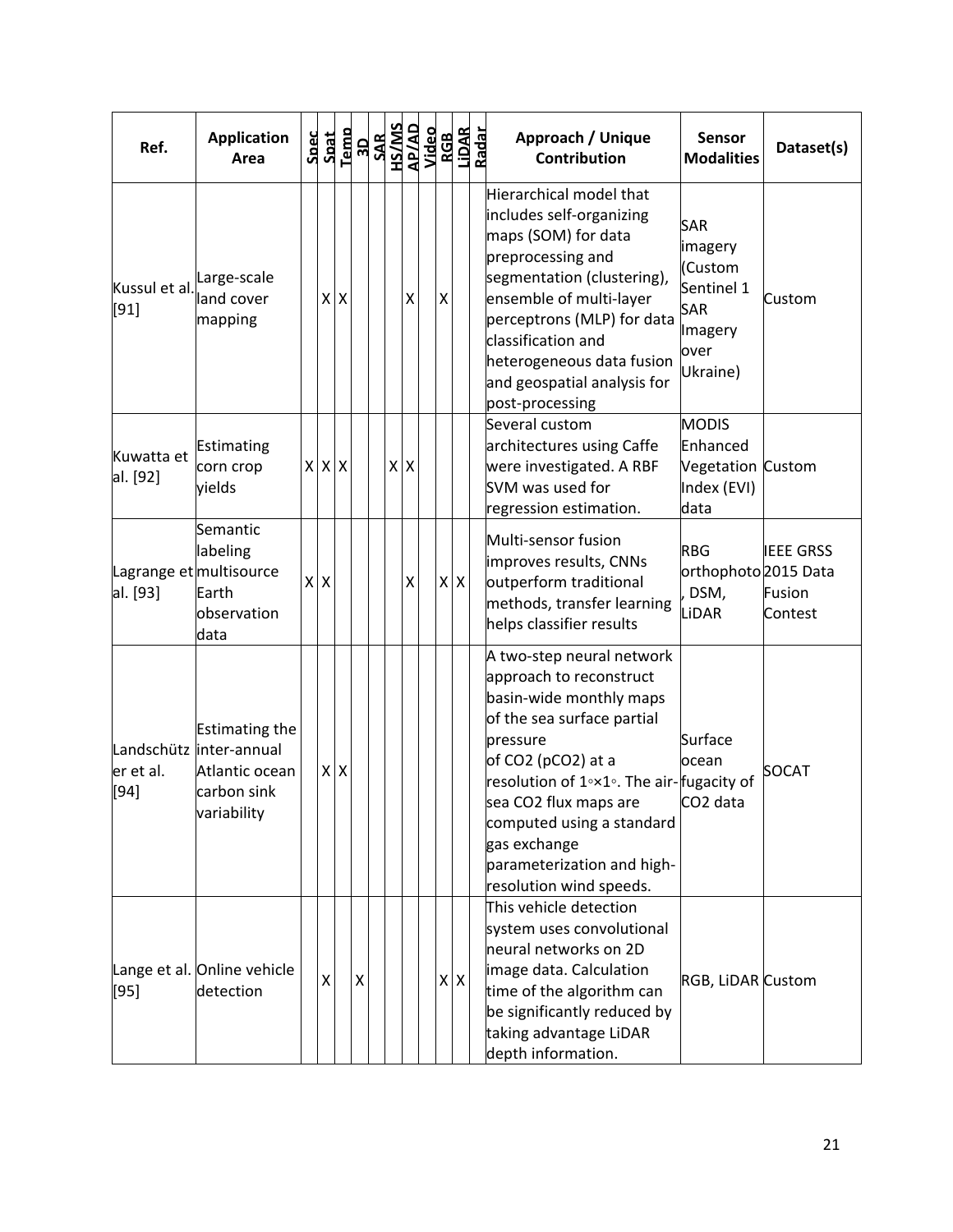| Ref.                     | <b>Application</b><br>Area                                                                            | Spec<br>Spat | Temp | $\begin{array}{r} \n 30 \\  \hline 348 \\  \hline 15/00 \\  \hline 48/40 \\  \hline 1460 \\  \hline 166 \\  \hline 168\n \end{array}$ |         |   |   | LiDAR<br>Radar | Approach / Unique<br><b>Sensor</b><br>Dataset(s)<br><b>Contribution</b><br><b>Modalities</b>                                                                                                                                                                                                                                                                                                                                                                                                                               |
|--------------------------|-------------------------------------------------------------------------------------------------------|--------------|------|---------------------------------------------------------------------------------------------------------------------------------------|---------|---|---|----------------|----------------------------------------------------------------------------------------------------------------------------------------------------------------------------------------------------------------------------------------------------------------------------------------------------------------------------------------------------------------------------------------------------------------------------------------------------------------------------------------------------------------------------|
| Längkvist et<br>al. [96] | Classification<br>and<br>segmentation<br>of MSI<br>orthoimagery                                       | $X$ $X$      |      | X                                                                                                                                     |         | X | X |                | A convolutional neural<br>network (CNN) is applied to<br>MSI orthoimagery and a<br>digital surface model (DSM)<br>of a small city for a full, fast<br>and accurate per-pixel<br>MSI, DSM<br>classification. The predicted (over<br>Custom<br>low-level pixel classes are<br>Sweden)<br>then used to improve the<br>high-level segmentation.<br>Various design choices of<br>the CNN architecture are<br>evaluated and analyzed.                                                                                            |
| Lee et al.<br>$[97]$     | Estimate geo-<br>information of<br>photo<br>(population<br>density,<br>demographics,<br>etc.) via CNN |              |      |                                                                                                                                       |         |   | Χ |                | <b>RGB</b><br>(Custom<br>CNN to estimate geo-<br>Flickr<br>information of certain<br>Custom<br>dataset -<br>attributes.<br>40M<br>images)                                                                                                                                                                                                                                                                                                                                                                                  |
| Lee et al.<br>$[98]$     | <b>HSI</b><br>classification                                                                          | $X$ $X$      |      |                                                                                                                                       | $X$ $X$ |   |   |                | The contextual deep CNN<br>jointly exploit spatial and<br>spectral features for HSI<br>classification. It<br>concurrently applies<br>multiple 3D local<br>convolutional filters of<br>different sizes jointly<br>Indian Pines,<br>exploiting spatial and<br>HSI<br>Pavia<br>spectral features. The<br>University<br>spatial and spectral feature<br>maps are then combined to<br>form a joint spatio-spectral<br>feature map, which is the<br>input to a set of fully<br>convolutional layers that<br>assign class labels. |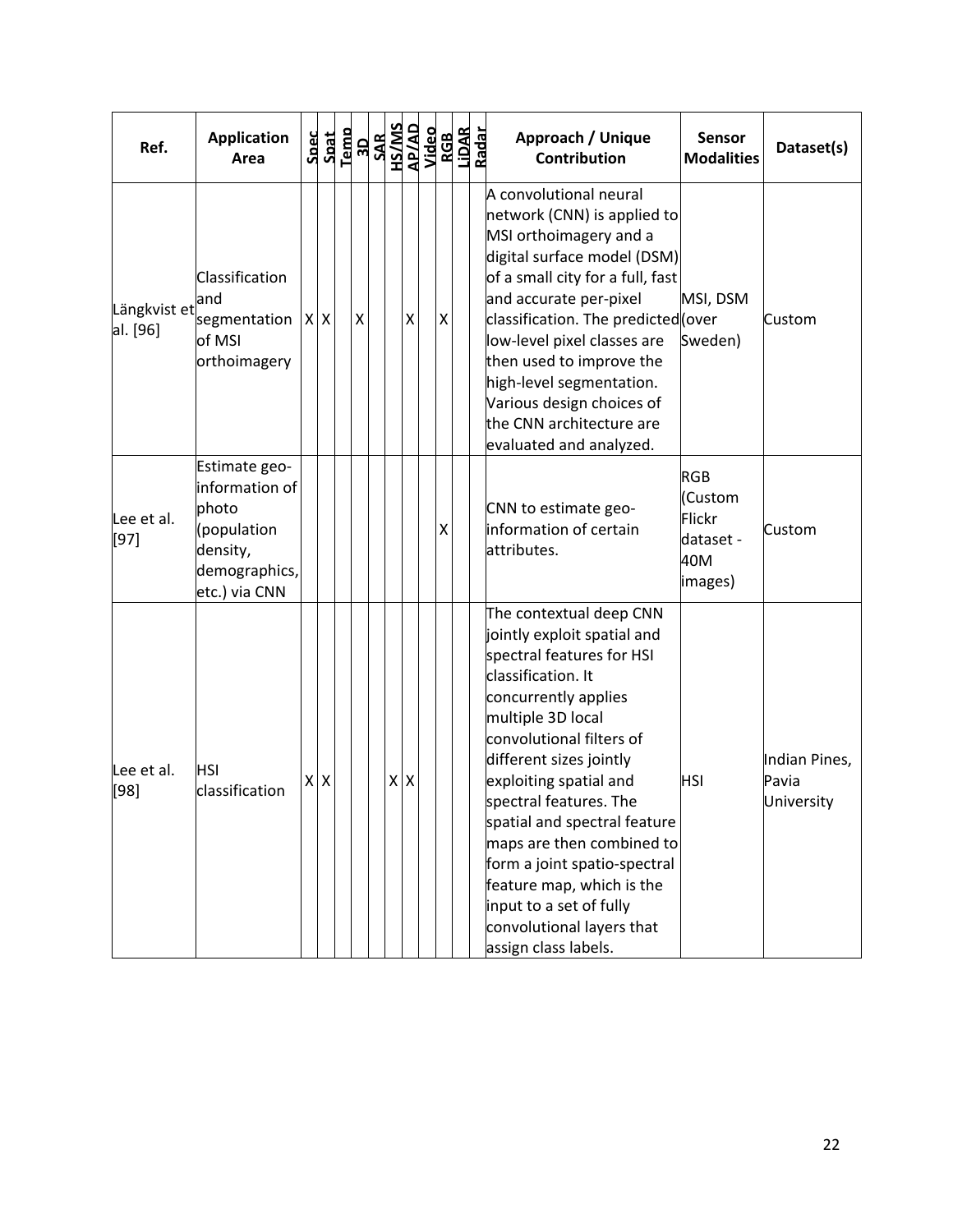| Ref.                 | <b>Application</b><br>Area                        |         |                 | $\begin{array}{r} \texttt{Spect} \\ \texttt{Sant} \\ \texttt{1cm} \\ \texttt{1cm} \\ \texttt{1cm} \\ \texttt{1cm} \\ \texttt{1cm} \\ \texttt{1cm} \\ \texttt{1cm} \\ \texttt{1cm} \\ \texttt{1cm} \\ \texttt{1cm} \\ \texttt{1cm} \\ \texttt{1cm} \\ \texttt{1cm} \\ \texttt{1cm} \\ \texttt{1cm} \\ \texttt{1cm} \\ \texttt{1cm} \\ \texttt{1cm} \\ \texttt{1cm} \\ \texttt{1cm} \\ \texttt{1cm} \\ \texttt{1cm} \\ \texttt{1cm} \\ \texttt{1cm} \\ \texttt{1$ |   |  |                   |   | Approach / Unique<br><b>Contribution</b>                                                                                                                                                                                                                                                                                                                       | Sensor<br><b>Modalities</b> | Dataset(s)               |
|----------------------|---------------------------------------------------|---------|-----------------|-----------------------------------------------------------------------------------------------------------------------------------------------------------------------------------------------------------------------------------------------------------------------------------------------------------------------------------------------------------------------------------------------------------------------------------------------------------------|---|--|-------------------|---|----------------------------------------------------------------------------------------------------------------------------------------------------------------------------------------------------------------------------------------------------------------------------------------------------------------------------------------------------------------|-----------------------------|--------------------------|
| Lee et al.<br>[99]   | Predicting<br>geo-<br>informative<br>attributes   | X       |                 |                                                                                                                                                                                                                                                                                                                                                                                                                                                                 |   |  | X                 |   | To recognize general geo-<br>informative attributes of a<br>photo, e.g. the elevation<br>gradient, population<br>density, demographics,<br>etc., these attributes are<br>estimated using a large<br>(noisy) set of geo-tagged<br>images from Flickr by<br>training deep convolutional<br>neural networks (CNNs).<br>A large-scale dataset is also<br>provided. | RGB (Flickr) Custom         |                          |
| Levi et al.<br>[100] | Obstacle<br>detection and<br>road<br>segmentation | x       | $\mathsf{\chi}$ |                                                                                                                                                                                                                                                                                                                                                                                                                                                                 |   |  | $x \mid x \mid x$ |   | To detect obstacles, a<br>single color camera is used<br>and the task reduces to a<br>column-wise regression<br>problem, which is solved<br>using a deep convolutional<br>neural network (CNN).                                                                                                                                                                |                             | RGB, LIDAR KITTI, Custom |
| Li [101]             | HSI<br>classification                             | $X$ $X$ |                 |                                                                                                                                                                                                                                                                                                                                                                                                                                                                 | X |  |                   |   | Stacked autoencoders train<br>a DL network. Iterative<br>procedure reduces<br>uncertainty and allows<br>better generalization<br>capability.                                                                                                                                                                                                                   | <b>HSI</b>                  | Pavia<br>University      |
| Li [102]             | Vehicle<br>detection in<br>point clouds           | Χ       |                 | Χ                                                                                                                                                                                                                                                                                                                                                                                                                                                               |   |  |                   | Χ | The fully convolutional<br>network based detection<br>techniques are extended<br>from 2D to 3D and applied<br>it to point cloud data. The<br>CNN creates "objectness"<br>and bounding box maps.                                                                                                                                                                | <b>RGB</b>                  | <b>KITTI</b>             |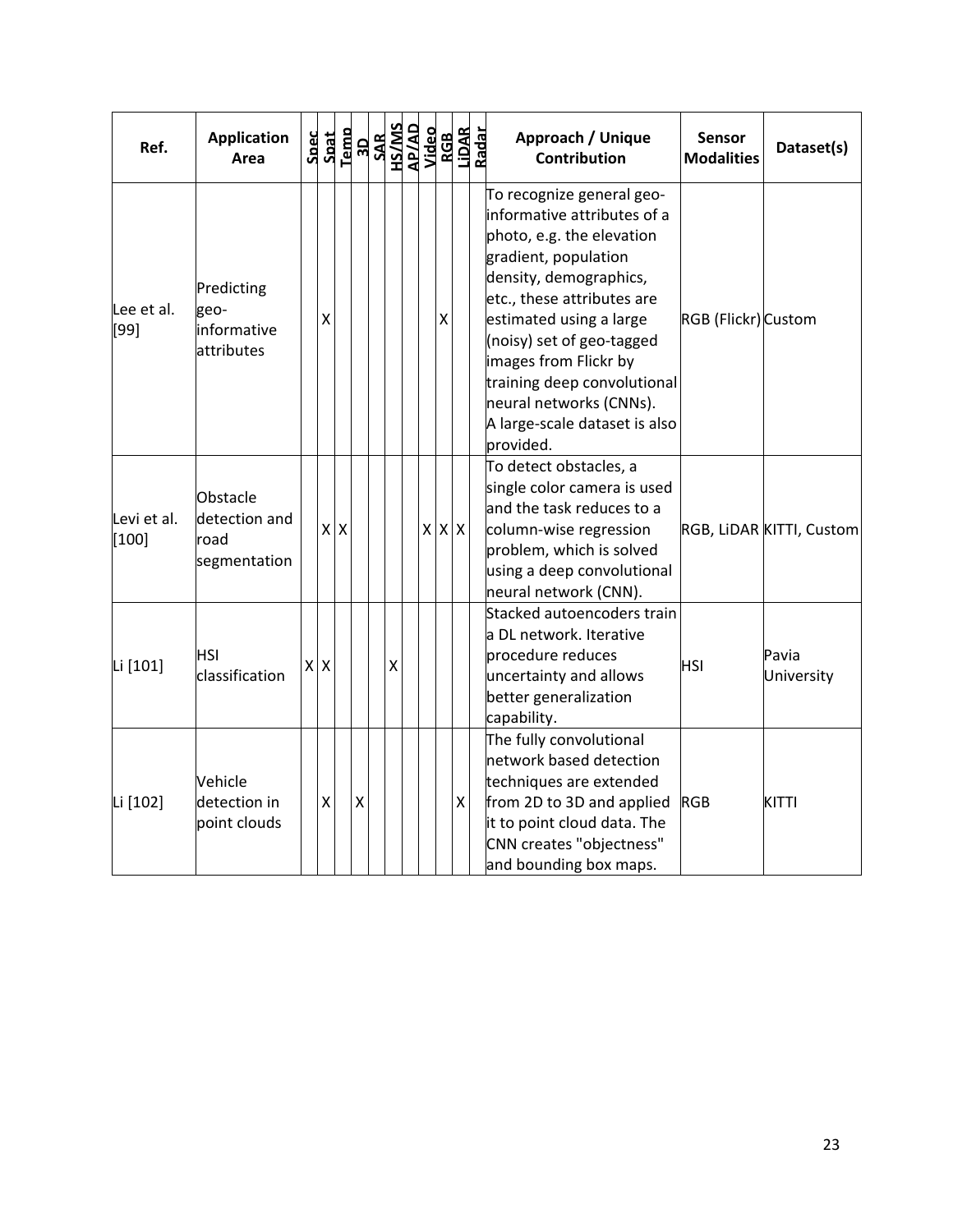| Ref.                 | <b>Application</b><br>Area                                   |   | Spec<br>Spat            | Temp |   | OPIN<br><b>GUNSH<br/>GUNSH</b><br>SM/SH<br>OE |         |         |             |   | RGB<br>LiDAR<br>Radar | Approach / Unique<br><b>Sensor</b><br>Dataset(s)<br><b>Contribution</b><br><b>Modalities</b>                                                                                                                                                                                                                                                                                                    |
|----------------------|--------------------------------------------------------------|---|-------------------------|------|---|-----------------------------------------------|---------|---------|-------------|---|-----------------------|-------------------------------------------------------------------------------------------------------------------------------------------------------------------------------------------------------------------------------------------------------------------------------------------------------------------------------------------------------------------------------------------------|
| Li et al.<br>$[103]$ | Spatial and<br>color pooling<br>for 3D object<br>recognition |   | X                       |      | Χ |                                               |         |         |             | X |                       | To make object<br>representations that are<br>more robust to viewpoint<br>changes, multiple scales of<br>filters coupled with<br>Multi-View<br>different pooling<br>RGBD,<br>granularities are applied in<br><b>RGBD</b><br>BigBIRD,<br>a CNN and color is also<br>JHUIT<br>used as an additional<br>pooling domain.<br>A new dataset for industrial<br>objects is also provided<br>(JHUIT-50). |
| Li et al.<br>[104]   | Classification                                               |   | $X$ $X$                 |      |   |                                               | $X$ $X$ |         |             |   |                       | Principle components of<br>the HSI image are filtered<br>by three dimensional<br>Gabor wavelets, followed<br>by stacked autoencoders<br>are trained on the outputs<br>Indian Pines<br><b>HSI</b><br>of the previous step<br>through unsupervised pre-<br>training, finally deep neural<br>network is trained on those<br>stacked autoencoders.                                                  |
| Li et al.<br>$[105]$ | <b>HSI image</b><br>classification                           | X | $\mathsf{\overline{X}}$ |      |   |                                               |         |         | $X$ $X$ $X$ |   |                       | <b>Restricted Boltzmann</b><br><b>IEEE GRSS</b><br>machine and Deep Belief<br>2013 Data<br>Network. DBN using 7x7<br><b>HSI</b><br>Fusion<br>spatial neighbors and 144<br>Contest<br>HSI bands.                                                                                                                                                                                                 |
| Li et al.<br>[106]   | HSI image<br>classification                                  |   | $X$ $X$                 |      |   |                                               |         | $X$ $X$ |             |   |                       | Deep CNN using pixel-pair<br>features and voting<br>Indian Pines,<br>classification. Achieves high HSI<br>Salinas, Pavia<br>results with small amount<br>University<br>of training data.                                                                                                                                                                                                        |
| Li et al.<br>$[107]$ | <b>HSI image</b><br>classification                           |   | $X$ $X$                 |      |   |                                               |         | XX      |             |   |                       | Spatial features-based<br>strategy for band selection,<br>CNN optimized parameter<br>Indian Pines,<br>model, then image is<br>Salinas, Pavia<br><b>HSI</b><br>classified by the efficient<br>University<br>extreme learning machine<br>(ELM). Fast computation.                                                                                                                                 |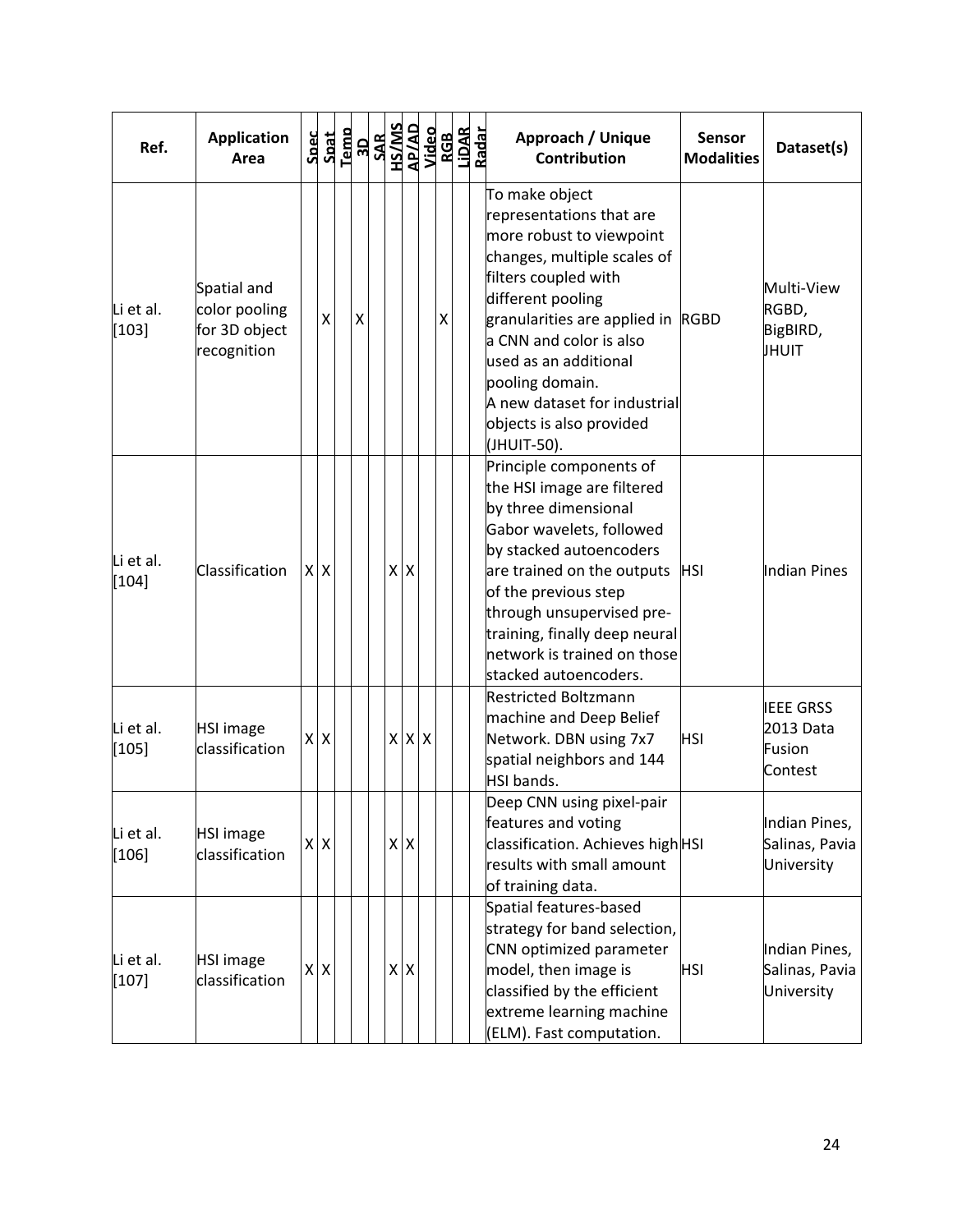| Ref.                 | <b>Application</b><br>Area | Spec | Spat    | Temp | <b>ADSANS</b><br>ARVAS<br>APVAS<br>APVAS<br>ADSANS |         |                 |  | RGB<br>Lidar | Radar | Approach / Unique<br><b>Contribution</b>                                                                                                                                                                                                                                                                                                                                                                                  | <b>Sensor</b><br><b>Modalities</b>                                | Dataset(s)                                         |
|----------------------|----------------------------|------|---------|------|----------------------------------------------------|---------|-----------------|--|--------------|-------|---------------------------------------------------------------------------------------------------------------------------------------------------------------------------------------------------------------------------------------------------------------------------------------------------------------------------------------------------------------------------------------------------------------------------|-------------------------------------------------------------------|----------------------------------------------------|
| Li et al.<br>$[108]$ | Land-cover<br>mapping      |      | $X$ $X$ |      |                                                    | $X$ $X$ |                 |  |              |       | Hand-tuned stacked auto-<br>encoder.                                                                                                                                                                                                                                                                                                                                                                                      | <b>MSI</b><br>(Custom<br>LANDSAT<br>and time-<br>series<br>MODIS) | Custom                                             |
| Li et al.<br>$[109]$ | Road network<br>extraction |      | X       |      |                                                    |         | $\mathsf{\chi}$ |  |              |       | A convolutional neural<br>network (CNN) is are<br>applied to predict the<br>probability of a pixel<br>belonging to road regions,<br>and assign labels to each<br>pixel to describe whether it<br>is road. A line integral<br>convolution based<br>algorithm is developed to<br>smooth the rough map to<br>connect small gaps. Finally,<br>using common image<br>processing operators, road<br>centerlines are delineated. | Satellite<br>images<br>(Geoeye<br>and<br>Pleaides<br>datasets)    | Custom                                             |
| Li et al.<br>$[110]$ | HSI<br>classification      |      | $X$ $X$ |      |                                                    | $X$ $X$ |                 |  |              |       | A restricted Boltzmann<br>machine (RBM) model and<br>its deep structure deep<br>belief networks (DBN), are<br>introduced in HSI image<br>processing as the feature<br>extraction and classification<br>approach utilizing spatial-<br>spectral classification.                                                                                                                                                            | <b>HSI</b>                                                        | <b>IEEE GRSS</b><br>2013 Data<br>Fusion<br>Contest |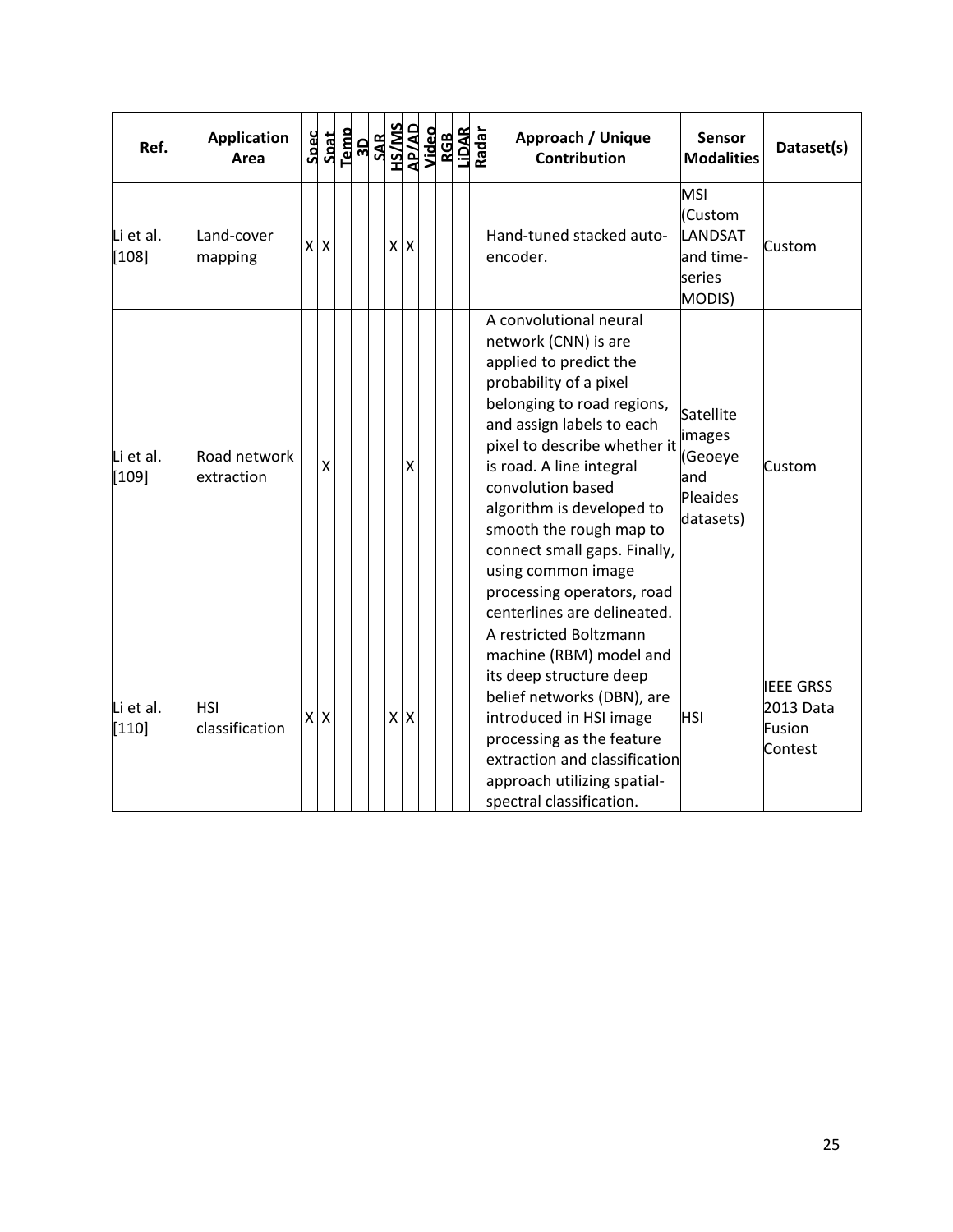| Ref.                  | <b>Application</b><br>Area                                    | <b>Spec</b> | Spat                      | Temp |   | <b>ROSAL SANS</b><br><b>ROSAL SANS<br/>ROSAL SANS<br/>ROSAL SANS<br/>ROSAL SANS</b><br>ROSAL SANS<br>ROSAL SANS |         |  |                         | Approach / Unique<br><b>Sensor</b><br>Dataset(s)<br><b>Contribution</b><br><b>Modalities</b>                                                                                                                                                                                                                                                                                                                                                                                                                                                                               |  |
|-----------------------|---------------------------------------------------------------|-------------|---------------------------|------|---|-----------------------------------------------------------------------------------------------------------------|---------|--|-------------------------|----------------------------------------------------------------------------------------------------------------------------------------------------------------------------------------------------------------------------------------------------------------------------------------------------------------------------------------------------------------------------------------------------------------------------------------------------------------------------------------------------------------------------------------------------------------------------|--|
| Li et al.<br>$[111]$  | <b>HSI Anomaly</b><br>detection                               |             | Χ                         |      |   |                                                                                                                 | XX      |  |                         | This approach uses transfer<br>learning. A multilayer CNN<br>is trained by using<br>difference between pixel<br>pairs generated from the<br>reference image scene.<br>Then, for each pixel in the<br>image for anomaly<br>detection, difference<br>between pixel pairs,<br>Custom,<br><b>HSI</b><br>constructed by combining<br>Cuprite<br>the center pixel and its<br>surrounding pixels, is<br>classified by the trained<br>CNN with the result of<br>similarity measurement.<br>The detection output is<br>simply generated by<br>averaging these similarity<br>scores. |  |
| $[112]$               | Super-<br>Liebel et al. resolution HSI<br>image<br>processing | X           | $\boldsymbol{\mathsf{X}}$ |      |   | $X$ $X$                                                                                                         |         |  |                         | Custom CNN with super-<br>Copernicus<br><b>HSI</b><br>resolution output.<br>SENTINEL                                                                                                                                                                                                                                                                                                                                                                                                                                                                                       |  |
| Lin et al.<br>$[113]$ | <b>HSI</b><br>classification                                  | Χ           | $\boldsymbol{\mathsf{X}}$ |      |   | $X$ $X$                                                                                                         |         |  |                         | Extract features via<br>Kennedy<br>autoencoder. PCA<br>Space Center,<br>HSI<br>(spectral) + autoencoder on<br>Pavia<br>spatial dimensions.<br>University                                                                                                                                                                                                                                                                                                                                                                                                                   |  |
| Liu et al.<br>$[114]$ | <b>SAR terrain</b><br>classification                          |             |                           |      | X |                                                                                                                 |         |  | $\overline{\mathsf{x}}$ | Spatial information<br>PolSAR (L-<br>between pixels on PolSAR<br>band<br>image is combined into the<br>PolSAR<br>input data. The proposed<br>data over<br>Custom<br>deep network only needs<br>Flevoland,<br>to tune a few parameters<br>Netherland<br>during pre-training and<br>ls)<br>fine-tuning.                                                                                                                                                                                                                                                                      |  |
| Liu et al.<br>$[115]$ | <b>HSI</b><br>classification                                  |             | $X$ $X$                   |      |   |                                                                                                                 | $X$ $X$ |  |                         | Spectral used stacked<br>Indian Pines,<br>denoising autoencoders,<br>Salinas, Pavia<br><b>HSI</b><br>superpixels used for spatial<br>Center, Pavia<br>constraints.<br>University                                                                                                                                                                                                                                                                                                                                                                                           |  |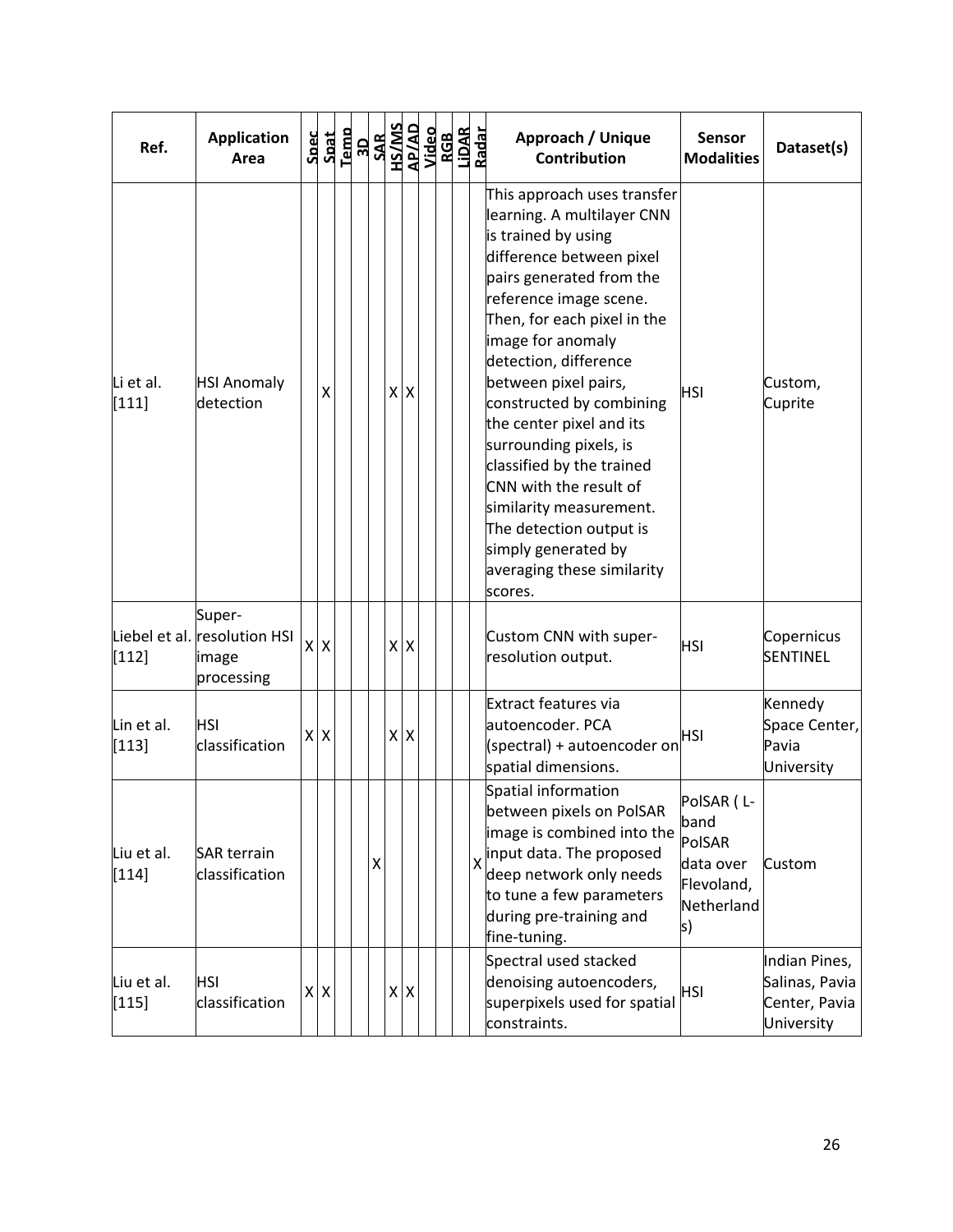| Ref.                   | <b>Application</b><br>Area                  |    | Spec<br>Spat              | Remo<br><b>SAR SAR ANSI<br/> SAR ANSI<br/> SAR ANSI<br/> SAR ANSI<br/> SAR ANSI<br/> SAR ANSI<br/> RADAR<br/> RADAR<br/> RADAR<br/> RADAR</b> |  |         |   |  | Approach / Unique<br><b>Contribution</b>                                                                                                                                                                                                                                                                                                                                                                                                             | <b>Sensor</b><br><b>Modalities</b>        | Dataset(s)                                                     |
|------------------------|---------------------------------------------|----|---------------------------|-----------------------------------------------------------------------------------------------------------------------------------------------|--|---------|---|--|------------------------------------------------------------------------------------------------------------------------------------------------------------------------------------------------------------------------------------------------------------------------------------------------------------------------------------------------------------------------------------------------------------------------------------------------------|-------------------------------------------|----------------------------------------------------------------|
| Liu et al.<br>$[116]$  | <b>HSI</b><br>classification                |    | $X$ $X$                   |                                                                                                                                               |  | $X$ $X$ |   |  | Spectral used stacked<br>denoising autoencoders,<br>superpixels used for spatial<br>constraints.                                                                                                                                                                                                                                                                                                                                                     | <b>HSI</b>                                | Indian Pines,<br>Salinas, Pavia<br>Center, Pavia<br>University |
| Liu et al.<br>$[117]$  | <b>HSI</b><br>classification                | χI | $\boldsymbol{\mathsf{X}}$ |                                                                                                                                               |  | $X$ $X$ |   |  | An active learning<br>algorithm based on a<br>weighted incremental<br>dictionary learning is<br>proposed for such<br>applications. The proposed<br>algorithm selects training<br>samples that maximize two HSI<br>selection criteria, namely<br>representative and<br>uncertainty. This algorithm<br>trains a deep network<br>efficiently by actively<br>selecting training samples<br>at each iteration.                                            |                                           | Pavia City<br>Center, Pavia<br>University,<br>Botswana         |
| Liu et al.<br>$[118]$  | Geological<br>disaster<br>recognition       |    | X                         |                                                                                                                                               |  | X       | Χ |  | A deep learning based<br>landslide recognition<br>method for optical remote<br>sensing images.<br>Preprocessing is performed<br>using a wavelet<br>transformation. A<br>denoising method<br>enhances the robustness of<br>the model in recognize<br>landslide features. Then, a<br>deep autoencoder network<br>with multiple hidden layers<br>is proposed to learn high-<br>level features. A softmax<br>classifier is used for class<br>prediction. | Satellite<br>imagery<br>(Google<br>Earth) | Custom                                                         |
| Luus et al.<br>$[119]$ | Multispectral<br>land use<br>classification |    | $X$ $X$                   |                                                                                                                                               |  | $X$ $X$ |   |  | DL learns hierarchical<br>feature representation.                                                                                                                                                                                                                                                                                                                                                                                                    | aerial<br>ry                              | orthoimageUC Merced                                            |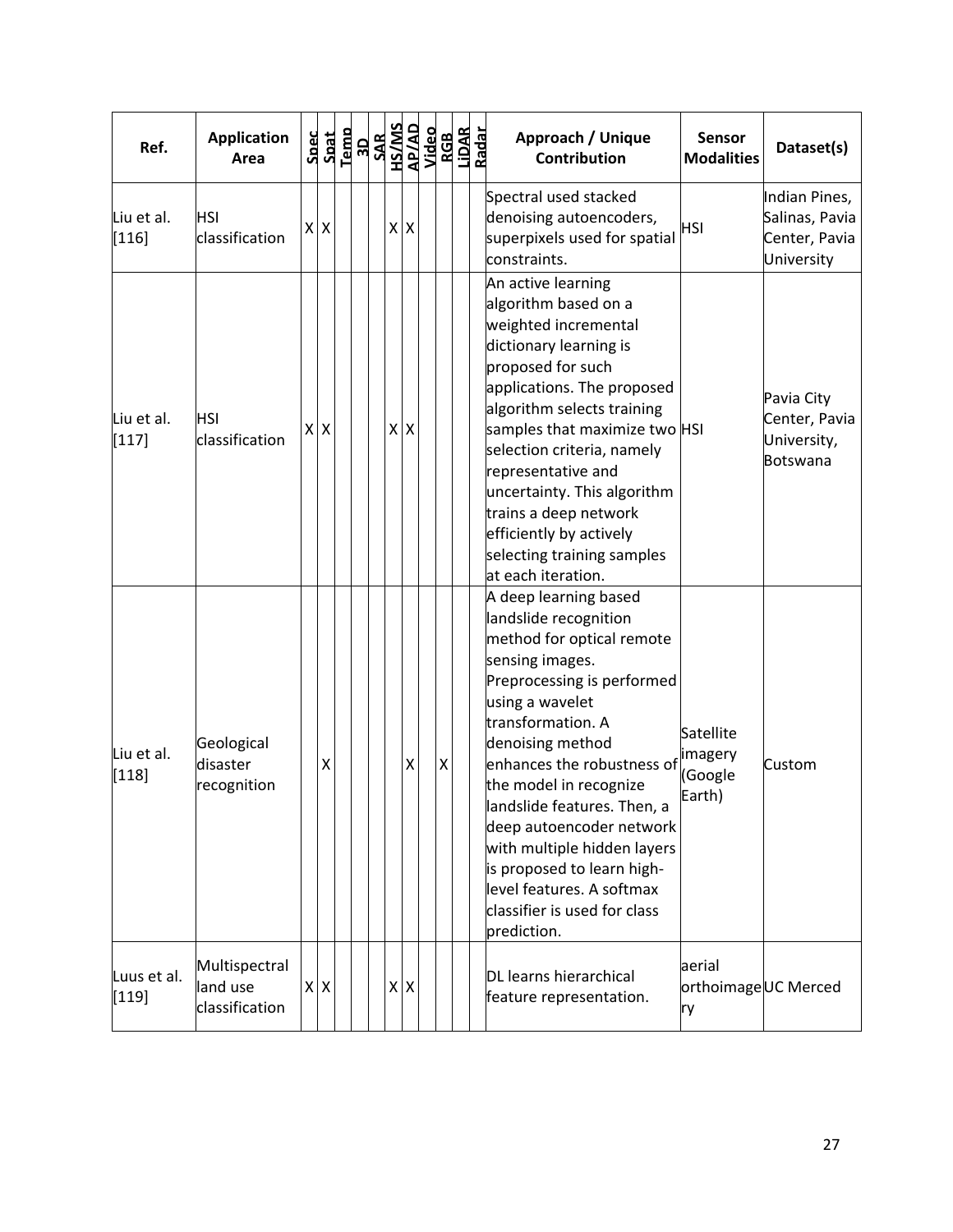| Ref.                 | <b>Application</b><br>Area                 |                 |             | $\begin{array}{r} \texttt{Spect} \\ \texttt{Spat} \\ \texttt{I-emb} \\ \texttt{SAR} \\ \texttt{SAR} \\ \texttt{SAR} \\ \texttt{MSS} \\ \texttt{MSS} \\ \texttt{MSS} \\ \texttt{MSS} \\ \texttt{Nideo} \end{array}$ |   |                    |  | RGB<br>LiDAR<br>Radar |                         | Approach / Unique<br><b>Contribution</b>                                                                                                                                                                                                                                                          | <b>Sensor</b><br><b>Modalities</b>                                                                             | Dataset(s)                                                   |
|----------------------|--------------------------------------------|-----------------|-------------|--------------------------------------------------------------------------------------------------------------------------------------------------------------------------------------------------------------------|---|--------------------|--|-----------------------|-------------------------|---------------------------------------------------------------------------------------------------------------------------------------------------------------------------------------------------------------------------------------------------------------------------------------------------|----------------------------------------------------------------------------------------------------------------|--------------------------------------------------------------|
| Ly et al.<br>$[120]$ | Traffic Flow<br>Prediction                 | $\mathsf{\chi}$ |             |                                                                                                                                                                                                                    |   |                    |  |                       |                         | Stacked AE.                                                                                                                                                                                                                                                                                       | Traffic data Caltrans<br>every<br>15,000<br>sensors                                                            | Performance<br>30sec from Measuremen<br>t System<br>database |
| Lv et al.<br>$[121]$ | Landcover<br>classification                |                 | $X$ $X$ $X$ |                                                                                                                                                                                                                    | Χ | X                  |  |                       | $\mathsf{\overline{X}}$ | Multi-temporal PolSAR<br>data is analyzed using a<br>pixel window where the<br>data is stacked and<br>processed via a multi-layer<br>RBM.                                                                                                                                                         | PolSAR<br>multi-<br>temporal<br>data<br>(RADARSAT<br>-2 C-band<br>data over<br>Toronto,<br>Ontario,<br>Canada) | Custom                                                       |
| Lv et al.<br>$[122]$ | <b>Urban land</b><br>use and land<br>cover |                 | $X$ $X$ $X$ |                                                                                                                                                                                                                    | X | $\pmb{\mathsf{X}}$ |  |                       |                         | A DBN model extracts<br>contextual mapping<br>X features from the PolSAR<br>data to improve the<br>classification performance.                                                                                                                                                                    | PolSAR<br>multi-<br>temporal<br>data<br>(RADARSAT<br>-2 C-band<br>data over<br>Toronto,<br>Ontario,<br>Canada) | Custom                                                       |
| Ma et al.<br>$[123]$ | Land<br>Classification                     |                 | $X$ $X$     |                                                                                                                                                                                                                    |   | $X$ $X$            |  |                       |                         | Pre-label unlabeled using a<br>local decision based on<br>weighted neighborhood<br>information, and a global<br>decision based on deep<br>learning is performed by<br>the most similar training<br>samples. Unlabeled ones<br>with high confidence are<br>selected to extend the<br>training set. | <b>HSI</b>                                                                                                     | Indian Pines,<br>Pavia<br>University                         |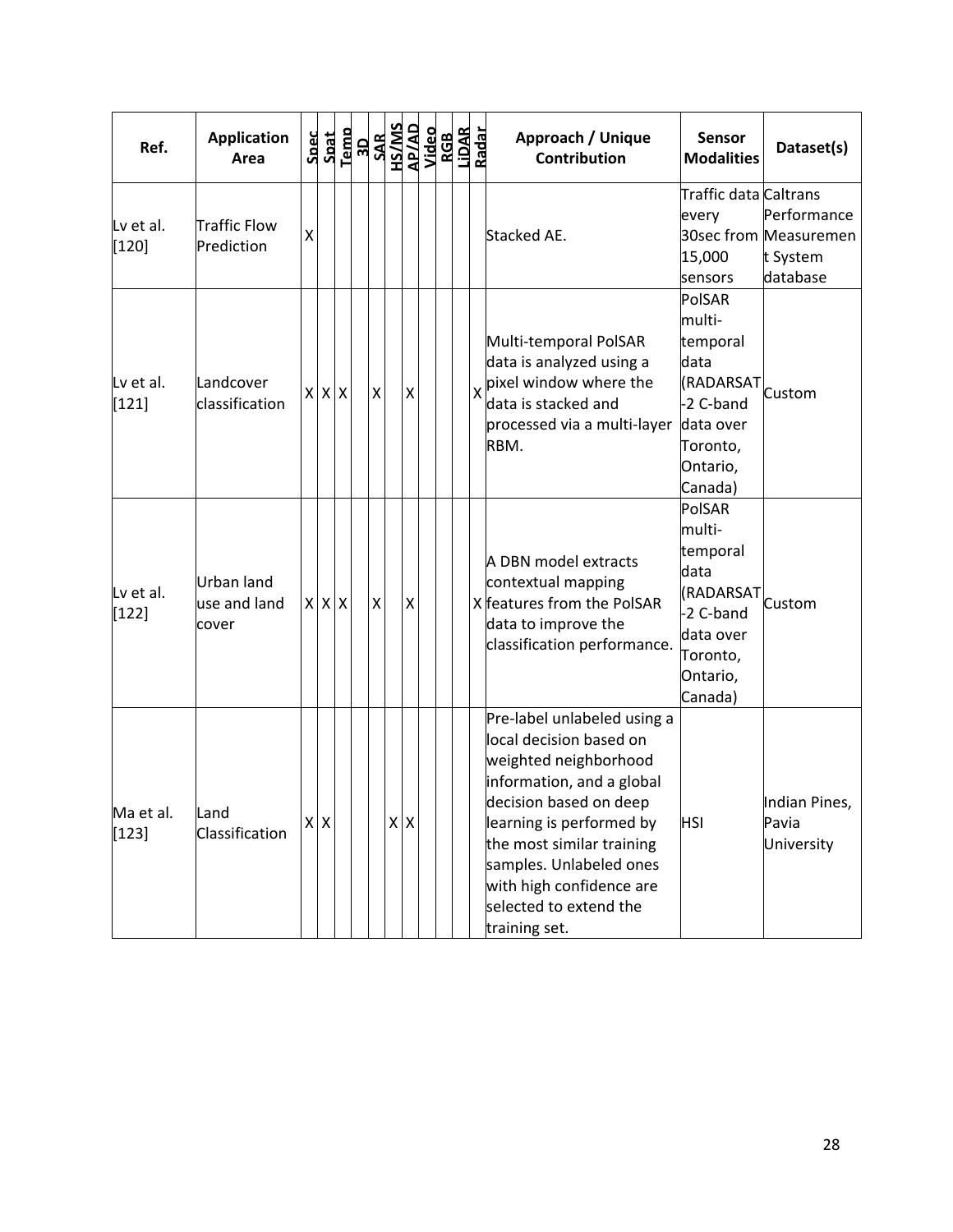| Ref.                     | <b>Application</b><br>Area     |         | $\begin{array}{r} \texttt{Spect} \\ \texttt{Spat} \\ \texttt{I-emb} \\ \texttt{SAR} \\ \texttt{SAR} \\ \texttt{SAR} \\ \texttt{MSS} \\ \texttt{MSS} \\ \texttt{MSS} \\ \texttt{MSS} \\ \texttt{Nideo} \end{array}$ |         |         |  | RGB<br>LiDAR<br>Radar | Approach / Unique<br><b>Contribution</b>                                                                                                                                                                                                                                                                                                                                           | <b>Sensor</b><br><b>Modalities</b>                                                      | Dataset(s)                                                     |
|--------------------------|--------------------------------|---------|--------------------------------------------------------------------------------------------------------------------------------------------------------------------------------------------------------------------|---------|---------|--|-----------------------|------------------------------------------------------------------------------------------------------------------------------------------------------------------------------------------------------------------------------------------------------------------------------------------------------------------------------------------------------------------------------------|-----------------------------------------------------------------------------------------|----------------------------------------------------------------|
| Ma et al.<br>$[124]$     | Classification                 | $X$ $X$ |                                                                                                                                                                                                                    | x x     |         |  |                       | A regularization term in the<br>energy function encodes<br>sample similarity and<br>features are updated by<br>integrating contextual<br>information. A<br>collaborative<br>representation-based<br>classification helps deal<br>with small training<br>datasets. To suppress salt-<br>and-pepper noise, a graph-<br>cut-based spatial<br>regularization is performed.             | <b>HSI</b>                                                                              | Indian Pines,<br>Pavia Center,<br>Botswana                     |
| Ma et al.<br>$[125]$     | Classification                 | $X$ $X$ |                                                                                                                                                                                                                    | $X$ $X$ |         |  |                       | A prior is imposed on the<br>deep network to deal with<br>the instability of parameter<br>estimation. The proposed<br>method adjusts parameters<br>of the whole network to<br>minimize the classification<br>error as all supervised deep<br>learning algorithm and<br>minimizes the discrepancy<br>within each class and<br>maximize the difference<br>between different classes. | <b>HSI</b>                                                                              | Washington<br>DC Mall,<br>Pavia City<br>Center                 |
| Makantasis Land          | et al. [126] Classification    | $X$ $X$ |                                                                                                                                                                                                                    |         | $X$ $X$ |  |                       | Deep learning based<br>classification method that<br>hierarchically constructs<br>high-level features. CNN to HSI<br>encode pixels' spectral and<br>spatial information, Multi-<br>Layer Perceptron classifier                                                                                                                                                                     |                                                                                         | Indian Pines,<br>Salinas, Pavia<br>Centre, Pavia<br>University |
| Marmanis<br>et al. [127] | Urban object<br>classification |         |                                                                                                                                                                                                                    |         | X       |  |                       | The MLP detects patterns<br>in DEM that characterize<br>buildings.                                                                                                                                                                                                                                                                                                                 | Digital<br>Elevation<br><b>Maps</b><br>(VHSR DEM Custom<br>Munich,<br>Dongying<br>City) |                                                                |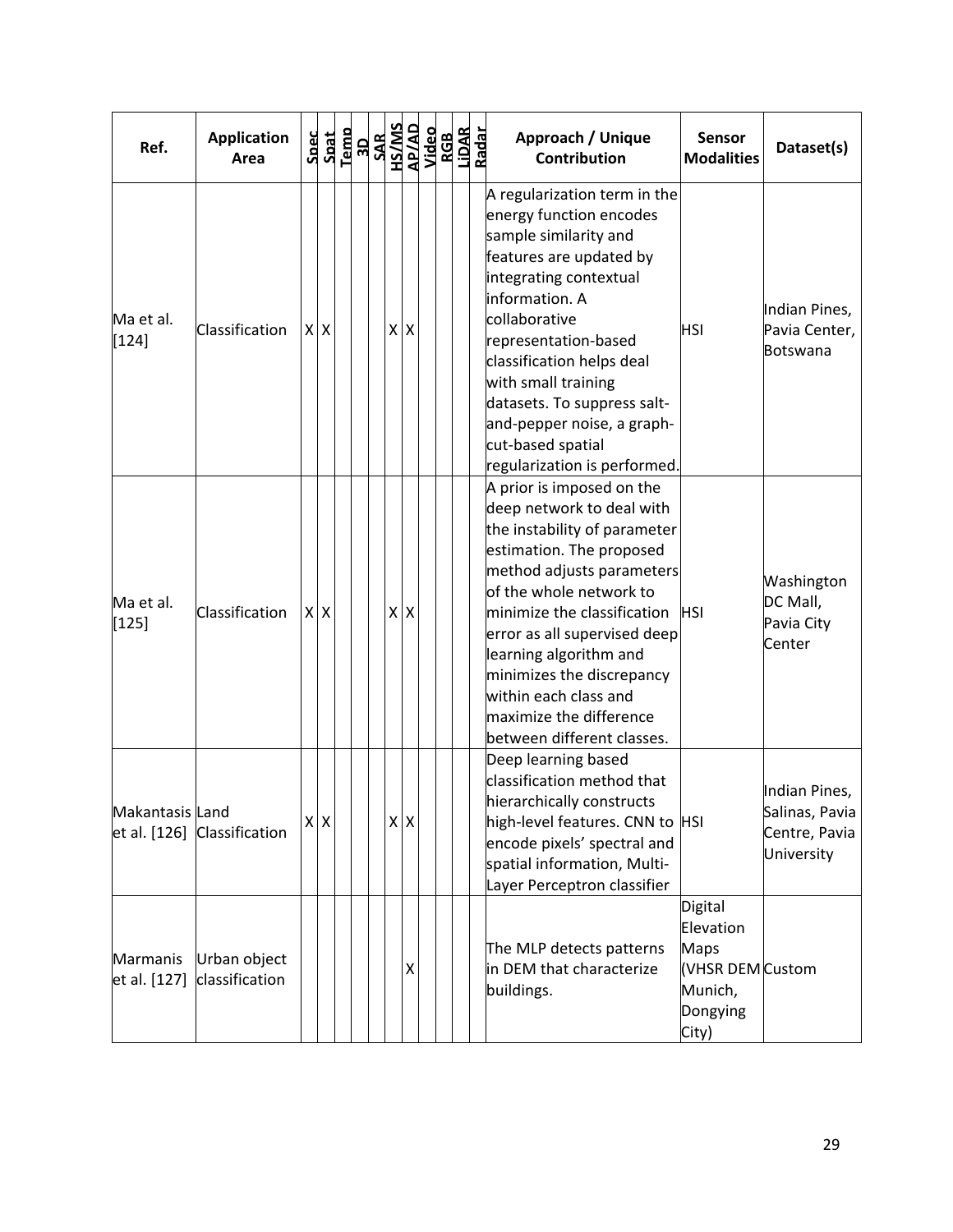| Ref.                            | <b>Application</b><br>Area                       | $\begin{array}{r}\n\text{Spect} \\ \text{Spat} \\ \text{I-emb} \\ \text{SAR} \\ \text{SAR} \\ \text{SAR} \\ \text{MSS} \\ \text{M} \\ \text{M} \\ \text{M} \\ \text{M} \\ \text{M} \\ \text{M} \\ \text{M} \\ \text{M} \\ \text{M} \\ \text{M} \\ \text{M} \\ \text{M} \\ \text{M} \\ \text{M} \\ \text{M} \\ \text{M} \\ \text{M} \\ \text{M} \\ \text{M} \\ \text{M} \\ \text{M} \\ \text{M} \\ \text{M} \\ \text{M} \\ \text{M} \\ \text{M} \\ \text{M} \\ $ |                    |         |                    |   | RGB<br>Lidar | Radar<br>Approach / Unique<br><b>Sensor</b><br>Dataset(s)<br><b>Contribution</b><br><b>Modalities</b>                                                                                                                                                                                                                                                                                                                                                                                                                             |
|---------------------------------|--------------------------------------------------|-----------------------------------------------------------------------------------------------------------------------------------------------------------------------------------------------------------------------------------------------------------------------------------------------------------------------------------------------------------------------------------------------------------------------------------------------------------------|--------------------|---------|--------------------|---|--------------|-----------------------------------------------------------------------------------------------------------------------------------------------------------------------------------------------------------------------------------------------------------------------------------------------------------------------------------------------------------------------------------------------------------------------------------------------------------------------------------------------------------------------------------|
| Marmanis<br>et al. [128]        | Semantic<br>segmentation<br>of aerial<br>imagery | X                                                                                                                                                                                                                                                                                                                                                                                                                                                               | $\pmb{\mathsf{X}}$ |         | $\pmb{\mathsf{X}}$ | X |              | A CNN with added<br>deconvolutional network<br>layers to undo the spatial<br>Aerial<br>downsampling and Fully<br>orthoimage ISPRS<br><b>Convolution Networks</b><br>ry, DSM<br>(FCNs) are used to perform<br>pixel-based classification at<br>full resolution.                                                                                                                                                                                                                                                                    |
| <b>Marmanis</b><br>et al. [129] | Classification                                   | X                                                                                                                                                                                                                                                                                                                                                                                                                                                               |                    |         | X                  | X |              | A pre-trained CNN<br>designed for tackling an<br>entirely different<br>classification problem (the<br>ImageNet challenge) is<br>used to extract an initial set<br>of representations. The<br>derived representations are<br>then transferred into a<br>Orthoimag ImageNet,<br>supervised CNN classifier,<br>LULC<br>ery<br>along with their class<br>labels, effectively training<br>the system. This two-stage<br>framework successfully<br>deals with the limited-data<br>problem commonly<br>encountered in HSI<br>processing. |
| Masi et al.<br>$[130]$          | Pansharpening $X X$                              |                                                                                                                                                                                                                                                                                                                                                                                                                                                                 |                    | $X$ $X$ |                    | X |              | Aerial<br>Photos,<br>Use CNN for<br>pansharpening. Uses Wald<br>multispectr<br>protocol to downsample<br>al (IKONOS, Custom<br>high-res image to MS imageGeoEye-1,<br>reference<br>WorldView<br>$-2)$                                                                                                                                                                                                                                                                                                                             |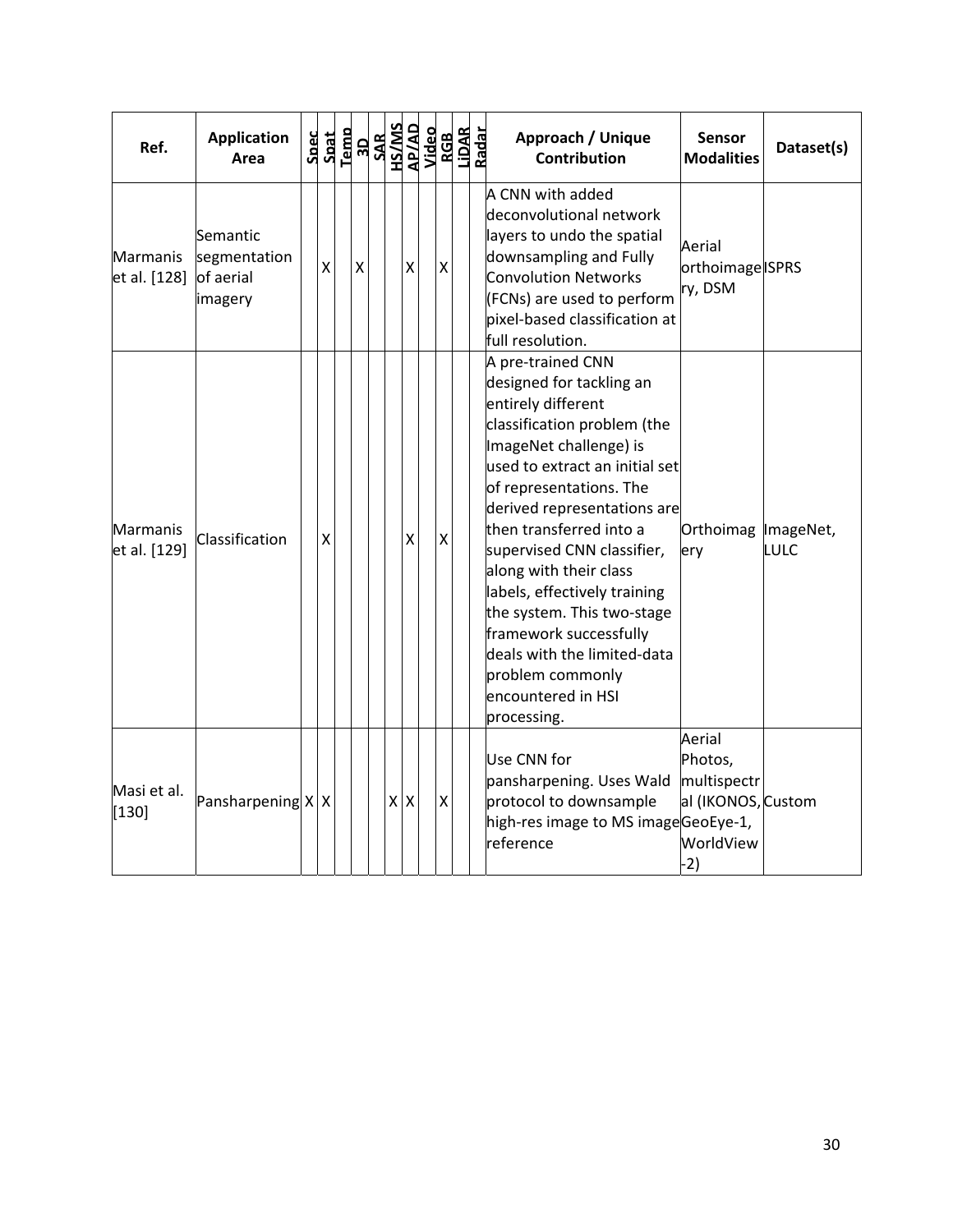| Ref.                     | <b>Application</b><br>Area                           |                         |         |                    | $\begin{array}{r} \texttt{Spect} \\ \texttt{Spat} \\ \texttt{I-emb} \\ \texttt{SAR} \\ \texttt{SAR} \\ \texttt{SAR} \\ \texttt{MSS} \\ \texttt{MSS} \\ \texttt{MSS} \\ \texttt{MSS} \\ \texttt{Nideo} \end{array}$ |            |  | RGB<br>LiDAR<br>Radar | Approach / Unique<br><b>Contribution</b>                                                                                                                                                                                                                                                                                     | <b>Sensor</b><br><b>Modalities</b>                                                                                                                          | Dataset(s)                                                          |
|--------------------------|------------------------------------------------------|-------------------------|---------|--------------------|--------------------------------------------------------------------------------------------------------------------------------------------------------------------------------------------------------------------|------------|--|-----------------------|------------------------------------------------------------------------------------------------------------------------------------------------------------------------------------------------------------------------------------------------------------------------------------------------------------------------------|-------------------------------------------------------------------------------------------------------------------------------------------------------------|---------------------------------------------------------------------|
| Maturana<br>et al. [131] | LiDAR landing<br>zone detection                      |                         | Χ       | Χ                  |                                                                                                                                                                                                                    |            |  | X                     | A volumetric occupancy<br>map is paired with a 3D<br>Convolutional Neural<br>Network (CNN) is applied<br>to detecting safe landing<br>zones for autonomous<br>helicopters from LiDAR<br>point clouds.                                                                                                                        | LiDAR<br>(Synthetic<br>dataset,<br>semi-<br>synthetic<br>datasets -<br>simulated<br>solid<br>objects<br>with real<br>point cloud<br>data for<br>vegetation) | Custom                                                              |
| Mei et al.<br>[132]      | Land<br>Classification                               |                         | $X$ $X$ |                    |                                                                                                                                                                                                                    | $x \mid x$ |  |                       | 5-layer CNN and Parametric HSI<br>ReLU.                                                                                                                                                                                                                                                                                      |                                                                                                                                                             | Indian Pines,<br>Pavia<br>University,<br><b>Salinas</b>             |
| Mei et al.<br>$[133]$    | Infrared<br>ultraspectral<br>image<br>classification | $\overline{\mathsf{x}}$ |         |                    | x x                                                                                                                                                                                                                |            |  |                       | An arctan-like term is<br>added to the objective<br>function as a sparse<br>constraint to improve<br>classification accuracy. A<br>Gaussian prior helps avoid<br>overfitting. A multi-layer<br><b>Restricted Boltzmann</b><br>Machine model, a deep<br>belief network provides<br>ultraspectral signature<br>classification. | USI (ASTER<br>and<br>Environme<br>ntal<br>Protection<br>Agency<br>data)                                                                                     | Custom                                                              |
| al. [134]                | Merentis $et$ Classification                         |                         | $X$ $X$ | $\pmb{\mathsf{X}}$ | $X$ $X$                                                                                                                                                                                                            |            |  | Χ                     | To handle data fusion of<br>high orders, outputs of DL<br>first-layer are used to<br>perform HSI and LiDAR data<br>fusion.                                                                                                                                                                                                   | HSI, LiDAR                                                                                                                                                  | Indian Pines,<br><b>IEEE GRSS</b><br>2013 Data<br>Fusion<br>Contest |
| Midhun et<br>al. [135]   | Land<br>Classification                               |                         | $X$ $X$ |                    |                                                                                                                                                                                                                    | $x \mid x$ |  |                       | Non-linear band-by-band<br>diffusion preprocessing is<br>followed by a Restricted<br>Boltzmann Machine (RBM)<br>that encodes spectral<br>features. Regenerative<br>RBM generates features for<br>classifier.                                                                                                                 | <b>HSI</b>                                                                                                                                                  | Indian Pines                                                        |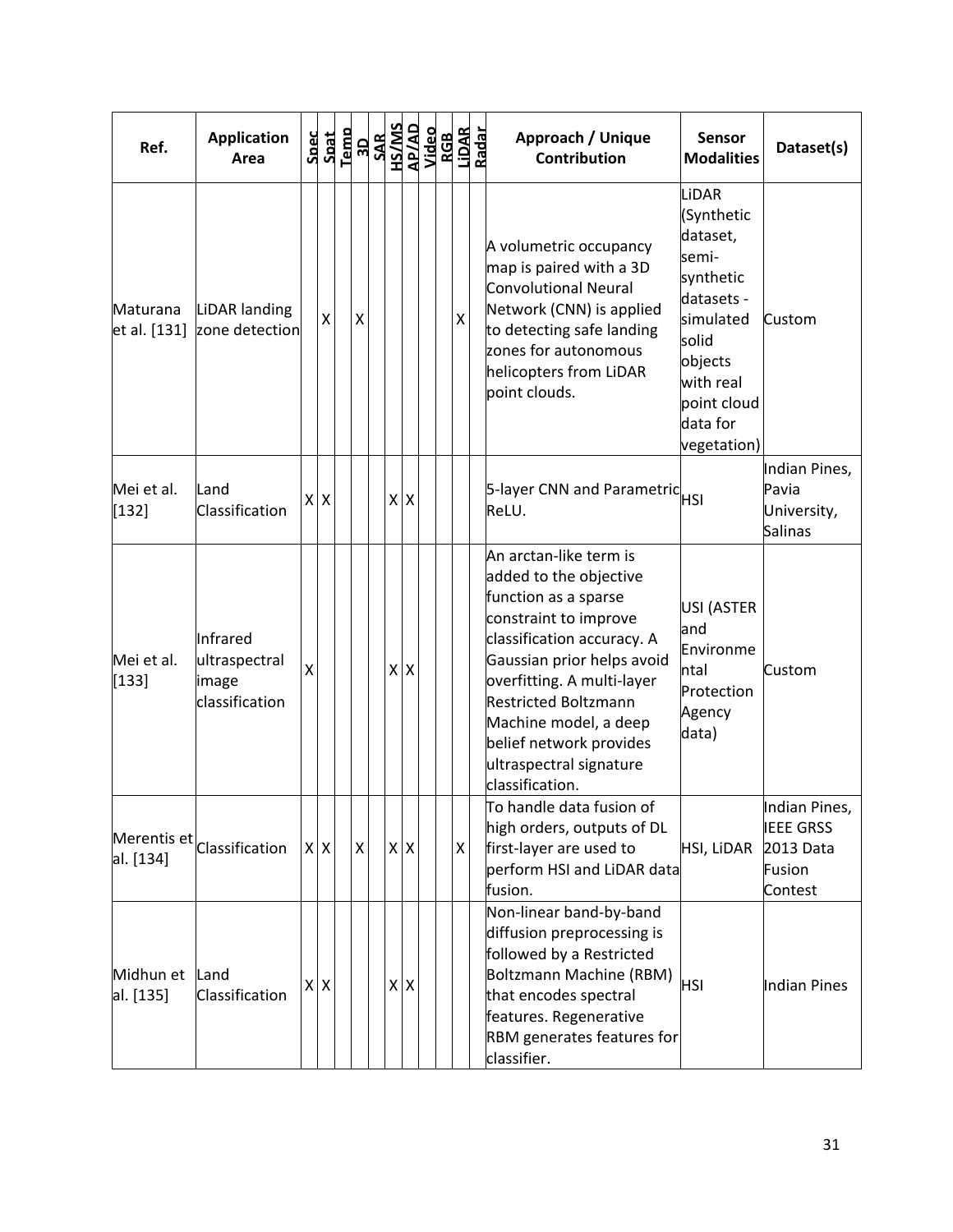| Ref.                          | <b>Application</b><br>Area             | Spec | Spat | Temp |   |            |                    | <b>RESEAR SEPARATES</b><br><b>RACTAL SANS</b><br>RACTAL SANS<br>RACTAL SANS<br>RACTAL SANS<br>RACTAL SANS | Approach / Unique<br><b>Contribution</b>                                                                                                                                                                                                                                                                                                                                                                                                                         | <b>Sensor</b><br><b>Modalities</b>           | Dataset(s)                                         |
|-------------------------------|----------------------------------------|------|------|------|---|------------|--------------------|-----------------------------------------------------------------------------------------------------------|------------------------------------------------------------------------------------------------------------------------------------------------------------------------------------------------------------------------------------------------------------------------------------------------------------------------------------------------------------------------------------------------------------------------------------------------------------------|----------------------------------------------|----------------------------------------------------|
| Mnih et al. Road<br>$[136]$   | Detection                              |      | Χ    |      |   | X          | $\pmb{\mathsf{X}}$ |                                                                                                           | Two robust loss functions<br>handle incomplete and<br>poorly labeled training<br>imagery.                                                                                                                                                                                                                                                                                                                                                                        | High-<br>resolution<br>aerial<br>imagery     | URBAN1,<br>URBAN2                                  |
| Mou et al.<br>$[137]$         | Space video<br>scene<br>interpretation |      | x x  |      |   | $x \mid x$ | X                  |                                                                                                           | Fusion of spaceborne video<br>and MSI is performed. A<br>deep neural network uses<br>unpooling to create coarse<br>probability maps which are<br>refined into average<br>superpixel maps. Traffic<br>activities are analyzed<br>using tracklets produced by satellite<br>a Kanade-Lucas-Tomasi<br>keypoint tracker. The<br>labeled ground truth and<br>visualization code are<br>available at<br>http://www.sipeo.bgu.tum.<br>de/downloads/gt4dfc16vid<br>eo.rar | MSI,<br>video                                | <b>IEEE GRSS</b><br>2016 Data<br>Fusion<br>Contest |
| Morgan<br>[138]               | <b>SAR ATR</b>                         |      | Χ    |      | X | Χ          |                    |                                                                                                           | A custom CNN is designed.<br>It can detect targets not in SAR<br>training set.                                                                                                                                                                                                                                                                                                                                                                                   |                                              | <b>MSTAR</b>                                       |
| Nogueira et Land<br>al. [139] | Classification                         | Χ    |      |      |   | $X$ $X$    | X                  |                                                                                                           | Investigate fine tuning, full<br>training, and feature<br>extractor from CNN. SVM<br>classifier.                                                                                                                                                                                                                                                                                                                                                                 | <b>HR</b> aerial<br>photos and<br><b>MSI</b> | UC Merced,<br>RS19,<br>Brazilian<br>Coffee         |
| Ni et al.<br>$[140]$          | <b>SAR ATR</b>                         |      | X    |      | X |            |                    |                                                                                                           | This algorithm contains<br>three stages: (1) Image<br>preprocessing where a<br>Kuan filter provided image<br>enhancement and an<br>adaptive Intersecting<br>X Cortical Model (ICM) to do<br>the segmentation, (2)<br>feature extraction using a<br>sparse autoencoder, and<br>(3) classification using a<br>softmax regression<br>classifier                                                                                                                     | <b>SAR</b>                                   | MSTAR                                              |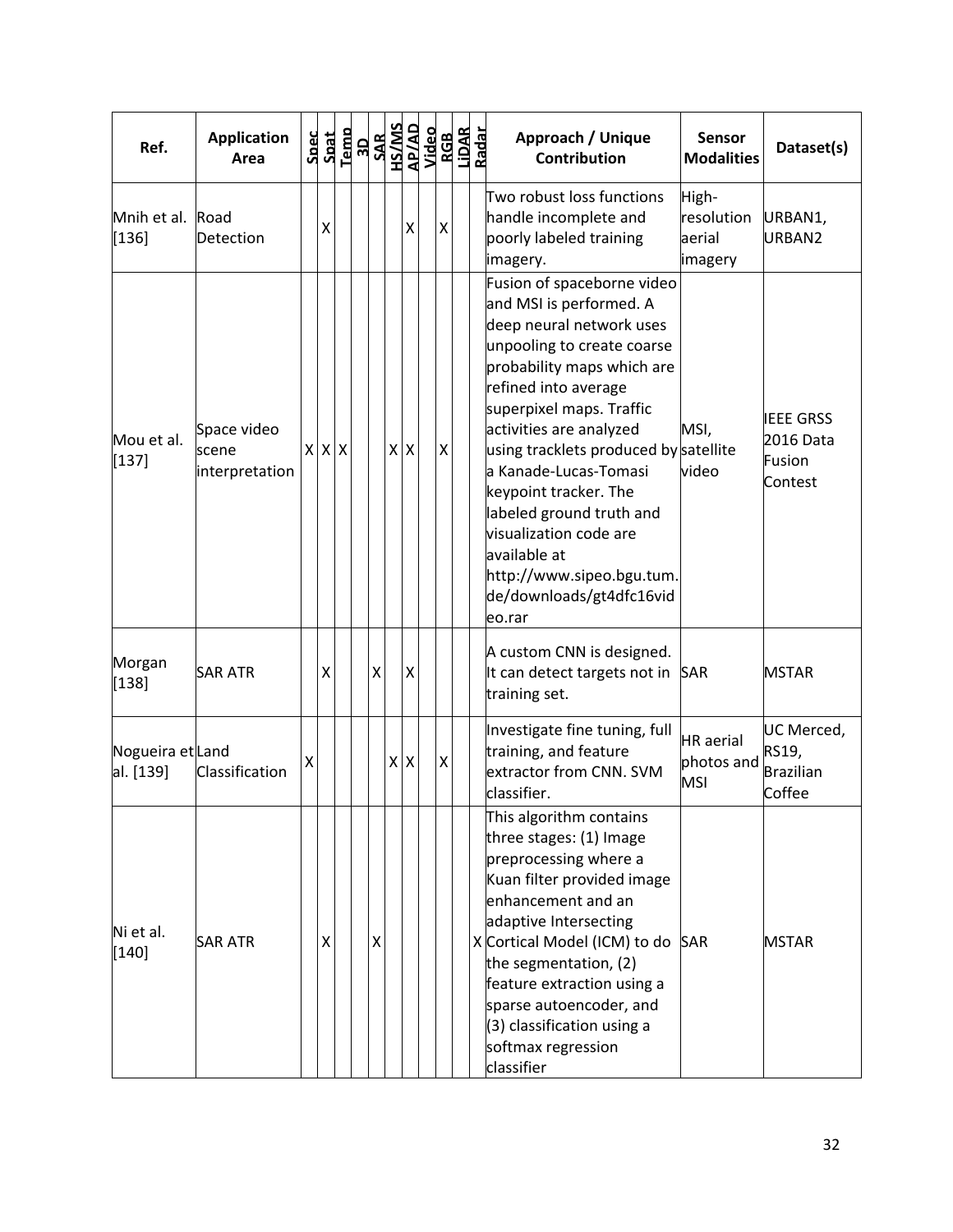| Ref.                     | <b>Application</b><br>Area                               |         |         |  | $\begin{array}{r} \texttt{Spect} \\ \texttt{Spat} \\ \texttt{I-emb} \\ \texttt{SAR} \\ \texttt{SAR} \\ \texttt{SAR} \\ \texttt{MSS} \\ \texttt{MSS} \\ \texttt{MSS} \\ \texttt{MSS} \\ \texttt{Nideo} \end{array}$ |            |                    | RGB<br>LiDAR<br>Radar | Approach / Unique<br><b>Contribution</b>                                                                                                                                                                                                                                                                                                                                                                | <b>Sensor</b><br><b>Modalities</b>                                                                                                          | Dataset(s)                             |
|--------------------------|----------------------------------------------------------|---------|---------|--|--------------------------------------------------------------------------------------------------------------------------------------------------------------------------------------------------------------------|------------|--------------------|-----------------------|---------------------------------------------------------------------------------------------------------------------------------------------------------------------------------------------------------------------------------------------------------------------------------------------------------------------------------------------------------------------------------------------------------|---------------------------------------------------------------------------------------------------------------------------------------------|----------------------------------------|
| Ondruska<br>et al. [141] | Multi-object<br>tracking                                 |         | $X$ $X$ |  |                                                                                                                                                                                                                    |            |                    | X                     | A recurrent neural network<br>(RNN) learns mapping from<br>sensor measurements to<br>object tracks which handles<br>occluded sensor data. The<br>system can track a large<br>number of dynamic objects<br>with occlusion.                                                                                                                                                                               | 2D laser<br>scan (2D<br>laser data)                                                                                                         | Custom                                 |
| Othman et<br>al. [142]   | Land Use<br>Classification                               | $X$ $X$ |         |  |                                                                                                                                                                                                                    | $x \mid x$ | $\pmb{\mathsf{X}}$ |                       | An initial feature<br>representation is generated<br>by a CNN pre-learned on a<br>large amount of labeled<br>data from an auxiliary<br>domain. These are inputs<br>to a sparse autoencoder for<br>learning a new suitable<br>representation in an<br>unsupervised manner.                                                                                                                               | High<br>resolution<br>aerial<br>photos and LU Public<br><b>MSI</b>                                                                          | UC Merced,<br>Banja-Luka               |
| Ouwang et<br>al. [143]   | Pedestrian<br>detection with<br>occlusion<br>handling    | X       |         |  |                                                                                                                                                                                                                    |            | $X$ $X$            |                       | A deformable part-based<br>model is used to obtain the<br>scores of part detectors<br>and the visibilities of parts<br>are modeled as hidden<br>variables. A discriminative<br>deep model is used for<br>learning the visibility<br>relationship among<br>overlapping parts at<br>multiple layers. A new<br>dataset (CUHK) is provided<br>for testing occlusion<br>handling in pedestrian<br>detection. | <b>RGB</b>                                                                                                                                  | Caltech<br>Pedestrian,<br>ETH, Daimler |
| Pacifici et<br>al. [144] | Change<br>detection in<br><b>HR</b> satellite<br>imagery |         | $X$ $X$ |  |                                                                                                                                                                                                                    | Χ          | $\pmb{\times}$     |                       | This change detection<br>algorithm is based on<br>neural networks, and it is<br>able to exploit both the<br>multi-band and the multi-<br>temporal data to<br>discriminate between real<br>changes and false alarms.<br>In general, the classification Rock Creek<br>errors are reduced by a<br>factor of 2-3.                                                                                           | <b>HR</b> satellite<br>imagery<br>(Landsat<br>data over<br>Tor Vergata<br>University<br>in Rome,<br>Italy, and<br>in Superior,<br>CO, USA.) | Custom                                 |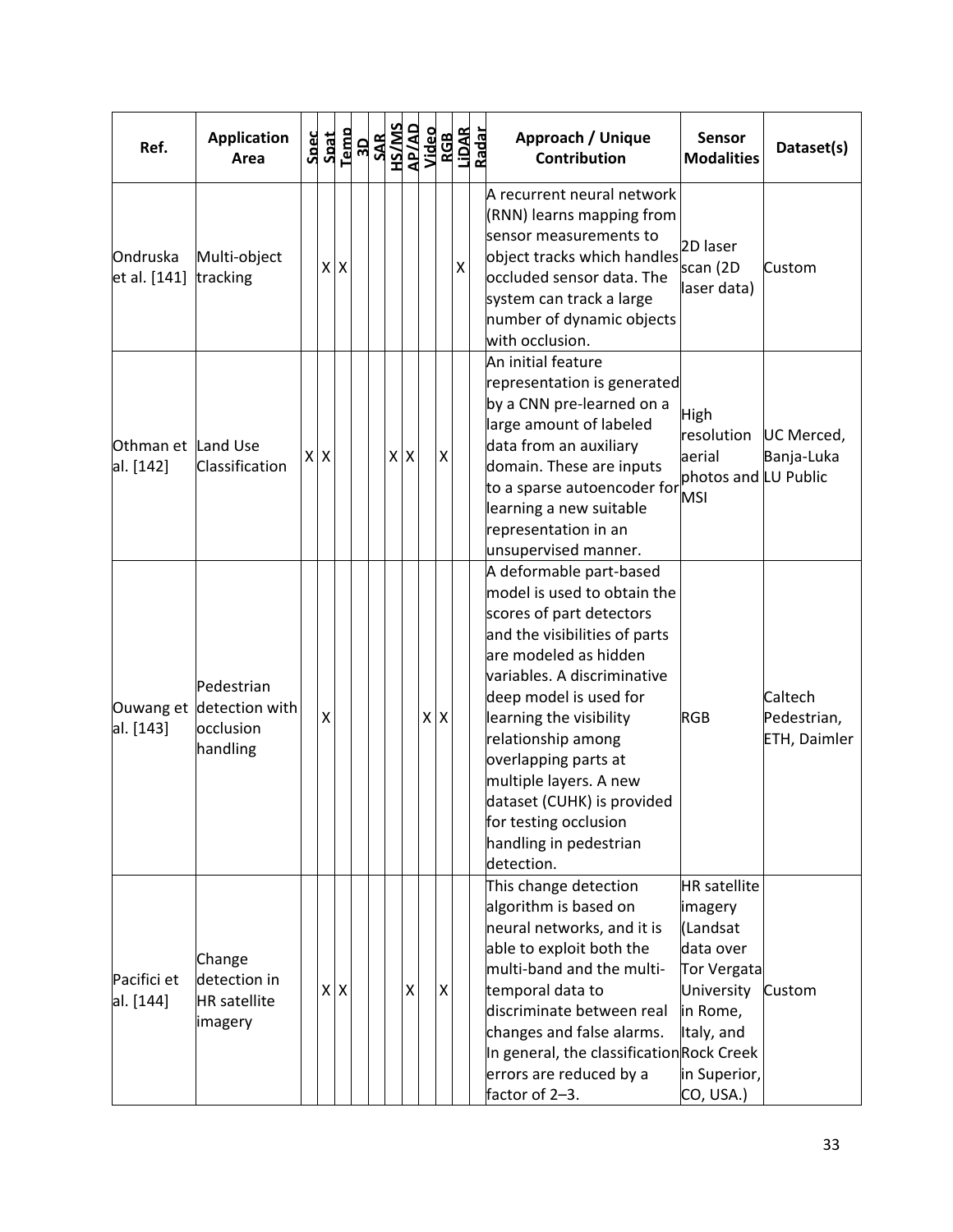| Ref.                                   | <b>Application</b><br>Area                                                                   | Spec | Spat |  |         |                    | National<br><b>SAR</b><br>SAR<br>SAR<br>AP/AD<br>AP/AD<br>AP/AD<br>AP/AD<br>AP/AD |   | RGB<br>LiDAR<br>Radar | Approach / Unique<br><b>Sensor</b><br>Dataset(s)<br><b>Contribution</b><br><b>Modalities</b>                                                                                                                                                                                                                                                                                                                                                                                                                                       |
|----------------------------------------|----------------------------------------------------------------------------------------------|------|------|--|---------|--------------------|-----------------------------------------------------------------------------------|---|-----------------------|------------------------------------------------------------------------------------------------------------------------------------------------------------------------------------------------------------------------------------------------------------------------------------------------------------------------------------------------------------------------------------------------------------------------------------------------------------------------------------------------------------------------------------|
| Paisitkriang<br>krai et al.<br>$[145]$ | Semantic pixel<br>labelling                                                                  |      | χ    |  |         | X                  |                                                                                   | X |                       | Both CNN and hand-crafted<br>features are applied to<br>dense image patches to<br>produce per-pixel class<br>probabilities. A CNN<br>Aerial<br>creates probability maps<br>orthoimage ISPRS<br>and predicted labels. The<br>ry<br>conditional random field<br>processing infers a labeling<br>that smoothes regions<br>while preserving edges.                                                                                                                                                                                     |
| Palafox et<br>al. [146]                | Detection of<br>impact craters<br>and volcanic<br>rootless cones<br>in HR Martian<br>imagery |      | Χ    |  |         | $\pmb{\mathsf{X}}$ |                                                                                   | Χ |                       | <b>HR</b> imagery<br>An AE is used to determine<br>(HIRISE<br>descriptive features. A two<br>data over<br>convolutional layer CNN is<br>Custom<br>the Elysium<br>then used to combine<br>Planitia,<br>spatial features.<br>Mars)                                                                                                                                                                                                                                                                                                   |
| Pal et al.<br>$[147]$                  | Urban growth<br>prediction                                                                   |      | Χ    |  | Χ       |                    |                                                                                   | Χ |                       | Satellite<br>imagery (<br>Landsat 7<br>A CNN is proposed with no<br>ETM+<br>pooling and two layers of<br>imagery<br>convolution. The class of a<br>Custom<br>over<br>given pixel is related to the<br>Mumbai,<br>classes around it.<br>India and<br>Rajarhat,<br>Kolkata)                                                                                                                                                                                                                                                          |
| Pan et al.<br>$[148]$                  | Classification                                                                               |      | X    |  | $X$ $X$ |                    |                                                                                   | X |                       | The vertex component<br>analysis network (R-<br>VCANet) achieves higher<br>accuracy with a small<br>number of training<br>samples. The inherent<br>properties of HSI data,<br>Indian Pines,<br>spatial information and<br>Pavia<br>spectral characteristics, are HSI<br>University,<br>utilized to construct the<br>Kennedy<br>network. Spectral and<br>Space Center<br>spatial information are<br>combined via the rolling<br>guidance filter, which<br>examines the structure<br>features and removes small<br>details from HSI. |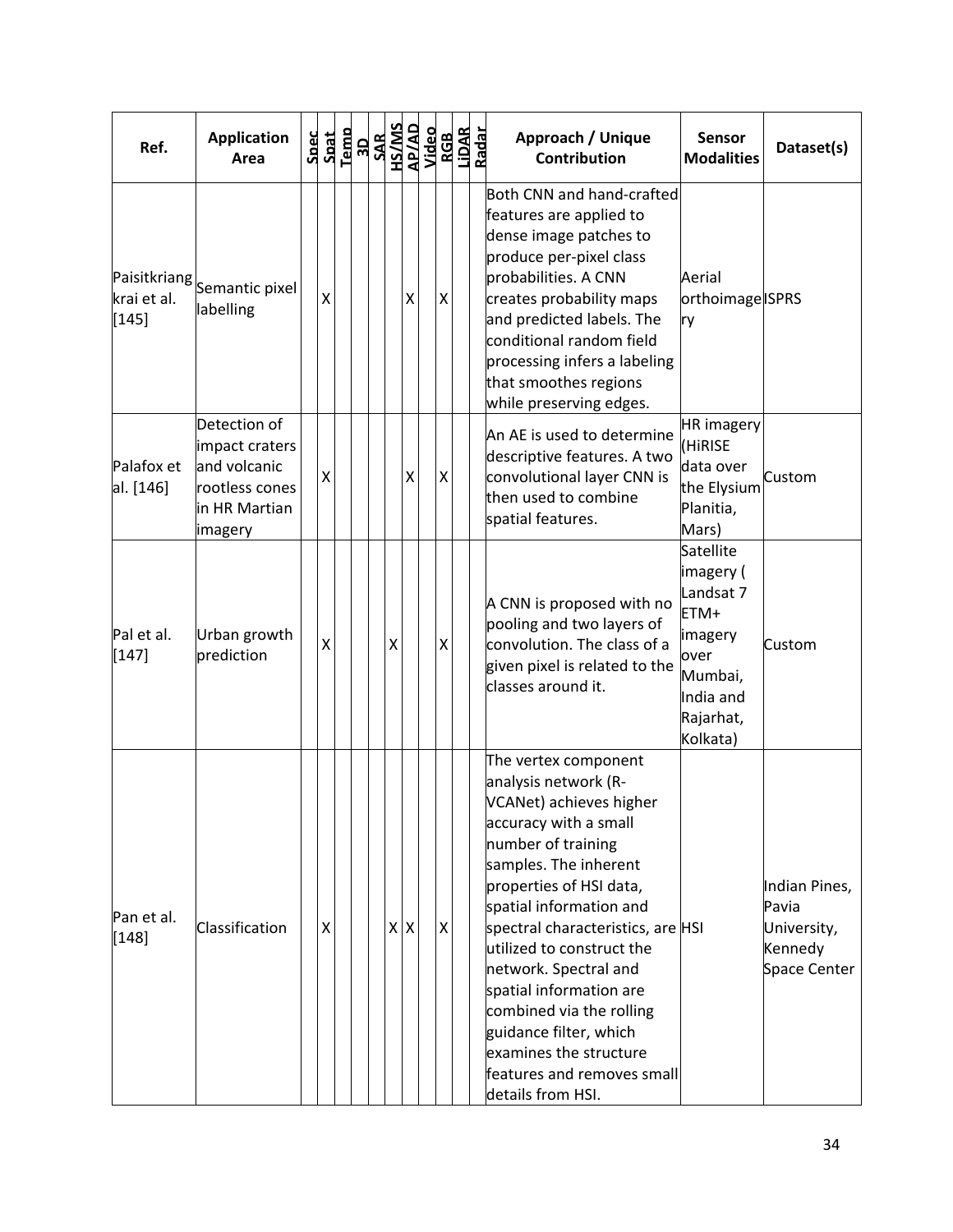| Ref.                                         | <b>Application</b><br>Area                      | Spec | Spat                      | Temp |   |            |   |   | $\begin{array}{r} \text{3D} \\ \text{SAR} \\ \text{SAMS} \\ \text{SAMS} \\ \text{MSS} \\ \text{MSS} \\ \text{MSS} \\ \text{NBS} \\ \text{RAS} \\ \text{NBS} \\ \text{NAS} \\ \text{NAS} \\ \text{NAS} \\ \text{NAS} \\ \text{NAS} \\ \text{NAS} \\ \text{NAS} \\ \text{NAS} \\ \text{NAS} \\ \text{NAS} \\ \text{NAS} \\ \text{NAS} \\ \text{NAS} \\ \text{NAS} \\ \text{NAS} \\ \text{NAS} \\ \text{NAS} \\ \text{NAS} \\ \text{NAS} \\ \text{NAS} \\ \$ | Approach / Unique<br><b>Sensor</b><br><b>Contribution</b><br><b>Modalities</b>                                                                                                                                                                                                                                                                                       | Dataset(s)                                   |
|----------------------------------------------|-------------------------------------------------|------|---------------------------|------|---|------------|---|---|-----------------------------------------------------------------------------------------------------------------------------------------------------------------------------------------------------------------------------------------------------------------------------------------------------------------------------------------------------------------------------------------------------------------------------------------------------------|----------------------------------------------------------------------------------------------------------------------------------------------------------------------------------------------------------------------------------------------------------------------------------------------------------------------------------------------------------------------|----------------------------------------------|
| Papadoman VHR MSI<br>olaki et al.<br>$[149]$ | Classification                                  | X    | $\boldsymbol{\mathsf{X}}$ |      |   | $x \mid x$ |   |   |                                                                                                                                                                                                                                                                                                                                                                                                                                                           | VHR MSI<br>AlexNet FC7 layer + SVM<br>classifier.<br>(NAIP)                                                                                                                                                                                                                                                                                                          | (R,G,B,NIR) Custom                           |
| Penatti et<br>al. [150]                      | Land<br>Classification                          | Χ    | $\overline{\mathsf{x}}$   |      |   | $X$ $X$    |   | X |                                                                                                                                                                                                                                                                                                                                                                                                                                                           | Transfer learning for<br>High<br>ConvNets trained for<br>resolution<br>everyday objects to classify aerial<br>aerial and remote sensing<br><b>MSI</b><br>imagery.                                                                                                                                                                                                    | UC Merced,<br>Brazilian<br>photos and Coffee |
| Piramanaya<br>gam et al.<br>[151]            | Classification                                  |      | $X$ $X$                   |      | X |            | Χ |   |                                                                                                                                                                                                                                                                                                                                                                                                                                                           | Satellite<br>imagery<br>A CNN and random forest<br>(AIRSAR L-<br>with decision trees based<br>band<br>X on features obtained from<br>imagery<br>image patches and labels<br>over<br>Flevoland,<br>are compared.<br>Netherland<br>ls)                                                                                                                                 | ISPRS,<br>Custom                             |
| Qin et al.<br>$[152]$                        | Object-<br>oriented<br>PolSAR<br>classification |      | X                         |      | X |            |   |   |                                                                                                                                                                                                                                                                                                                                                                                                                                                           | A RBM is used with an<br>AdaBoost instead of a<br>PolSAR<br>stacked deep model, for<br>(PolSAR L-<br>object-oriented<br>band<br>classification in PolSAR<br>imagery<br>$\overline{\mathsf{x}}$<br>imagery. The experimental<br>over<br>results demonstrate that<br>Flevoland,<br>Netherland<br>the proposed model is<br>superior to the stacked<br>ls)<br>RBM model. | Custom                                       |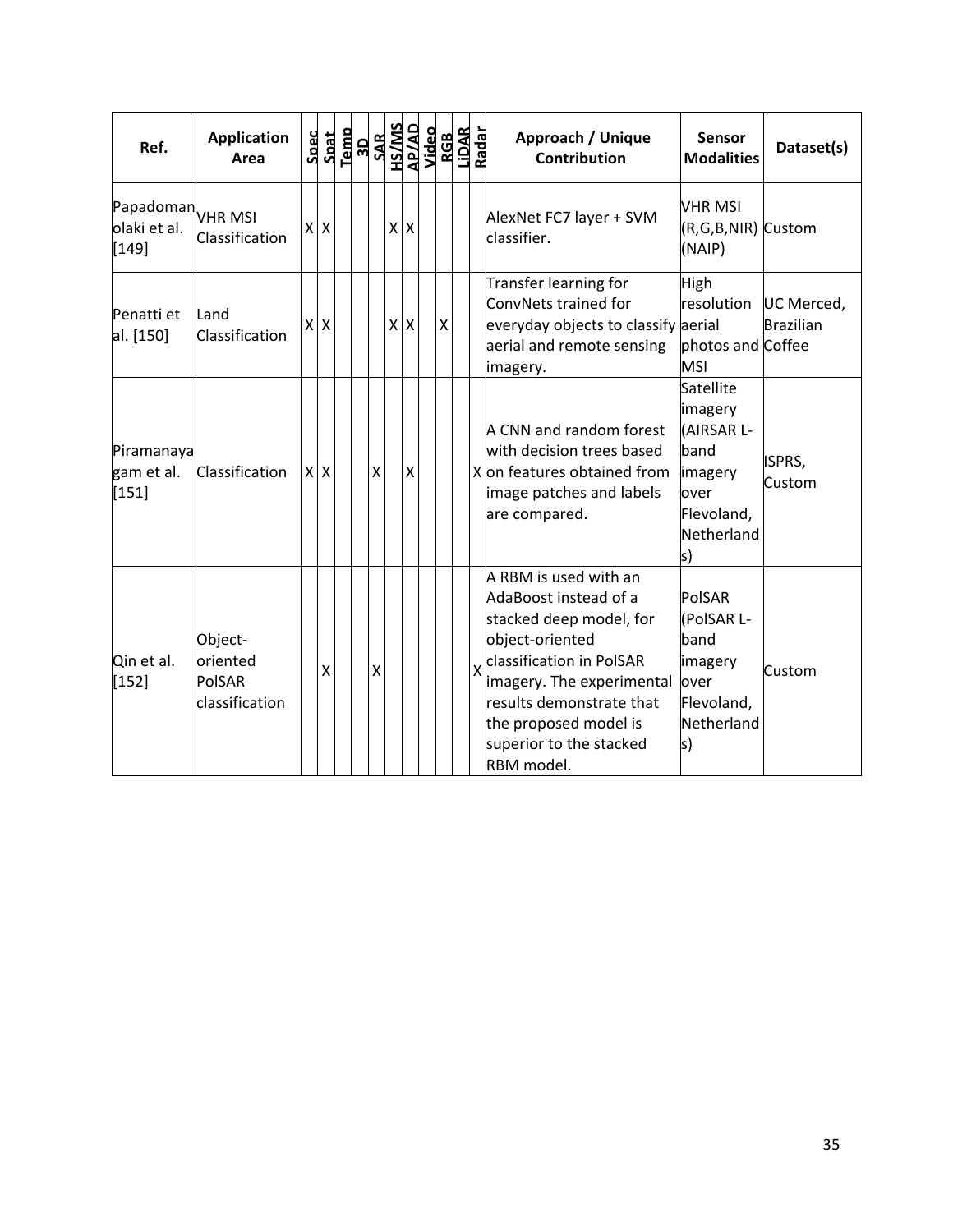| Ref.                  | <b>Application</b><br>Area                          |   |         | $\begin{tabular}{c} \bf 20c \\ \bf 30d \\ \bf 1cm \\ \bf 1cm \\ \bf 20d \\ \bf 30d \\ \bf 41d \\ \bf 20d \\ \bf 30d \\ \bf 41d \\ \bf 20d \\ \bf 30d \\ \bf 41d \\ \bf 42d \\ \bf 43d \\ \bf 44d \\ \bf 44d \\ \bf 45d \\ \bf 46d \\ \bf 47d \\ \bf 48d \\ \bf 48d \\ \bf 48d \\ \bf 48d \\ \bf 48d \\ \bf 48d \\ \bf 48d \\ \bf 49d \\ \bf 48d \\ \bf 49d \\ \bf 4$ |  |   |         |  | Approach / Unique<br><b>Contribution</b>                                                                                                                                                                                                                                                                                                                                                                                                                                                                                                   | <b>Sensor</b><br><b>Modalities</b> | Dataset(s)                                     |
|-----------------------|-----------------------------------------------------|---|---------|----------------------------------------------------------------------------------------------------------------------------------------------------------------------------------------------------------------------------------------------------------------------------------------------------------------------------------------------------------------------|--|---|---------|--|--------------------------------------------------------------------------------------------------------------------------------------------------------------------------------------------------------------------------------------------------------------------------------------------------------------------------------------------------------------------------------------------------------------------------------------------------------------------------------------------------------------------------------------------|------------------------------------|------------------------------------------------|
| Qin et al.<br>$[153]$ | Underwater<br>live fish<br>recognition              |   | $X$ $X$ |                                                                                                                                                                                                                                                                                                                                                                      |  |   | $X$ $X$ |  | Sparse and low-rank matrix<br>decomposition is used to<br>extract foreground<br>information. Then, a deep<br>architecture is used to<br>extract features of the<br>foreground fish images.<br>Principal component<br>analysis (PCA) is used in<br>two convolutional layers,<br>followed by binary hashing<br>in the non-linear layer and<br>block-wise histograms in<br>the feature pooling layer.<br>Spatial pyramid pooling<br>(SPP) is used to extract<br>information invariant to<br>large poses. Classification<br>uses a linear SVM. | <b>RGB</b> video                   | Fish<br>Recognition<br>Ground-Truth<br>dataset |
| Qin et al.<br>[154]   | Underwater<br>live fish<br>recognition              |   | $X$ $X$ |                                                                                                                                                                                                                                                                                                                                                                      |  |   | $X$ $X$ |  | Sparse and low-rank matrix<br>decomposition is used to<br>extract foreground<br>information. Then, a deep<br>architecture is used to<br>extract features of the<br>foreground fish images.<br>Principal component<br>analysis (PCA) is used in<br>two convolutional layers,<br>followed by binary hashing<br>in the non-linear layer and<br>block-wise histograms in<br>the feature pooling layer.<br>Spatial pyramid pooling<br>(SPP) is used to extract<br>information invariant to<br>large poses. Classification<br>uses a linear SVM. | <b>RGB</b> video                   | Fish<br>Recognition<br>Ground-Truth<br>dataset |
| Qu et al.<br>$[155]$  | Semantic<br>understanding<br>of high-res<br>imagery | Χ |         |                                                                                                                                                                                                                                                                                                                                                                      |  | X | X       |  | Deep multimodal NN<br>analyzes image and exports<br>sentences with content                                                                                                                                                                                                                                                                                                                                                                                                                                                                 | <b>HR</b> aerial<br>photos         | UC Merced,<br>Sydney                           |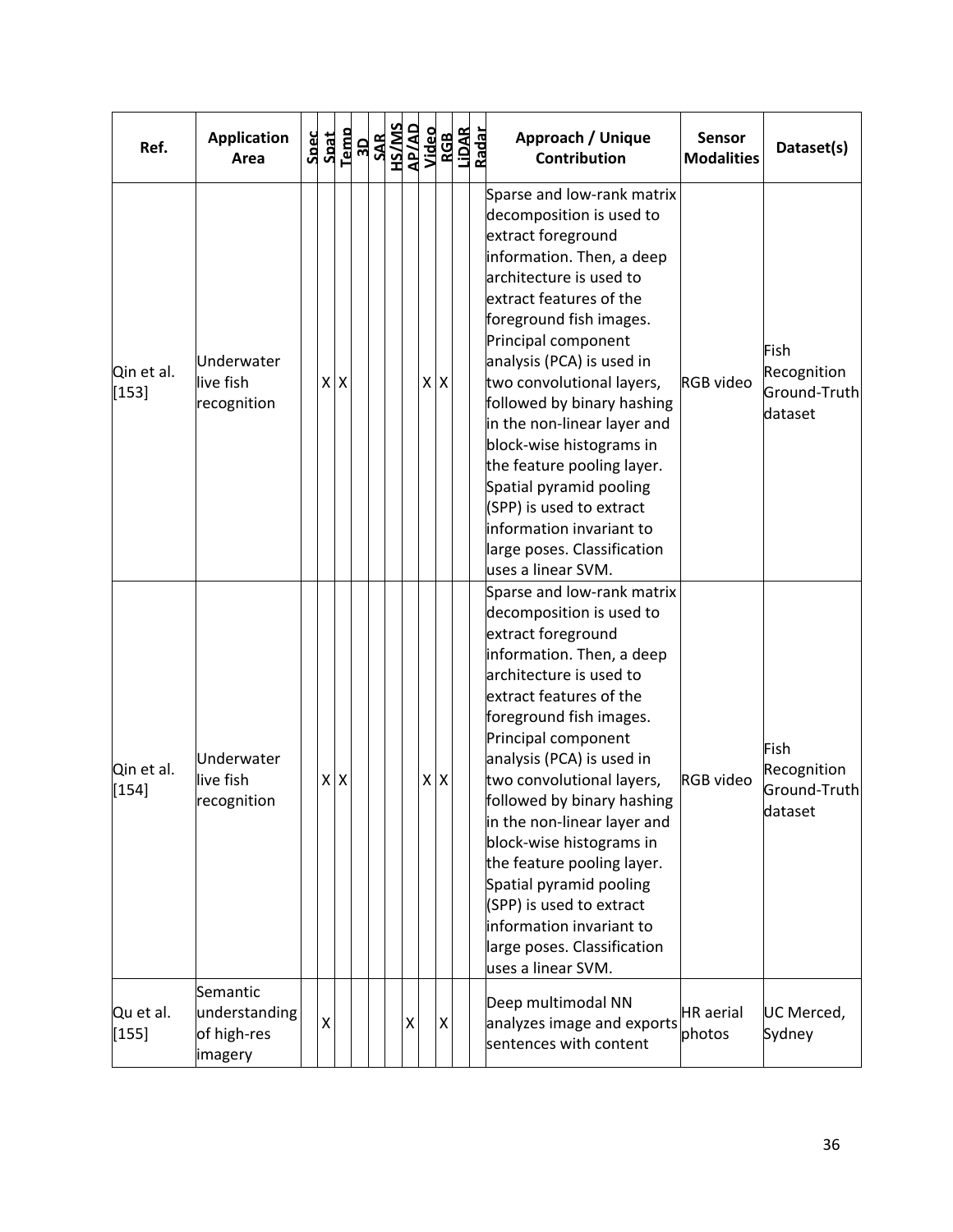| Ref.                           | <b>Application</b><br>Area | Spec<br>Spat | Temp    | <b>REAL STATE</b><br><b>RACTAL STATE</b><br><b>RACTAL STATE</b><br>RACTAL STATE<br>RACTAL STATE<br>RACTAL STATE |         |            |  |  | Approach / Unique<br><b>Contribution</b>                                                                                                                                                                                                                                                                                                                                                                                                                                                  | <b>Sensor</b><br><b>Modalities</b>              | Dataset(s)                           |
|--------------------------------|----------------------------|--------------|---------|-----------------------------------------------------------------------------------------------------------------|---------|------------|--|--|-------------------------------------------------------------------------------------------------------------------------------------------------------------------------------------------------------------------------------------------------------------------------------------------------------------------------------------------------------------------------------------------------------------------------------------------------------------------------------------------|-------------------------------------------------|--------------------------------------|
| Quan et al. SAR image<br>[156] | registration               |              | $X$ $X$ | $\pmb{\mathsf{X}}$                                                                                              |         | Χ          |  |  | The deep learning module<br>learns essential features of<br>the images and a new<br>X algorithm to help remove<br>incorrect matching points<br>using RANSAC are<br>implemented.                                                                                                                                                                                                                                                                                                           | <b>SAR</b><br>imagery<br>Uune 2008<br>and 2009) | <b>Yellow River</b>                  |
| Rajan et al.<br>$[157]$        | Classification             | $X$ $X$      |         |                                                                                                                 | $X$ $X$ |            |  |  | An active learning<br>technique that efficiently<br>updates existing classifiers<br>by using fewer labeled data<br>points than semisupervised<br>methods. This method is<br>well suited for learning or<br>adapting classifiers when<br>there is substantial change<br>in the spectral signatures<br>between labeled and<br>unlabeled data.                                                                                                                                               | <b>HSI</b>                                      | Kennedy<br>Space Center,<br>Botswana |
| Ran et al.<br>[158]            | Classification             | XX           |         |                                                                                                                 |         | $x \mid x$ |  |  | A deep convolutional<br>network splits the<br>spectrum bands into<br>groups based on their<br>correlation relationships. A<br>band variant CNN sub-<br>model is built, where each<br>group is modeled by one of<br>those sub-models. A<br>conventional CNN model is<br>also learned globally on the<br>spatial-spectral space, to<br>maintain robustness of sub-<br>model changes. The global<br>CNN model and band-<br>specific CNN sub-models<br>are fused into to one<br>unique model. | <b>HSI</b>                                      | Indian Pines,<br>Pavia<br>University |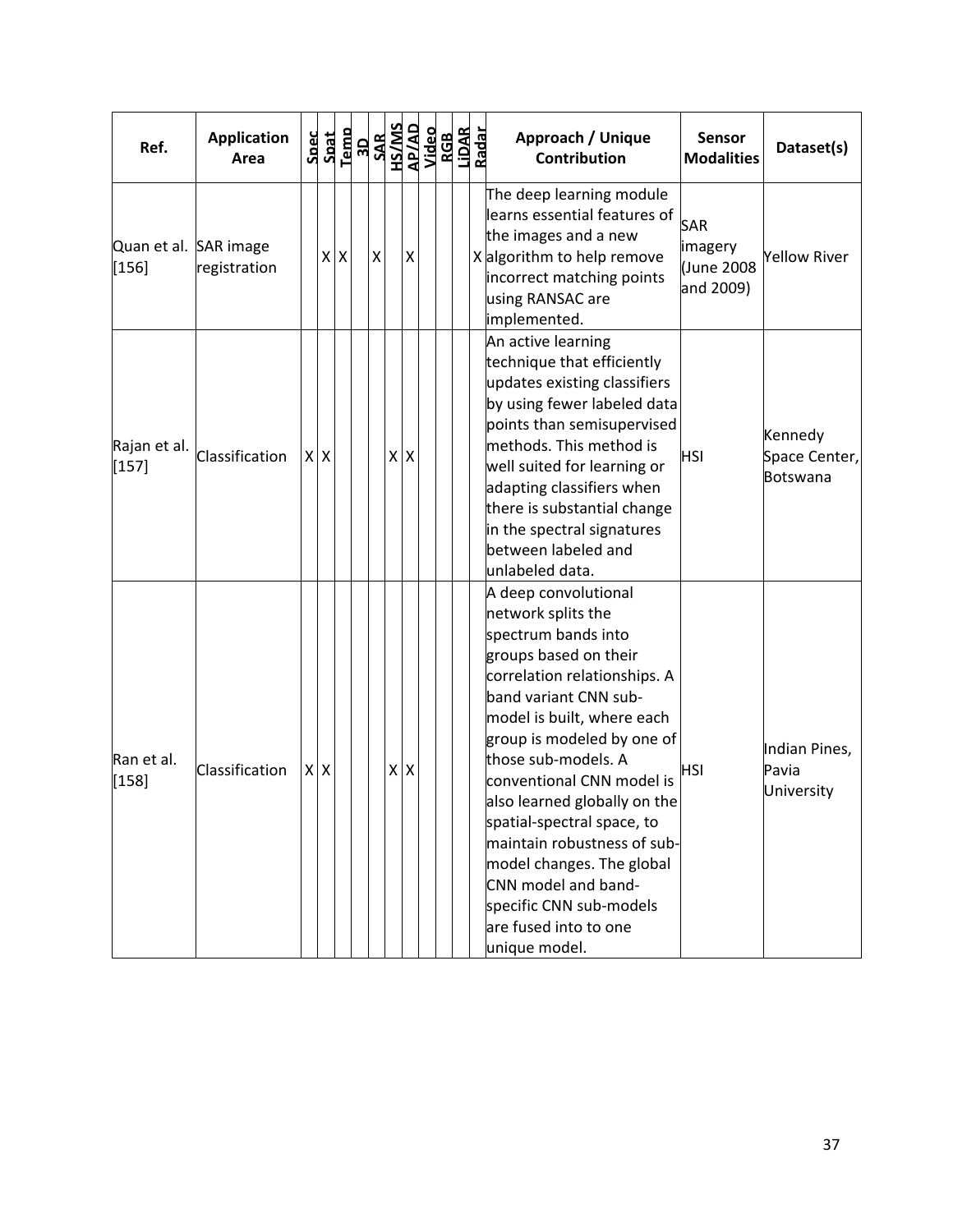| Ref.                    | <b>Application</b><br>Area                                           | <b>Spec</b> | Spat    | Tempo<br>1901<br>SAK<br>AP/AD<br>Nideo<br>Nidar<br>Nidar<br>Radar<br>Radar |            |   |   |  | Approach / Unique<br><b>Contribution</b>                                                                                                                                                                                                                                              | <b>Sensor</b><br><b>Modalities</b>                                                                               | Dataset(s)               |
|-------------------------|----------------------------------------------------------------------|-------------|---------|----------------------------------------------------------------------------|------------|---|---|--|---------------------------------------------------------------------------------------------------------------------------------------------------------------------------------------------------------------------------------------------------------------------------------------|------------------------------------------------------------------------------------------------------------------|--------------------------|
| Rebetez et<br>al. [159] | Crop<br>classification<br>in HR UAV<br>imagery                       |             | X       |                                                                            |            | X | X |  | A deep neural network<br>which consists of a<br>convolutional side (CNN)<br>which uses the raw pixel<br>values and a dense side<br>which uses RGB histograms<br>(HistNN). The output of<br>both networks was merged<br>by a final layer which<br>predicts the class of each<br>pixel. | HR imagery Custom<br>(from UAV)                                                                                  |                          |
| Romero et<br>al. [160]  | Land use and<br>land cover<br>classification                         |             | $X$ $X$ |                                                                            | $x \mid x$ |   | Χ |  | Greedy layer-wise<br>unsupervised pre-training<br>with an efficient algorithm<br>for unsupervised sparse<br>feature learning. Algorithm<br>simultaneously enforces<br>population and lifetime<br>sparsity.                                                                            | land use:<br><b>VHR</b><br>imagery<br>land cover:<br><b>HSI</b><br>(Custom<br>Quickbird II<br>multispectr<br>al) | UC Merced,<br>Custom     |
| Saito et al.<br>$[161]$ | <b>Building and</b><br>road detection<br>for large aerial<br>imagery |             | X       |                                                                            |            | X | X |  | Convolutional Neural<br>Networks (CNN) learn the<br>mapping from raw pixel<br>values in aerial imagery to<br>three object labels<br>(buildings, roads, and<br>others).                                                                                                                | high spatial Mass.<br>resolution<br>aerial<br>imagery                                                            | Building,<br>Mass. Roads |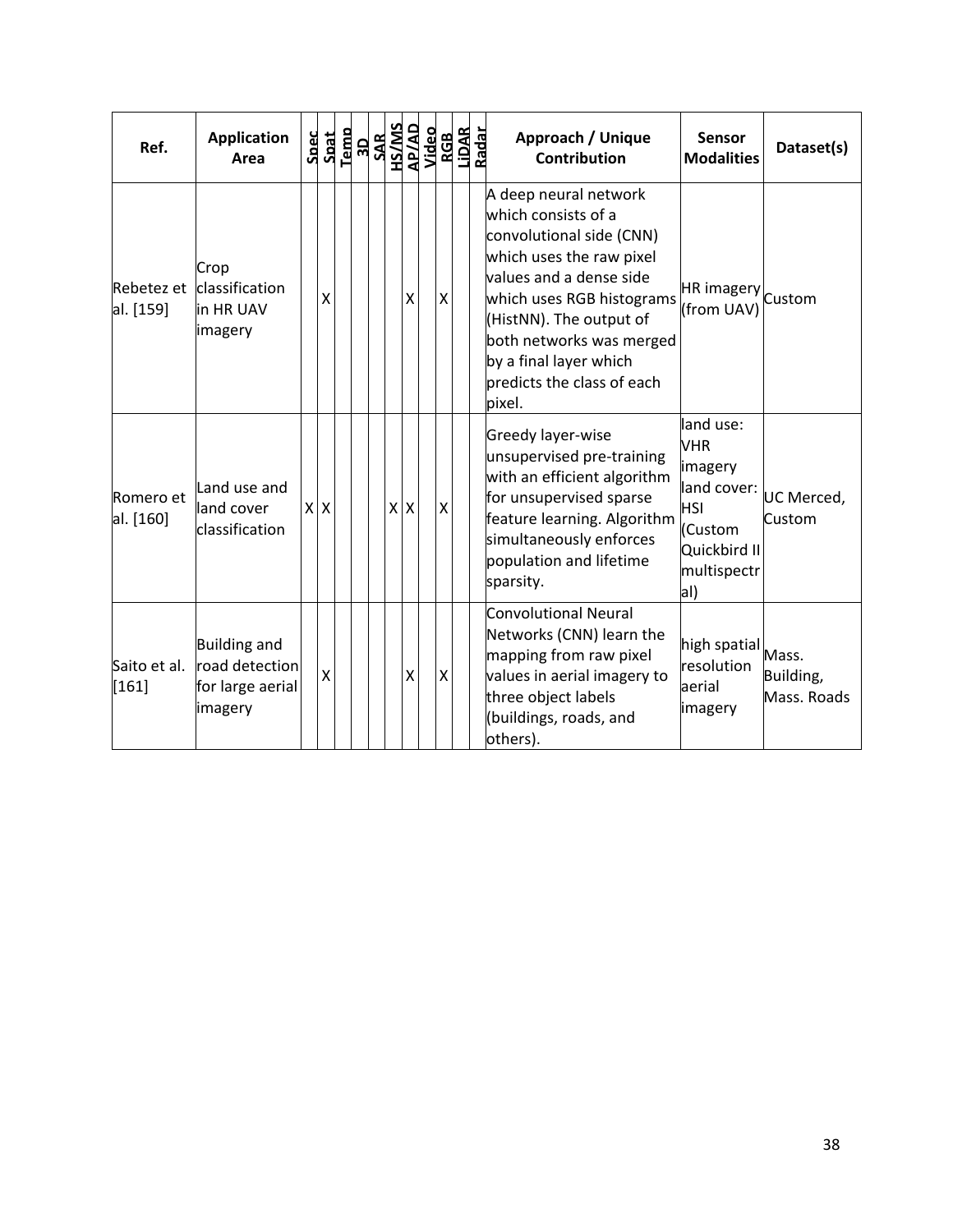| Ref.                     | <b>Application</b><br>Area                   | Spec | Spat    | Temp | <b>RDNAD</b><br><b>GRANG<br/>AR/AD<br/>ANGE<br/>ANGE<br/>ASAB</b> |   |   |   | LiDAR<br>Radar | Approach / Unique<br><b>Sensor</b><br>Dataset(s)<br><b>Contribution</b><br><b>Modalities</b>                                                                                                                                                                                                                                                                                                                                                                                                                                                                                                                                                                                                                                                                                                                         |
|--------------------------|----------------------------------------------|------|---------|------|-------------------------------------------------------------------|---|---|---|----------------|----------------------------------------------------------------------------------------------------------------------------------------------------------------------------------------------------------------------------------------------------------------------------------------------------------------------------------------------------------------------------------------------------------------------------------------------------------------------------------------------------------------------------------------------------------------------------------------------------------------------------------------------------------------------------------------------------------------------------------------------------------------------------------------------------------------------|
| Salberg<br>$[162]$       | Seal detection<br>using transfer<br>learning |      | $X$ $X$ |      |                                                                   |   | Χ | X |                | A CNN pre-trained on<br>ImageNet is used perform<br>object recognition in<br>remote sensing data. The<br>method consists of three<br>stages: (i) Detection of<br>potential objects, (ii)<br>feature extraction and (iii)<br>classification of potential<br>objects. The first stage is<br>MSI:<br>application dependent,<br>R,G,B,NIR<br>with the aim of detecting<br>(MSI image<br>all seal pups in the image,<br>with 123<br>Custom<br>with the expense of<br>adult and<br>detecting a large amount of 84 pup<br>false objects. The second<br>harp seals)<br>stage extracts generic<br>image features from a local<br>image corresponding to<br>each potential seal<br>detected in the first stage<br>using a CNN trained on the<br>ImageNet database. The<br>third stage uses a linear<br>SVM for classification. |
| Shwegman<br>et al. [163] | Ship<br>discrimination<br>in SAR imagery     |      | X       |      |                                                                   | Χ | X |   |                | Highway Networks allow<br>for very deep networks<br>that can be trained using<br>the smaller datasets typical SAR<br>in SAR-based ship<br>imagery<br>detection. A very deep<br>(Custom<br>Highway Network perform<br>dataset<br>X ship discrimination stage<br>using 22<br>Custom<br>for SAR ship detection. The Sentinel-1<br>paper also presents a<br>and 3<br>three-class SAR dataset<br>Radarsat 2<br>that allows for more<br>images)<br>meaningful analysis of ship<br>discrimination<br>performances.                                                                                                                                                                                                                                                                                                          |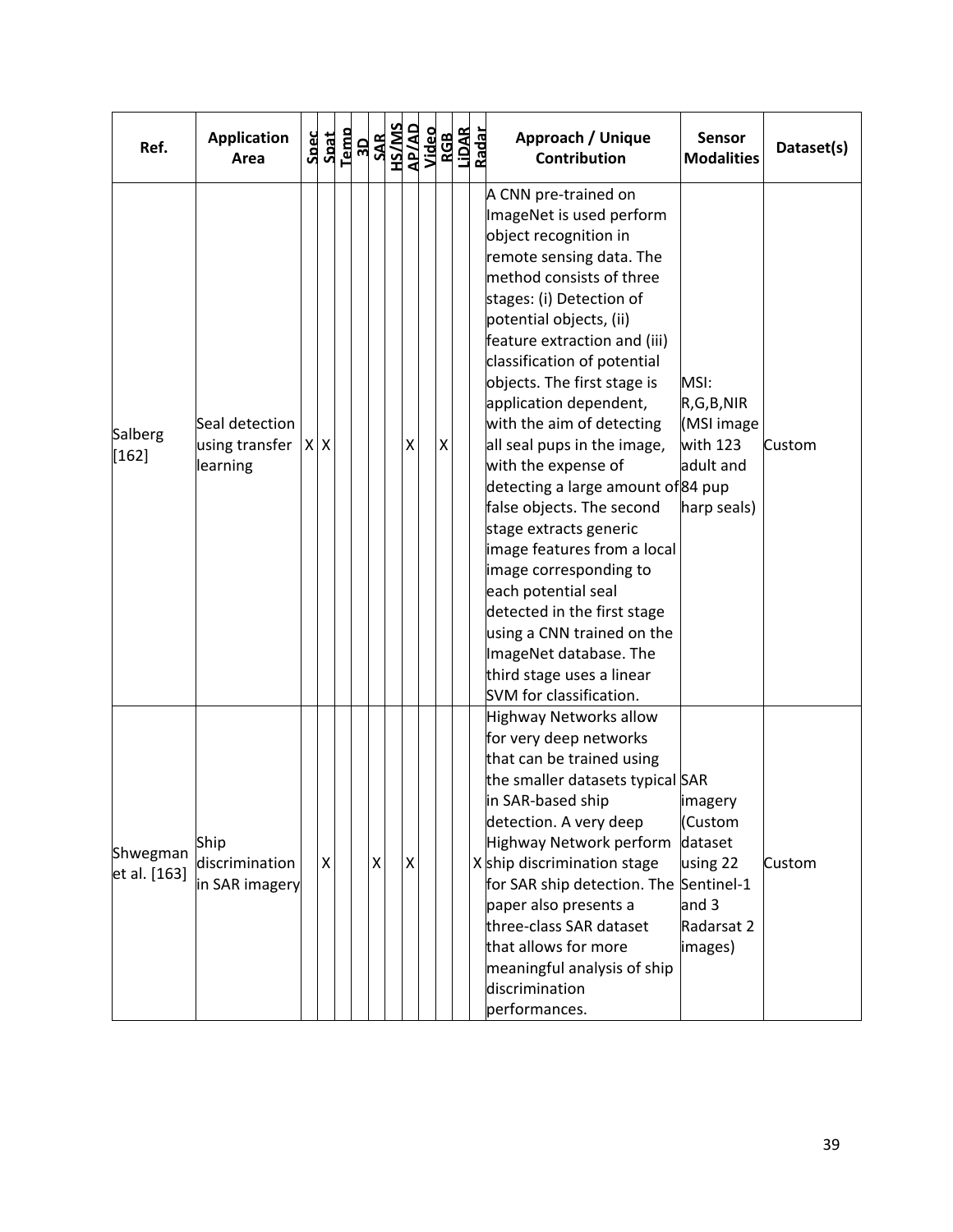| Ref.                                          | <b>Application</b><br>Area                      | $\begin{tabular}{c} 5 \mathtt{back} \\ 5 \mathtt{path} \\ 1 \mathtt{emb} \\ 3 \mathtt{new} \\ 4 \mathtt{MSS} \\ 5 \mathtt{MSS} \\ 6 \mathtt{HSS} \\ 7 \mathtt{HSS} \\ 1 \mathtt{BSS} \\ 1 \mathtt{BSS} \\ 1 \mathtt{BSS} \\ 1 \mathtt{BSS} \\ 1 \mathtt{BSS} \\ 1 \mathtt{BSS} \\ 1 \mathtt{BSS} \\ 1 \mathtt{BSS} \\ 1 \mathtt{BSS} \\ 1 \mathtt{BSS} \\ 1 \mathtt{BSS} \\ 1 \mathtt{BSS} \\ 1 \mathtt{BSS} \\ 1 \mathtt{$ |   |  |   |                    |                   | Approach / Unique<br><b>Contribution</b>                                                                                                                                                                                                                                                                                                                                                | <b>Sensor</b><br><b>Modalities</b>                        | Dataset(s)                                           |
|-----------------------------------------------|-------------------------------------------------|-----------------------------------------------------------------------------------------------------------------------------------------------------------------------------------------------------------------------------------------------------------------------------------------------------------------------------------------------------------------------------------------------------------------------------|---|--|---|--------------------|-------------------|-----------------------------------------------------------------------------------------------------------------------------------------------------------------------------------------------------------------------------------------------------------------------------------------------------------------------------------------------------------------------------------------|-----------------------------------------------------------|------------------------------------------------------|
| Sedaghat et <sup>3D</sup> object<br>al. [164] | recognition                                     | X                                                                                                                                                                                                                                                                                                                                                                                                                           | X |  |   |                    | $x \mid x \mid x$ | The system predicts the<br>object pose and the class<br>label. This yields significant<br>improvements in the<br>classification results. An<br>orientation-boosting voxel<br>net was proposed and<br>LiDAR data, CAD models<br>and RGBD images were<br>analyzed.                                                                                                                        | LiDAR,<br><b>RGBD</b>                                     | Sydney, KITTI,<br>NYU-v2,<br>Princeton<br>ModelNet   |
| Sherrah et<br>al. [165]                       | Dense<br>semantic<br>labelling of HR<br>imagery | $\mathsf{\chi}$                                                                                                                                                                                                                                                                                                                                                                                                             |   |  | X | $\pmb{\mathsf{X}}$ |                   | Deep CNNs are applied to<br>semantic labelling of HR<br>remote sensing data. A full-<br>resolution labelling is<br>inferred using a deep FCN<br>with no downsampling<br>(requires no deconvolution<br>or interpolation).                                                                                                                                                                | Orthoimag<br>ery<br>$(R,G,IR)$ ,<br>(R,G,B,IR)<br>and DSM | <b>ISPRS</b>                                         |
| Shi et al.<br>$[166]$                         | Cloud<br>detection                              | Χ                                                                                                                                                                                                                                                                                                                                                                                                                           |   |  | X | X                  |                   | The deep CNNs consists of<br>four convolutional layers<br>and two fully-connected<br>layers. The image is<br>clustered into superpixels<br>as sub-region through<br>simple linear iterative<br>clustering, and the<br>probability of each<br>superpixel that belongs to<br>cloud region is generated.<br>The cloud region is<br>obtained according to the<br>gradient of the cloud map. | <b>RGB</b>                                                | Custom<br>Quickbird,<br>Google and<br>Flickr imagery |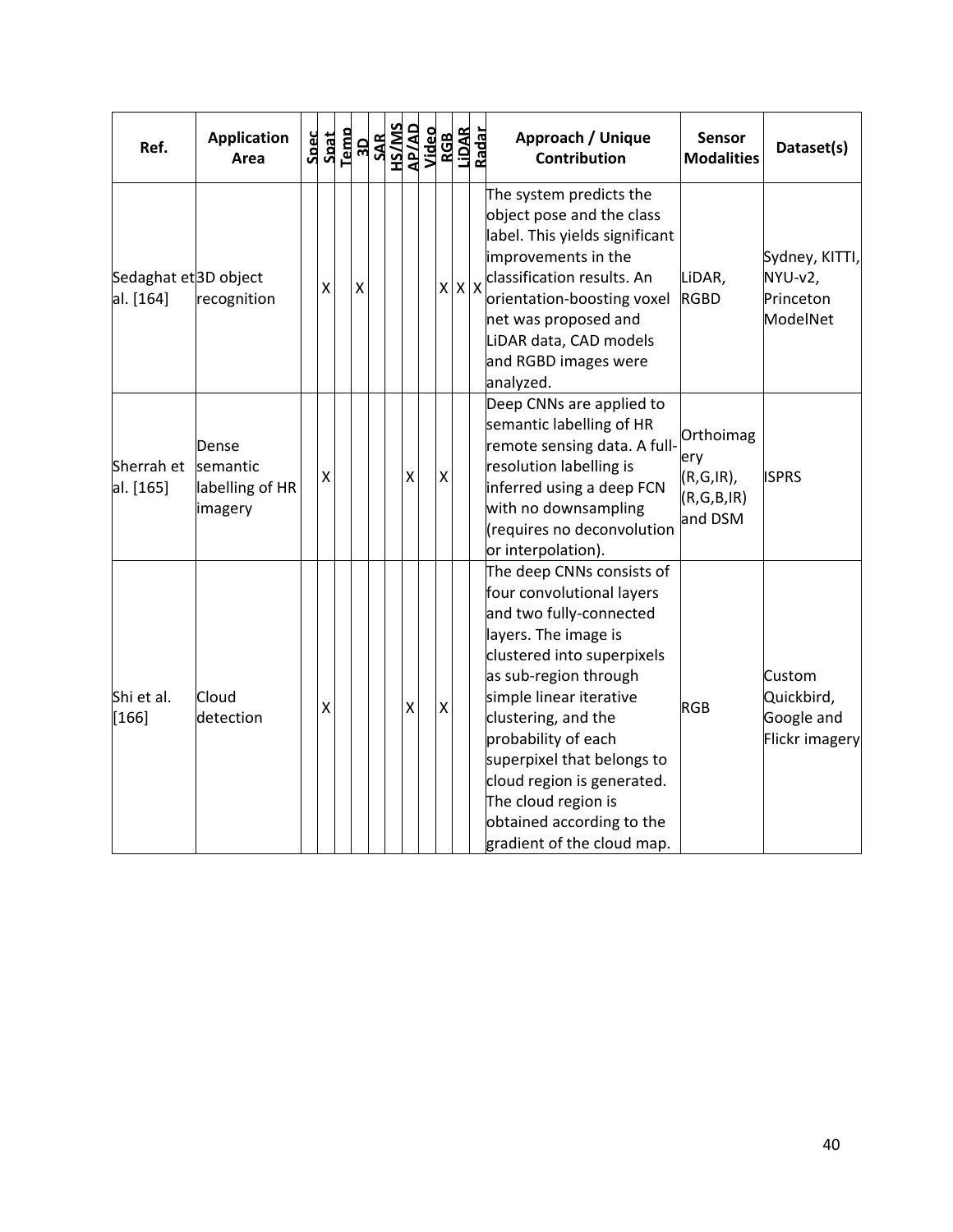| Ref.                       | <b>Application</b><br>Area                  | <b>Spec</b> | Spat                      | Temp               | <b>RDNA<br/>ORTAD<br/>ORTAD<br/>ORTAD<br/>ANGE<br/>ORTADADE</b> |         |  |   | LiDAR<br>Radar | Approach / Unique<br><b>Sensor</b><br>Dataset(s)<br>Contribution<br><b>Modalities</b>                                                                                                                                                                                                                                                                                                                                                                                                                    |
|----------------------------|---------------------------------------------|-------------|---------------------------|--------------------|-----------------------------------------------------------------|---------|--|---|----------------|----------------------------------------------------------------------------------------------------------------------------------------------------------------------------------------------------------------------------------------------------------------------------------------------------------------------------------------------------------------------------------------------------------------------------------------------------------------------------------------------------------|
| Shi et al.<br>$[167]$      | Precipitation<br>nowcasting                 |             | X                         | $\pmb{\mathsf{X}}$ |                                                                 |         |  |   |                | Precipitation nowcasting as<br>a spatiotemporal sequence<br>forecasting problem in<br>which both the input and<br>Weather<br>the prediction target are<br>radar<br>spatiotemporal sequences.<br>intensity<br>X <sup>By</sup> extending the FC LSTM<br>data<br>Custom<br>to have convolutional<br>(Custom<br>structures in both the<br>radar<br>input-to-state and state-to- weather<br>state transitions, the<br>intensity)<br>convolutional LSTM<br>(ConvLSTM) is used for<br>precipitation nowcasting. |
| Sladojevic<br>et al. [168] | Plant disease<br>recognition                |             |                           |                    |                                                                 |         |  | X |                | Plant disease recognition<br><b>RGB</b><br>based on CNN leaf image<br>Custom<br>imagery<br>classification using Caffe.                                                                                                                                                                                                                                                                                                                                                                                   |
| Slavkovikj<br>et al. [169] | Classification                              |             | $X$ $X$                   |                    |                                                                 | $X$ $X$ |  |   |                | The CNN is able to learn<br>spectral band-pass filters<br><b>HSI</b><br>Indian Pines<br>during image classification.                                                                                                                                                                                                                                                                                                                                                                                     |
| Stent [170]                | Change<br>detection in<br>tunnel<br>imagery |             | Χ                         |                    |                                                                 |         |  | Χ |                | <b>RGB</b><br>A two-channel CNN<br>(Custom<br>implements change<br>dataset<br>detection using pairs of<br>with<br>approximately registered<br>artificial<br>Custom<br>image patches taken at<br>cracks,<br>different times and<br>leaks and<br>classifies them to detect<br>rust<br>anomalous changes.<br>applied to<br>tunnels)                                                                                                                                                                         |
| Sun et al.<br>$[171]$      | Land<br>classification                      | X           | $\boldsymbol{\mathsf{X}}$ |                    |                                                                 | $X$ $X$ |  |   |                | Autoencoder classifier<br>using RBM pretraining and<br>Kennedy<br>multinomial logistic<br><b>HSI</b><br>Space Center,<br>regression to generate<br>Indian Pines<br>outputs.                                                                                                                                                                                                                                                                                                                              |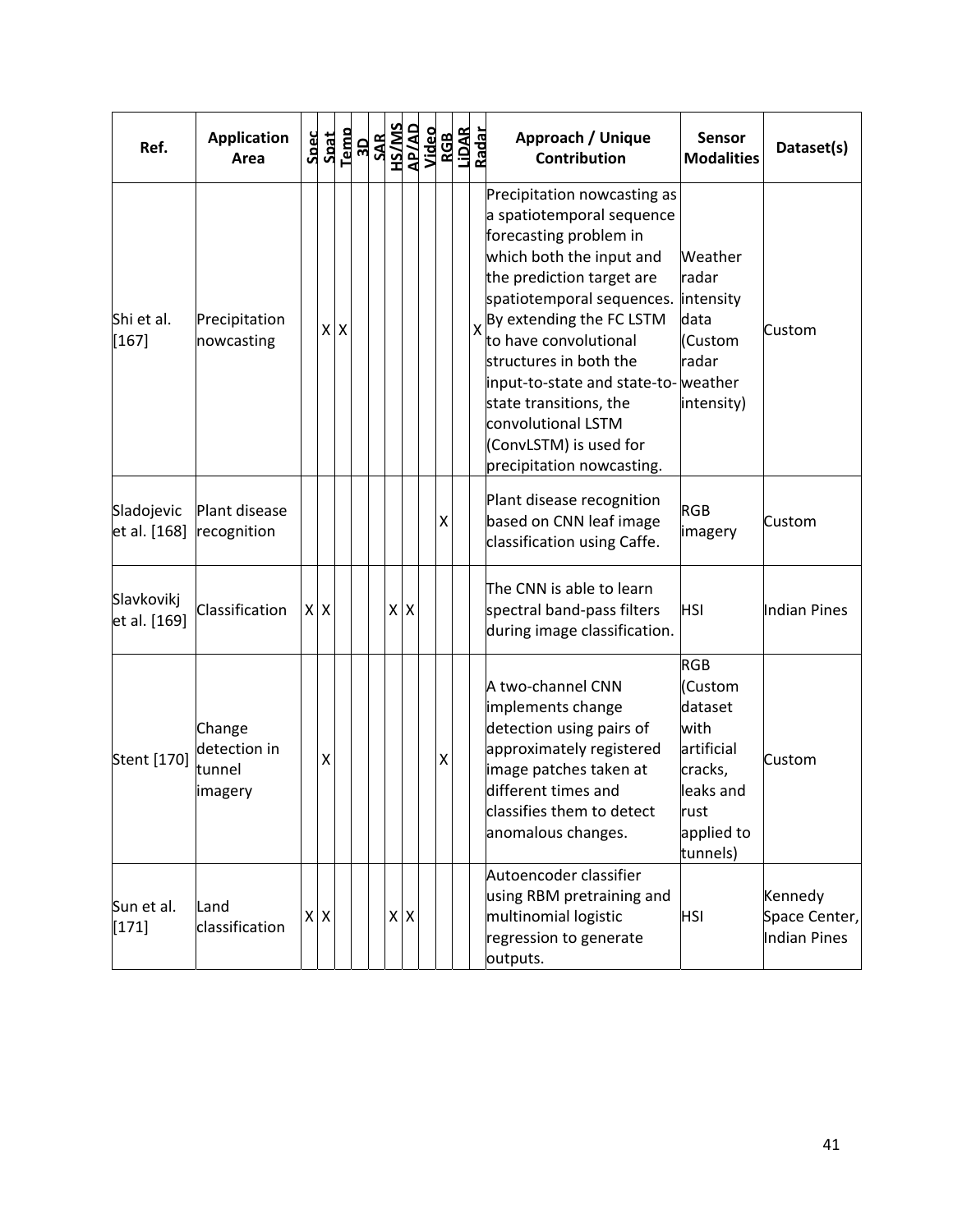| Ref.                              | <b>Application</b><br>Area                   | Spec<br>Spat<br>Temp |   | $\begin{array}{r} \text{3D} \\ \text{SAR} \\ \text{SAMS} \\ \text{AB} \\ \text{APIAD} \\ \text{Nides} \\ \text{N1B} \\ \text{R1B} \\ \text{R1B} \\ \text{R1B} \\ \text{R1B} \\ \text{R2B} \\ \text{R2B} \\ \text{R3B} \\ \text{R4B} \\ \text{R4B} \\ \text{R4B} \\ \text{R4B} \\ \text{R4B} \\ \text{R4B} \\ \text{R4B} \\ \text{R4B} \\ \text{R4B} \\ \text{R4B} \\ \text{R4B} \\ \text{R4B} \\ \text{R4B} \\ \text$ |                    |                    |   | Approach / Unique<br>Contribution                                                                                                                                                                                                                                                                                                                                                       | <b>Sensor</b><br><b>Modalities</b>                              | Dataset(s)                     |
|-----------------------------------|----------------------------------------------|----------------------|---|-----------------------------------------------------------------------------------------------------------------------------------------------------------------------------------------------------------------------------------------------------------------------------------------------------------------------------------------------------------------------------------------------------------------------|--------------------|--------------------|---|-----------------------------------------------------------------------------------------------------------------------------------------------------------------------------------------------------------------------------------------------------------------------------------------------------------------------------------------------------------------------------------------|-----------------------------------------------------------------|--------------------------------|
| Sun et al.<br>$[172]$             | <b>ATR in SAR</b>                            | Χ                    | X | X                                                                                                                                                                                                                                                                                                                                                                                                                     |                    |                    | X | The method makes use of a<br>probabilistic NN, RBM,<br>modeling probability<br>distribution of<br>environment. The model<br>learns a shared<br>representation of the<br>target and its shadow to<br>reflect the target shape.                                                                                                                                                           | <b>SAR</b>                                                      | <b>MSTAR</b>                   |
| Tang et al.<br>$[173]$            | Ship detection<br>satellite<br>imagery       | X                    |   |                                                                                                                                                                                                                                                                                                                                                                                                                       | $\pmb{\mathsf{X}}$ | $\pmb{\mathsf{X}}$ |   | A ship detection approach<br>to uses wavelet coefficients<br>extracted from JPEG2000<br>compressed domain<br>combined with DNN and<br><b>ELM.</b> Compressed domain<br>is adopted for fast ship<br>candidate extraction, DNN<br>is exploited for high-level<br>feature representation and<br>classification, and ELM is<br>used for efficient feature<br>pooling and decision<br>making | Satellite<br>imagery<br>(SPOT 5<br>panchroma<br>tic images)     | Custom                         |
| Tome et al. Pedestrian<br>$[174]$ | detection                                    | X                    |   |                                                                                                                                                                                                                                                                                                                                                                                                                       |                    | $x \mid x$         |   | Fast CNN running on Jetson<br>TK1. Optimized detection<br>pipeline.                                                                                                                                                                                                                                                                                                                     | <b>RGB</b>                                                      | Caltech<br>Pedestrian          |
| Uba [175]                         | Land use and<br>land cover<br>classification | $x \mid x$           |   |                                                                                                                                                                                                                                                                                                                                                                                                                       | $x \mid x$         | X                  |   | Uses transfer learning with<br>ConvNets and dataset<br>augmentation with rotated<br>imagery                                                                                                                                                                                                                                                                                             | High<br>resolution<br>aerial<br>photos and Coffee<br><b>MSI</b> | UC Merced,<br><b>Brazilian</b> |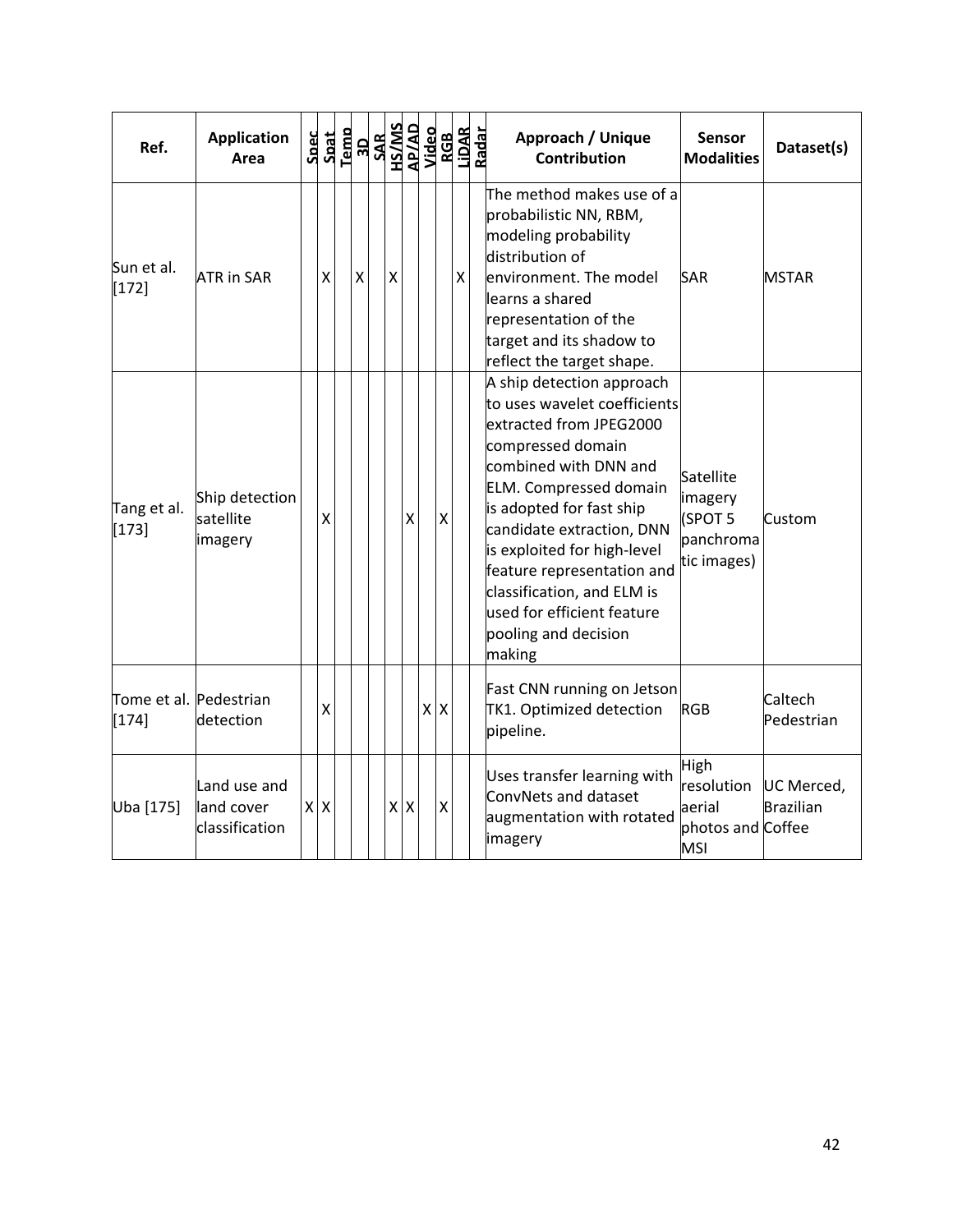| Ref.                                        | <b>Application</b><br>Area                                  |         | $\begin{array}{r} \texttt{Spect} \\ \texttt{Spat} \\ \texttt{I-emb} \\ \texttt{SAR} \\ \texttt{SAR} \\ \texttt{SAR} \\ \texttt{MSSAB} \\ \texttt{MSSAB} \\ \texttt{MSSAB} \\ \texttt{Nideo} \end{array}$ |  |     |   |                | RGB<br>LiDAR<br>Radar | Approach / Unique<br><b>Sensor</b><br>Dataset(s)<br><b>Contribution</b><br><b>Modalities</b>                                                                                                                                                                                                                                                                                                                                                                                                                                                                                                                                                                                                                        |  |
|---------------------------------------------|-------------------------------------------------------------|---------|----------------------------------------------------------------------------------------------------------------------------------------------------------------------------------------------------------|--|-----|---|----------------|-----------------------|---------------------------------------------------------------------------------------------------------------------------------------------------------------------------------------------------------------------------------------------------------------------------------------------------------------------------------------------------------------------------------------------------------------------------------------------------------------------------------------------------------------------------------------------------------------------------------------------------------------------------------------------------------------------------------------------------------------------|--|
| Vaduva et<br>al. [176]                      | Semantic<br>labelling of<br><b>VHR</b> imagery              | x       |                                                                                                                                                                                                          |  |     | X | $\pmb{\times}$ |                       | A DL approach depicts the<br>lowest level by the<br>primitive feature vectors<br>color, texture and shape. At<br>the next level of<br>representation, single<br>objects like building,<br>highway, forest, boat or<br>Satellite<br>lake are described by<br>imagery<br>unique combinations of the<br>(Custom<br>primitive feature vectors.<br>WorldView Custom<br>Object spatial interactions<br>2 image of<br>are learned at a<br>Bucharest,<br>hierarchical level. Using<br>Romania)<br>Latent Dirichlet Analysis,<br>three-level hierarchy, in<br>which documents of a<br>corpus are represented as<br>random mixtures over<br>latent topics and each topic<br>is characterized by a<br>distribution over words. |  |
| Vakalopoul Building<br>ou et al.<br>$[177]$ | detection in<br><b>VHR MSI</b>                              | $X$ $X$ |                                                                                                                                                                                                          |  | x x |   | X              |                       | <b>VHR MSI</b><br>Automated building<br>imagery<br>detection using deep<br>(Quickbird<br>convolutional NNs with a<br>Custom<br>and<br>MRF model to label<br>WorldView<br>detected buildings.<br>-2 imagery)                                                                                                                                                                                                                                                                                                                                                                                                                                                                                                         |  |
| Volpi et al.<br>$[178]$                     | Dense<br>semantic<br>labeling of<br>sub-decimeter<br>images | x x     |                                                                                                                                                                                                          |  |     | X | $\pmb{\times}$ |                       | A CNN-based system<br>relying on a downsample-<br>then-upsample<br>architecture learns a rough<br>spatial map of high-level<br>representations by means<br>of convolutions and then<br><b>VHR</b><br>learns to upsample them<br><b>ISPRS</b><br>imagery<br>back to the original<br>(R,G,NIR)<br>resolution by<br>deconvolutions. By doing<br>so, the CNN learns to<br>densely label every pixel at<br>the original image<br>resolution.                                                                                                                                                                                                                                                                             |  |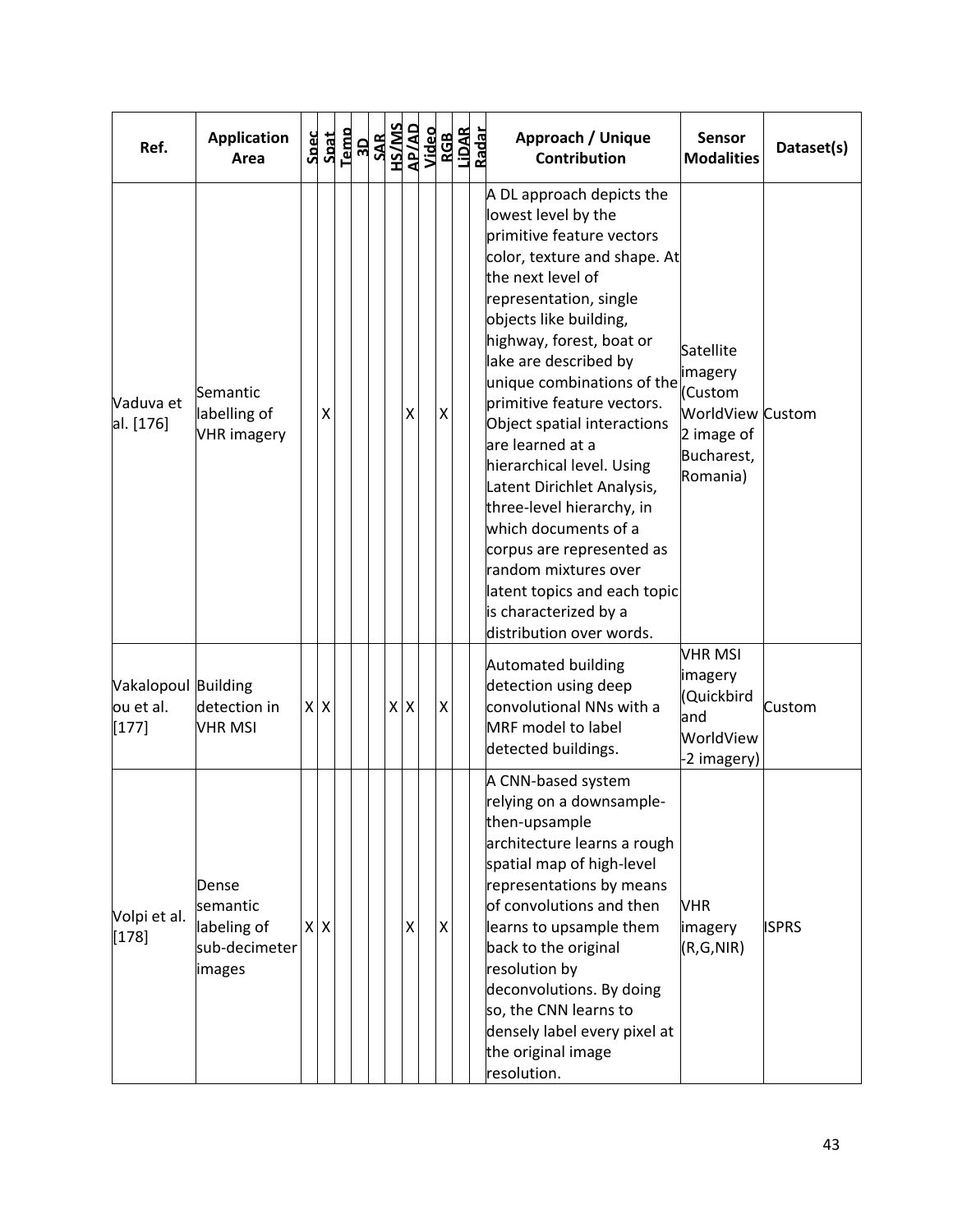| Ref.                        | <b>Application</b><br>Area                                              | Spec | Spat    | $\begin{array}{r}\n\text{Temp} \\ \begin{array}{r}\n\text{JAD} \\ \text{JAB} \\ \text{MS} \\ \text{AlMIS} \\ \text{AlMIS} \\ \text{AlG} \\ \text{AlG} \\ \text{Na} \\ \text{Na} \\ \text{Na} \\ \text{Na} \\ \text{Na} \\ \text{Na} \\ \text{Na} \\ \text{Na} \\ \text{Na} \\ \text{Na} \\ \text{Na} \\ \text{Na} \\ \text{Na} \\ \text{Na} \\ \text{Na} \\ \text{Na} \\ \text{Na} \\ \text{Na} \\ \text{Na} \\ \text{Na} \\ \text{Na} \\ \text{Na} \\ \text{Na} \\ \text{Na} \\ \text{Na$ |            |                 |                    | RGB<br>LiDAR<br>Radar | Approach / Unique<br>Contribution                                                                                                                                                                                                                                                                                                                                                        | Sensor<br><b>Modalities</b>                             | Dataset(s)                                    |
|-----------------------------|-------------------------------------------------------------------------|------|---------|--------------------------------------------------------------------------------------------------------------------------------------------------------------------------------------------------------------------------------------------------------------------------------------------------------------------------------------------------------------------------------------------------------------------------------------------------------------------------------------------|------------|-----------------|--------------------|-----------------------|------------------------------------------------------------------------------------------------------------------------------------------------------------------------------------------------------------------------------------------------------------------------------------------------------------------------------------------------------------------------------------------|---------------------------------------------------------|-----------------------------------------------|
| Wang et al. Object<br>[179] | detection                                                               |      | χ       |                                                                                                                                                                                                                                                                                                                                                                                                                                                                                            |            | $\mathsf{\chi}$ | $\pmb{\mathsf{X}}$ |                       | THSI elementary idea of<br>using zeroth order (depth),<br>first-order (surface normal)<br>and second-order (surface<br>curvature) features are also<br>supplied to a CNN hat has<br>been pre-trained on a color<br>image database.                                                                                                                                                       | <b>RGBD</b>                                             | NYU-v2,<br>Multi-View<br><b>RGBD</b>          |
| Wang et al.<br>$[180]$      | Road<br>detection in<br>very high<br>resolution<br>satellite<br>imagery |      | X       |                                                                                                                                                                                                                                                                                                                                                                                                                                                                                            |            | Χ               | $\mathsf{X}$       |                       | CNN plus state machine for imagery<br>road extraction.                                                                                                                                                                                                                                                                                                                                   | <b>VHR</b><br>satellite<br>(Google<br>Earth<br>imagery) | Custom                                        |
| Wang et al. HSI<br>$[181]$  | classification                                                          |      | $X$ $X$ |                                                                                                                                                                                                                                                                                                                                                                                                                                                                                            | $x \mid x$ |                 |                    |                       | Uses semisupervised<br>approach and utilizes<br>unlabeled image samples<br>by evaluating the<br>confidence probability of<br>the predicted labels.<br>Classifier parameters and<br>dictionary atoms jointly<br>optimized. Spatial<br>information used via<br>Laplacian smoothness<br>regularization to the output<br>of the classifier making the<br>spatial constraint more<br>flexible | <b>HSI</b>                                              | Indian Pines,<br>Salinas, Pavia<br>University |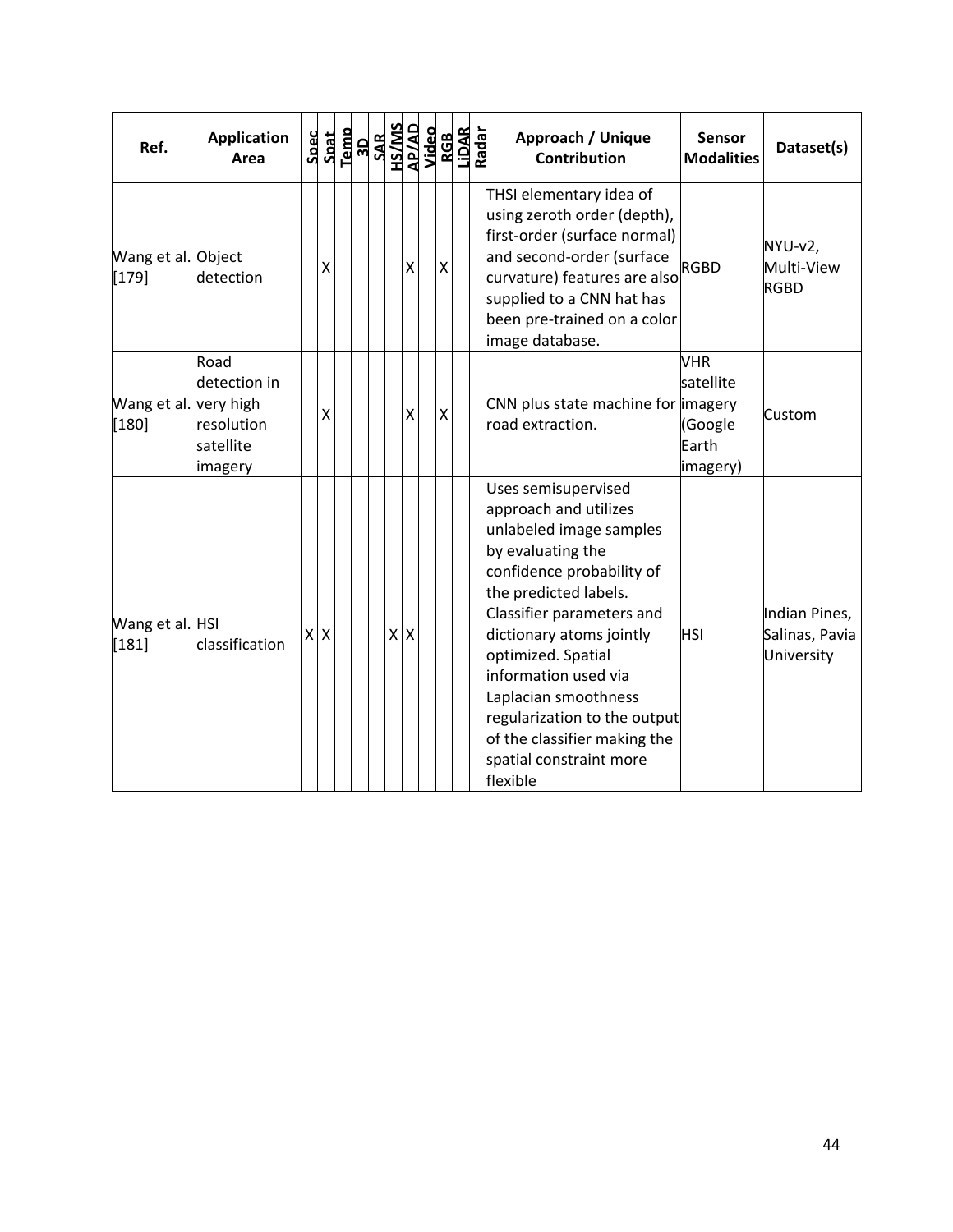| Ref.                           | <b>Application</b><br>Area                    | Spec<br>Spat | Temp | <b>RESEAR SEPARATES</b><br><b>RACTAL STAR SEPARATES</b><br><b>RACTAL STAR SEPARATES</b><br>RACTAL SEPARATES<br>RACTAL SEPARATES |  |             |   |  | Approach / Unique<br><b>Sensor</b><br>Dataset(s)<br><b>Contribution</b><br><b>Modalities</b>                                                                                                                                                                                                                                                                                                                                                                                                                                                                                                                                                                                                           |
|--------------------------------|-----------------------------------------------|--------------|------|---------------------------------------------------------------------------------------------------------------------------------|--|-------------|---|--|--------------------------------------------------------------------------------------------------------------------------------------------------------------------------------------------------------------------------------------------------------------------------------------------------------------------------------------------------------------------------------------------------------------------------------------------------------------------------------------------------------------------------------------------------------------------------------------------------------------------------------------------------------------------------------------------------------|
| Wang et al. Vehicle<br>$[182]$ | detection                                     | X            |      |                                                                                                                                 |  |             | Χ |  | A deep learning based<br>vehicle detection algorithm<br>with 2D deep belief<br>network (2D-DBN) is<br>proposed. In the algorithm,<br>the proposed 2D-DBN<br>architecture uses second-<br>order planes instead of<br><b>RGB</b><br>Caltech1999<br>first-order vector as input<br>and uses bilinear projection<br>for retaining discriminative<br>information so as to<br>determine the size of the<br>deep architecture which<br>enhances the success rate<br>of vehicle detection.                                                                                                                                                                                                                     |
| $[183]$                        | Wang et al. Vehicle brake-<br>light detection | X            |      | Χ                                                                                                                               |  | $X$ $X$ $X$ |   |  | On a large database, brake<br>lights patterns are learned<br>by a multi-layer perception<br>NN. Given an image, the<br>vehicles can be classified as<br>"brake" or "normal" using<br>the deep classifier. The<br>mono RGB<br>vehicle can be detected<br>camera,<br>quickly and robustly by<br><b>LiDAR</b><br>combining multi-layer<br>(Custom<br>LiDAR and fusing with<br>imagery<br>Custom<br>mono-camera imagery.<br>hand-<br>Road segmentation and a<br>labeled as<br>novel vanishing point<br>brake or<br>region of interest<br>normal)<br>determination method are<br>explored to further speed<br>up the detection and<br>improve the robustness.<br>The AlexNet model was<br>used for the CNN. |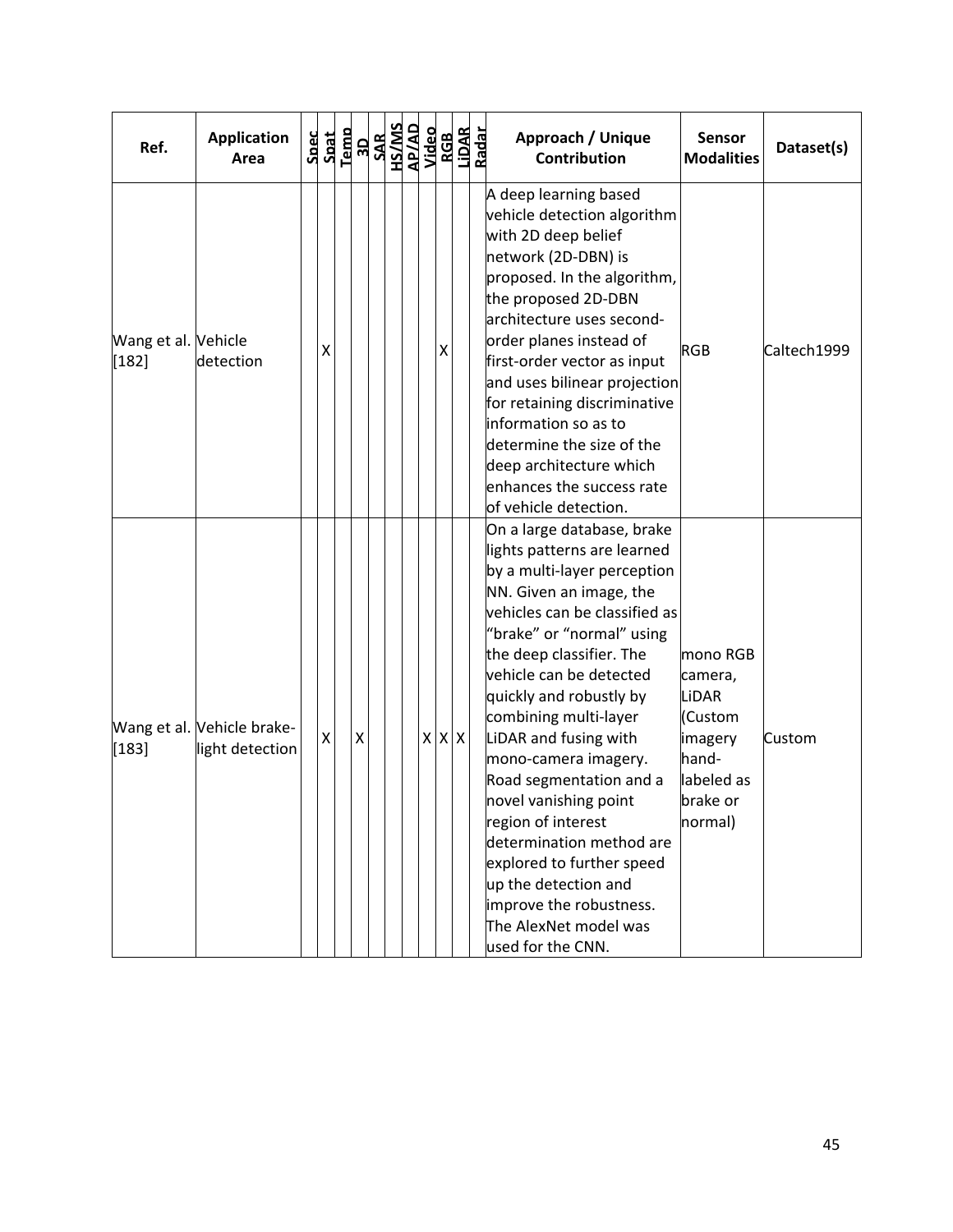| Ref.                           | <b>Application</b><br>Area                                         |         |    |   | $\begin{tabular}{c} 5 \mathtt{back} \\ 5 \mathtt{path} \\ 1 \mathtt{map} \\ 3 \mathtt{new} \\ 4 \mathtt{new} \\ 5 \mathtt{new} \\ 6 \mathtt{new} \\ 7 \mathtt{new} \\ 1 \mathtt{new} \\ 1 \mathtt{new} \\ 1 \mathtt{new} \\ 1 \mathtt{new} \\ 1 \mathtt{new} \\ 1 \mathtt{new} \\ 1 \mathtt{new} \\ 1 \mathtt{new} \\ 1 \mathtt{new} \\ 1 \mathtt{new} \\ 1 \mathtt{new} \\ 1 \mathtt{new} \\ 1 \mathtt{new} \\ 1 \mathtt{new} \\ 1 \mathtt{new} \\ 1 \mathtt$ |   |                    |  | Approach / Unique<br><b>Contribution</b>                                                                                                                                                                                                                          | <b>Sensor</b><br><b>Modalities</b>                                                      | Dataset(s)                                          |
|--------------------------------|--------------------------------------------------------------------|---------|----|---|----------------------------------------------------------------------------------------------------------------------------------------------------------------------------------------------------------------------------------------------------------------------------------------------------------------------------------------------------------------------------------------------------------------------------------------------------------------|---|--------------------|--|-------------------------------------------------------------------------------------------------------------------------------------------------------------------------------------------------------------------------------------------------------------------|-----------------------------------------------------------------------------------------|-----------------------------------------------------|
| Wang et al. vehicle<br>$[184]$ | Nigh-time<br>sensing in far<br>IR                                  | X       |    |   |                                                                                                                                                                                                                                                                                                                                                                                                                                                                |   |                    |  | Vehicle candidates are<br>generated by thresholding<br>the IR data and then post-<br>processed by contour<br>analysis to reduce the false IR imagery<br>positive rate. Finally,<br>vehicle candidates are<br>verified using a DBN-based<br>classifier.            |                                                                                         | Custom                                              |
| Wang et al.<br>$[185]$         | <b>SAR ATR</b>                                                     | X       |    | Χ |                                                                                                                                                                                                                                                                                                                                                                                                                                                                | X |                    |  | A custom CNN (A-ConvNet)<br>is proposed with reduced<br>parameters and helps<br>X mitigate overfitting. A-<br>ConvNet replaces the fully<br>connected layers with<br>convolutional layers.                                                                        | <b>SAR</b>                                                                              | MSTAR                                               |
| $[186]$                        | Vehicle<br>Wang et al. detection in<br>satellite<br><b>imagery</b> | X       |    |   |                                                                                                                                                                                                                                                                                                                                                                                                                                                                | X |                    |  | Parallel DNN provides fast<br>implementation.                                                                                                                                                                                                                     | Aerial<br>photos<br>(Google<br>Earth)                                                   | Custom                                              |
| $[187]$                        | Wang et al. Segmentation<br>of HR images                           | X       |    |   |                                                                                                                                                                                                                                                                                                                                                                                                                                                                | X | $\pmb{\mathsf{X}}$ |  | A fast scanning image<br>segmentation within a DL.                                                                                                                                                                                                                | HR imagery 2013 Data                                                                    | UC Merced,<br><b>IEEE GRSS</b><br>Fusion<br>Contest |
| Wei et al.<br>[188]            | Image<br>denoising and<br>haze removal                             | $X$ $X$ |    |   | $X$ $X$                                                                                                                                                                                                                                                                                                                                                                                                                                                        |   |                    |  | A CNN learns parameters<br>for a denoising function.<br>The network can be trained<br>on one sensor and applied<br>successfully to another.                                                                                                                       | HSI (UC<br>Merced<br>(training),<br>custom<br>Quickbird<br>and DC<br>Mall<br>(testing)) | Custom                                              |
| Williams et Sonar<br>al. [189] | classification                                                     |         | XX |   |                                                                                                                                                                                                                                                                                                                                                                                                                                                                |   |                    |  | The deep networks are<br>learned using a massive<br>database of real, measured<br>sonar data collected at sea<br>during different<br>expeditions in various<br>geographical locations.<br>Training data is augmented<br>with synthetic data avoid<br>overfitting. | Sonar data Custom                                                                       |                                                     |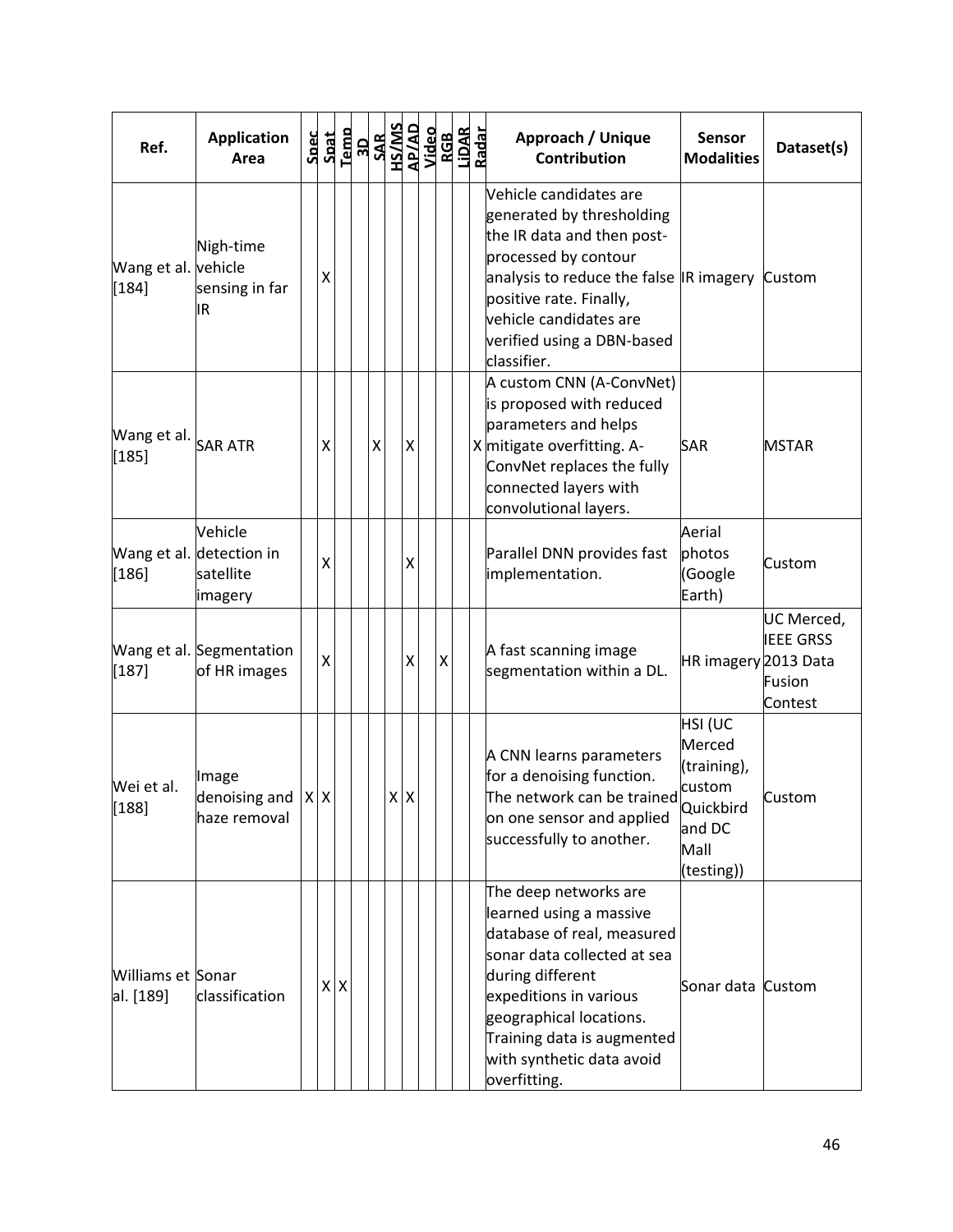| Ref.                  | <b>Application</b><br>Area          | Spec | Spat |              |  |                    | $\begin{array}{r}\n\text{Temp} \\ \begin{array}{r}\n\text{18} \\ \text{19} \\ \text{19} \\ \text{19} \\ \text{19} \\ \text{19} \\ \text{19} \\ \text{19} \\ \text{19} \\ \text{10} \\ \text{10} \\ \text{10} \\ \text{10} \\ \text{10} \\ \text{10} \\ \text{10} \\ \text{11} \\ \text{10} \\ \text{11} \\ \text{10} \\ \text{11} \\ \text{10} \\ \text{11} \\ \text{11} \\ \text{12} \\ \text{12} \\ \text{13} \\ \text{14} \\ \text$ |                    | RGB<br>LiDAR<br>Radar | Approach / Unique<br><b>Sensor</b><br>Dataset(s)<br><b>Contribution</b><br><b>Modalities</b>                                                                                                                                                                                                                                                                                                                                                                                                         |
|-----------------------|-------------------------------------|------|------|--------------|--|--------------------|----------------------------------------------------------------------------------------------------------------------------------------------------------------------------------------------------------------------------------------------------------------------------------------------------------------------------------------------------------------------------------------------------------------------------------------|--------------------|-----------------------|------------------------------------------------------------------------------------------------------------------------------------------------------------------------------------------------------------------------------------------------------------------------------------------------------------------------------------------------------------------------------------------------------------------------------------------------------------------------------------------------------|
| Wu et al.<br>$[190]$  | Shape-based<br>object<br>extraction |      | х    |              |  | $\pmb{\mathsf{X}}$ |                                                                                                                                                                                                                                                                                                                                                                                                                                        | Χ                  |                       | DBMs model the shape<br>priors via the unsupervised<br>training process. An energy<br>function uses the model<br>integrated into a new<br><b>RGB</b><br>energy function to<br>(Custom<br>eliminate the influence of<br>dataset of<br>Custom<br>disturbing background and<br>QuickBird<br>combines local and region<br>images of<br>aircraft)<br>information. A new region<br>term in the function is<br>proposed to eliminate the<br>influence of object<br>shadows.                                 |
| Xie et al.<br>$[191]$ | Poverty<br>mapping                  |      | χ    |              |  | $\mathsf{\chi}$    |                                                                                                                                                                                                                                                                                                                                                                                                                                        | $\pmb{\mathsf{X}}$ |                       | A novel machine learning<br>approach to extract large-<br>scale socioeconomic<br>indicators from HR satellite<br>Satellite<br>imagery. A FC CNN learns<br>imagery<br>filters identifying different<br>(Custom<br>terrains and man-made<br><b>NOAA</b><br>Custom<br>structures, including roads,<br>nighttime<br>buildings, and farmlands,<br>satellite<br>without any supervision<br>images)<br>beyond nighttime lights.<br>These learned features are<br>highly informative for<br>poverty mapping. |
| Xie et al.<br>$[192]$ | 3D shape<br>feature<br>learning     |      | x    | $\mathsf{X}$ |  |                    |                                                                                                                                                                                                                                                                                                                                                                                                                                        | X                  |                       | A Multi-View Deep Extreme<br>Learning Machine (MVD-<br>ELM) ensures the feature<br>maps learned for different<br>views are mutually<br>dependent via shared<br>weights and in each layer<br>3D<br>Princeton<br>and that the<br>database<br>ModelNet<br>"unprojections" form a<br>valid 3D reconstruction of<br>the input 3D shape via<br>normalized convolution<br>kernels, enabling clear<br>visualization of the learned<br>features.                                                              |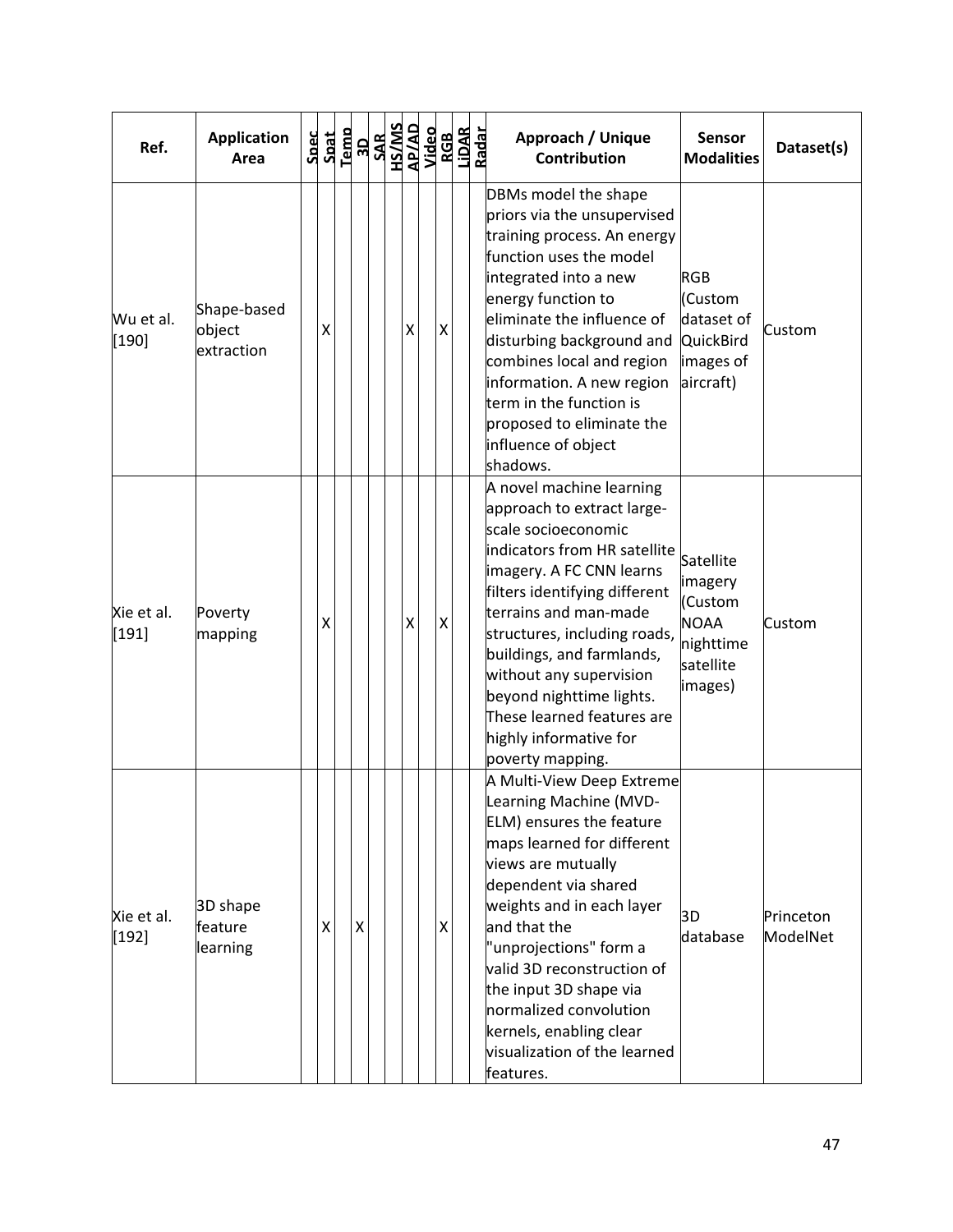| Ref.                   | <b>Application</b><br>Area                                               |         | $\begin{array}{r} \texttt{Spect} \\ \texttt{Spat} \\ \texttt{I-1} \\ \texttt{SAR} \\ \texttt{SAR} \\ \texttt{SAR} \\ \texttt{MSSAB} \\ \texttt{MSSAB} \\ \texttt{MSSAB} \\ \texttt{Nideo} \end{array}$ |  |         |   |   | RGB<br>LiDAR<br>Radar | Approach / Unique<br><b>Contribution</b>                                                                                                                                                                                                                                                                                                                                                                                                      | <b>Sensor</b><br><b>Modalities</b>                                            | Dataset(s)                                    |
|------------------------|--------------------------------------------------------------------------|---------|--------------------------------------------------------------------------------------------------------------------------------------------------------------------------------------------------------|--|---------|---|---|-----------------------|-----------------------------------------------------------------------------------------------------------------------------------------------------------------------------------------------------------------------------------------------------------------------------------------------------------------------------------------------------------------------------------------------------------------------------------------------|-------------------------------------------------------------------------------|-----------------------------------------------|
| Yang et al.<br>$[193]$ | <b>HSI</b><br>classification                                             | $X$ $X$ |                                                                                                                                                                                                        |  | x x     |   |   |                       | A two-channel CNN jointly<br>learns spectral and spatial<br>features. A fully connected  HSI<br>layer then fuses the<br>features for classification.                                                                                                                                                                                                                                                                                          |                                                                               | Indian Pines,<br><b>Salinas</b>               |
| Yang et al.<br>$[194]$ | Cloud<br>detection                                                       | Χ       |                                                                                                                                                                                                        |  | $X$ $X$ |   |   |                       | Two ANN approaches are<br>satisfactory in<br>discriminating cloud phase<br>using FY-3A/Visible and<br>InfRared Radiometer (VIRR) channel<br>multi-channel data,                                                                                                                                                                                                                                                                               | <b>HSI</b><br>Satellite<br>imagery<br>(Custom<br>multi-<br>satellite<br>data) | Custom                                        |
| Yao et al.<br>[195]    | Urban area<br>classification                                             | X       |                                                                                                                                                                                                        |  | Χ       | Χ |   |                       | A fusion of CNN and hand-<br>crafted features based on<br>evidence combination<br>theory.                                                                                                                                                                                                                                                                                                                                                     | IR-R-G<br>orthoimage ISPRS                                                    |                                               |
| Yu et al.<br>$[196]$   | <b>HSI</b><br>classification                                             | $X$ $X$ |                                                                                                                                                                                                        |  | $X$ $X$ |   |   |                       | CNN optimized to use<br>smaller training sets, 1 X 1<br>convolutional layers,<br>average pooling and larger<br>dropout.                                                                                                                                                                                                                                                                                                                       | <b>HSI</b>                                                                    | Indian Pines,<br>Salinas, Pavia<br>University |
| Yu et al.<br>$[197]$   | Automated<br>road marking<br>extraction<br>from 3D LiDAR<br>point clouds | X       | $\pmb{\mathsf{X}}$                                                                                                                                                                                     |  |         |   | X |                       | Road surface points are<br>segmented using a curb-<br>based approach. Road<br>markings are extracted.<br>Seven specific types of road<br>markings are further<br>accurately delineated<br>through a combination of<br>Euclidean distance<br>clustering, voxel-based<br>normalized cut<br>segmentation, large-size<br>marking classification, and<br>small-size marking<br>classification based on DL,<br>and principal component<br>analysis. | LiDAR                                                                         | Custom                                        |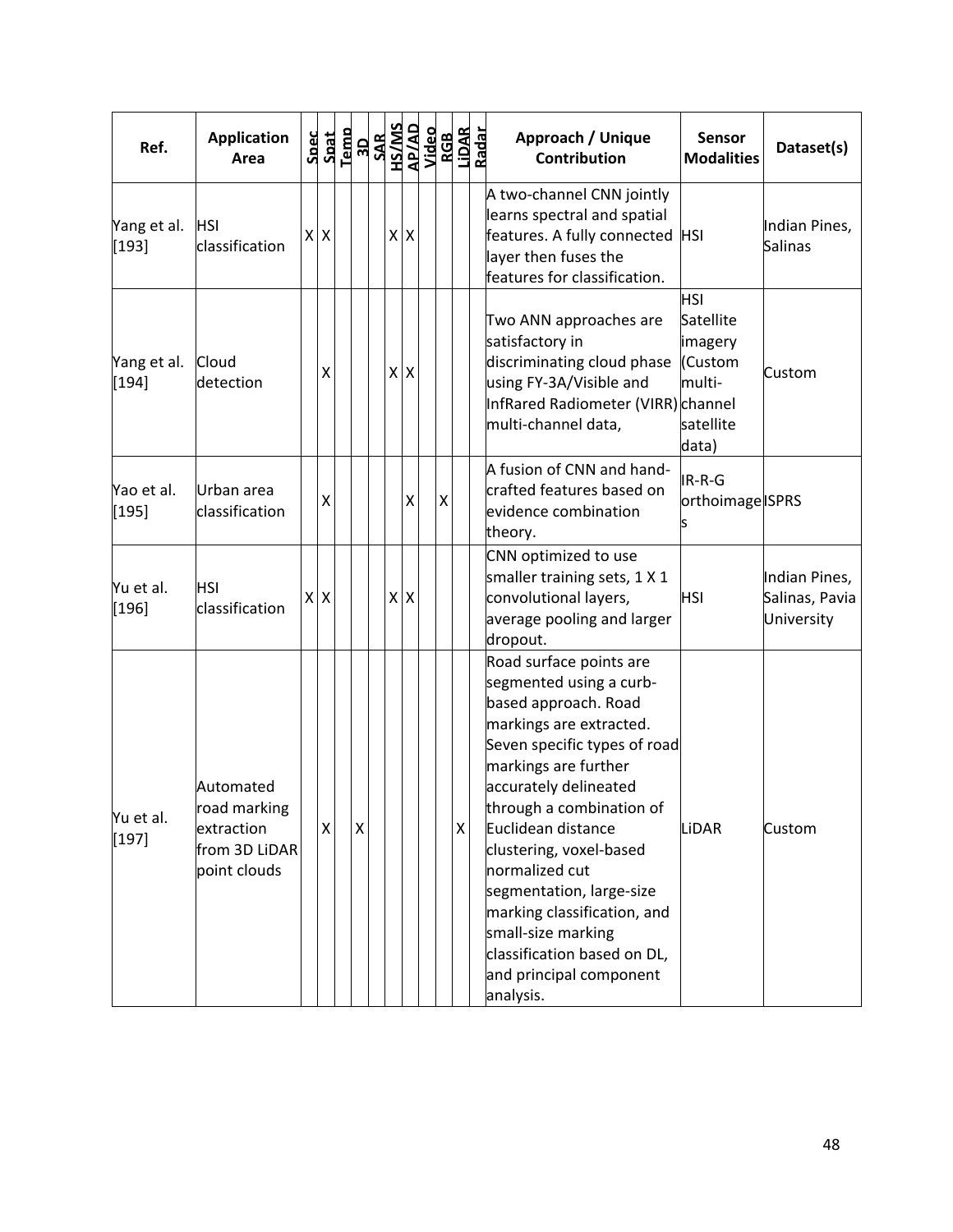| Ref.                  | <b>Application</b><br>Area              | Spec | Spat | Temp | <b>ROSAL SANS</b><br><b>ROSAL SANS<br/>ROSAL SANS<br/>ROSAL SANS<br/>ROSAL SANS</b><br>ROSAL SANS<br>ROSAL SANS |         |  |   |   | Approach / Unique<br><b>Contribution</b>                                                                                                                                                                                                                                                                                                                                                                                                                                                                                                                  | <b>Sensor</b><br><b>Modalities</b> | Dataset(s)                                |
|-----------------------|-----------------------------------------|------|------|------|-----------------------------------------------------------------------------------------------------------------|---------|--|---|---|-----------------------------------------------------------------------------------------------------------------------------------------------------------------------------------------------------------------------------------------------------------------------------------------------------------------------------------------------------------------------------------------------------------------------------------------------------------------------------------------------------------------------------------------------------------|------------------------------------|-------------------------------------------|
| Yu et al.<br>$[198]$  | Automated<br>road manhole<br>extraction |      | Χ    |      | Χ                                                                                                               |         |  |   | X | Road surface points are<br>segmented from a raw<br>point cloud via a curb-<br>based road surface<br>segmentation. A supervised<br>DL model is developed to<br>construct a multilayer<br>feature generation model<br>for depicting high-order<br>features of local image<br>patches, and a random<br>forest model is trained to<br>learn mappings from high-<br>order patch features to the<br>probabilities of the<br>existence manhole covers.<br>The manhole covers are<br>detected using the<br>multilayer feature<br>generation and random<br>forest. | LiDAR                              | Custom                                    |
| Yuan et al.<br>[199]  | Scene<br>recognition                    |      | X    |      |                                                                                                                 |         |  | Χ |   | A manifold regularized<br>deep architecture exploits<br>the structural information<br>of the data, making for a<br>mapping between visible<br>layer and hidden layer and<br>learns in an unsupervised<br>manner.                                                                                                                                                                                                                                                                                                                                          | <b>RGB</b>                         | 15 Scenes,<br>Sports-8,<br><b>SUN-397</b> |
| Yue et al.<br>$[200]$ | <b>HSI</b><br>classification            |      | XX   |      |                                                                                                                 | $X$ $X$ |  |   |   | This method merges spatial<br>and spectral features<br>stacked auto-encoders<br>(SAEs) and deep<br>convolutional neural<br>networks (DCNNs) followed<br>HSI<br>by a logistic regression (LR)<br>classifier. Spatial pyramid<br>pooling (SPP) to pool the<br>spatial feature maps of the<br>top convolutional layers<br>into a fixed-length feature.                                                                                                                                                                                                       |                                    | Pavia City<br>Center                      |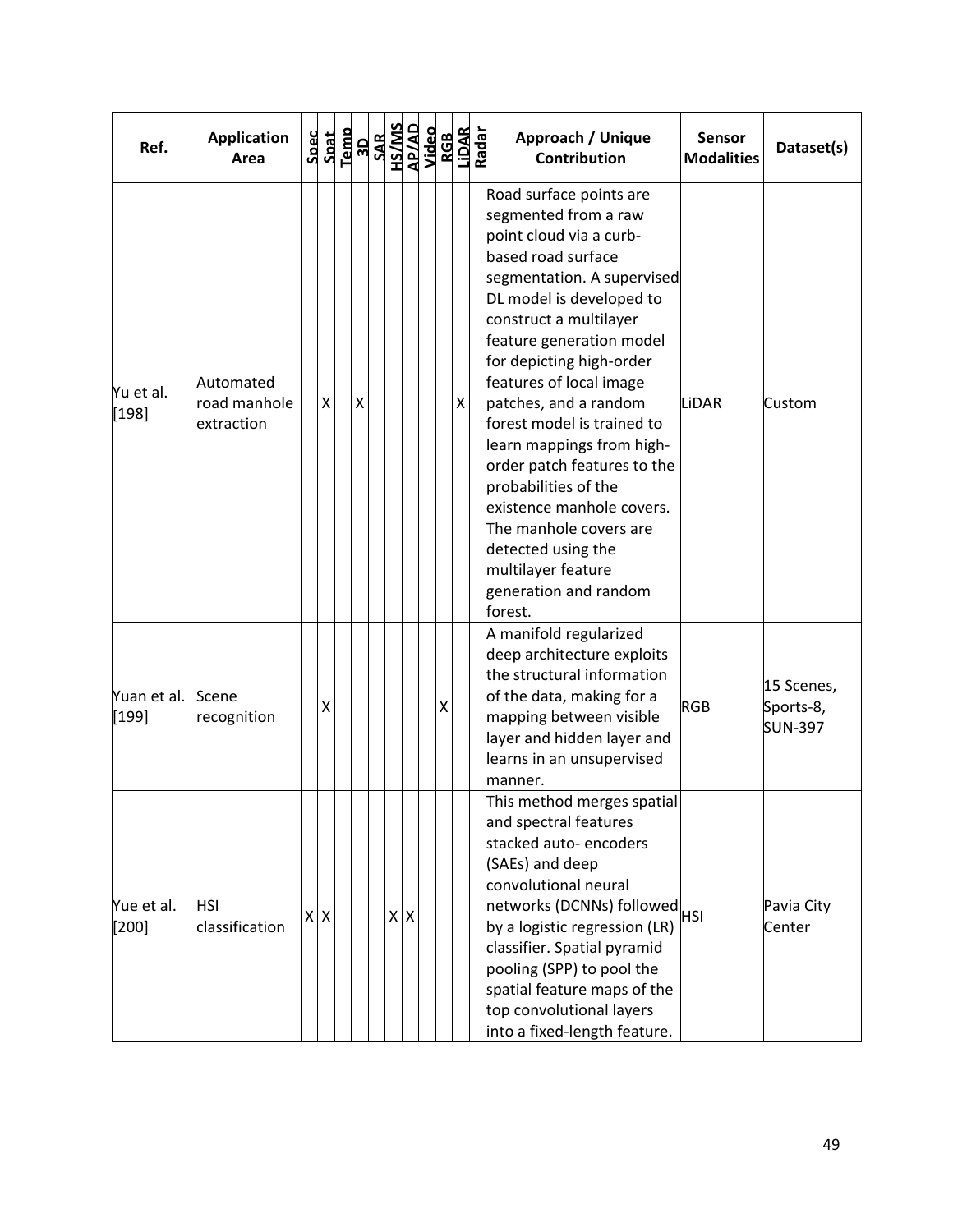| Ref.                              | <b>Application</b><br>Area                 |   |   | $\begin{array}{r} \texttt{Spec} \\ \texttt{Sant} \\ \texttt{1cm} \\ \texttt{1cm} \\ \texttt{1cm} \\ \texttt{SAR} \\ \texttt{1cm} \\ \texttt{1cm} \\ \texttt{1cm} \\ \texttt{1cm} \\ \texttt{1cm} \\ \texttt{1cm} \\ \texttt{1cm} \\ \texttt{1cm} \\ \texttt{1cm} \\ \texttt{1cm} \\ \texttt{1cm} \\ \texttt{1cm} \\ \texttt{1cm} \\ \texttt{1cm} \\ \texttt{1cm} \\ \texttt{1cm} \\ \texttt{1cm} \\ \texttt{1cm} \\ \texttt{1cm} \\ \texttt{1cm} \\ \texttt{1$ |         |     |                    |  | Approach / Unique<br>Contribution                                                                                                                                                                                                                                                                                                                  | <b>Sensor</b><br><b>Modalities</b>                                          | Dataset(s)                            |
|-----------------------------------|--------------------------------------------|---|---|----------------------------------------------------------------------------------------------------------------------------------------------------------------------------------------------------------------------------------------------------------------------------------------------------------------------------------------------------------------------------------------------------------------------------------------------------------------|---------|-----|--------------------|--|----------------------------------------------------------------------------------------------------------------------------------------------------------------------------------------------------------------------------------------------------------------------------------------------------------------------------------------------------|-----------------------------------------------------------------------------|---------------------------------------|
| Yue et al.<br>$[201]$             | HSI<br>classification                      | X | X |                                                                                                                                                                                                                                                                                                                                                                                                                                                                | $X$ $X$ |     |                    |  | The deep convolutional<br>neural networks (DCNNs)<br>hierarchically extract deep<br>features of HSI. The feature<br>map generation algorithm<br>generates the spectral and<br>spatial feature maps. Next,<br>the DCNNs Logistic<br>Regression classifier is<br>trained to get useful high-<br>level features and to fine-<br>tune the whole model. | <b>HSI</b>                                                                  | Pavia City<br>Center                  |
| Zabalza et<br>al. [202]           | HSI<br>dimensionality   X   X<br>reduction |   |   |                                                                                                                                                                                                                                                                                                                                                                                                                                                                |         | x x |                    |  | Segmented stacked auto<br>encoders (S-SAE) divides<br>the original features into<br>smaller data segments,<br>which are separately<br>processed by different<br>smaller SAEs, which results<br>in reduced complexity but<br>improved efficacy of data<br>abstraction and<br>classification accuracy.                                               | <b>HSI</b>                                                                  | Indian Pines,<br>Pavia City<br>Center |
| Zeggada et UAV image<br>al. [203] | classification                             |   | X |                                                                                                                                                                                                                                                                                                                                                                                                                                                                |         | Χ   | $\pmb{\mathsf{X}}$ |  | A UAV-shot image is first<br>subdivided into a grid of<br>equal tiles and deep NN-<br>induced features are<br>extracted from each tile<br>and then fed into a radial<br>basis function NN classifier.<br>A refinement step at the<br>top of the complete deep<br>network architecture helps<br>to boost the classification<br>results.             | <b>RGB</b><br>(Custom<br><b>UAV</b><br>imagery<br>over<br>Trento,<br>Italy) | Custom                                |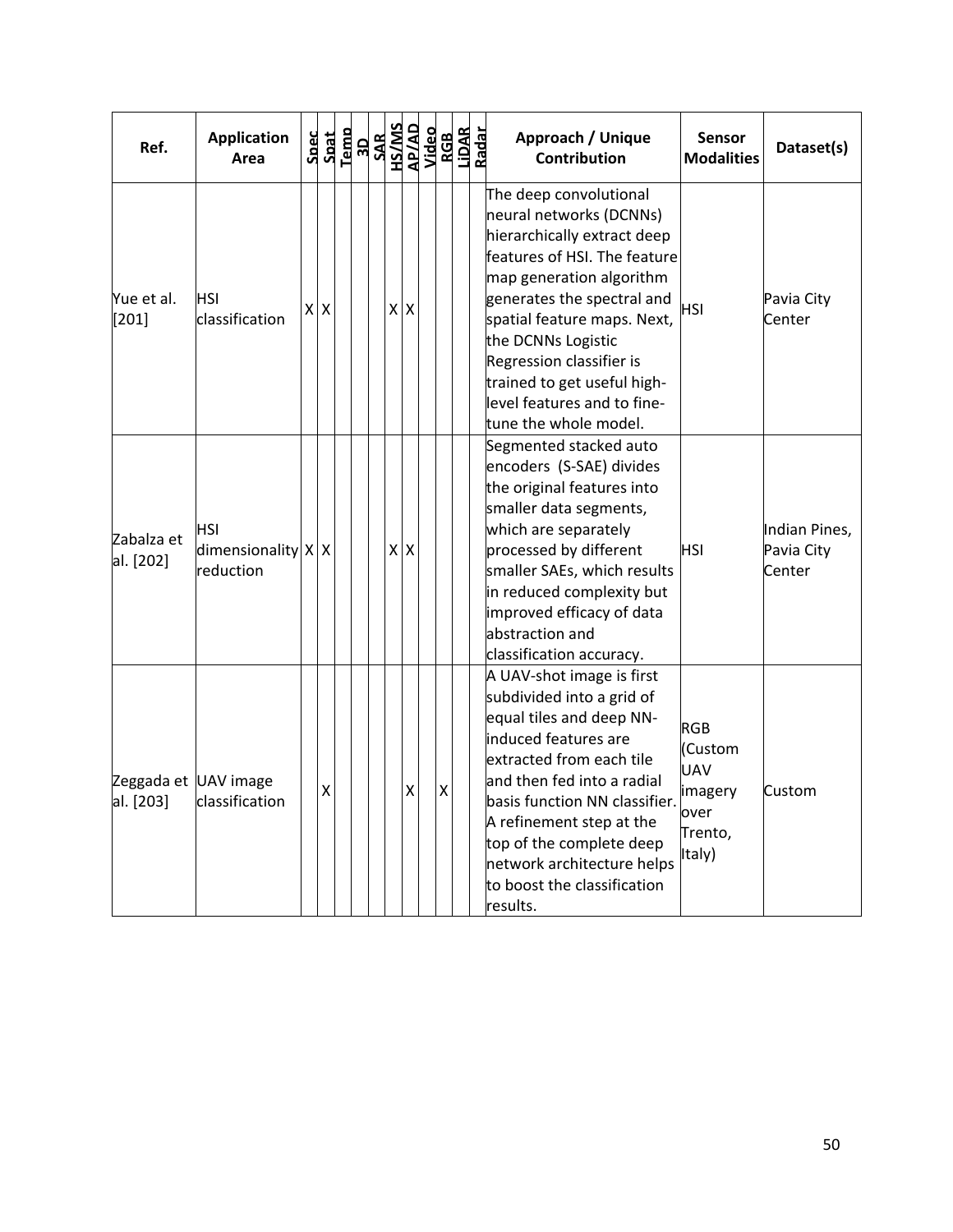| Ref.                               | <b>Application</b><br>Area                              | Spec<br>Spat | Temp |   | OPPIN<br>CIVISH<br>CIVISH<br>CIST |   |         |   | RGB<br>LiDAR<br>Radar | Approach / Unique<br><b>Contribution</b>                                                                                                                                                                                                                                                                                                                                                                                                                 | <b>Sensor</b><br><b>Modalities</b>                                                         | Dataset(s)                                                           |
|------------------------------------|---------------------------------------------------------|--------------|------|---|-----------------------------------|---|---------|---|-----------------------|----------------------------------------------------------------------------------------------------------------------------------------------------------------------------------------------------------------------------------------------------------------------------------------------------------------------------------------------------------------------------------------------------------------------------------------------------------|--------------------------------------------------------------------------------------------|----------------------------------------------------------------------|
| Zelener et<br>al. [204]            | Urban LiDAR<br>segmentation<br>(with missing<br>points) | X            |      | X |                                   |   |         | X |                       | The segmentation task is<br>reframed over the scan<br>acquisition grid versus the<br>3D point cloud. Missing<br>points in the scan grid are<br>labeled and this improves<br>classifier accuracies. The<br>choice of input features<br>maps to the CNN<br>significantly affect<br>segmentation accuracy and<br>these features should be<br>chosen to fully encapsulate<br>the 3D scene structure.                                                         | LiDAR<br>(Google<br>Street View <sub>custom</sub><br>data over<br>New York<br>City)        |                                                                      |
| Zeng et al.<br>$[205]$             | Traffic sign<br>recognition                             | $X$ $X$      |      |   |                                   |   | $X$ $X$ |   |                       | Combines CNN for feature<br>learning with extreme<br>learning machine classifier.                                                                                                                                                                                                                                                                                                                                                                        | <b>RGB</b> video                                                                           | German<br>Traffic Sign<br>Recognition<br><b>Benchmark</b><br>(GTSRB) |
| Zhang et al. resolution<br>$[206]$ | High<br>satellite scene<br>classification               | Χ            |      |   |                                   | Χ | Χ       |   |                       | Gradient boosting random<br>CNN proposed which<br>combines multiple CNNs.                                                                                                                                                                                                                                                                                                                                                                                | <b>HR</b> satellite<br>imagery<br>(Custom<br>Goggle<br>earth<br>imagery<br>over<br>Sydney) | UC Merced,<br>Custom                                                 |
| $[207]$                            | Zhang et al. Co-saliency<br>detection                   | X            |      |   |                                   |   | X       |   |                       | The wide and deep<br>information are explored<br>for the object proposal<br>windows extracted in each<br>image, and the co-saliency<br>scores are calculated by<br>integrating the intra-image<br>contrast and intra-group<br>consistency via a principled<br>Bayesian formulation.<br>Finally the window-level<br>co-saliency scores are<br>converted to the<br>superpixel-level co-saliency<br>maps through a foreground<br>region agreement strategy. | <b>RGB</b>                                                                                 | iCoseg, MSRC                                                         |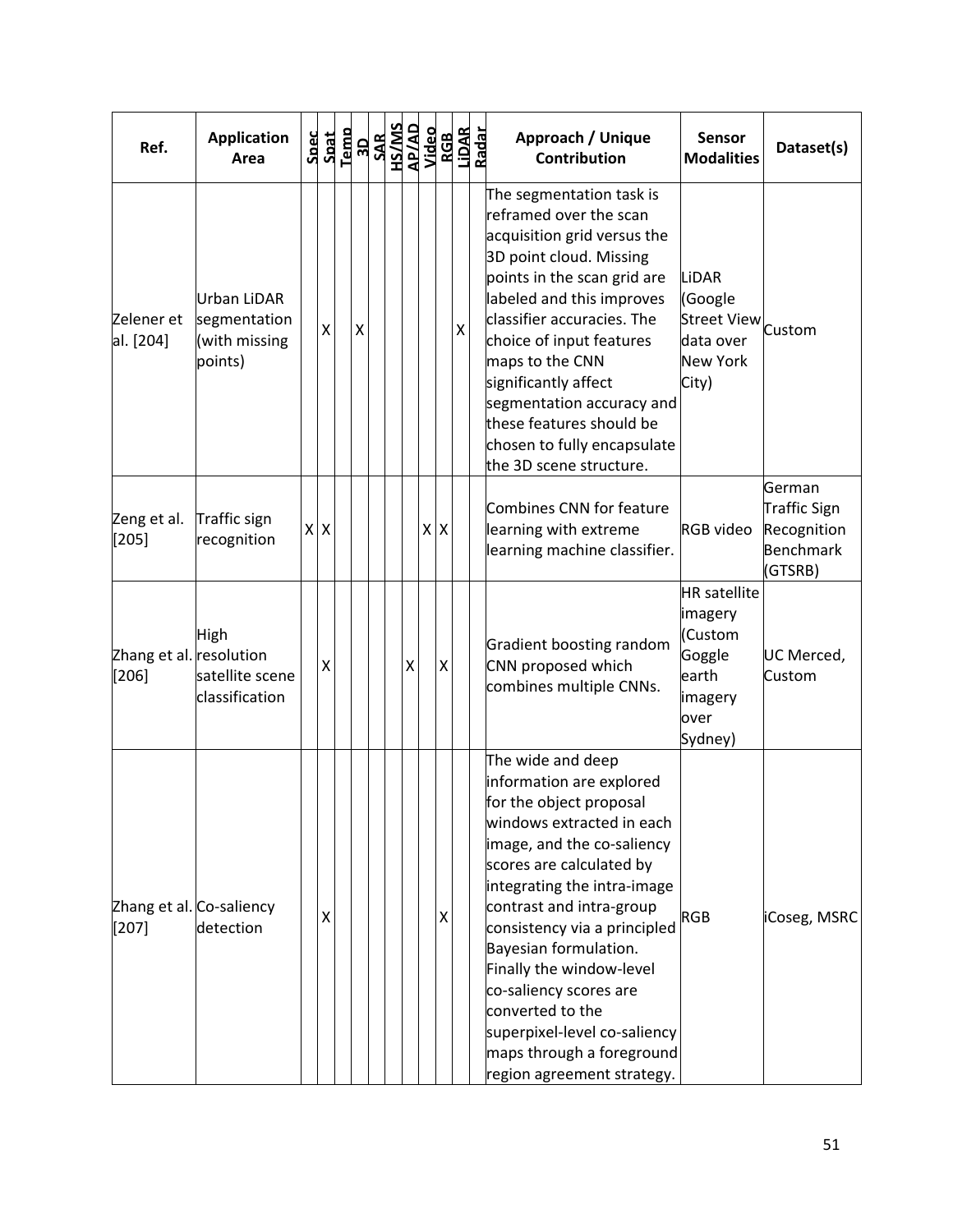| Ref.                                     | <b>Application</b><br>Area                        | <b>Spec</b>  | Spat                      | $\begin{array}{r} \text{Term} \\ \text{10} \\ \text{11} \\ \text{12} \\ \text{13} \\ \text{14} \\ \text{15} \\ \text{16} \\ \text{16} \\ \text{17} \\ \text{18} \\ \text{19} \\ \text{19} \\ \text{19} \\ \text{19} \\ \text{19} \\ \text{19} \\ \text{19} \\ \text{10} \\ \text{11} \\ \text{12} \\ \text{13} \\ \text{14} \\ \text{15} \\ \text{16} \\ \text{17} \\ \text{18} \\ \text{19} \\ \text{19} \\ \text{19} \\ \text{1$ |         |   |  |  | Approach / Unique<br><b>Contribution</b>                                                                                                                                                                                                                                                                                                                                                                                                                                                             | <b>Sensor</b><br><b>Modalities</b> | Dataset(s)                           |
|------------------------------------------|---------------------------------------------------|--------------|---------------------------|------------------------------------------------------------------------------------------------------------------------------------------------------------------------------------------------------------------------------------------------------------------------------------------------------------------------------------------------------------------------------------------------------------------------------------|---------|---|--|--|------------------------------------------------------------------------------------------------------------------------------------------------------------------------------------------------------------------------------------------------------------------------------------------------------------------------------------------------------------------------------------------------------------------------------------------------------------------------------------------------------|------------------------------------|--------------------------------------|
| Zhang et al. Scene<br>[208]              | classification                                    | X            | $\boldsymbol{\mathsf{X}}$ |                                                                                                                                                                                                                                                                                                                                                                                                                                    | $X$ $X$ |   |  |  | A gradient boosting<br>random convolutional<br>network (GBRCN)<br>framework for scene<br>classification, which can<br>effectively combine many<br>deep neural networks and<br>outperforms single deep<br>learning approaches.                                                                                                                                                                                                                                                                        | Satellite<br>imagery               | UC Merced,<br>Sydney                 |
| Zhang et al.<br>$[209]$                  | <b>HSI Spectral-</b><br>spatial<br>classification | $\mathsf{X}$ | ΙX                        |                                                                                                                                                                                                                                                                                                                                                                                                                                    | $X$ $X$ |   |  |  | A dual-channel<br>convolutional neural<br>network (DC-CNN)<br>framework has a one-<br>dimensional CNN to<br>automatically extract the<br>hierarchical spectral<br>features and two-<br>dimensional CNN is applied<br>to extract the hierarchical<br>space- related features,<br>and then a softmax<br>regression classifier to fuse<br>the spectral and spatial<br>features and perform<br>classification. A simple data<br>augmentation method is<br>proposed to overcome<br>limited training data. | <b>HSI</b>                         | Pavia<br>University,<br>Indian Pines |
| Zhang et al. <b>R</b> imagery<br>$[210]$ | enhancement                                       |              | Χ                         |                                                                                                                                                                                                                                                                                                                                                                                                                                    |         | X |  |  | A systematic approach<br>based on image bias<br>correction and DL is<br>proposed to increase target $\vert$ a imagery $\vert$ Custom<br>signature resolution and<br>optimize the baseline<br>quality of inputs for object<br>recognition.                                                                                                                                                                                                                                                            |                                    |                                      |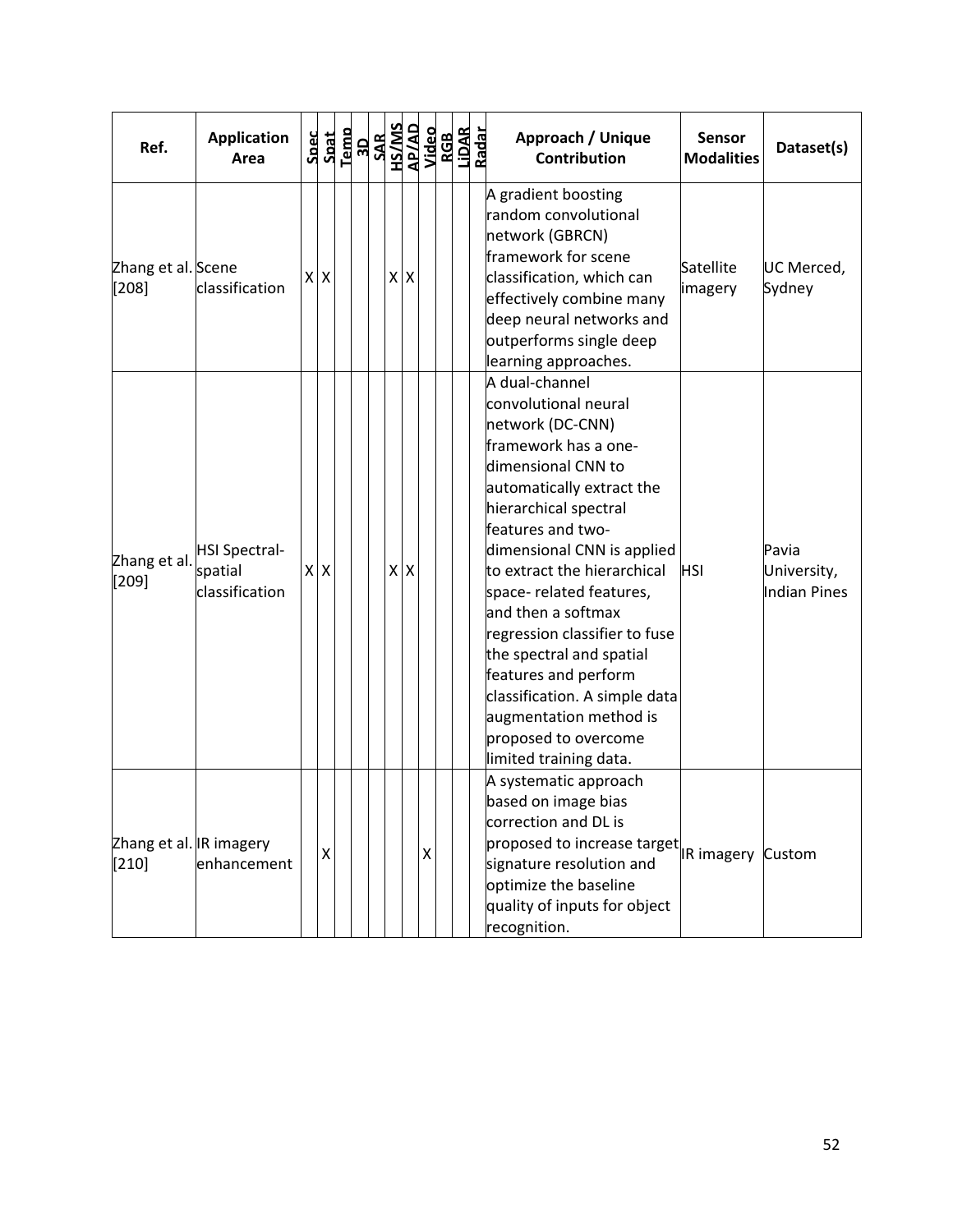| Ref.                             | <b>Application</b><br>Area               | Spec<br>Spat            | Temp | <b>ROSAL SANS</b><br><b>ROSAL SANS<br/>ROSAL SANS<br/>ROSAL SANS<br/>ROSAL SANS</b><br>ROSAL SANS<br>ROSAL SANS |  |                    |                    |  | Approach / Unique<br><b>Contribution</b>                                                                                                                                                                                                                                                                                                                                                       | <b>Sensor</b><br><b>Modalities</b>                                                                                                                                         | Dataset(s) |
|----------------------------------|------------------------------------------|-------------------------|------|-----------------------------------------------------------------------------------------------------------------|--|--------------------|--------------------|--|------------------------------------------------------------------------------------------------------------------------------------------------------------------------------------------------------------------------------------------------------------------------------------------------------------------------------------------------------------------------------------------------|----------------------------------------------------------------------------------------------------------------------------------------------------------------------------|------------|
| Zhang et al. Oil-tank<br>$[211]$ | detection                                | Χ                       |      |                                                                                                                 |  | Χ                  | X                  |  | First, a modified ellipse and<br>line segment detector<br>based on gradient<br>orientation is used to select<br>candidates in the image<br>and HOG features are<br>extracted. For the<br>surrounding area, the CNN<br>transfer learning is applied.<br>A linear SVM provides<br>classification.                                                                                                | Aerial<br>photos                                                                                                                                                           | Custom     |
| $[212]$                          | Zhang et al. Urban building<br>detection | $\overline{\mathsf{x}}$ |      |                                                                                                                 |  | Χ                  | $\pmb{\mathsf{X}}$ |  | A multi-scale saliency<br>computation is employed<br>to extract built- up areas<br>and a sliding windows<br>approach is applied to<br>generate candidate<br>regions, a CNN is applied to<br>classify the regions, and<br>then an improved non<br>maximum suppression is<br>used to remove false<br>buildings.                                                                                  | Satellite<br>imagery<br>(Custom<br>Google<br>Earth<br>imagery in<br>Guanghua,<br>Sanchuan,<br>Songping,<br>and<br>Chenghai<br>counties of<br>Yunnan<br>province,<br>China) | Custom     |
| Zhang et al.<br>$[213]$          | Ship Detection                           | Χ                       |      |                                                                                                                 |  | $\pmb{\mathsf{X}}$ | $\pmb{\mathsf{X}}$ |  | A ship detection method<br>based on CNNs, called S-<br>CNN, uses two ship models<br>(the "V" ship head model<br>and the "  " ship body) to<br>localize the ship proposals<br>from extracted line<br>segments. A saliency<br>detection method to find<br>small ships is also<br>developed. Both of these<br>ship proposals are fed to<br>the trained CNN for robust<br>and efficient detection. | RGB (aerial<br>imagery)                                                                                                                                                    | Custom     |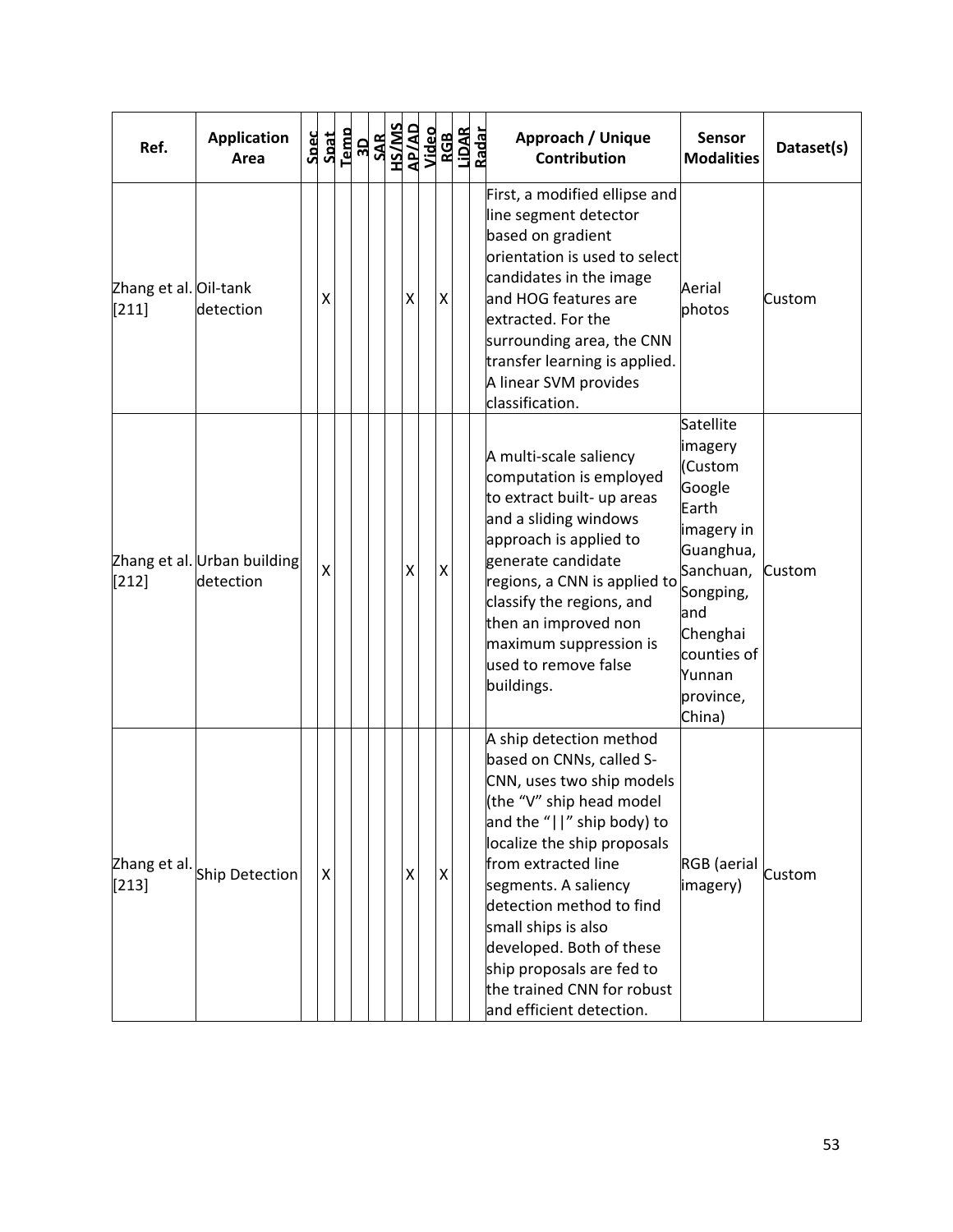| Ref.                               | <b>Application</b><br>Area                | <b>Spec</b> | Spat           | Temp |                    | <b>3D<br/>SAR<br/>AP/AD<br/>Video</b><br>Video |   | <b>RGB</b>         | LiDAR<br>Radar |   | Approach / Unique<br><b>Contribution</b>                                                                                                                                                                                                                                                                                                                                                                                                                                                                                                          | <b>Sensor</b><br><b>Modalities</b>                                                                | Dataset(s)                                      |
|------------------------------------|-------------------------------------------|-------------|----------------|------|--------------------|------------------------------------------------|---|--------------------|----------------|---|---------------------------------------------------------------------------------------------------------------------------------------------------------------------------------------------------------------------------------------------------------------------------------------------------------------------------------------------------------------------------------------------------------------------------------------------------------------------------------------------------------------------------------------------------|---------------------------------------------------------------------------------------------------|-------------------------------------------------|
| Zhang et al. functional<br>$[214]$ | Urban<br>zone<br>classification           |             | Χ              |      |                    |                                                | X | $\pmb{\mathsf{X}}$ |                |   | A CNN-based functional<br>zone classification method<br>is proposed. The method<br>consists of three steps. The<br>aerial imagery of the city is<br>partitioned into disjoint<br>regions by road network<br>and then each region is<br>further divided into<br>patches and is fed to a fully over<br>connected CNN. The outputShenyang<br>of which is considered as<br>distributions of this patches China)<br>on the five previously<br>defined functional zones. A<br>vote strategy is used to<br>identify the function zone<br>of this region. | <b>RGB</b><br>(Google<br>Earth<br>imagery<br>and Beijing,                                         | Custom                                          |
| Zhao et al.<br>$[215]$             | Change<br>detection                       |             | x <sub>l</sub> | X    | $\pmb{\mathsf{X}}$ |                                                | X |                    |                | X | A deep neural network<br>uses unsupervised feature<br>learning and supervised<br>fine-tuning.                                                                                                                                                                                                                                                                                                                                                                                                                                                     |                                                                                                   | Ottawa, Bern,<br>SAR images and Yellow<br>River |
| Zhao et al.<br>$[216]$             | <b>SAR</b> imagery<br>change<br>detection |             | X              |      | X                  |                                                |   |                    |                | X | Three classes: positive<br>change backscatter,<br>negative change<br>backscatter and no change<br>learned through a deep<br>belief network using a log-<br>ratio operator on SAR<br>imagery.                                                                                                                                                                                                                                                                                                                                                      | <b>SAR</b><br>satellite<br>imagery<br>(custom<br><b>ESAERS-2</b><br>image of<br>San<br>Francisco) | Yellow River,<br>Custom                         |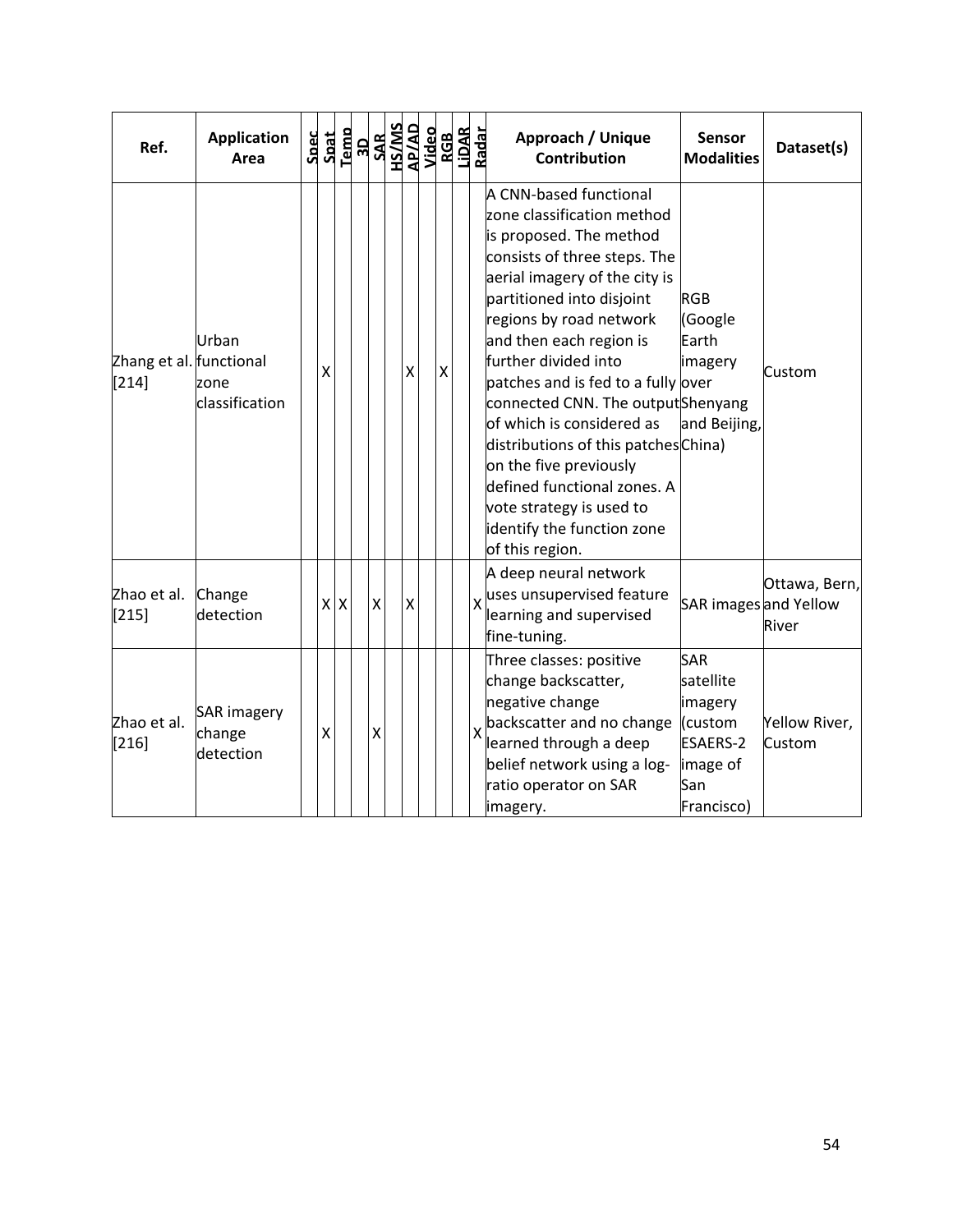| Ref.                   | <b>Application</b><br>Area                                                                  | <b>Spec</b> | Spat           | Temp | <b>3D<br/>SAR<br/>AP/AD<br/>AP/AD<br/>Video</b> |  |                    |   | RGB<br>Lidar | Radar | Approach / Unique<br><b>Sensor</b><br>Dataset(s)<br><b>Contribution</b><br><b>Modalities</b>                                                                                                                                                                                                                                                                                                                                                                                                                                                        |
|------------------------|---------------------------------------------------------------------------------------------|-------------|----------------|------|-------------------------------------------------|--|--------------------|---|--------------|-------|-----------------------------------------------------------------------------------------------------------------------------------------------------------------------------------------------------------------------------------------------------------------------------------------------------------------------------------------------------------------------------------------------------------------------------------------------------------------------------------------------------------------------------------------------------|
| Zhao et al.<br>$[217]$ | Multi-scale<br>lland<br>classification                                                      |             | $X$ $X$        |      |                                                 |  | $X$ $X$            |   |              |       | A multi-scale CNN (MCNN)<br>to learn spatial-related<br>deep features for<br>hyperspectral remote<br>imagery classification.<br>Hyperspect<br>MCNN first transforms the<br>ral imagery <b>Pavia City</b><br>original data sets into a<br>(Custom<br>Center, Pavia<br><b>Worldview</b><br>pyramid structure<br>University,<br>containing spatial<br>II image of<br>Custom<br>information at multiple<br>Beijing,<br>scales, and then<br>China)<br>automatically extracts high-<br>level spatial features using<br>multi-scale training data<br>sets. |
| Zhong et al.<br>[218]  | Classification<br>of high spatial<br>resolution<br>satellite<br>imagery                     |             | X              |      |                                                 |  | $\pmb{\mathsf{X}}$ | X |              |       | The large patch<br>convolutional NN (LPCNN)<br>uses large patch sampling<br>to generate hundreds of<br>High spatial<br>possible scene patches for<br>resolution<br>the feature learning, and a<br>satellite<br>Custom<br>global average pooling<br>imagery<br>layer is used to replace the<br>(IKONOS)<br>fully connected network as<br>the classifier, which can<br>greatly reduce the total<br>parameters.                                                                                                                                        |
| [219]                  | Road and<br>building<br>Zhong et al. extraction in<br>high spatial<br>resolution<br>imagery |             | $\pmb{\times}$ |      |                                                 |  | X                  | X |              |       | The influence of filter<br>stride, learning rate, input<br>data size, training epoch<br>and fine-tuning on model<br>performance is studied. As<br>a result of combining<br>High spatial Mass.<br>shallow fine-grained<br>resolution<br>Building,<br>pooling layer outputs with<br>aerial<br>Mass. Roads<br>the deep final-score layer<br>imagery<br>or abandoning coarse-<br>grained pooling layers, the<br>extraction precision rate of<br>the best modified model<br>improves significantly.                                                      |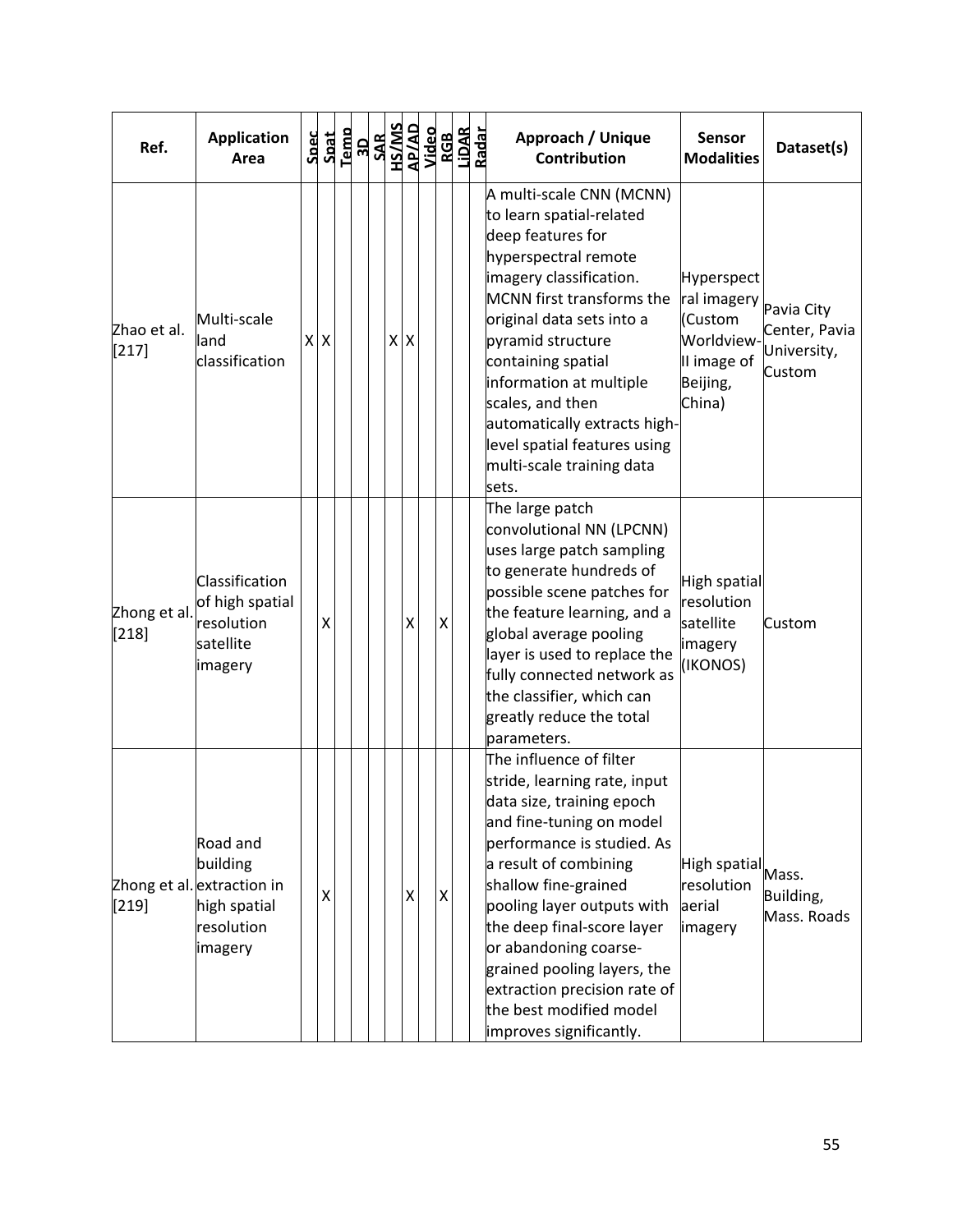| Ref.                   | <b>Application</b><br>Area                     | <b>Spec</b> | Spat<br>Temp     |  |            |   |                           | $\begin{array}{r}\n 3D \\  \hline\n \text{SAR} \\  \text{SAR} \\  \text{SAR} \\  \text{SAR} \\  \text{SAR} \\  \text{SAR} \\  \text{SAR} \\  \text{SAR} \\  \text{SAR} \\  \text{SAR} \\  \text{SAR} \\  \text{SAR} \\  \text{SAR} \\  \text{SAR} \\  \text{SAR} \\  \text{SAR} \\  \text{SAR} \\  \text{SAR} \\  \text{SAR} \\  \text{SAR} \\  \text{SAR} \\  \text{SAR} \\  \text{SAR} \\  \text{SAR} \\  \text{SAR} \\  \text{SAR} \\  \text{SAR} \\  \text{SAR} \\  \text{SAR} \\  \$ | Approach / Unique<br><b>Contribution</b>                                                                                                                                                                                                                                                                                                                                                                                                                                                                                   | <b>Sensor</b><br><b>Modalities</b>    | Dataset(s)                           |
|------------------------|------------------------------------------------|-------------|------------------|--|------------|---|---------------------------|-------------------------------------------------------------------------------------------------------------------------------------------------------------------------------------------------------------------------------------------------------------------------------------------------------------------------------------------------------------------------------------------------------------------------------------------------------------------------------------------|----------------------------------------------------------------------------------------------------------------------------------------------------------------------------------------------------------------------------------------------------------------------------------------------------------------------------------------------------------------------------------------------------------------------------------------------------------------------------------------------------------------------------|---------------------------------------|--------------------------------------|
| $[220]$                | Zhong et al. Satellite image<br>classification |             | $x \overline{x}$ |  | $x \mid x$ |   |                           |                                                                                                                                                                                                                                                                                                                                                                                                                                                                                           | A fast CNN denoted<br>SatCNN for classification of Multispectr<br>satellite HSI imagery. The<br>CNN uses efficient<br>convolutional layers and<br>small kernels.                                                                                                                                                                                                                                                                                                                                                           | al satellite<br>imagery<br>(R,G,B,IR) | SAT-4, SAT-6                         |
| Zhou et al.<br>$[221]$ | Object<br>Detection                            |             | χ                |  |            | X | $\boldsymbol{\mathsf{X}}$ |                                                                                                                                                                                                                                                                                                                                                                                                                                                                                           | It is shown that object<br>detectors emerge from<br>training CNNs to perform<br>scene classification. Scenes<br>are composed of objects,<br>the CNN for scene<br>classification automatically<br>discovers meaningful<br>objects detectors,<br>representative of the<br>learned scene categories. It<br>lis demonstrated that the<br>same network can perform<br>both scene recognition and<br>object localization in a<br>single forward-pass,<br>without ever having been<br>explicitly taught the notion<br>of objects. | <b>RGB</b>                            | ImageNet<br>LSVRC2012,<br><b>SUN</b> |

## **References**

- [1] F. I. Alam, J. Zhou, A. W.‐C. Liew, and X. Jia, "CRF learning with CNN features for hyperspectral image segmentation," in *2016 IEEE Geoscience and Remote Sensing Symposium (IGARSS)*, 2016, pp. 6890–6893.
- [2] P. F. Alcantarilla, S. Stent, G. Ros, R. Arroyo, and R. Gherardi, "Streetview change detection with deconvolutional networks," in *Robotics: Science and Systems Conference (RSS)*, 2016.
- [3] L. Alexandre, "3D Object Recognition using Convolutional Neural Networks with Transfer Learning between Input Channels," in *13th International Conference on Intelligent Autonomous Systems*, 2016, pp. 889–898.
- [4] F. Alidoost and H. Arefi, "Knowledge Based 3D Building Model Recognition Using Convolutional Neural Networks From Lidar and Aerial Imageries," *ISPRS‐International Arch. Photogramm. Remote Sens. Spat. Inf. Sci.*, vol. XLI‐B3, no. July, pp. 833–840, 2016.
- [5] N. Audebert, B. Le Saux, and S. Lefèvre, "How Useful is Region‐based Classification of Remote Sensing Images in a Deep Learning Framework?," in *2016 IEEE Geoscience and Remote Sensing Symposium (IGARSS)*, 2016, pp. 5091–5094.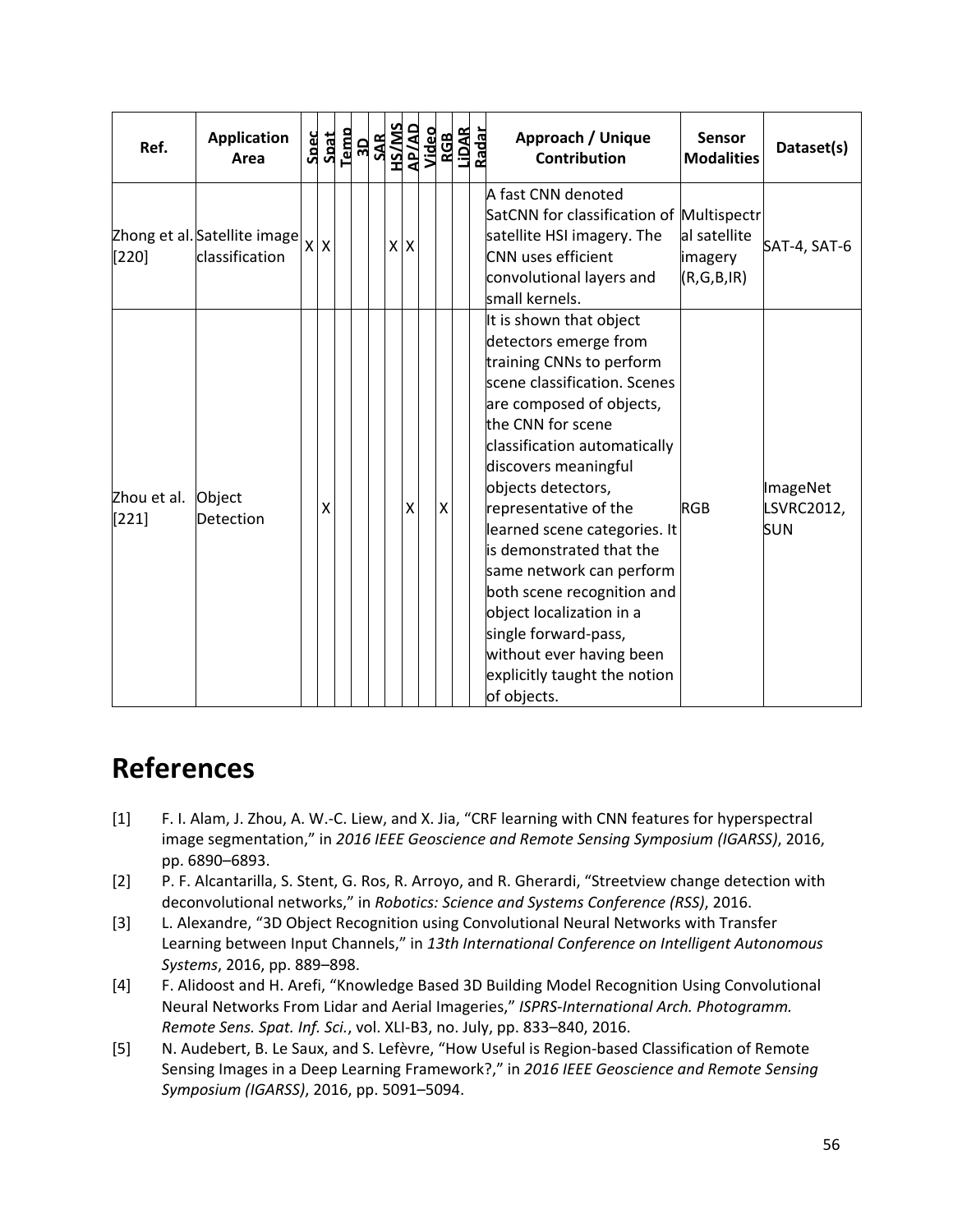- [6] E. Basaeed, H. Bhaskar, and M. Al‐Mualla, "Supervised remote sensing image segmentation using boosted convolutional neural networks," *Knowledge‐Based Syst.*, vol. 99, pp. 19–27, 2016.
- [7] E. Basaeed, H. Bhaskar, P. Hill, M. Al‐Mualla, and D. Bull, "A supervised hierarchical segmentation of remote‐sensing images using a committee of multi‐scale convolutional neural networks," *Int. J. Remote Sens.*, vol. 37, no. 7, pp. 1671–1691, 2016.
- [8] S. Basu, S. Ganguly, S. Mukhopadhyay, R. DiBiano, M. Karki, and R. Nemani, "DeepSat ‐ A Learning framework for Satellite Imagery," in *Proceedings of the 23rd SIGSPATIAL International Conference on Advances in Geographic Information Systems*, 2015, pp. 1–22.
- [9] Y. Bazi, N. Alajlan, F. Melgani, H. AlHichri, S. Malek, and R. R. Yager, "Differential evolution extreme learning machine for the classification of hyperspectral images," *IEEE Geosci. Remote Sens. Lett.*, vol. 11, no. 6, pp. 1066–1070, 2014.
- [10] J. Becker, T. C. Havens, A. Pinar, and T. J. Schulz, "Deep belief networks for false alarm rejection in forward‐looking ground‐penetrating radar," in *SPIE Defense+ Security*, 2015, p. 94540W‐‐ 94540W.
- [11] C. Bentes, D. Velotto, and S. Lehner, "Target Classification in Oceanographic SAR Images with Deep Neural Networks: Architecture and Initial Results," in *IEEE Geoscience and Remote Sensing Symposium*, 2015, pp. 3703–3706.
- [12] J. R. A. Bergado, C. Persello, and C. Gevaert, "A Deep Learning Approach to the Classification of Sub‐Decimetre Resolution Aerial Images," in *2016 IEEE Geoscience and Remote Sensing Symposium (IGARSS)*, 2016, pp. 1516–1519.
- [13] L. E. Besaw, "Detecting buried explosive hazards with handheld GPR and deep learning," in *SPIE Defense+ Security*, 2016, p. 98230N‐‐98230N.
- [14] L. E. Besaw and P. J. Stimac, "Deep learning algorithms for detecting explosive hazards in ground penetrating radar data," in *SPIE Defense+ Security*, 2014, p. 90720Y‐‐90720Y.
- [15] C.‐A. Brust, S. Sickert, M. Simon, E. Rodner, J. Denzler, and F. Schiller, "Efficient Convolutional Patch Networks for Scene Understanding," in *CVPR Workshop*, 2015, pp. 1–2.
- [16] C. Cadena, A. Dick, and I. D. Reid, "Multi‐modal Auto‐Encoders as Joint Estimators for Robotics Scene Understanding," in *Proceedings of Robotics: Science and Systems Conference (RSS)*, 2016.
- [17] J. Cao, Z. Chen, and B. Wang, "Deep Convolutional Networks With Superpixel Segmentation for Hyperspectral Image Classification," in *2016 IEEE Geoscience and Remote Sensing Symposium (IGARSS)*, 2016, pp. 3310–3313.
- [18] J. Cao, Z. Chen, and B. Wang, "Graph‐Based Deep Convolutional Networks With Superpixel Segmentation for Hyperspectral Image Classification," in *2016 IEEE Geoscience and Remote Sensing Symposium (IGARSS)*, 2016, pp. 3310–3313.
- [19] M. Castelluccio, G. Poggi, C. Sansone, and L. Verdoliva, "Land Use Classification in Remote Sensing Images by Convolutional Neural Networks," *arXiv Prepr. arXiv1508.00092*, pp. 1–11, 2015.
- [20] X. Chen, S. Xiang, C. L. Liu, and C. H. Pan, "Aircraft detection by deep belief nets," in *Proceedings ‐ 2nd IAPR Asian Conference on Pattern Recognition, ACPR 2013*, 2013, pp. 54–58.
- [21] Y. Chen, Z. Lin, X. Zhao, G. Wang, and Y. Gu, "Deep Learning‐Based Classification of Hyperspectral Data," *IEEE J. Sel. Top. Appl. Earth Obs. Remote Sens.*, vol. 7, no. 6, pp. 2094–2107, 2014.
- [22] Y. Chen, X. Zhao, and X. Jia, "Spectral Spatial Classification of Hyperspectral Data Based on Deep Belief Network," *IEEE J. Sel. Top. Appl. Earth Obs. Remote Sens.*, vol. 8, no. 6, pp. 2381–2392, 2015.
- [23] C. Chen, "DeepDriving : Learning Affordance for Direct Perception in Autonomous Driving," in *Proceedings of the IEEE International Conference on Computer Vision*, 2015, pp. 2722–2730.
- [24] J. Chen, Q. Jin, and J. Chao, "Design of deep belief networks for short-term prediction of drought index using data in the Huaihe river basin," *Math. Probl. Eng.*, vol. 2012, 2012.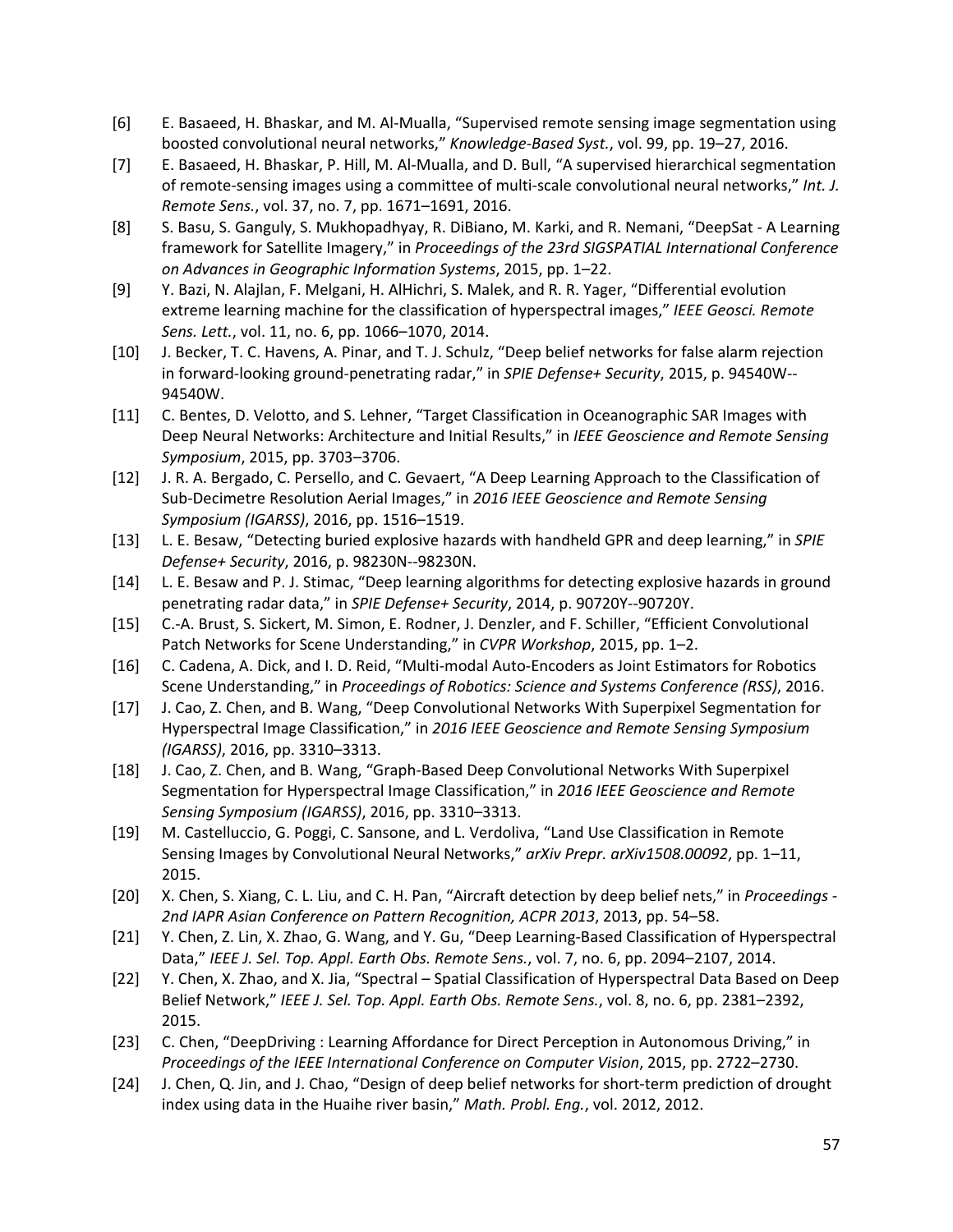- [25] Y. Chen, C. Li, P. Ghamisi, C. Shi, and Y. Gu, "Deep Fusion Of Hyperspectral And Lidar Data For Thematic Classification," in *2016 IEEE Geoscience and Remote Sensing Symposium (IGARSS)*, 2016, pp. 3591–3594.
- [26] S. Chen and H. Wang, "SAR target recognition based on deep learning," in *Data Science and Advanced Analytics (DSAA), 2014 International Conference on*, 2014, pp. 541–547.
- [27] X. Chen, H. Ma, J. Wan, B. Li, and T. Xia, "Multi‐View 3D Object Detection Network for Autonomous Driving," *arXiv Prepr. arXiv1611.07759*, 2016.
- [28] X. Chen and Y. Zhu, "3D Object Proposals for Accurate Object Class Detection," *Adv. Neural Inf. Process. Syst.*, pp. 424–432, 2015.
- [29] X. Chen, S. Xiang, C.-L. Liu, and C.-H. Pan, "Vehicle detection in satellite images by hybrid deep convolutional neural networks," *IEEE Geosci. Remote Sens. Lett.*, vol. 11, no. 10, pp. 1797–1801, 2014.
- [30] Y. Chen, C. Li, P. Ghamisi, C. Shi, and Y. Gu, "Deep fusion of hyperspectral and LiDAR data for thematic classification," in *2016 IEEE Geoscience and Remote Sensing Symposium (IGARSS)*, 2016, pp. 3591–3594.
- [31] G. Cheng, J. Han, L. Guo, Z. Liu, S. Bu, and J. Ren, "Effective and Efficient Midlevel Visual Elements‐Oriented Land‐Use Classification using VHR Remote Sensing Images," *IEEE Trans. Geosci. Remote Sens.*, vol. 53, no. 8, pp. 4238–4249, 2015.
- [32] G. Cheng, C. Ma, P. Zhou, X. Yao, and J. Han, "Scene Classification of High Resolution Remote Sensing Images Using Convolutional Neural Networks," in *2016 IEEE Geoscience and Remote Sensing Symposium (IGARSS)*, 2016, pp. 767–770.
- [33] G. Cheng, P. Zhou, and J. Han, "Learning Rotation‐Invariant Convolutional Neural Networks for Object Detection in VHR Optical Remote Sensing Images," *IEEE Trans. Geosci. Remote Sens.*, vol. 54, no. 12, pp. 7405–7415, 2016.
- [34] A. Chigorin and A. Konushin, "A system for large‐scale automatic traffic sign recognition and mapping," *C. Model. Roads Traffic*, vol. 2013, pp. 13–17, 2013.
- [35] D. Ciresan, U. Meier, and J. Schmidhuber, "Multi-column deep neural networks for image classification," in *2012 IEEE Conf. on Computer Vision and Pattern Recog. (CVPR)*, 2012, no. February, pp. 3642–3649.
- [36] C. Couprie, C. Farabet, L. Najman, and Y. LeCun, "Indoor Semantic Segmentation using depth information," *arXiv Prepr. arXiv1301.3572*, pp. 1–8, 2013.
- [37] Z. Cui, H. Chang, S. Shan, B. Zhong, and X. Chen, "Deep network cascade for image super‐ resolution," *Lect. Notes Comput. Sci. (including Subser. Lect. Notes Artif. Intell. Lect. Notes Bioinformatics)*, vol. 8693 LNCS, no. PART 5, pp. 49–64, 2014.
- [38] M. Dahmane, S. Foucher, M. Beaulieu, F. Riendeau, Y. Bouroubi, and M. Benoit, "Object Detection in Pleiades Images using Deep Features," in *2016 IEEE Geoscience and Remote Sensing Symposium (IGARSS)*, 2016, pp. 1552–1555.
- [39] S. De and A. Bhattacharya, "Urban classification using PolSAR data and deep learning," in *2015 IEEE International Geoscience and Remote Sensing Symposium (IGARSS)*, 2015, pp. 353–356.
- [40] F. Del Frate, F. Pacifici, G. Schiavon, and C. Solimini, "Use of neural networks for automatic classification from high‐resolution images," *IEEE Trans. Geosci. Remote Sens.*, vol. 45, no. 4, pp. 800–809, 2007.
- [41] W. Diao, X. Sun, F. Dou, M. Yan, H. Wang, and K. Fu, "Object recognition in remote sensing images using sparse deep belief networks," *Remote Sens. Lett.*, vol. 6, no. 10, pp. 745–754, 2015.
- [42] Z. Ding, N. Nasrabadi, and Y. Fu, "Deep transfer learning for automatic target classification: MWIR to LWIR," in *SPIE Defense+ Security*, 2016, p. 984408.
- [43] C. Dong, C. C. Loy, K. He, and X. Tang, "Image super‐resolution using deep convolutional networks," *IEEE Trans. Pattern Anal. Mach. Intell.*, vol. 38, no. 2, pp. 295–307, 2016.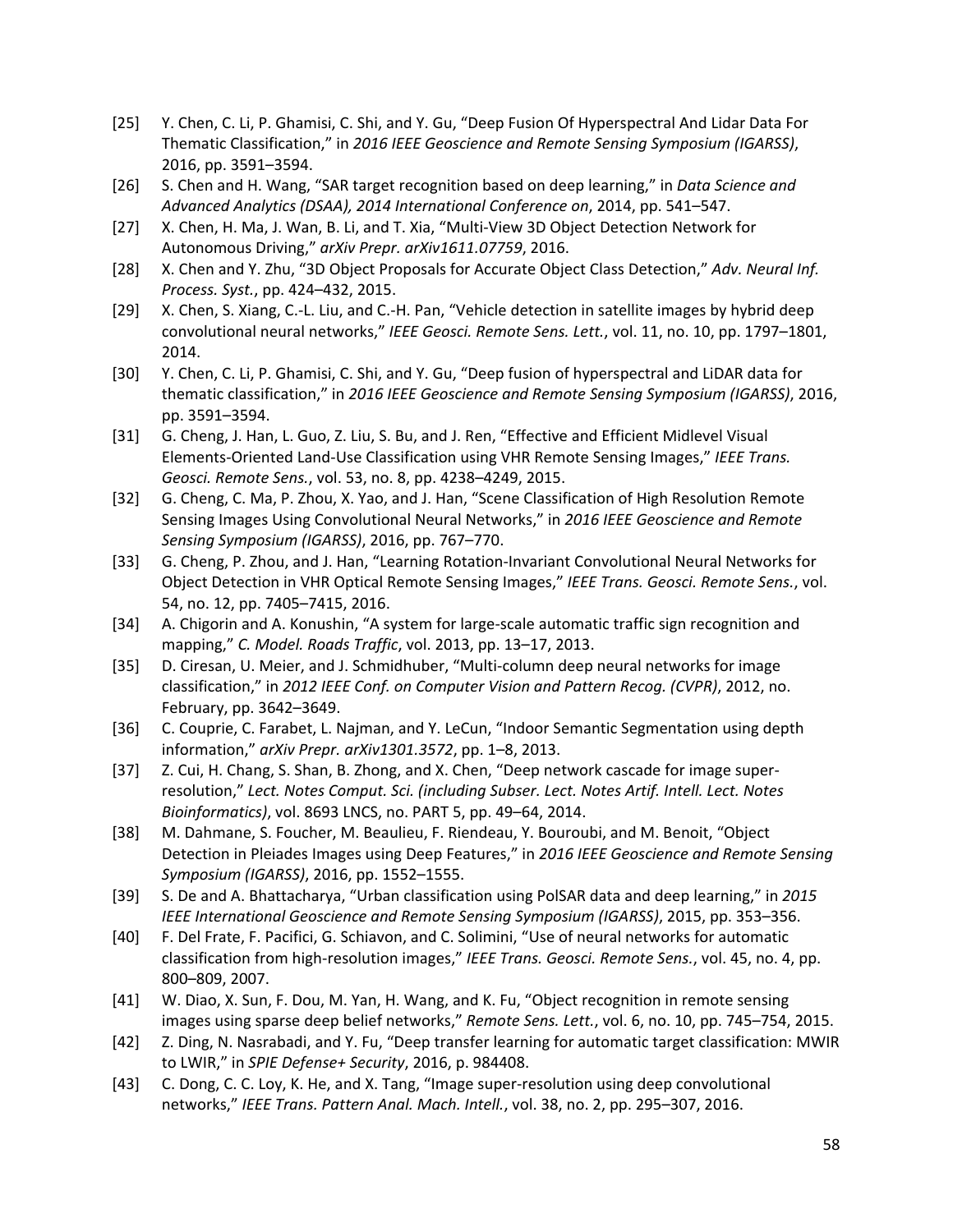- [44] K. Du, Y. Deng, R. Wang, T. Zhao, and N. Li, "SAR ATR based on displacement‐and rotation‐ insensitive CNN," *Remote Sens. Lett.*, vol. 7, no. 9, pp. 895–904, 2016.
- [45] A. Ducournau and R. Fablet, "Deep Learning for Ocean Remote Sensing : An Application of Convolutional Neural Networks for Super‐Resolution on Satellite‐Derived SST Data," in *9th Workshop on Pattern Recognition in Remote Sensing*, 2016, no. October.
- [46] J. Donahue, Y. Jia, O. Vinyals, J. Hoffman, N. Zhang, E. Tzeng, and T. Darrell, "DeCAF: A Deep Convolutional Activation Feature for Generic Visual Recognition," *Icml*, vol. 32, pp. 647–655, 2014.
- [47] M. Elawady, "Sparse Coral Classification Using Deep Convolutional Neural Networks," University of Burgundy, University of Girona, Heriot‐Watt University, 2014.
- [48] Z. Fang, W. Li, and Q. Du, "Using CNN‐based high‐level features for remote sensing scene classification," in *IEEE Geoscience and Remote Sensing Symposium (IGARSS)*, 2016, pp. 2610– 2613.
- [49] G. Farias, S. Dormido‐Canto, J. Vega, G. Rattá, H. Vargas, G. Hermosilla, L. Alfaro, and A. Valencia, "Automatic feature extraction in large fusion databases by using deep learning approach," *Fusion Eng. Des.*, vol. 112, pp. 979–983, 2016.
- [50] J. Feng, Y. Wang, and S.‐F. Chang, "3D Shape Retrieval Using a Single Depth Image from Low‐cost Sensors," in *2016 IEEE Winter Conference on Applications of Computer Vision (WACV)*, 2016, pp. 1–9.
- [51] R. J. Firth, "A Novel Recurrent Convolutional Neural Network for Ocean and Weather Forecasting," Louisiana State University, 2016.
- [52] J. Geng, J. Fan, H. Wang, X. Ma, B. Li, and F. Chen, "High‐resolution SAR image classification via deep convolutional autoencoders," *IEEE Geosci. Remote Sens. Lett.*, vol. 12, no. 11, pp. 2351– 2355, 2015.
- [53] G. Georgakis, M. A. Reza, A. Mousavian, P.‐H. Le, and J. Kosecka, "Multiview RGB‐D Dataset for Object Instance Detection," in *2016 IEEE Fourth International Conference on 3D Vision (3DV)*, 2016, pp. 426–434.
- [54] M. M. Ghazi, B. Yanikoglu, and E. Aptoula, "Plant Identification Using Deep Neural Networks via Optimization of Transfer Learning Parameters," *Neurocomputing*, 2017.
- [55] P. K. Goel, S. O. Prasher, R. M. Patel, J.‐A. Landry, R. B. Bonnell, and A. A. Viau, "Classification of hyperspectral data by decision trees and artificial neural networks to identify weed stress and nitrogen status of corn," *Comput. Electron. Agric.*, vol. 39, no. 2, pp. 67–93, 2003.
- [56] Y. Gong, Y. Jia, T. Leung, A. Toshev, and S. Ioffe, "Deep Convolutional Ranking for Multilabel Image Annotation," *arXiv Prepr. arXiv1312.4894*, pp. 1–9, 2013.
- [57] Q. Fu, X. Yu, X. Wei, and Z. Xue, "Semi‐supervised classification of hyperspectral imagery based on stacked autoencoders," in *Eighth International Conference on Digital Image Processing (ICDIP 2016)*, 2016, p. 100332B‐‐100332B.
- [58] J. Garcia‐Gutiérrez, D. Mateos‐Garcia, M. Garcia, and J. C. Riquelme‐Santos, "An evolutionary‐ weighted majority voting and support vector machines applied to contextual classification of LiDAR and imagery data fusion," *Neurocomputing*, vol. 163, pp. 17–24, 2015.
- [59] J. Geng, J. Fan, H. Wang, X. Ma, B. Li, and F. Chen, "High‐Resolution SAR Image Classification via Deep Convolutional Autoencoders," *IEEE Geosci. Remote Sens. Lett.*, vol. 12, no. 11, pp. 2351– 2355, 2015.
- [60] P. Ghamisi, Y. Chen, and X. X. Zhu, "A Self‐Improving Convolution Neural Network for the Classification of Hyperspectral Data," *IEEE Geosci. Remote Sens. Lett.*, vol. 13, no. 10, pp. 1–5, 2016.
- [61] M. Gong, Z. Zhou, and J. Ma, "Change Detection in Synthetic aperture Radar Images Based on Deep Neural Networks," *IEEE Trans. Neural Networks Learn. Syst.*, vol. 27, no. 4, pp. 2141–51,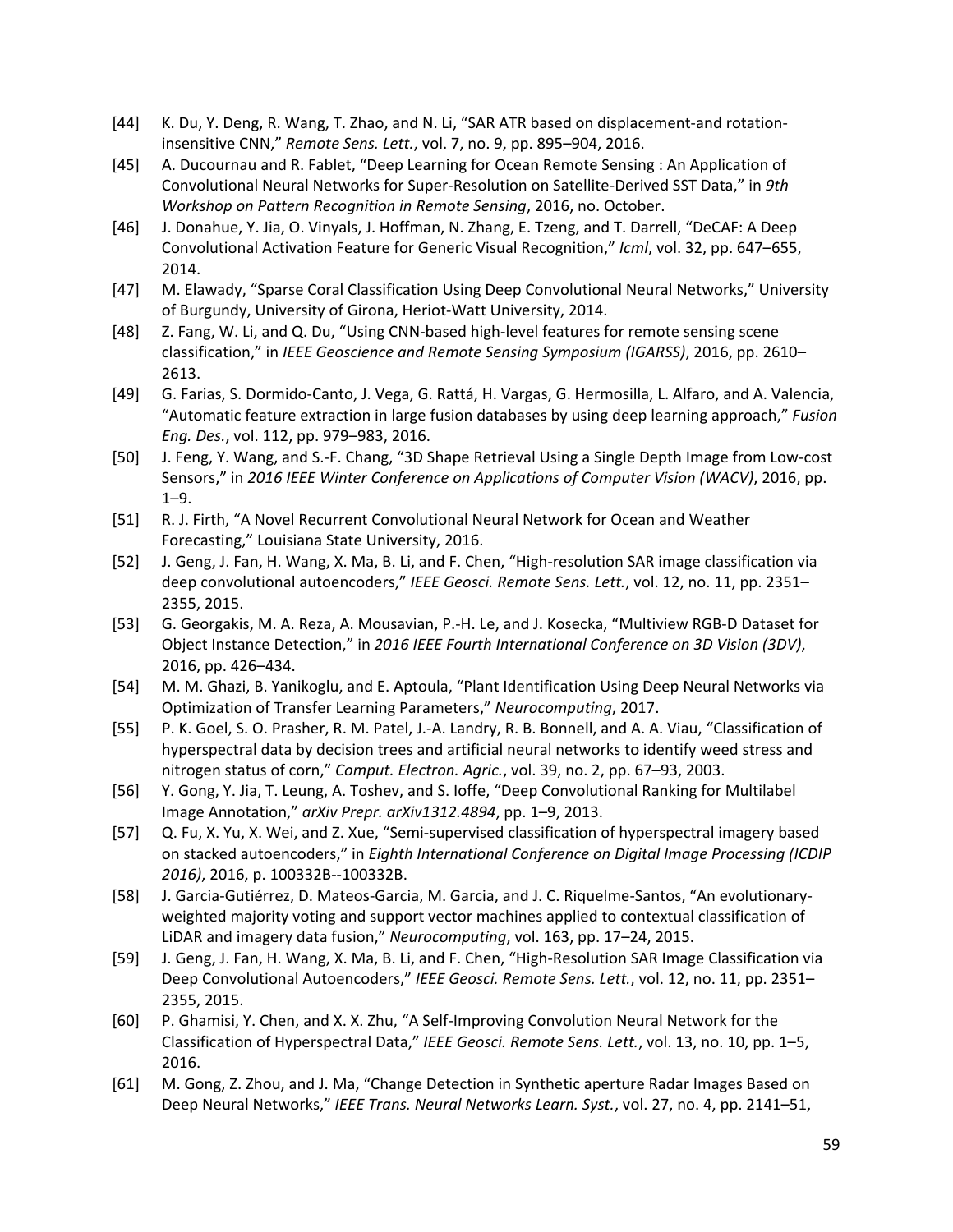2016.

- [62] K. Goyal and D. Kaur, "A Novel Vehicle Classification Model for Urban Traffic Surveillance Using the Deep Neural Network Model," *Int. J. Educ. Manag. Eng.*, vol. 6, no. 1, pp. 18–31, 2016.
- [63] H. Guan, Y. Yu, Z. Ji, J. Li, and Q. Zhang, "Deep learning‐based tree classification using mobile LiDAR data," *Remote Sens. Lett.*, vol. 6, no. 11, pp. 864–873, 2015.
- [64] R. Hadsell, P. Sermanet, J. Ben, A. Erkan, M. Scoffier, K. Kavukcuoglu, U. Muller, and Y. LeCun, "Learning long‐range vision for autonomous off‐road driving," *J. F. Robot.*, vol. 26, no. 2, pp. 120– 144, 2009.
- [65] X. Han, Y. Zhong, B. Zhao, and L. Zhang, "Scene classification based on a hierarchical convolutional sparse auto‐encoder for high spatial resolution imagery," *Int. J. Remote Sens.*, vol. 38, no. 2, pp. 514–536, 2017.
- [66] A. Haque, A. Alahi, and L. Fei‐fei, "Recurrent Attention Models for Depth‐Based Person Identification," in *2016 IEEE Conference on Computer Vision and Pattern Recognition (CVPR)*, 2016, pp. 1229–1238.
- [67] M. He, X. Li, Y. Zhang, J. Zhang, and W. Wang, "Hyperspectral image classification based on deep stacking network," in *2016 IEEE Geoscience and Remote Sensing Symposium (IGARSS)*, 2016, pp. 3286–3289.
- [68] V. Hegde Stanford and R. Zadeh Stanford, "FusionNet: 3D Object Classification Using Multiple Data Representations," *arXiv Prepr. arXiv1607.05695*, 2016.
- [69] B. Hou, X. Luo, S. Wang, and L. Jiao, "Polarimetric Sar Images Classification Using Deep Belief Networks with Learning Features," in *2015 IEEE International Geoscience and Remote Sensing Symposium (IGARSS)*, 2015, no. 2, pp. 2366–2369.
- [70] A. Hu, H. Li, F. Zhang, and W. Zhang, "Deep Boltzmann Machines based vehicle recognition," in *The 26th Chinese Control and Decision Conference (2014 CCDC)*, 2014, pp. 3033–3038.
- [71] W. Hu, Y. Huang, L. Wei, F. Zhang, and H. Li, "Deep convolutional neural networks for hyperspectral image classification," *J. Sensors*, vol. 2015, pp. 1–12, 2015.
- [72] J. Huang and S. You, "Vehicle detection in urban point clouds with orthogonal-view convolutional neural network," in *2016 IEEE International Conference on Image Processing (ICIP)*, 2016, no. 2, pp. 2593‐‐2597.
- [73] W. Huang, L. Xiao, Z. Wei, H. Liu, and S. Tang, "A new pan‐sharpening method with deep neural networks," *IEEE Geosci. Remote Sens. Lett.*, vol. 12, no. 5, pp. 1037–1041, 2015.
- [74] W. Huang, G. Song, H. Hong, and K. Xie, "Deep architecture for traffic flow prediction: Deep belief networks with multitask learning," *IEEE Trans. Intell. Transp. Syst.*, vol. 15, no. 5, pp. 2191–2201, 2014.
- [75] Z. Huang, G. Cheng, H. Wang, H. Li, L. Shi, and C. Pan, "Building extraction from multi‐source remote sensing images via deep deconvolution neural networks," in *Geoscience and Remote Sensing Symposium (IGARSS), 2016 IEEE International*, 2016, pp. 1835–1838.
- [76] J. Huang and S. You, "Point Cloud Labeling using 3D Convolutional Neural Network," in *International Conference on Pattern Recognition*, 2016, no. December.
- [77] B. Huval, T. Wang, S. Tandon, J. Kiske, W. Song, J. Pazhayampallil, M. Andriluka, P. Rajpurkar, T. Migimatsu, R. Cheng‐Yue, F. Mujica, A. Coates, and A. Y. Ng, "An Empirical Evaluation of Deep Learning on Highway Driving," *arXiv Prepr. arXiv1504.01716*, pp. 1–7, 2015.
- [78] M. Iftene, Q. Liu, and Y. Wang, "Very high resolution images classification by fine tuning deep convolutional neural networks," in *Eighth International Conference on Digital Image Processing (ICDIP 2016)*, 2016, p. 100332D‐‐100332D.
- [79] T. Ishii, R. Nakamura, H. Nakada, Y. Mochizuki, and H. Ishikawa, "Surface object recognition with CNN and SVM in Landsat 8 images," in *Proceedings of the 14th IAPR International Conference on Machine Vision Applications, MVA 2015*, 2015, pp. 341–344.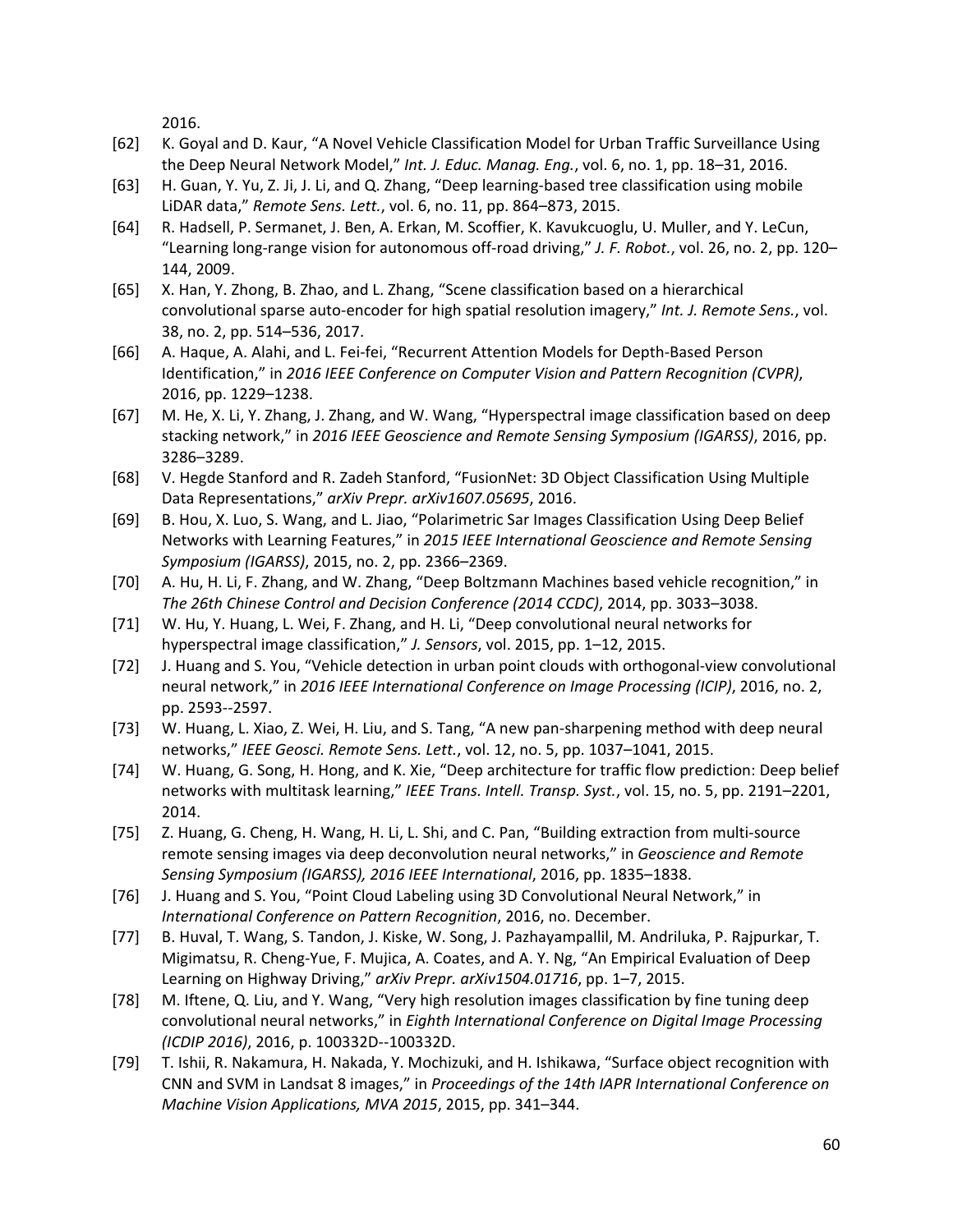- [80] P. Jia, M. Zhang, Wenbo Yu, F. Shen, Yi, and Shen, "Convolutional Neural Network Based Classification for Hyperspectral Data," in *2016 IEEE Geoscience and Remote Sensing Symposium (IGARSS)*, 2016, pp. 5075–5078.
- [81] Q. Jiang, L. Cao, M. Cheng, C. Wang, and J. Li, "Deep neural networks‐based vehicle detection in satellite images," in *Bioelectronics and Bioinformatics (ISBB), 2015 International Symposium on*, 2015, pp. 184–187.
- [82] M. Kampffmeyer, A.‐B. Salberg, and R. Jenssen, "Semantic Segmentation of Small Objects and Modeling of Uncertainty in Urban Remote Sensing Images Using Deep Convolutional Neural Networks," in *Proceedings of the IEEE Conference on Computer Vision and Pattern Recognition Workshops*, 2016, pp. 1–9.
- [83] P. Kaiser, "Learning City Structures from Online Maps," ETH Zurich, 2016.
- [84] W. Kehl, F. Milletari, F. Tombari, S. Ilic, and N. Navab, "Deep Learning of Local RGB‐D Patches for 3D Object Detection and 6D Pose Estimation," in *European Conference on Computer Vision*, 2016, pp. 205–220.
- [85] Y. Kim and T. Moon, "Human Detection and Activity Classification Based on Micro‐Doppler Signatures Using Deep Convolutional Neural Networks," *IEEE Geosci. Remote Sens. Lett.*, vol. 13, no. 1, pp. 1–5, 2015.
- [86] Z. Kira, R. Hadsell, G. Salgian, and S. Samarasekera, "Long‐Range Pedestrian Detection using stereo and a cascade of convolutional network classifiers," in *IEEE International Conference on Intelligent Robots and Systems*, 2012, pp. 2396–2403.
- [87] G. V Konoplich, E. O. Putin, and A. A. Filchenkov, "Application of deep learning to the problem of vehicle detection in UAV images," in *Soft Computing and Measurements (SCM), 2016 XIX IEEE International Conference on*, 2016, pp. 4–6.
- [88] P. Kontschieder, M. Fiterau, A. Criminisi, and S. Rota Bulo, "Deep neural decision forests," in *Proceedings of the IEEE International Conference on Computer Vision*, 2015, pp. 1467–1475.
- [89] R. Kovordányi and C. Roy, "Cyclone track forecasting based on satellite images using artificial neural networks," *ISPRS J. Photogramm. Remote Sens.*, vol. 64, no. 6, pp. 513–521, 2009.
- [90] A. Krishnan and J. Larsson, "Vehicle Detection and Road Scene Segmentation using Deep Learning," Chalmers University of Technology, 2016.
- [91] N. Kussul, A. Shelestov, M. Lavreniuk, I. Butko, and S. Skakun, "Deep learning approach for large scale land cover mapping based on remote sensing data fusion," in *2016 IEEE Geoscience and Remote Sensing Symposium (IGARSS)*, 2016, pp. 198–201.
- [92] K. Kuwata and R. Shibasaki, "Estimating crop yields with deep learning and remotely sensed data," in *2015 IEEE International Geoscience and Remote Sensing Symposium (IGARSS)*, 2015, pp. 858–861.
- [93] A. Lagrange, B. Le Saux, A. Beaup, A. Boulch, H. Randrianarivo, M. Ferecatu, and C. Cedric, "Benchmarking classification of earth‐observation data: from learning explicit features to convolutional networks," in *2015 IEEE International Geoscience and Remote Sensing Symposium (IGARSS)*, 2015, pp. 4173–4176.
- [94] P. Landschützer, N. Gruber, D. C. E. Bakker, U. Schuster, S. Nakaoka, M. R. Payne, T. P. Sasse, and J. Zeng, "A neural network‐based estimate of the seasonal to inter‐annual variability of the Atlantic Ocean carbon sink," *Biogeosciences*, vol. 10, no. 11, pp. 7793–7815, 2013.
- [95] S. Lange, F. Ulbrich, and D. Goehring, "Online vehicle detection using deep neural networks and lidar based preselected image patches," *IEEE Intell. Veh. Symp. Proc.*, vol. 2016–Augus, no. Iv, pp. 954–959, 2016.
- [96] M. Längkvist, A. Kiselev, M. Alirezaie, and A. Loutfi, "Classification and segmentation of satellite orthoimagery using convolutional neural networks," *Remote Sens.*, vol. 8, no. 4, pp. 1–21, 2016.
- [97] S. Lee, H. Zhang, and D. J. Crandall, "Predicting Geo-informative Attributes in Large-scale Image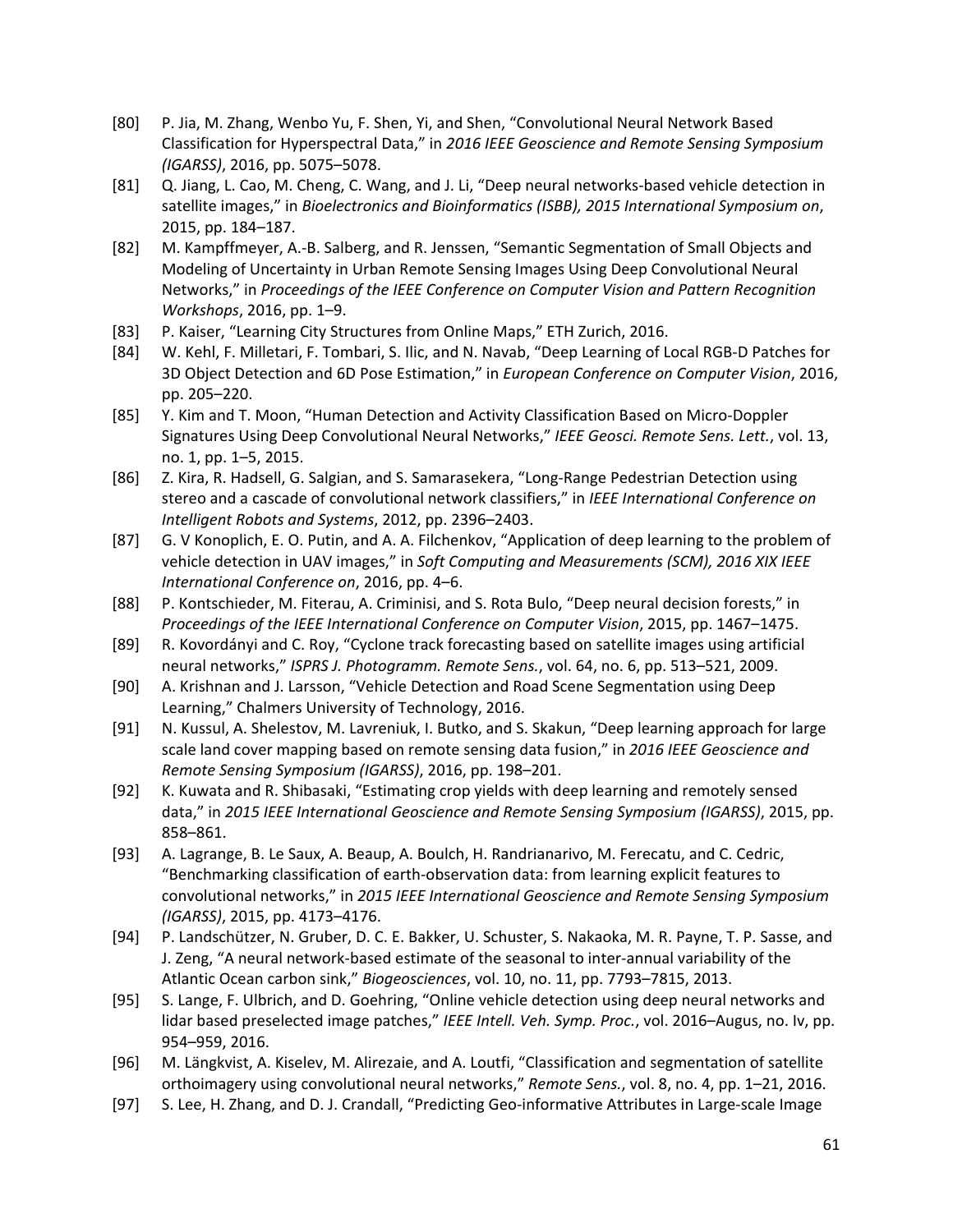Collections using Convolutional Neural Networks," in *2015 IEEE Winter Conference on Applications of Computer Vision (WACV)*, 2015, pp. 550‐‐557.

- [98] H. Lee and H. Kwon, "Contextual Deep CNN Based Hyperspectral Classification," in *2016 IEEE Geoscience and Remote Sensing Symposium (IGARSS)*, 2016, vol. 1604.03519, pp. 2–4.
- [99] S. Lee, H. Zhang, and D. J. Crandall, "Predicting geo‐informative attributes in large‐scale image collections using convolutional neural networks," in *2015 IEEE Winter Conference on Applications of Computer Vision*, 2015, pp. 550–557.
- [100] D. Levi, N. Garnett, and E. Fetaya, "StixelNet: a deep convolutional network for obstacle detection and road segmentation," in *BMCV*, 2015.
- [101] J. Li, "Active learning for hyperspectral image classification with a stacked autoencoders based neural network," in *2016 IEEE Internation Conference on Image Processing (ICIP)*, 2016, pp. 1062– 1065.
- [102] B. Li, "3D Fully Convolutional Network for Vehicle Detection in Point Cloud," *arXiv Prepr. arXiv1611.08069*, 2016.
- [103] C. Li, A. Reiter, and G. D. Hager, "Beyond Spatial Pooling : Fine‐Grained Representation Learning in Multiple Domains," *Proc. IEEE Conf. Comput. Vis. Pattern Recognit.*, vol. 2, no. 1, pp. 4913– 4922, 2015.
- [104] J. Li, L. Bruzzone, and S. Liu, "Deep feature representation for hyperspectral image classification," in *2015 IEEE International Geoscience and Remote Sensing Symposium (IGARSS)*, 2015, pp. 4951– 4954.
- [105] T. Li, J. Zhang, and Y. Zhang, "Classification of hyperspectral image based on deep belief networks," in *2014 IEEE International Conference on Image Processing (ICIP)*, 2014, pp. 5132– 5136.
- [106] W. Li, G. Wu, F. Zhang, and Q. Du, "Hyperspectral image classification using deep pixel‐pair features," *IEEE Trans. Geosci. Remote Sens.*, vol. 55, no. 2, pp. 844–853, 2017.
- [107] Y. Li, W. Xie, and H. Li, "Hyperspectral image reconstruction by deep convolutional neural network for classification," *Pattern Recognit.*, vol. 63, no. August 2016, pp. 371–383, 2016.
- [108] W. Li, H. Fu, L. Yu, P. Gong, D. Feng, C. Li, and N. Clinton, "Stacked Autoencoder‐based deep learning for remote‐sensing image classification: a case study of African land‐cover mapping," *Int. J. Remote Sens.*, vol. 37, no. 23, pp. 5632–5646, 2016.
- [109] P. Li, Y. Zang, C. Wang, J. Li, M. Cheng, L. Luo, and Y. Yu, "Road network extraction via deep learning and line integral convolution," in *Geoscience and Remote Sensing Symposium (IGARSS), 2016 IEEE International*, 2016, pp. 1599–1602.
- [110] T. Li, J. Zhang, and Y. Zhang, "Classification of hyperspectral image based on deep belief networks," in *Image Processing (ICIP), 2014 IEEE International Conference on*, 2014, pp. 5132– 5136.
- [111] W. Li, G. Wu, and Q. Du, "Transferred Deep Learning for Anomaly Detection in Hyperspectral Imagery," *IEEE Geosci. Remote Sens. Lett.*, vol. PP, no. 99, pp. 1–5, 2017.
- [112] L. Liebel and M. Körner, "Single‐Image Super Resolution for Multispectral Remote Sensing Data Using Convolutional Neural Networks," in *XXIII ISPRS Congress proceedings*, 2016, vol. XXIII, no. July, pp. 883–890.
- [113] Z. Lin, Y. Chen, X. Zhao, and G. Wang, "Spectral‐spatial classification of hyperspectral image using autoencoders," in *2013 9th International Conference on Information, Communications & Signal Processing*, 2013, no. 61301206, pp. 1–5.
- [114] H. Liu, Q. Min, C. Sun, J. Zhao, S. Yang, B. Hou, J. Feng, and L. Jiao, "Terrain Classification With Polarimetric Sar Based on Deep Sparse Filtering Network," in *2016 IEEE Geoscience and Remote Sensing Symposium (IGARSS)*, 2016, pp. 64–67.
- [115] Y. Liu, G. Cao, Q. Sun, and M. Siegel, "Hyperspectral classification via deep networks and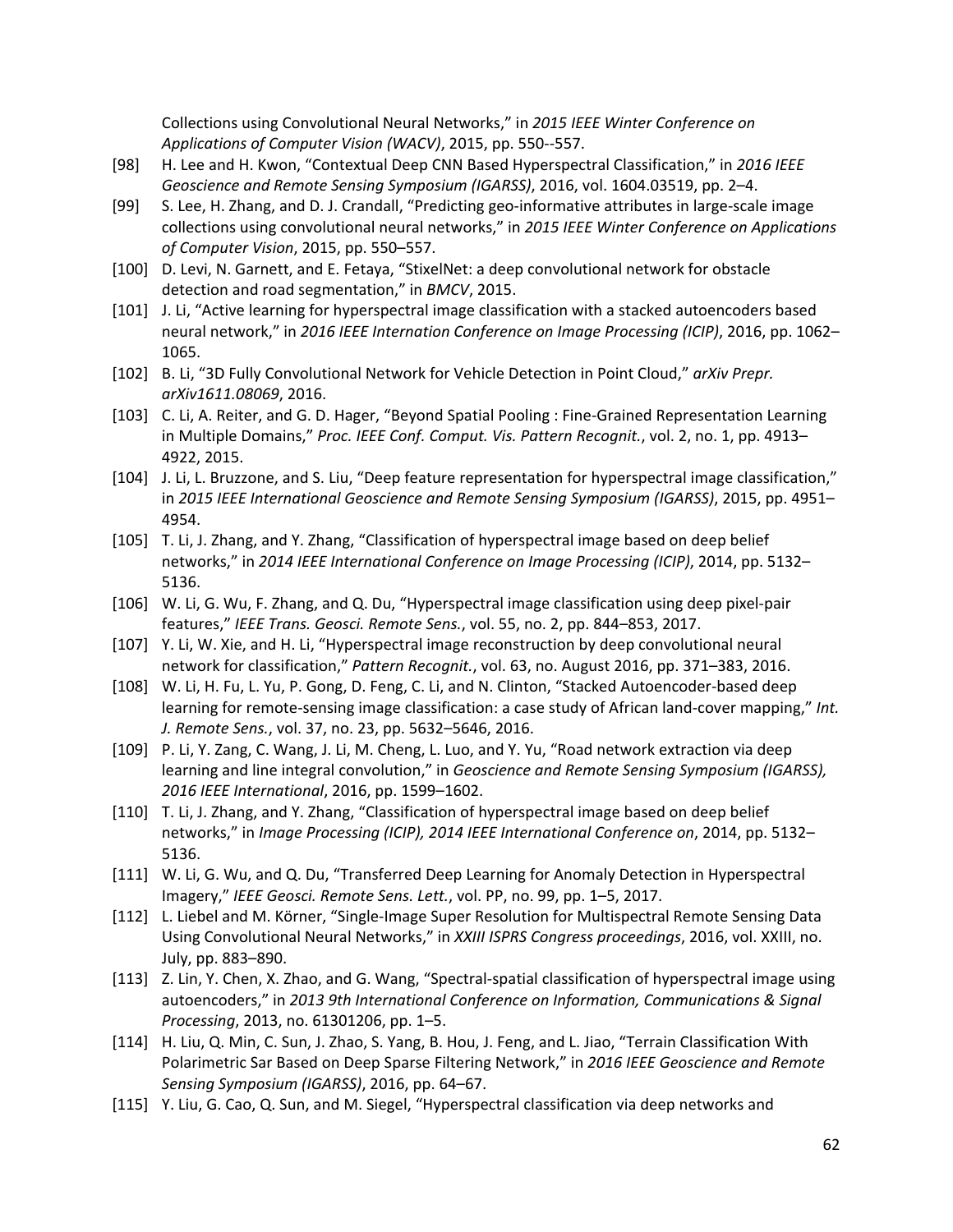superpixel segmentation," *Int. J. Remote Sens.*, vol. 36, no. 13, pp. 3459–3482, 2015.

- [116] Y. Liu, P. Lasang, M. Siegel, and Q. Sun, "Hyperspectral Classification via Learnt Features," in *International Conference on Image Processing (ICIP)*, 2015, pp. 1–5.
- [117] P. Liu, H. Zhang, and K. B. Eom, "Active Deep Learning for Classification of Hyperspectral Images," *IEEE J. Sel. Top. Appl. Earth Obs. Remote Sens.*, vol. 10, no. 2, pp. 712–724, 2016.
- [118] Y. Liu and L. Wu, "Geological Disaster Recognition on Optical Remote Sensing Images Using Deep Learning," *Procedia Comput. Sci.*, vol. 91, pp. 566–575, 2016.
- [119] F. P. S. Luus, B. P. Salmon, F. Van Den Bergh, and B. T. J. Maharaj, "Multiview Deep Learning for Land‐Use Classification," *IEEE Geosci. Remote Sens. Lett.*, vol. 12, no. 12, pp. 2448–2452, 2015.
- [120] Y. Lv, Y. Duan, W. Kang, Z. Li, and F. Y. Wang, "Traffic Flow Prediction With Big Data: A Deep Learning Approach," *IEEE Trans. Intell. Transp. Syst.*, vol. 16, no. 2, pp. 865–873, 2015.
- [121] Q. Lv, Y. Dou, X. Niu, J. Xu, and B. Li, "Classification of land cover based on deep belief networks using polarimetric RADARSAT‐2 data," in *Geoscience and Remote Sensing Symposium (IGARSS), 2014 IEEE International*, 2014, pp. 4679–4682.
- [122] Q. Lv, Y. Dou, X. Niu, J. Xu, J. Xu, and F. Xia, "Urban land use and land cover classification using remotely sensed SAR data through deep belief networks," *J. Sensors*, vol. 2015, 2015.
- [123] X. Ma, H. Wang, and J. Wang, "Semisupervised classification for hyperspectral image based on multi‐decision labeling and deep feature learning," *ISPRS J. Photogramm. Remote Sens.*, vol. 120, pp. 99–107, 2016.
- [124] X. Ma, H. Wang, and J. Geng, "Spectral‐spatial classification of hyperspectral image based on deep auto‐encoder," *IEEE J. Sel. Top. Appl. Earth Obs. Remote Sens.*, vol. 9, no. 9, pp. 4073–4085, 2016.
- [125] X. Ma, H. Wang, J. Geng, and J. Wang, "Hyperspectral image classification with small training set by deep network and relative distance prior," in *2016 IEEE Geoscience and Remote Sensing Symposium (IGARSS)*, 2016, pp. 3282–3285.
- [126] K. Makantasis, K. Karantzalos, A. Doulamis, and N. Doulamis, "Deep Supervised Learning for Hyperspectral Data Classification through Convolutional Neural Networks," in *015 IEEE International Geoscience and Remote Sensing Symposium (IGARSS)*, 2015, pp. 4959–4962.
- [127] D. Marmanis, F. Adam, M. Datcu, T. Esch, and U. Stilla, "Deep Neural Networks for Above‐Ground Detection in Very High Spatial Resolution Digital Elevation Models," *ISPRS Ann. Photogramm. Remote Sens. Spat. Inf. Sci.*, vol. II‐3/W4, no. March, pp. 103–110, 2015.
- [128] D. Marmanis, J. D. Wegner, S. Galliani, K. Schindler, M. Datcu, U. Stilla, and R. Sensing, "Semantic Segmentation of Aerial Images with an Ensemble of CNNs," in *ISPRS Annals of the Photogrammetry, Remote Sensing and Spatial Information Sciences, 2016*, 2016, vol. 3, pp. 473– 480.
- [129] D. Marmanis, M. Datcu, T. Esch, and U. Stilla, "Deep learning earth observation classification using ImageNet pretrained networks," *IEEE Geosci. Remote Sens. Lett.*, vol. 13, no. 1, pp. 105– 109, 2016.
- [130] G. Masi, D. Cozzolino, L. Verdoliva, and G. Scarpa, "Pansharpening by Convolutional Neural Networks," *Remote Sens.*, vol. 8, no. 7, p. 594, 2016.
- [131] D. Maturana and S. Scherer, "3D Convolutional Neural Networks for Landing Zone Detection from LiDAR," *Int. Conf. Robot. Autom.*, pp. 3471–3478, 2015.
- [132] S. Mei, J. Ji, Q. Bi, J. Hou, Q. Du, and W. Li, "Integrating Spectral and Spatial Information Into Deep Convolutional Neural Networks for Hyperspectral Classification," in *2016 IEEE Geoscience and Remote Sensing Symposium (IGARSS)*, 2016, no. 61201324, pp. 5067–5070.
- [133] X. Mei, Y. Ma, F. Fan, C. Li, C. Liu, J. Huang, and J. Ma, "Infrared ultraspectral signature classification based on a restricted Boltzmann machine with sparse and prior constraints," *Int. J. Remote Sens.*, vol. 36, no. 18, pp. 4724–4747, 2015.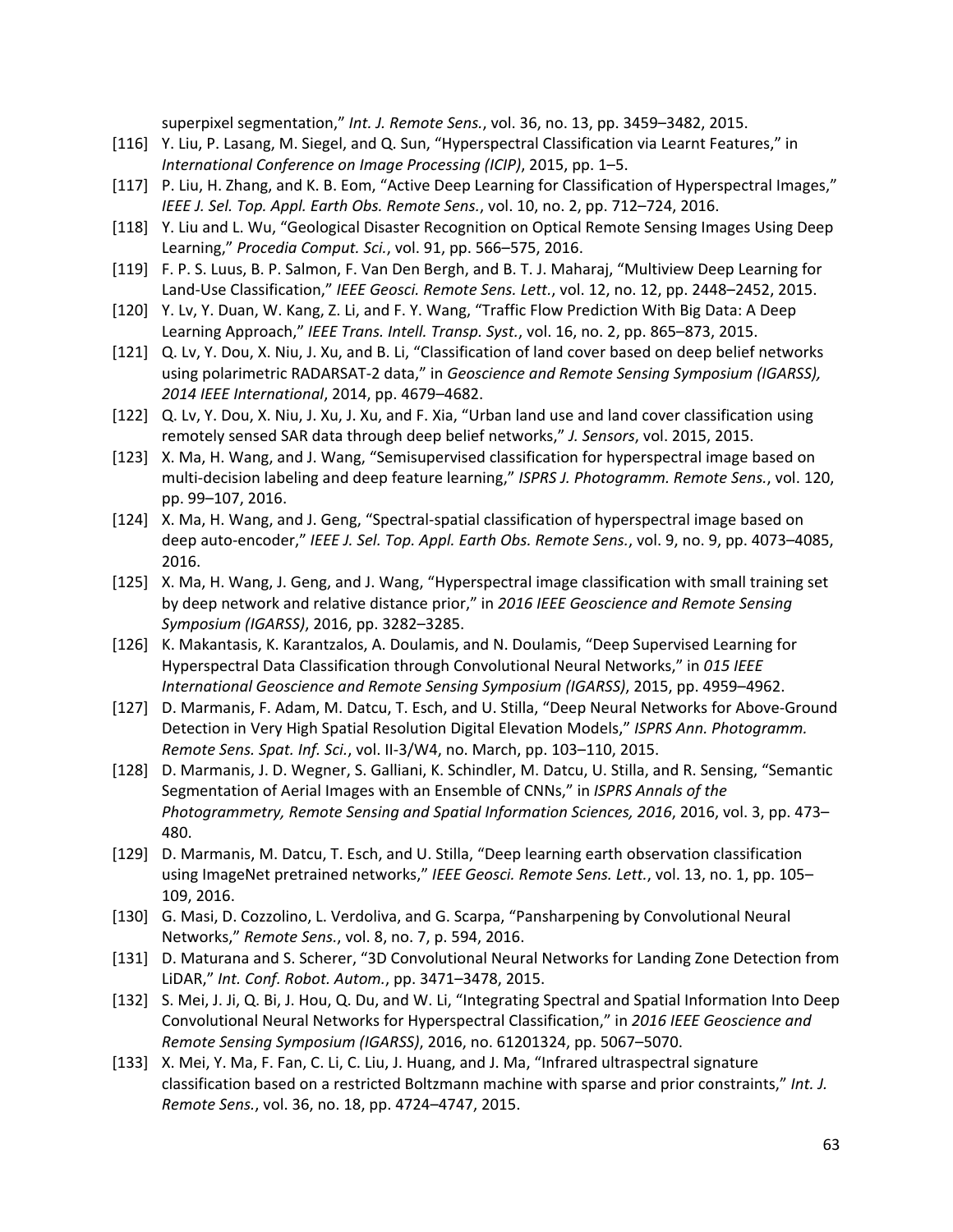- [134] A. Merentitis and C. Debes, "Automatic Fusion and Classification Using Random Forests and Features Extracted with Deep Learning," in *2015 IEEE International Geoscience and Remote Sensing Symposium (IGARSS)*, 2015, pp. 2943–2946.
- [135] M. E. Midhun, S. R. Nair, V. T. N. Prabhakar, and S. S. Kumar, "Deep Model for Classification of Hyperspectral image using Restricted Boltzmann Machine," in *Proceedings of the 2014 International Conference on Interdisciplinary Advances in Applied Computing ‐ ICONIAAC '14*, 2014, pp. 1–7.
- [136] V. Mnih and G. Hinton, "Learning to Label Aerial Images from Noisy Data," in *Proceedings of the 29th International Conference on Machine Learning (ICML‐12)*, 2012, pp. 567–574.
- [137] L. Mou and X. X. Zhu, "Spatiotemporal scene interpretation of space videos via deep neural network and tracklet analysis," in *2016 IEEE Geoscience and Remote Sensing Symposium (IGARSS)*, 2016, pp. 1823–1826.
- [138] D. A. E. Morgan, "Deep convolutional neural networks for ATR from SAR imagery," in *SPIE Defense+ Security*, 2015, p. 94750F‐‐94750F.
- [139] K. Nogueira, O. A. B. Penatti, and J. A. dos Santos, "Towards better exploiting convolutional neural networks for remote sensing scene classification," *Pattern Recognit.*, vol. 61, pp. 539–556, 2017.
- [140] J. C. Ni and Y. L. Xu, "SAR automatic target recognition based on a visual cortical system," in *Image and Signal Processing (CISP), 2013 6th International Congress on*, 2013, vol. 2, pp. 778– 782.
- [141] P. Ondruska and I. Posner, "Deep Tracking: Seeing Beyond Seeing Using Recurrent Neural Networks," in *Proceedings of the 30th Conference on Artificial Intelligence (AAAI 2016)*, 2016, pp. 3361–3367.
- [142] E. Othman, Y. Bazi, N. Alajlan, H. Alhichri, and F. Melgani, "Using convolutional features and a sparse autoencoder for land‐use scene classification," *Int. J. Remote Sens.*, vol. 37, no. 10, pp. 2149–2167, 2016.
- [143] W. Ouyang and X. Wang, "A discriminative deep model for pedestrian detection with occlusion handling," in *2012 IEEE Conf. on Computer Vision and Pattern Recog. (CVPR)*, 2012, pp. 3258– 3265.
- [144] F. Pacifici, F. Del Frate, C. Solimini, and W. J. Emery, "An Innovative Neural-Net Method to Detect Temporal Changes in High‐Resolution Optical Satellite Imagery," *IEEE Trans. Geosci. Remote Sens.*, vol. 45, no. 9, pp. 2940–2952, 2007.
- [145] S. Paisitkriangkrai, J. Sherrah, P. Janney, and A. Van‐Den Hengel, "Effective semantic pixel labelling with convolutional networks and Conditional Random Fields," in *IEEE Computer Society Conference on Computer Vision and Pattern Recognition Workshops*, 2015, vol. 2015–Oct, pp. 36–43.
- [146] L. F. Palafox, A. M. Alvarez, and C. W. Hamilton, "Automated Detection of Impact Craters and Volcanic Rootless Cones in Mars Satellite Imagery Using Convolutional Neural Networks and Support Vector Machines," in *46th Lunar and Planetary Science Conference*, 2015, pp. 1–2.
- [147] S. Pal, S. Chowdhury, and S. K. Ghosh, "DCAP: A deep convolution architecture for prediction of urban growth," in *Geoscience and Remote Sensing Symposium (IGARSS), 2016 IEEE International*, 2016, pp. 1812–1815.
- [148] B. Pan, Z. Shi, and X. Xu, "R‐VCANet: A New Deep‐Learning‐Based Hyperspectral Image Classification Method," *IEEE J. Sel. Top. Appl. Earth Obs. Remote Sens.*, vol. PP, no. 99, pp. 1–12, 2017.
- [149] M. Papadomanolaki, M. Vakalopoulou, S. Zagoruyko, and K. Karantzalos, "Benchmarking Deep Learning Frameworks for the Classification of Very High Resolution Satellite Multispectral Data," *ISPRS Ann. Photogramm. Remote Sens. Spat. Inf. Sci.*, pp. 83–88, 2016.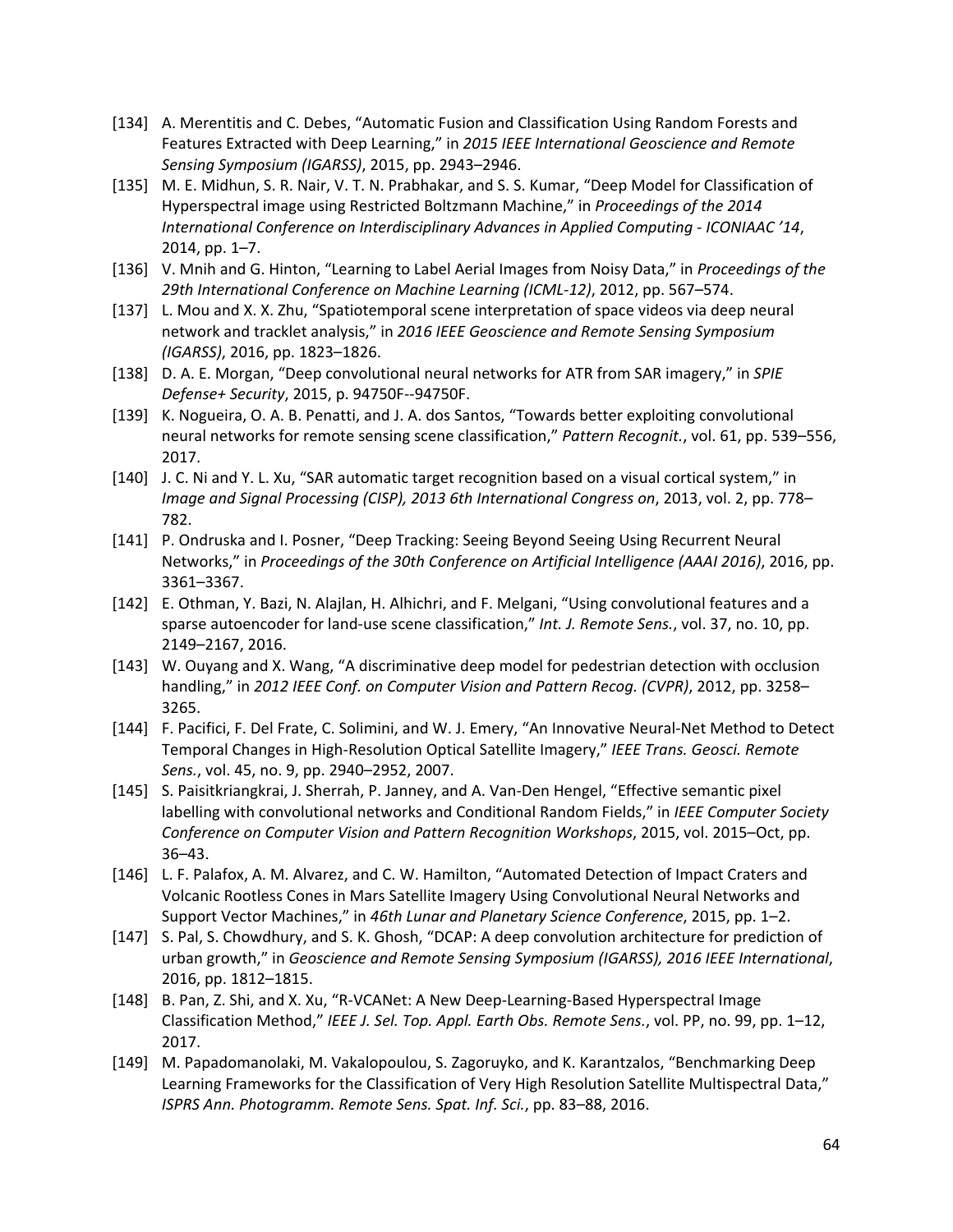- [150] A. B. Penatti, K. Nogueira, and J. A. Santos, "Do Deep Features Generalize from Everyday Objects to Remote Sensing and Aerial Scenes Domains ?," in *Proceedings of the IEEE Conference on Computer Vision and Pattern Recognition Workshops*, 2015, pp. 44–51.
- [151] S. Piramanayagam, W. Schwartzkopf, F. W. Koehler, and E. Saber, "Classification of remote sensed images using random forests and deep learning framework," in *SPIE Remote Sensing*, 2016, p. 100040L–100040L.
- [152] F. Qin, J. Guo, and W. Sun, "Object-oriented ensemble classification for polarimetric SAR Imagery using restricted Boltzmann machines," *Remote Sens. Lett.*, vol. 8, no. 3, pp. 204–213, 2017.
- [153] H. Qin, X. Li, J. Liang, Y. Peng, and C. Zhang, "DeepFish: Accurate underwater live fish recognition with a deep architecture," *Neurocomputing*, vol. 187, pp. 49–58, 2016.
- [154] H. Qin, X. Li, Z. Yang, and M. Shang, "When Underwater Imagery Analysis Meets Deep Learning : a Solution at the Age of Big Visual Data," in *2011 7th International Symposium on Image and Signal Processing and Analysis (ISPA)*, 2015, pp. 259–264.
- [155] B. Qu, X. Li, D. Tao, and X. Lu, "Deep Semantic Understanding of High Resolution Remote Sensing Image," in *International Conference on Computer, Information and Telecommunication Systems (CITS)*, 2016, pp. 1–5.
- [156] D. Quan, S. Wang, M. Ning, T. Xiong, and L. Jiao, "Using Deep Neural Networks for Synthetic Aperture Radar Image Registration," in *2016 IEEE Geoscience and Remote Sensing Symposium (IGARSS)*, 2016, pp. 2799–2802.
- [157] S. Rajan, J. Ghosh, and M. M. Crawford, "An Active Learning Approach to Hyperspectral Data Classification," *IEEE Trans. Geosci. Remote Sens.*, vol. 46, no. 4, pp. 1231–1242, 2008.
- [158] L. Ran, Y. Zhang, W. Wei, and T. Yang, "Bands Sensitive Convolutional Network for Hyperspectral Image Classification," in *Proceedings of the International Conference on Internet Multimedia Computing and Service*, 2016, pp. 268–272.
- [159] J. Rebetez, H. F. Satizábal, M. Mota, D. Noll, L. Büchi, M. Wendling, B. Cannelle, A. Perez‐Uribe, and S. Burgos, "Augmenting a convolutional neural network with local histograms‐A case study in crop classification from high‐resolution UAV imagery," in *European Symposium on Artificial Neural Networks, Computational Intelligence and Machine Learning*, 2016, pp. 515–520.
- [160] A. Romero, C. Gatta, G. Camps‐valls, and S. Member, "Unsupervised Deep Feature Extraction for Remote Sensing Image Classification," *IEEE Trans. Geosci. Remote Sens. 1 Unsupervised*, vol. 54, no. 3, pp. 1–14, 2015.
- [161] S. Saito and Y. Aoki, "Building and road detection from large aerial imagery," in *SPIE/IS&T Electronic Imaging*, 2015, p. 94050K‐‐94050K.
- [162] A.‐B. Salberg, "Detection of seals in remote sensing images using features extracted from deep convolutional neural networks," in *2015 IEEE International Geoscience and Remote Sensing Symposium (IGARSS)*, 2015, no. 373, pp. 1893–1896.
- [163] C. P. Schwegmann, W. Kleynhans, B. P. Salmon, L. W. Mdakane, and R. G. V Meyer, "Very deep learning for ship discrimination in Synthetic Aperture Radar imagery," in *2016 IEEE Geoscience and Remote Sensing Symposium (IGARSS)*, 2016, pp. 104–107.
- [164] N. Sedaghat, M. Zolfaghari, and T. Brox, "Orientation‐boosted Voxel Nets for 3D Object Recognition," *arXiv Prepr. arXiv1604.03351*, 2016.
- [165] J. Sherrah, "Fully convolutional networks for dense semantic labelling of high‐resolution aerial imagery," *arXiv Prepr. arXiv1606.02585*, 2016.
- [166] M. Shi, F. Xie, Y. Zi, and J. Yin, "Cloud detection of remote sensing images by deep learning," in *2016 IEEE Geoscience and Remote Sensing Symposium (IGARSS)*, 2016, pp. 701–704.
- [167] X. Shi, Z. Chen, H. Wang, D.‐Y. Yeung, W. Wong, and W. Woo, "Convolutional LSTM network: A machine learning approach for precipitation nowcasting," *Adv. Neural Inf. Process. Syst. 28*, pp. 802–810, 2015.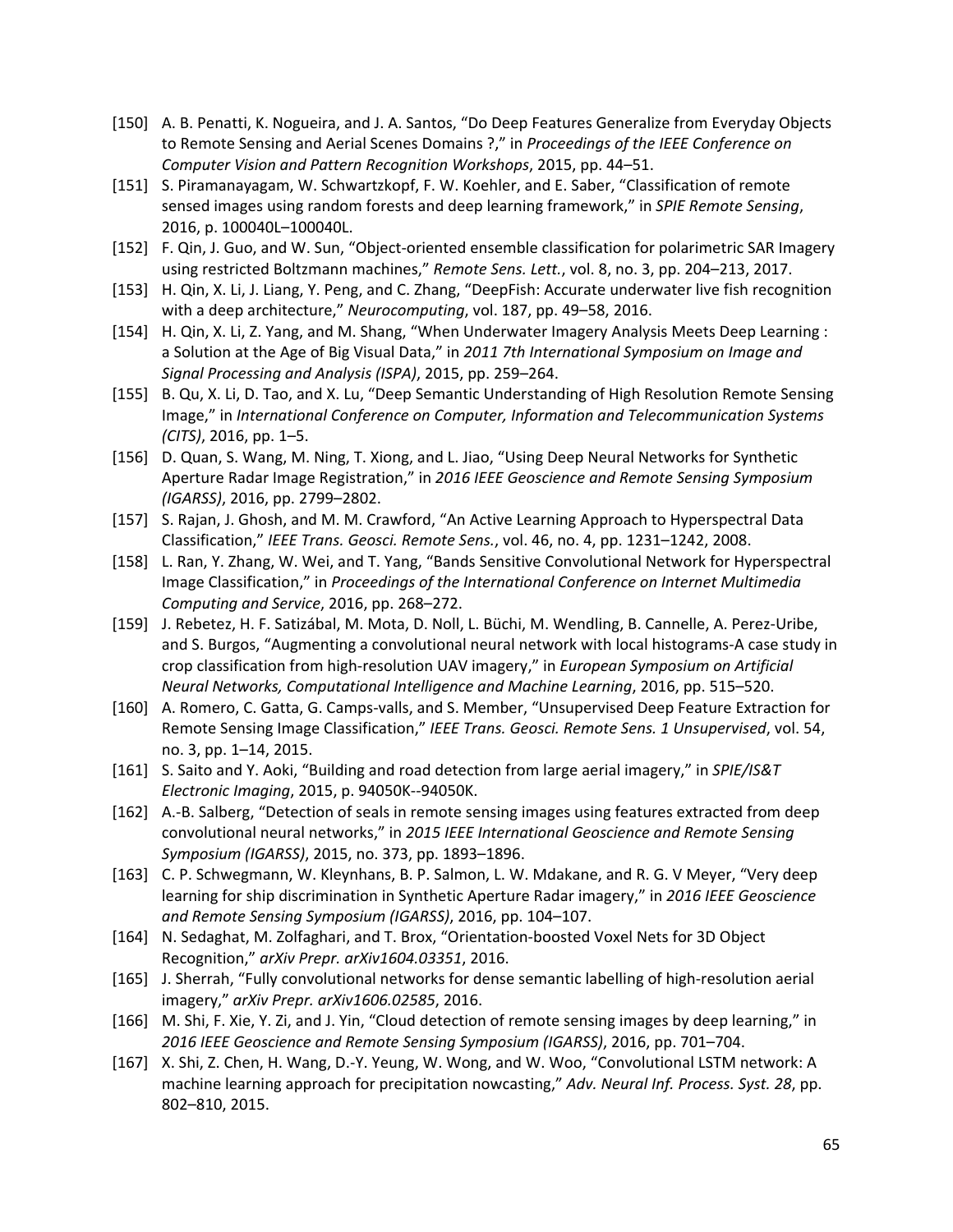- [168] S. Sladojevic, M. Arsenovic, A. Anderla, D. Culibrk, and D. Stefanovic, "Deep Neural Networks Based Recognition of Plant Diseases by Leaf Image Classification," *Comput. Intell. Neurosci.*, vol. 2016, pp. 1–11, 2016.
- [169] V. Slavkovikj, S. Verstockt, W. De Neve, S. Van Hoecke, and R. de Walle, "Hyperspectral image classification with convolutional neural networks," in *Proceedings of the 23rd ACM international conference on Multimedia*, 2015, pp. 1159–1162.
- [170] S. Stent, "Detecting Change for Multi‐View , Long‐Term Surface Inspection," in *Proceedings of the 2015 British Machine Vision Conference (BCMV)*, 2015, pp. 1–12.
- [171] Y. Sun, J. Li, W. Wang, A. Plaza, and Z. Chen, "Active learning based autoencoder for hyperspectral imagery classification," in *Geoscience and Remote Sensing Symposium (IGARSS), 2016 IEEE International*, 2016, pp. 469–472.
- [172] Z. Sun, L. Xue, and Y. Xu, "Recognition of SAR target based on multilayer auto-encoder and SNN," *Int. J. Innov. Comput. Inf. Control*, vol. 9, no. 11, pp. 4331–4341, 2013.
- [173] J. Tang, C. Deng, G. Huang, and B. Zhao, "Compressed‐Domain Ship Detection on Spaceborne Optical Image Using Deep Neural Network and Extreme Learning Machine," *IEEE Trans. Geosci. Remote Sens.*, vol. 53, no. 3, pp. 1174–1185, 2015.
- [174] D. Tomè, F. Monti, L. Baroffio, L. Bondi, M. Tagliasacchi, and S. Tubaro, "Deep convolutional neural networks for pedestrian detection," *Signal Process. Image Commun.*, vol. 47, pp. 482–489, 2016.
- [175] N. K. Uba, "Land Use and Land Cover Classification Using Deep Learning Techniques," Arizona State University, 2016.
- [176] C. Vaduva, I. Gavat, and M. Datcu, "Deep learning in very high resolution remote sensing image information mining communication concept," in *Signal Processing Conference (EUSIPCO), 2012 Proceedings of the 20th European*, 2012, pp. 2506–2510.
- [177] M. Vakalopoulou, K. Karantzalos, N. Komodakis, M. Vakalopoulou, K. Karantzalos, N. Komodakis, and N. P. Building, "Building detection in very high resolution multispectral data with deep learning features," *2015 IEEE Int. Geosci. Remote Sens. Symp.*, pp. 1873–1876, 2015.
- [178] M. Volpi and D. Tuia, "Dense semantic labeling of sub-decimeter resolution images with convolutional neural networks," *IEEE Trans. Geosci. Remote Sens.*, pp. 1–13, 2016.
- [179] C. Wang and K. Siddiqi, "Differential Geometry Boosts Convolutional Neural Networks for Object Detection," in *Proceedings of the IEEE Conference on Computer Vision and Pattern Recognition Workshops*, 2016, pp. 51–58.
- [180] J. Wang, J. Song, M. Chen, and Z. Yang, "Road network extraction: a neural‐dynamic framework based on deep learning and a finite state machine," *Int. J. Remote Sens.*, vol. 36, no. 12, pp. 3144–3169, 2015.
- [181] Z. Wang, N. M. Nasrabadi, and T. S. Huang, "Semisupervised hyperspectral classification using task‐driven dictionary learning with laplacian regularization," *IEEE Trans. Geosci. Remote Sens.*, vol. 53, no. 3, pp. 1161–1173, 2015.
- [182] H. Wang, Y. Cai, and L. Chen, "A vehicle detection algorithm based on deep belief network," *Sci. world J.*, vol. 2014, 2014.
- [183] J.-G. Wang, L. Zhou, Y. Pan, S. Lee, Z. Song, B. S. Han, and V. B. Saputra, "Appearance-based Brake‐Lights recognition using deep learning and vehicle detection," in *Intelligent Vehicles Symposium (IV), 2016 IEEE*, 2016, no. Iv, pp. 815–820.
- [184] H. Wang, Y. Cai, X. Chen, and L. Chen, "Night‐Time Vehicle Sensing in Far Infrared Image with Deep Learning," *J. Sensors*, vol. 2016, 2015.
- [185] H. Wang, S. Chen, F. Xu, and Y.-Q. Jin, "Application of deep-learning algorithms to MSTAR data," in *Geoscience and Remote Sensing Symposium (IGARSS), 2015 IEEE International*, 2015, pp. 3743– 3745.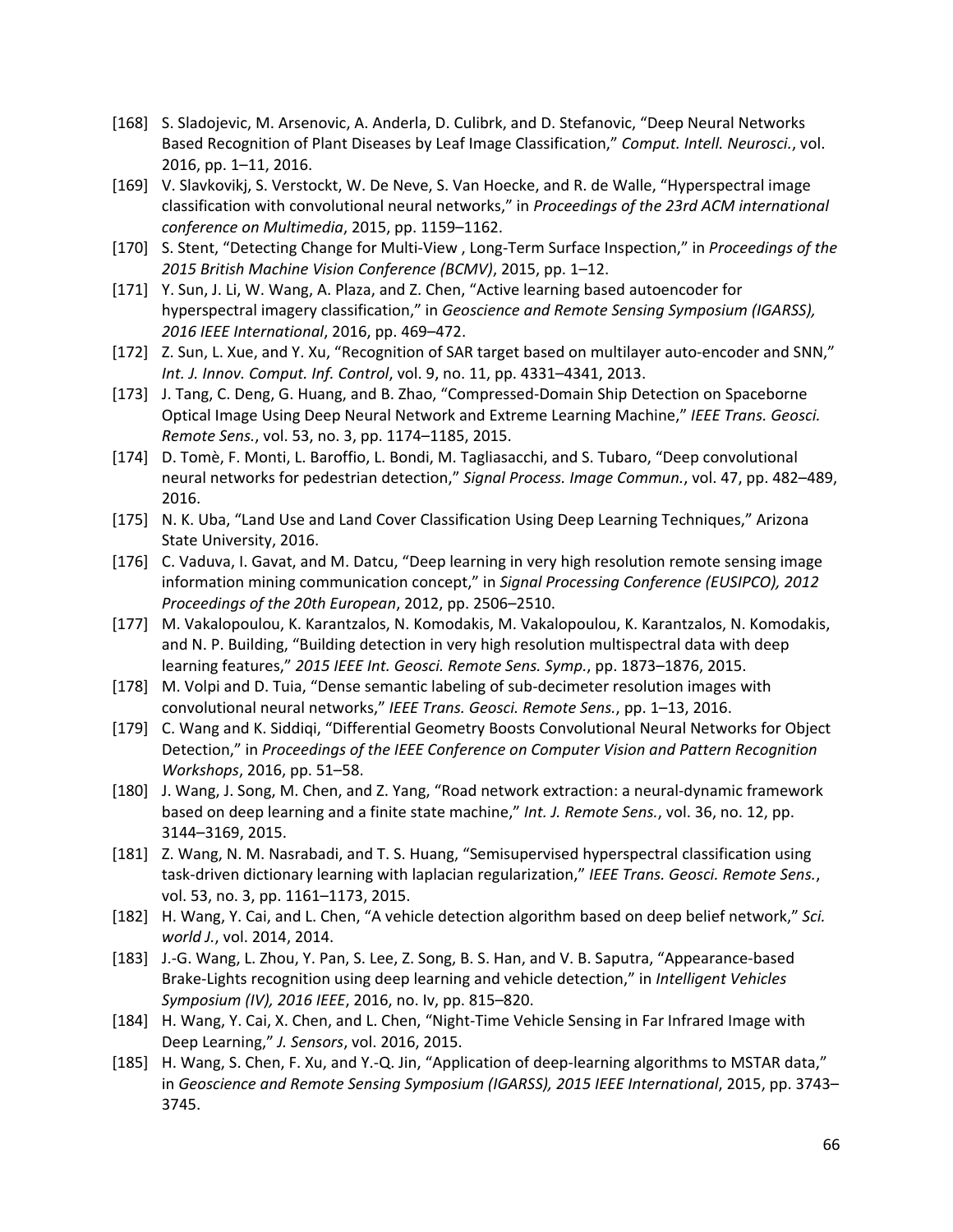- [186] H. Wang, Y. Cai, X. Chen, and L. Chen, "Night-time vehicle sensing in far infrared image with deep learning," *J. Sensors*, vol. 2016, 2016.
- [187] J. Wang, Q. Qin, Z. Li, X. Ye, J. Wang, X. Yang, and X. Qin, "Deep hierarchical representation and segmentation of high resolution remote sensing images," in *2015 IEEE International Geoscience and Remote Sensing Symposium (IGARSS)*, 2015, pp. 4320–4323.
- [188] Y. Wei, Q. Yuan, H. Shen, and L. Zhang, "A Universal Remote Sensing Image Quality Improvement Method with Deep Learning," in *2016 IEEE Geoscience and Remote Sensing Symposium (IGARSS)*, 2016, pp. 6950–6953.
- [189] D. Williams, "Underwater target classification in synthetic aperture sonar imagery using deep convolutional neural networks," in *Proc. 23rd International Conference on Pattern Recognition (ICPR)*, 2016.
- [190] Q. Wu, W. Diao, F. Dou, X. Sun, X. Zheng, K. Fu, and F. Zhao, "Shape‐based object extraction in high‐resolution remote‐sensing images using deep Boltzmann machine," *Int. J. Remote Sens.*, vol. 37, no. 24, pp. 6012–6022, 2016.
- [191] M. Xie, N. Jean, M. Burke, D. Lobell, and S. Ermon, "Transfer learning from deep features for remote sensing and poverty mapping," *arXiv Prepr. arXiv1510.00098*, p. 16, 2015.
- [192] Z. Xie, K. Xu, W. Shan, L. Liu, Y. Xiong, and H. Huang, "Projective Feature Learning for 3D Shapes with Multi-View Depth Images," in *Computer Graphics Forum*, 2015, vol. 34, no. 7, pp. 1–11.
- [193] J. Yang, Y. Zhao, J. Cheung, W. Chan, C. Yi, and V. U. Brussel, "Hyperspectral Image Classification Using Two Channel Deep Convolutional Neural Network," in *2016 IEEE Geoscience and Remote Sensing Symposium (IGARSS)*, 2016, pp. 5079–5082.
- [194] C. Yang and J. Guo, "Improved cloud phase retrieval approaches for China's FY‐3A/VIRR multi‐ channel data using Artificial Neural Networks," *Opt. J. Light Electron Opt.*, vol. 127, no. 4, pp. 1797–1803, 2016.
- [195] W. Yao, P. Poleswkia, and P. Krzystek, "Classification of Urban Aerial Data Based on Pixel Labelling with Deep Convolutional Neural Networks and Logistic Regression," *ISPRS‐International Arch. Photogramm. Remote Sens. Spat. Inf. Sci.*, pp. 405–410, 2016.
- [196] S. Yu, S. Jia, and C. Xu, "Convolutional neural networks for hyperspectral image classification," *Neurocomputing*, vol. 219, pp. 88–98, 2017.
- [197] Y. Yu, J. Li, H. Guan, D. Zai, and C. Wang, "Automated Extraction of 3D Trees from Mobile LiDAR Point Clouds," *ISPRS ‐ Int. Arch. Photogramm. Remote Sens. Spat. Inf. Sci.*, vol. XL‐5, no. June, pp. 629–632, 2014.
- [198] Y. Yu, H. Guan, and Z. Ji, "Automated Extraction of Urban Road Manhole Covers Using Mobile Laser Scanning Data," *IEEE Trans. Intell. Transp. Syst.*, vol. 16, no. 4, pp. 1–12, 2015.
- [199] Y. Yuan, L. Mou, and X. Lu, "Scene Recognition by Manifold Regularized Deep Learning Architecture," *IEEE Trans. Neural Networks Learn. Syst.*, vol. 26, no. 10, pp. 2222–2233, 2015.
- [200] J. Yue, S. Mao, and M. Li, "A deep learning framework for hyperspectral image classification using spatial pyramid pooling," *Remote Sens. Lett.*, vol. 7, no. 9, pp. 875–884, 2016.
- [201] J. Yue, W. Zhao, S. Mao, and H. Liu, "Spectral‐spatial classification of hyperspectral images using deep convolutional neural networks," *Remote Sens. Lett.*, vol. 6, no. 6, pp. 468–477, 2015.
- [202] J. Zabalza, J. Ren, J. Zheng, H. Zhao, C. Qing, Z. Yang, P. Du, and S. Marshall, "Novel segmented stacked autoencoder for effective dimensionality reduction and feature extraction in hyperspectral imaging," *Neurocomputing*, vol. 185, pp. 1–10, 2016.
- [203] A. Zeggada and F. Melgani, "Multilabel classification of UAV images with Convolutional Neural Networks," in *2016 IEEE Geoscience and Remote Sensing Symposium (IGARSS)*, 2016, pp. 5083– 5086.
- [204] A. Zelener and I. Stamos, "CNN-based Object Segmentation in Urban LIDAR With Missing Points," in *3D Vision (3DV), 2016 Fourth International Conference on*, 2016, pp. 417–425.